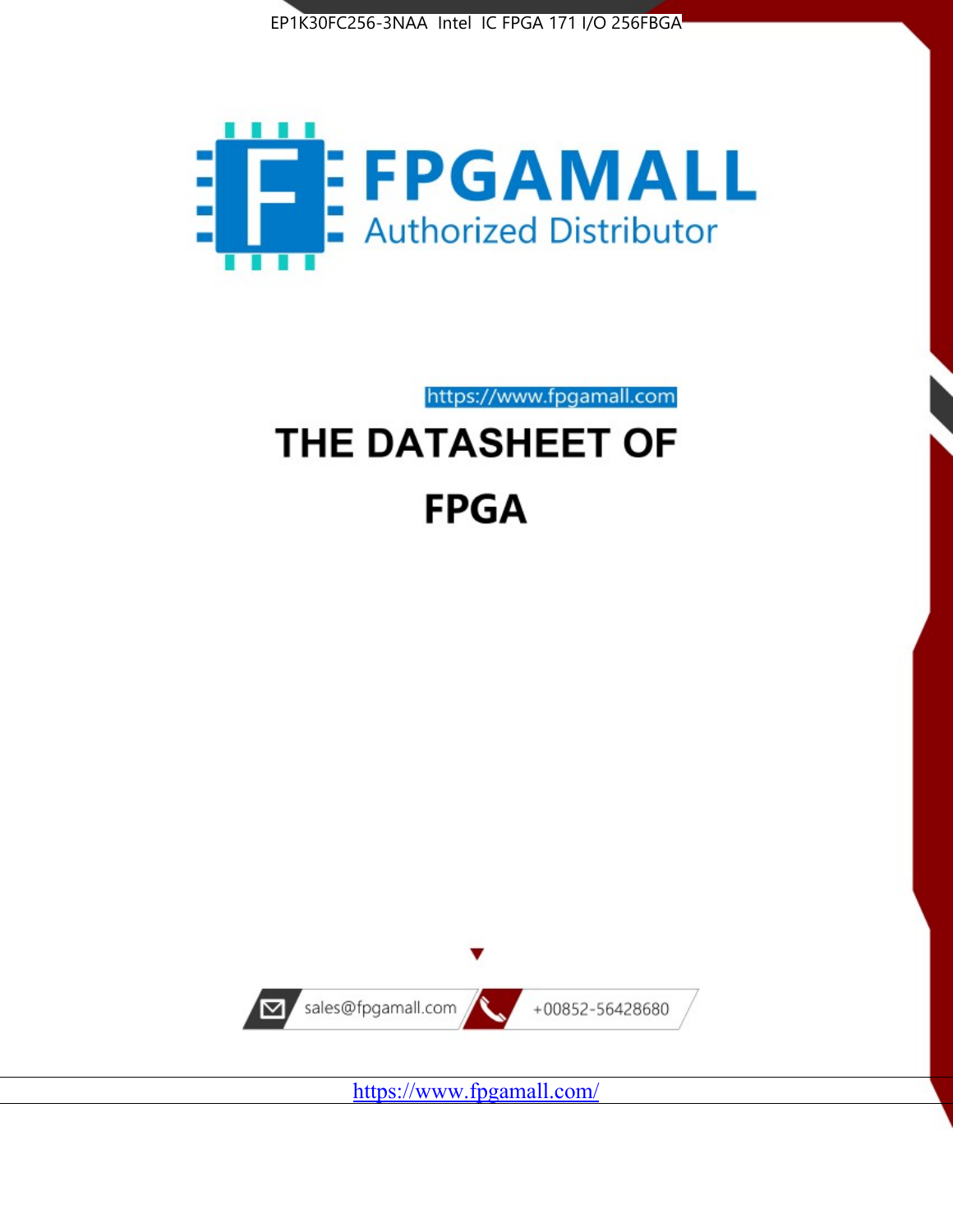

## **ACEX 1K**

**Programmable Logic Device Family**

## **May 2003, ver. 3.4 Data Sheet**

**Features...** ■ Programmable logic devices (PLDs), providing low cost system-on-a-programmable-chip (SOPC) integration in a single device

- Enhanced embedded array for implementing megafunctions such as efficient memory and specialized logic functions
- Dual-port capability with up to 16-bit width per embedded array block (EAB)
- Logic array for general logic functions
- High density
	- 10,000 to 100,000 typical gates (see Table 1)
	- Up to 49,152 RAM bits (4,096 bits per EAB, all of which can be used without reducing logic capacity)
- Cost-efficient programmable architecture for high-volume applications
	- Cost-optimized process
	- Low cost solution for high-performance communications applications
- System-level features
	- MultiVolt<sup>™</sup> I/O pins can drive or be driven by 2.5-V, 3.3-V, or 5.0-V devices
	- Low power consumption
	- Bidirectional I/O performance (setup time [ $t_{SU}$ ] and clock-tooutput delay  $[t_{CO}]$ ) up to 250 MHz
	- Fully compliant with the peripheral component interconnect Special Interest Group (PCI SIG) *PCI Local Bus Specification, Revision 2.2* for 3.3-V operation at 33 MHz or 66 MHz
	- Extended temperature range

| Table 1. ACEX™ 1K Device Features |               |               |               |                |  |  |  |
|-----------------------------------|---------------|---------------|---------------|----------------|--|--|--|
| Feature                           | <b>EP1K10</b> | <b>EP1K30</b> | <b>EP1K50</b> | <b>EP1K100</b> |  |  |  |
| <b>Typical gates</b>              | 10,000        | 30,000        | 50,000        | 100,000        |  |  |  |
| Maximum system gates              | 56,000        | 119,000       | 199,000       | 257,000        |  |  |  |
| Logic elements (LEs)              | 576           | 1.728         | 2,880         | 4,992          |  |  |  |
| <b>EABs</b>                       | 3             | 6             | 10            | 12             |  |  |  |
| <b>Total RAM bits</b>             | 12,288        | 24,576        | 40.960        | 49.152         |  |  |  |
| Maximum user I/O pins             | 136           | 171           | 249           | 333            |  |  |  |

## **Altera Corporation 1**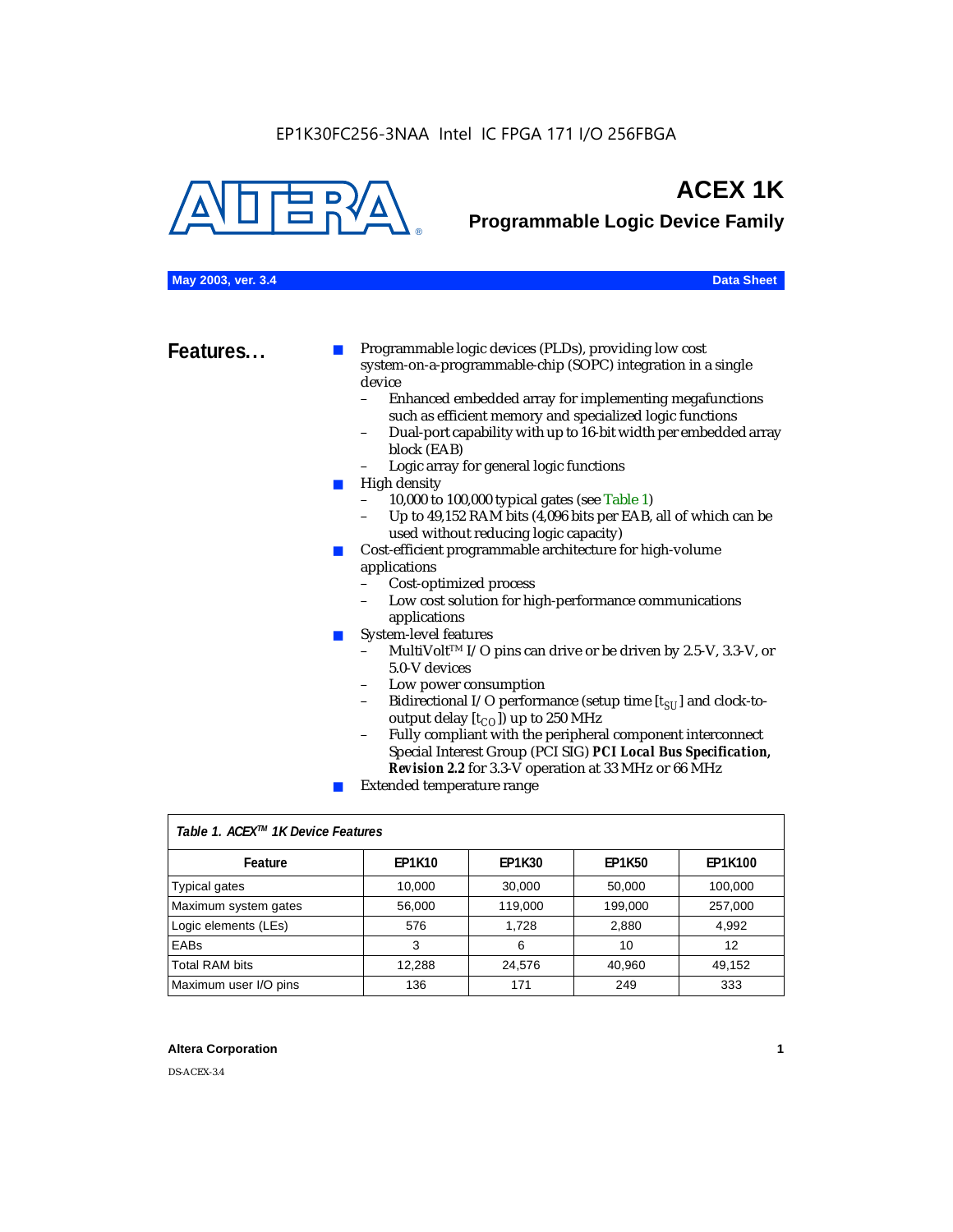## EP1K30FC256-3NAA Intel IC FPGA 171 I/O 256FBGA

## **ACEX 1K Programmable Logic Device Family Data Sheet**

| and More<br><b>Features</b> | <b>College</b><br>ш | -1 speed grade devices are compliant with PCI Local Bus<br>-<br>Specification, Revision 2.2 for 5.0-V operation<br>Built-in Joint Test Action Group (JTAG) boundary-scan test<br>(BST) circuitry compliant with IEEE Std. 1149.1-1990, available<br>without consuming additional device logic.<br>Operate with a 2.5-V internal supply voltage<br>$\qquad \qquad -$<br>In-circuit reconfigurability (ICR) via external configuration<br>devices, intelligent controller, or JTAG port<br>ClockLock™ and ClockBoost™ options for reduced clock delay,<br>clock skew, and clock multiplication<br>Built-in, low-skew clock distribution trees<br>$\qquad \qquad -$<br>100% functional testing of all devices; test vectors or scan chains<br>$\overline{\phantom{a}}$<br>are not required<br>Pull-up on I/O pins before and during configuration<br>Flexible interconnect<br>FastTrack® Interconnect continuous routing structure for fast,<br>predictable interconnect delays<br>Dedicated carry chain that implements arithmetic functions such<br>-<br>as fast adders, counters, and comparators (automatically used by<br>software tools and megafunctions)<br>Dedicated cascade chain that implements high-speed,<br>high-fan-in logic functions (automatically used by software tools<br>and megafunctions)<br>Tri-state emulation that implements internal tri-state buses<br>-<br>Up to six global clock signals and four global clear signals<br>$\qquad \qquad -$<br>Powerful I/O pins<br>Individual tri-state output enable control for each pin<br>$\qquad \qquad -$<br>Open-drain option on each I/O pin<br>$\qquad \qquad -$<br>Programmable output slew-rate control to reduce switching<br>$\qquad \qquad -$<br>noise<br>Clamp to $V_{\text{CCIO}}$ user-selectable on a pin-by-pin basis<br>-<br>Supports hot-socketing |
|-----------------------------|---------------------|----------------------------------------------------------------------------------------------------------------------------------------------------------------------------------------------------------------------------------------------------------------------------------------------------------------------------------------------------------------------------------------------------------------------------------------------------------------------------------------------------------------------------------------------------------------------------------------------------------------------------------------------------------------------------------------------------------------------------------------------------------------------------------------------------------------------------------------------------------------------------------------------------------------------------------------------------------------------------------------------------------------------------------------------------------------------------------------------------------------------------------------------------------------------------------------------------------------------------------------------------------------------------------------------------------------------------------------------------------------------------------------------------------------------------------------------------------------------------------------------------------------------------------------------------------------------------------------------------------------------------------------------------------------------------------------------------------------------------------------------------------------------------------------------------------------------------------------|
|                             |                     |                                                                                                                                                                                                                                                                                                                                                                                                                                                                                                                                                                                                                                                                                                                                                                                                                                                                                                                                                                                                                                                                                                                                                                                                                                                                                                                                                                                                                                                                                                                                                                                                                                                                                                                                                                                                                                        |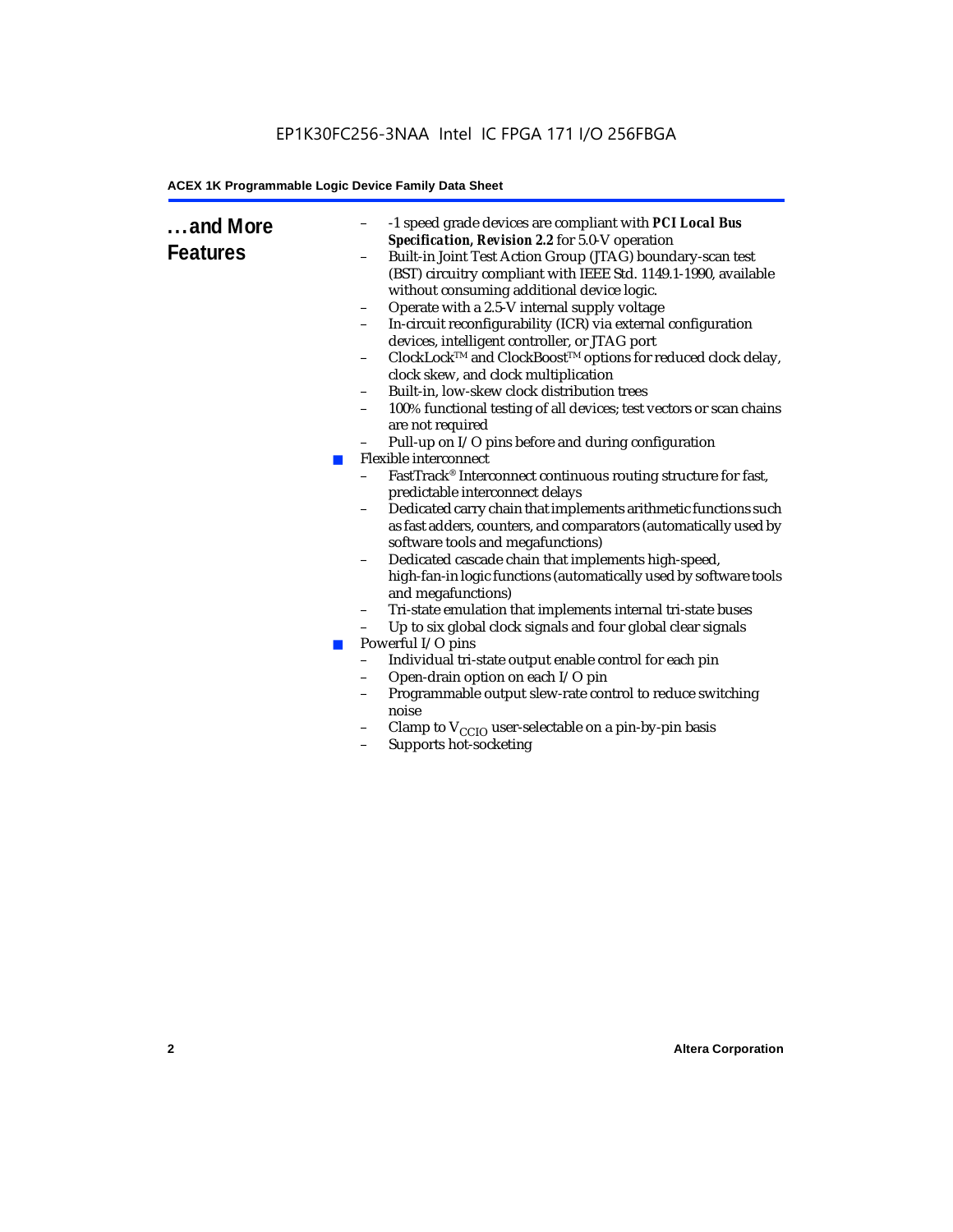- Software design support and automatic place-and-route provided by Altera development systems for Windows-based PCs and Sun SPARCstation, and HP 9000 Series 700/800 workstations
- Flexible package options are available in 100 to 484 pins, including the innovative FineLine BGATM packages (see Tables 2 and 3)
- Additional design entry and simulation support provided by EDIF 2 0 0 and 3 0 0 netlist files, library of parameterized modules (LPM), DesignWare components, Verilog HDL, VHDL, and other interfaces to popular EDA tools from manufacturers such as Cadence, Exemplar Logic, Mentor Graphics, OrCAD, Synopsys, Synplicity, VeriBest, and Viewlogic

| <i>Notes <math>(1)</math>, <math>(2)</math></i><br>Table 2. ACEX 1K Package Options & I/O Pin Count |              |              |              |                                |                                |  |  |
|-----------------------------------------------------------------------------------------------------|--------------|--------------|--------------|--------------------------------|--------------------------------|--|--|
| <b>Device</b>                                                                                       | 100-Pin TOFP | 144-Pin TOFP | 208-Pin POFP | 256-Pin<br><b>FineLine BGA</b> | 484-Pin<br><b>FineLine BGA</b> |  |  |
| EP1K10                                                                                              | 66           | 92           | 120          | 136                            | 136(3)                         |  |  |
| <b>EP1K30</b>                                                                                       |              | 102          | 147          | 171                            | 171(3)                         |  |  |
| <b>EP1K50</b>                                                                                       |              | 102          | 147          | 186                            | 249                            |  |  |
| EP1K100                                                                                             |              |              | 147          | 186                            | 333                            |  |  |

### *Notes:*

(1) ACEX 1K device package types include thin quad flat pack (TQFP), plastic quad flat pack (PQFP), and FineLine BGA packages.

(2) Devices in the same package are pin-compatible, although some devices have more I/O pins than others. When planning device migration, use the I/O pins that are common to all devices.

(3) This option is supported with a 256-pin FineLine BGA package. By using SameFrameTM pin migration, all FineLine BGA packages are pin-compatible. For example, a board can be designed to support 256-pin and 484-pin FineLine BGA packages.

| Table 3. ACEX 1K Package Sizes            |                |                |                    |                                |                                |  |
|-------------------------------------------|----------------|----------------|--------------------|--------------------------------|--------------------------------|--|
| <b>Device</b>                             | 100-Pin TOFP   | 144-Pin TOFP   | 208-Pin POFP       | 256-Pin<br><b>FineLine BGA</b> | 484-Pin<br><b>FineLine BGA</b> |  |
| Pitch (mm)                                | 0.50           | 0.50           | 0.50               | 1.0                            | 1.0                            |  |
| Area ( $mm2$ )                            | 256            | 484            | 936                | 289                            | 529                            |  |
| Length $\times$ width<br>$(mm \times mm)$ | $16 \times 16$ | $22 \times 22$ | $30.6 \times 30.6$ | $17 \times 17$                 | $23 \times 23$                 |  |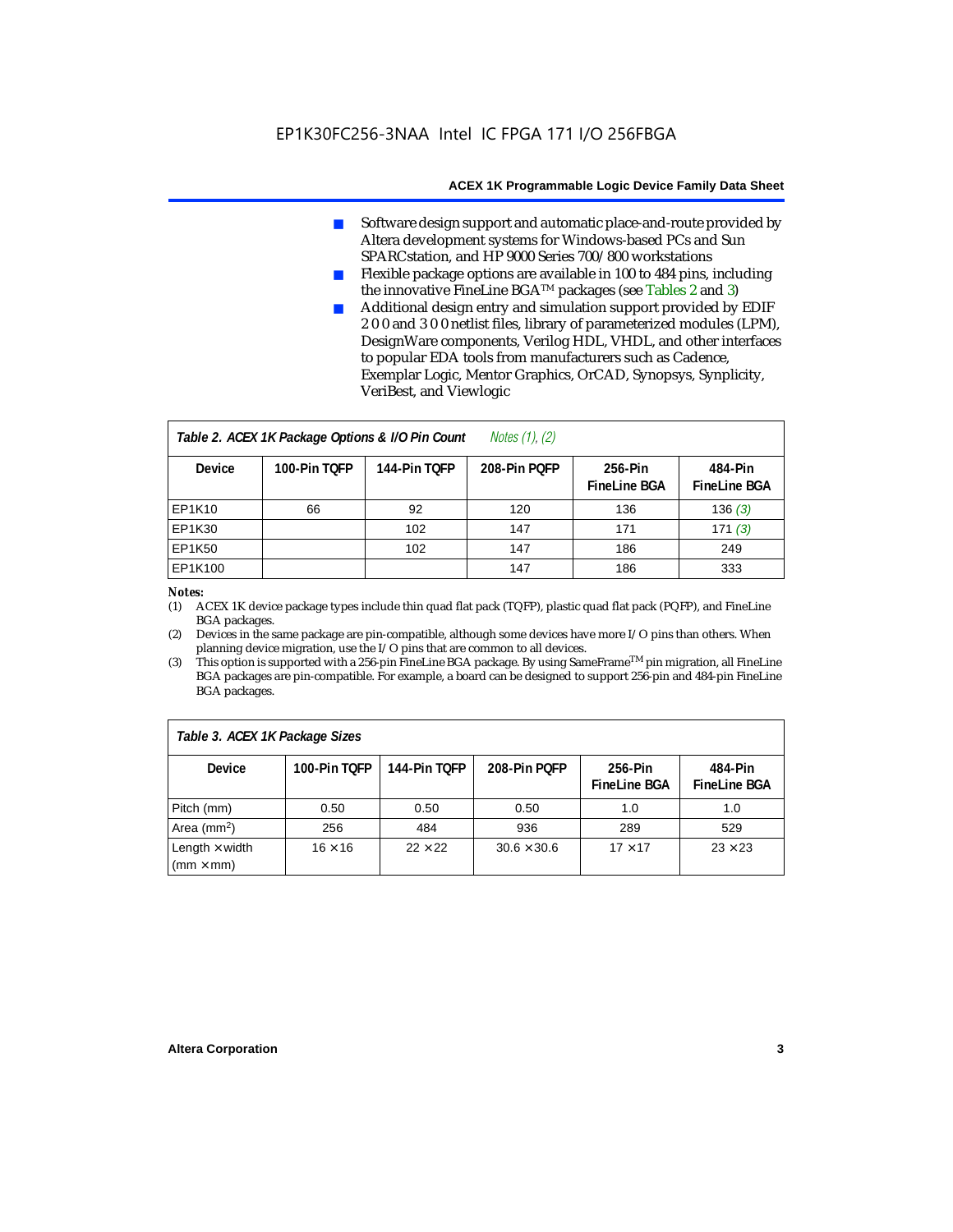## **General Description**

Altera® ACEX 1K devices provide a die-efficient, low-cost architecture by combining look-up table (LUT) architecture with EABs. LUT-based logic provides optimized performance and efficiency for data-path, register intensive, mathematical, or digital signal processing (DSP) designs, while EABs implement RAM, ROM, dual-port RAM, or first-in first-out (FIFO) functions. These elements make ACEX 1K suitable for complex logic functions and memory functions such as digital signal processing, wide data-path manipulation, data transformation and microcontrollers, as required in high-performance communications applications. Based on reconfigurable CMOS SRAM elements, the ACEX 1K architecture incorporates all features necessary to implement common gate array megafunctions, along with a high pin count to enable an effective interface with system components. The advanced process and the low voltage requirement of the 2.5-V core allow ACEX 1K devices to meet the requirements of low-cost, high-volume applications ranging from DSL modems to low-cost switches.

The ability to reconfigure ACEX 1K devices enables complete testing prior to shipment and allows the designer to focus on simulation and design verification. ACEX 1K device reconfigurability eliminates inventory management for gate array designs and test vector generation for fault coverage.

Table 4 shows ACEX 1K device performance for some common designs. All performance results were obtained with Synopsys DesignWare or LPM functions. Special design techniques are not required to implement the applications; the designer simply infers or instantiates a function in a Verilog HDL, VHDL, Altera Hardware Description Language (AHDL), or schematic design file.

| Table 4. ACEX 1K Device Performance        |                          |             |             |                    |     |              |  |
|--------------------------------------------|--------------------------|-------------|-------------|--------------------|-----|--------------|--|
| Application                                | Resources<br><b>Used</b> |             | Performance |                    |     |              |  |
|                                            | <b>LEs</b>               | <b>EABs</b> |             | <b>Speed Grade</b> |     | <b>Units</b> |  |
|                                            |                          |             | -1          | $-2$               | -3  |              |  |
| 16-bit loadable counter                    | 16                       | $\Omega$    | 285         | 232                | 185 | <b>MHz</b>   |  |
| 16-bit accumulator                         | 16                       | $\Omega$    | 285         | 232                | 185 | <b>MHz</b>   |  |
| 16-to-1 multiplexer (1)                    | 10                       | $\Omega$    | 3.5         | 4.5                | 6.6 | ns           |  |
| 16-bit multiplier with 3-stage pipeline(2) | 592                      | $\Omega$    | 156         | 131                | 93  | <b>MHz</b>   |  |
| $256 \times 16$ RAM read cycle speed (2)   | $\Omega$                 | 1           | 278         | 196                | 143 | <b>MHz</b>   |  |
| $256 \times 16$ RAM write cycle speed (2)  | $\Omega$                 |             | 185         | 143                | 111 | <b>MHz</b>   |  |

## *Table 4. ACEX 1K Device Performance*

#### *Notes:*

(1) This application uses combinatorial inputs and outputs.

(2) This application uses registered inputs and outputs.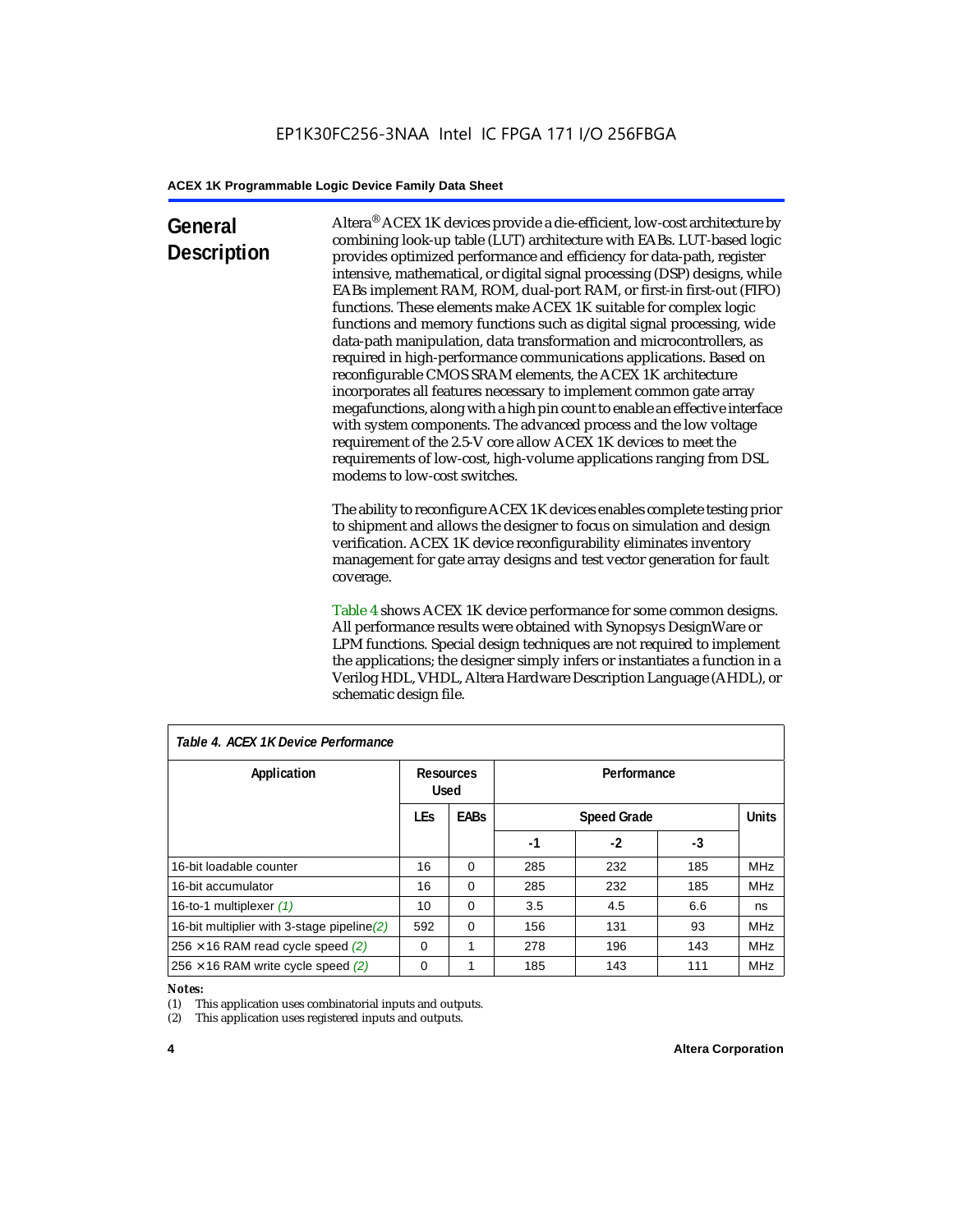Table 5 shows ACEX 1K device performance for more complex designs. These designs are available as Altera MegaCore<sup>TM</sup> functions.

| Table 5. ACEX 1K Device Performance for Complex Designs        |            |                    |      |      |              |  |
|----------------------------------------------------------------|------------|--------------------|------|------|--------------|--|
| Application                                                    | <b>LEs</b> | Performance        |      |      |              |  |
|                                                                | Used       | <b>Speed Grade</b> |      |      | <b>Units</b> |  |
|                                                                |            | -1                 | $-2$ | -3   |              |  |
| 16-bit, 8-tap parallel finite impulse response (FIR)<br>filter | 597        | 192                | 156  | 116  | <b>MSPS</b>  |  |
| 8-bit, 512-point Fast Fourier transform (FFT)                  | 1.854      | 23.4               | 28.7 | 38.9 | μs           |  |
| function                                                       |            | 113                | 92   | 68   | <b>MHz</b>   |  |
| a16450 universal asynchronous<br>receiver/transmitter (UART)   | 342        | 36                 | 28   | 20.5 | <b>MHz</b>   |  |

Each ACEX 1K device contains an embedded array and a logic array. The embedded array is used to implement a variety of memory functions or complex logic functions, such as digital signal processing (DSP), wide data-path manipulation, microcontroller applications, and datatransformation functions. The logic array performs the same function as the sea-of-gates in the gate array and is used to implement general logic such as counters, adders, state machines, and multiplexers. The combination of embedded and logic arrays provides the high performance and high density of embedded gate arrays, enabling designers to implement an entire system on a single device.

ACEX 1K devices are configured at system power-up with data stored in an Altera serial configuration device or provided by a system controller. Altera offers EPC16, EPC2, EPC1, and EPC1441 configuration devices, which configure ACEX 1K devices via a serial data stream. Configuration data can also be downloaded from system RAM or via the Altera MasterBlaster™, ByteBlasterMV™, or BitBlaster™ download cables. After an ACEX 1K device has been configured, it can be reconfigured in-circuit by resetting the device and loading new data. Because reconfiguration requires less than 40 ms, real-time changes can be made during system operation.

ACEX 1K devices contain an interface that permits microprocessors to configure ACEX 1K devices serially or in parallel, and synchronously or asynchronously. The interface also enables microprocessors to treat an ACEX 1K device as memory and configure it by writing to a virtual memory location, simplifying device reconfiguration.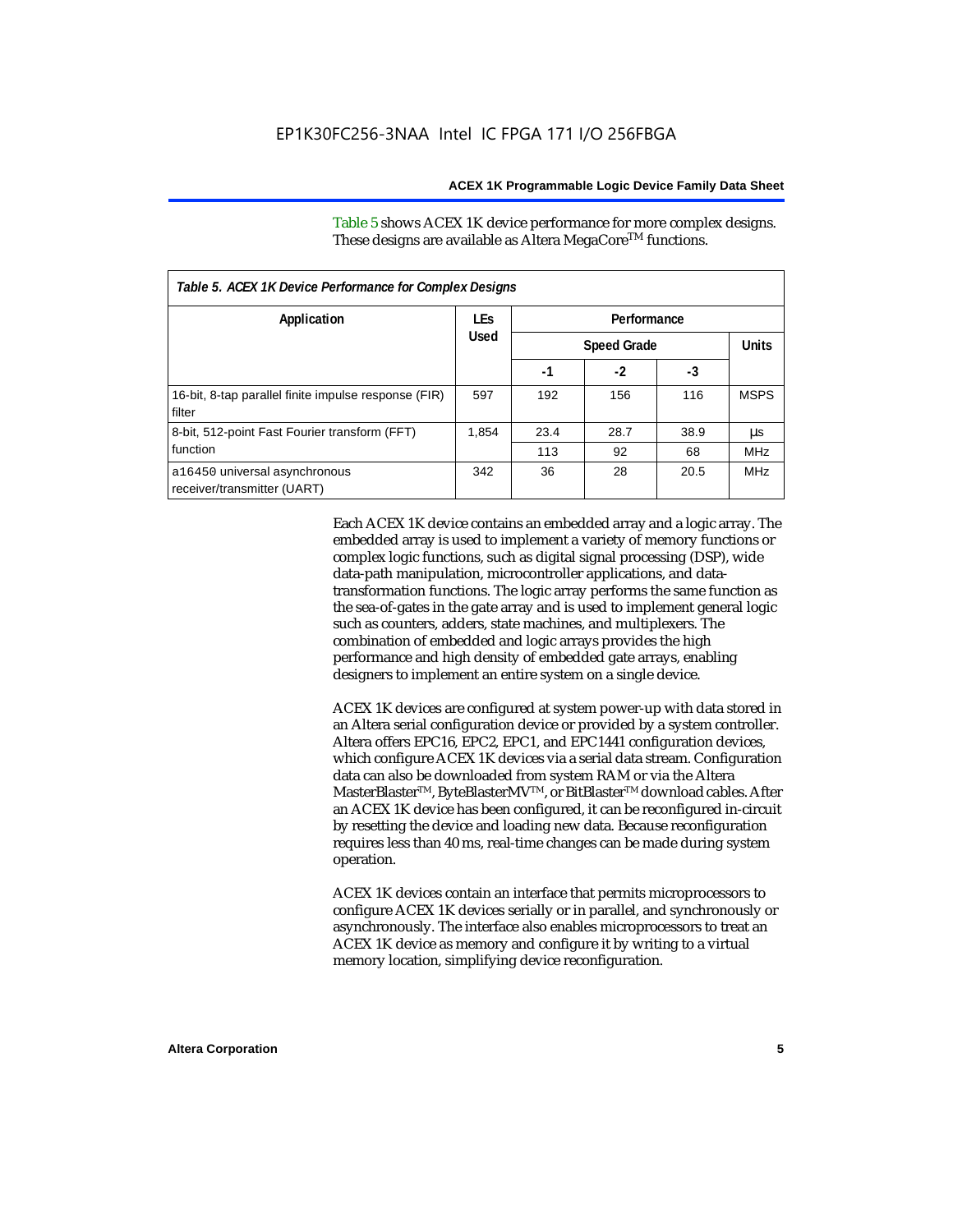For more information on the configuration of ACEX 1K devices, see the following documents:

- *Configuration Devices for ACEX, APEX, FLEX, & Mercury Devices Data Sheet*
- *MasterBlaster Serial/USB Communications Cable Data Sheet*
- *ByteBlasterMV Parallel Port Download Cable Data Sheet*
- *BitBlaster Serial Download Cable Data Sheet*

ACEX 1K devices are supported by Altera development systems, which are integrated packages that offer schematic, text (including AHDL), and waveform design entry, compilation and logic synthesis, full simulation and worst-case timing analysis, and device configuration. The software provides EDIF 2 0 0 and 3 0 0, LPM, VHDL, Verilog HDL, and other interfaces for additional design entry and simulation support from other industry-standard PC- and UNIX workstation-based EDA tools.

The Altera software works easily with common gate array EDA tools for synthesis and simulation. For example, the Altera software can generate Verilog HDL files for simulation with tools such as Cadence Verilog-XL. Additionally, the Altera software contains EDA libraries that use devicespecific features such as carry chains, which are used for fast counter and arithmetic functions. For instance, the Synopsys Design Compiler library supplied with the Altera development system includes DesignWare functions that are optimized for the ACEX 1K device architecture.

The Altera development systems run on Windows-based PCs and Sun SPARCstation, and HP 9000 Series 700/800 workstations.



For more information, see the *MAX+PLUS II Programmable Logic Development System & Software Data Sheet* and the *Quartus Programmable Logic Development System & Software Data Sheet*.

## **Functional Description**

Each ACEX 1K device contains an enhanced embedded array that implements memory and specialized logic functions, and a logic array that implements general logic.

The embedded array consists of a series of EABs. When implementing memory functions, each EAB provides 4,096 bits, which can be used to create RAM, ROM, dual-port RAM, or first-in first-out (FIFO) functions. When implementing logic, each EAB can contribute 100 to 600 gates towards complex logic functions such as multipliers, microcontrollers, state machines, and DSP functions. EABs can be used independently, or multiple EABs can be combined to implement larger functions.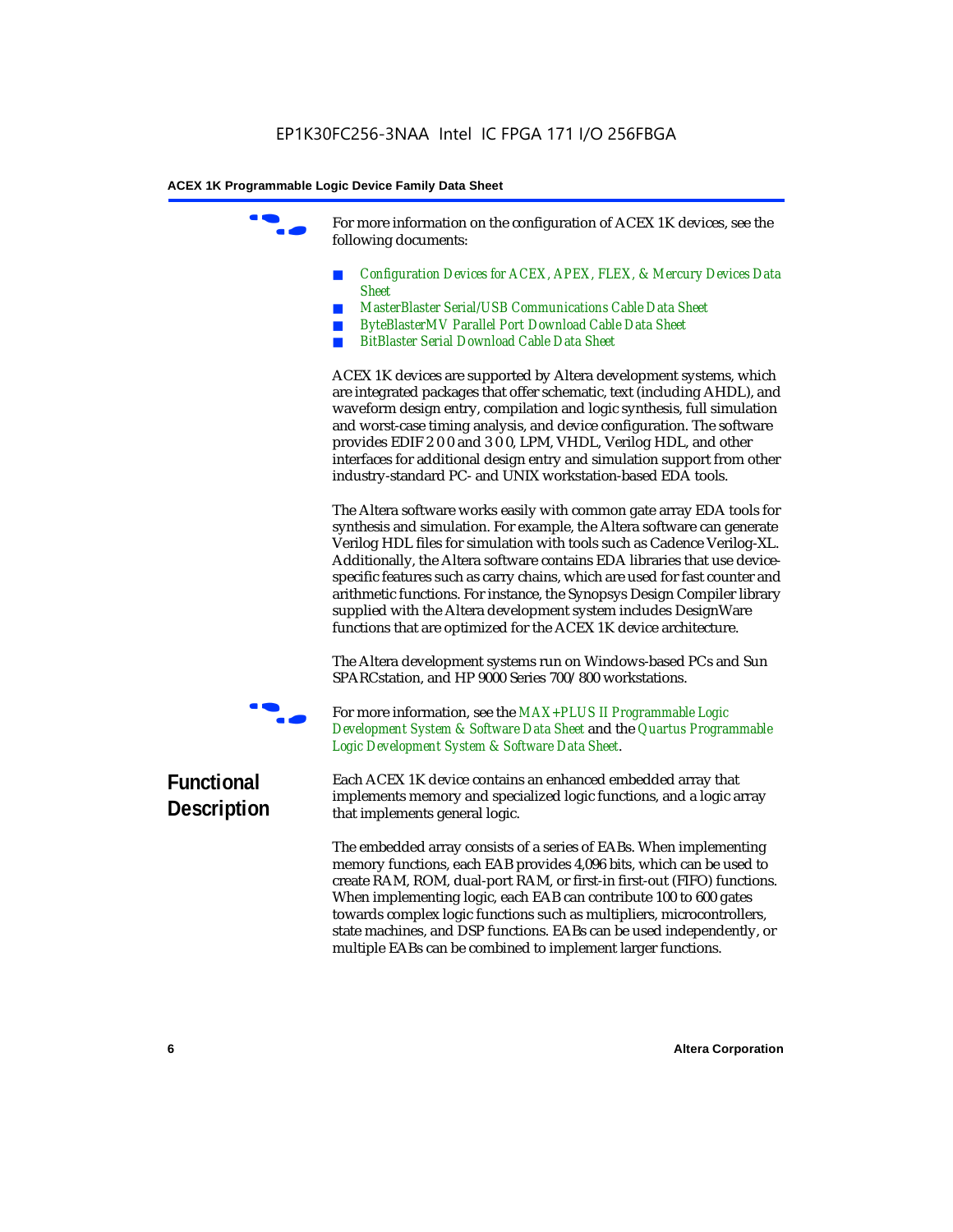The logic array consists of logic array blocks (LABs). Each LAB contains eight LEs and a local interconnect. An LE consists of a 4-input LUT, a programmable flipflop, and dedicated signal paths for carry and cascade functions. The eight LEs can be used to create medium-sized blocks of logic—such as 8-bit counters, address decoders, or state machines—or combined across LABs to create larger logic blocks. Each LAB represents about 96 usable logic gates.

Signal interconnections within ACEX 1K devices (as well as to and from device pins) are provided by the FastTrack Interconnect routing structure, which is a series of fast, continuous row and column channels that run the entire length and width of the device.

Each I/O pin is fed by an I/O element (IOE) located at the end of each row and column of the FastTrack Interconnect routing structure. Each IOE contains a bidirectional I/O buffer and a flipflop that can be used as either an output or input register to feed input, output, or bidirectional signals. When used with a dedicated clock pin, these registers provide exceptional performance. As inputs, they provide setup times as low as 1.1 ns and hold times of 0 ns. As outputs, these registers provide clock-to-output times as low as 2.5 ns. IOEs provide a variety of features, such as JTAG BST support, slew-rate control, tri-state buffers, and open-drain outputs.

Figure 1 shows a block diagram of the ACEX 1K device architecture. Each group of LEs is combined into an LAB; groups of LABs are arranged into rows and columns. Each row also contains a single EAB. The LABs and EABs are interconnected by the FastTrack Interconnect routing structure. IOEs are located at the end of each row and column of the FastTrack Interconnect routing structure.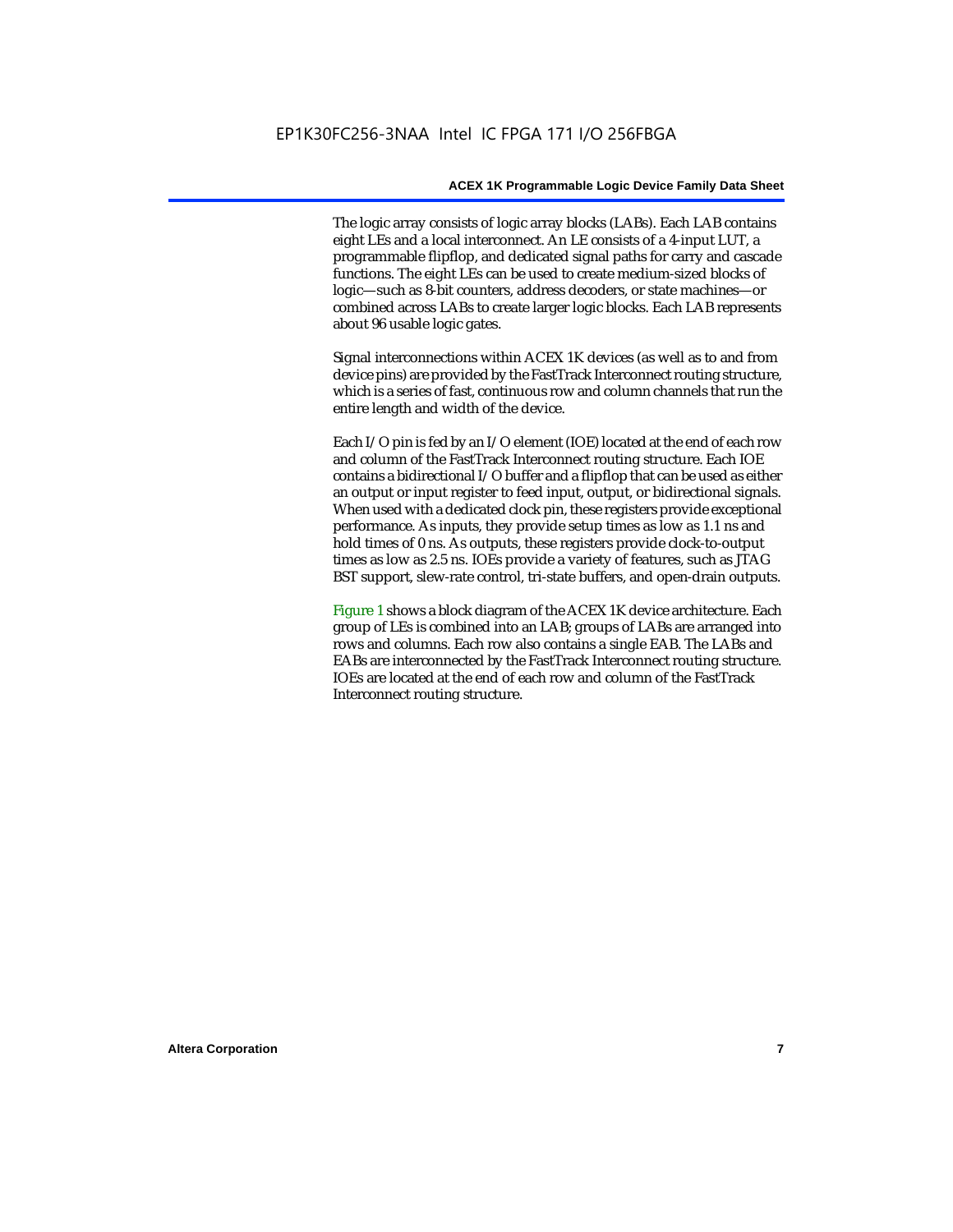

*Figure 1. ACEX 1K Device Block Diagram*

ACEX 1K devices provide six dedicated inputs that drive the flipflops' control inputs and ensure the efficient distribution of high-speed, lowskew (less than 1.0 ns) control signals. These signals use dedicated routing channels that provide shorter delays and lower skews than the FastTrack Interconnect routing structure. Four of the dedicated inputs drive four global signals. These four global signals can also be driven by internal logic, providing an ideal solution for a clock divider or an internally generated asynchronous clear signal that clears many registers in the device.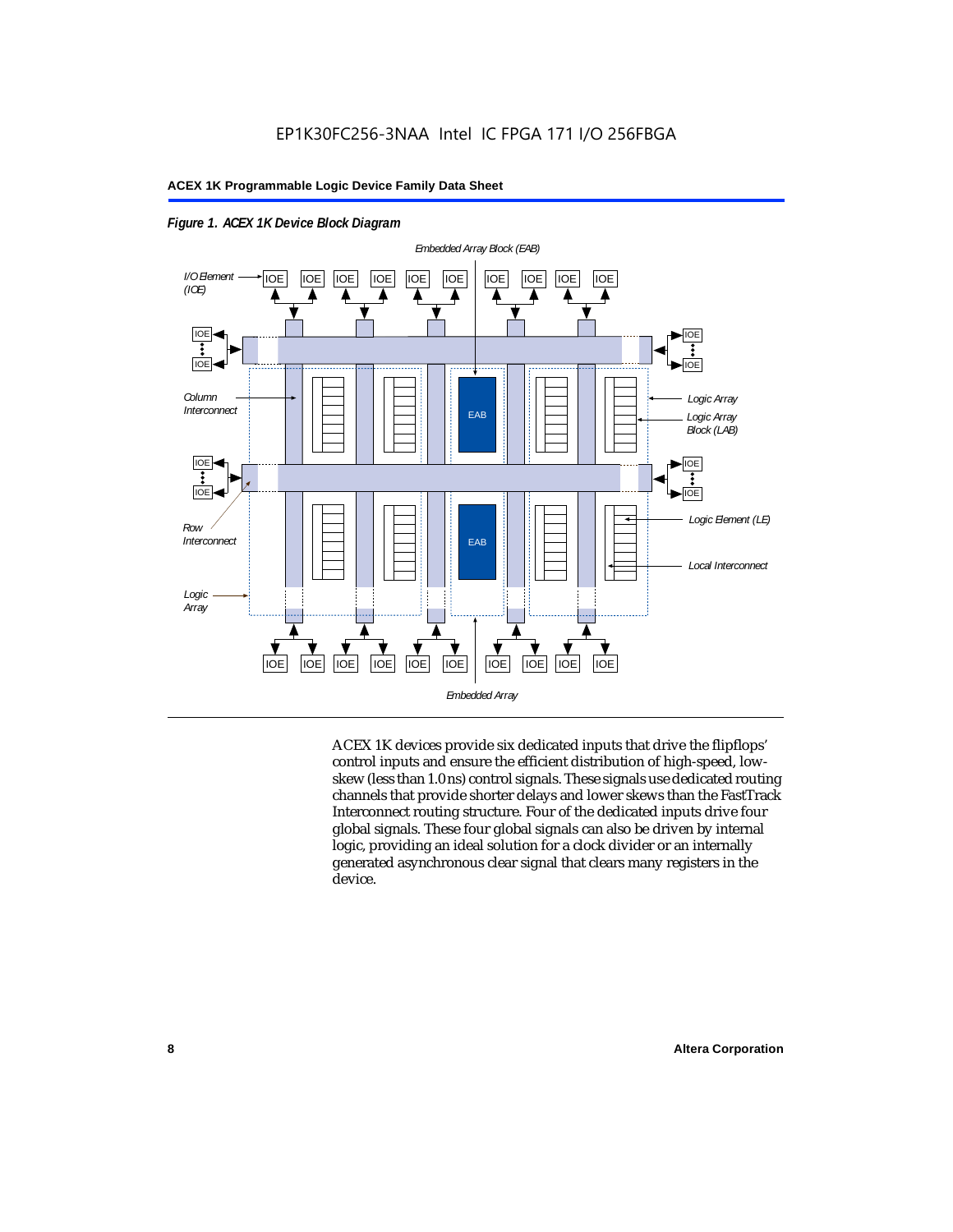## **Embedded Array Block**

The EAB is a flexible block of RAM, with registers on the input and output ports, that is used to implement common gate array megafunctions. Because it is large and flexible, the EAB is suitable for functions such as multipliers, vector scalars, and error correction circuits. These functions can be combined in applications such as digital filters and microcontrollers.

Logic functions are implemented by programming the EAB with a readonly pattern during configuration, thereby creating a large LUT. With LUTs, combinatorial functions are implemented by looking up the results rather than by computing them. This implementation of combinatorial functions can be faster than using algorithms implemented in general logic, a performance advantage that is further enhanced by the fast access times of EABs. The large capacity of EABs enables designers to implement complex functions in a single logic level without the routing delays associated with linked LEs or field-programmable gate array (FPGA) RAM blocks. For example, a single EAB can implement any function with 8 inputs and 16 outputs. Parameterized functions, such as LPM functions, can take advantage of the EAB automatically.

The ACEX 1K enhanced EAB supports dual-port RAM. The dual-port structure is ideal for FIFO buffers with one or two clocks. The ACEX 1K EAB can also support up to 16-bit-wide RAM blocks. The ACEX 1K EAB can act in dual-port or single-port mode. When in dual-port mode, separate clocks may be used for EAB read and write sections, allowing the EAB to be written and read at different rates. It also has separate synchronous clock enable signals for the EAB read and write sections, which allow independent control of these sections.

The EAB can also be used for bidirectional, dual-port memory applications where two ports read or write simultaneously. To implement this type of dual-port memory, two EABs are used to support two simultaneous reads or writes.

Alternatively, one clock and clock enable can be used to control the input registers of the EAB, while a different clock and clock enable control the output registers (see Figure 2).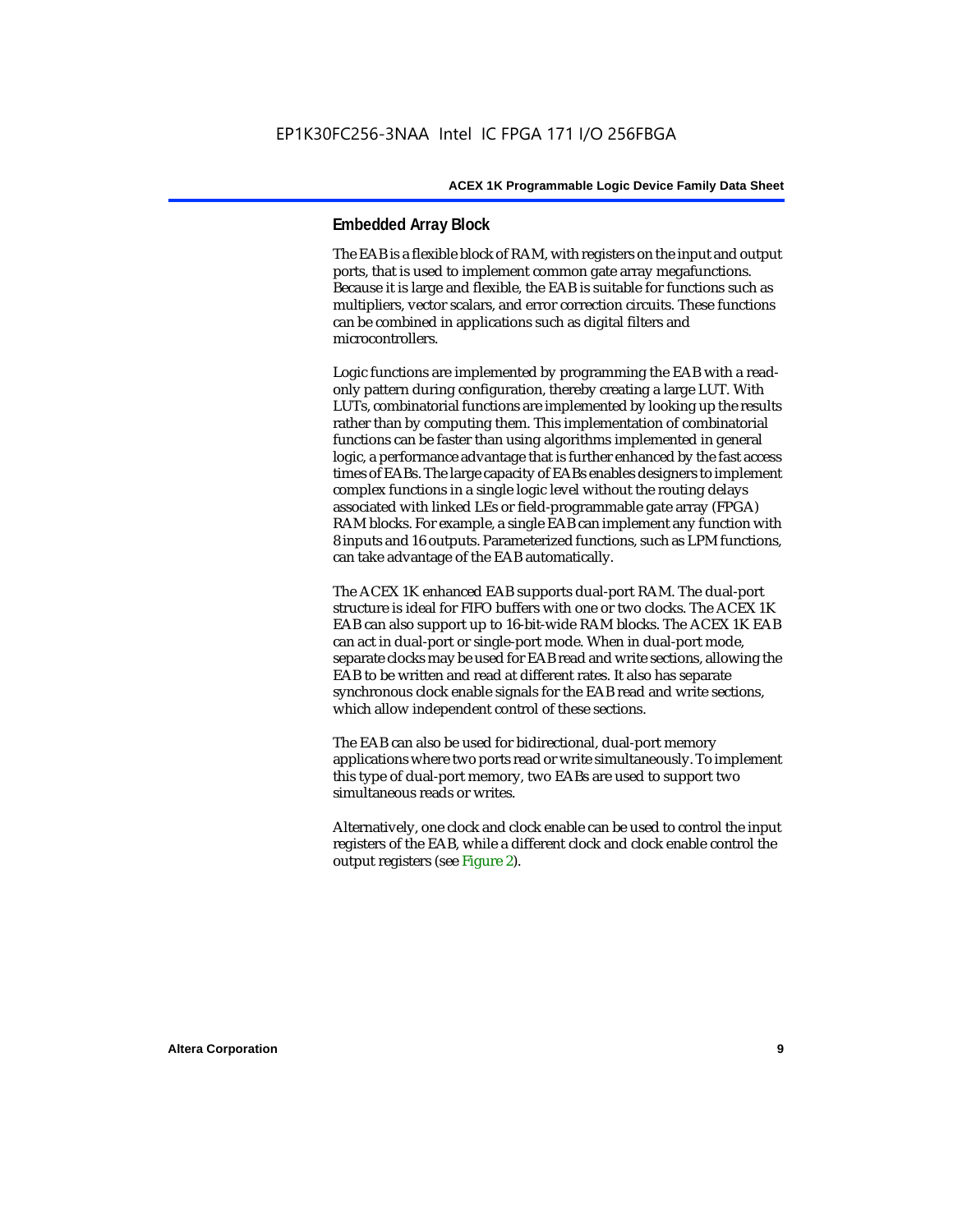

### *Notes:*

- (1) All registers can be asynchronously cleared by EAB local interconnect signals, global signals, or the chip-wide reset.<br>(2) EP1K10. EP1K30. and EP1K50 devices have 88 EAB local interconnect channels: EP1K100 devices hav
- EP1K10, EP1K30, and EP1K50 devices have 88 EAB local interconnect channels; EP1K100 devices have 104 EAB local interconnect channels.

The EAB can use Altera megafunctions to implement dual-port RAM applications where both ports can read or write, as shown in Figure 3. The ACEX 1K EAB can also be used in a single-port mode (see Figure 4).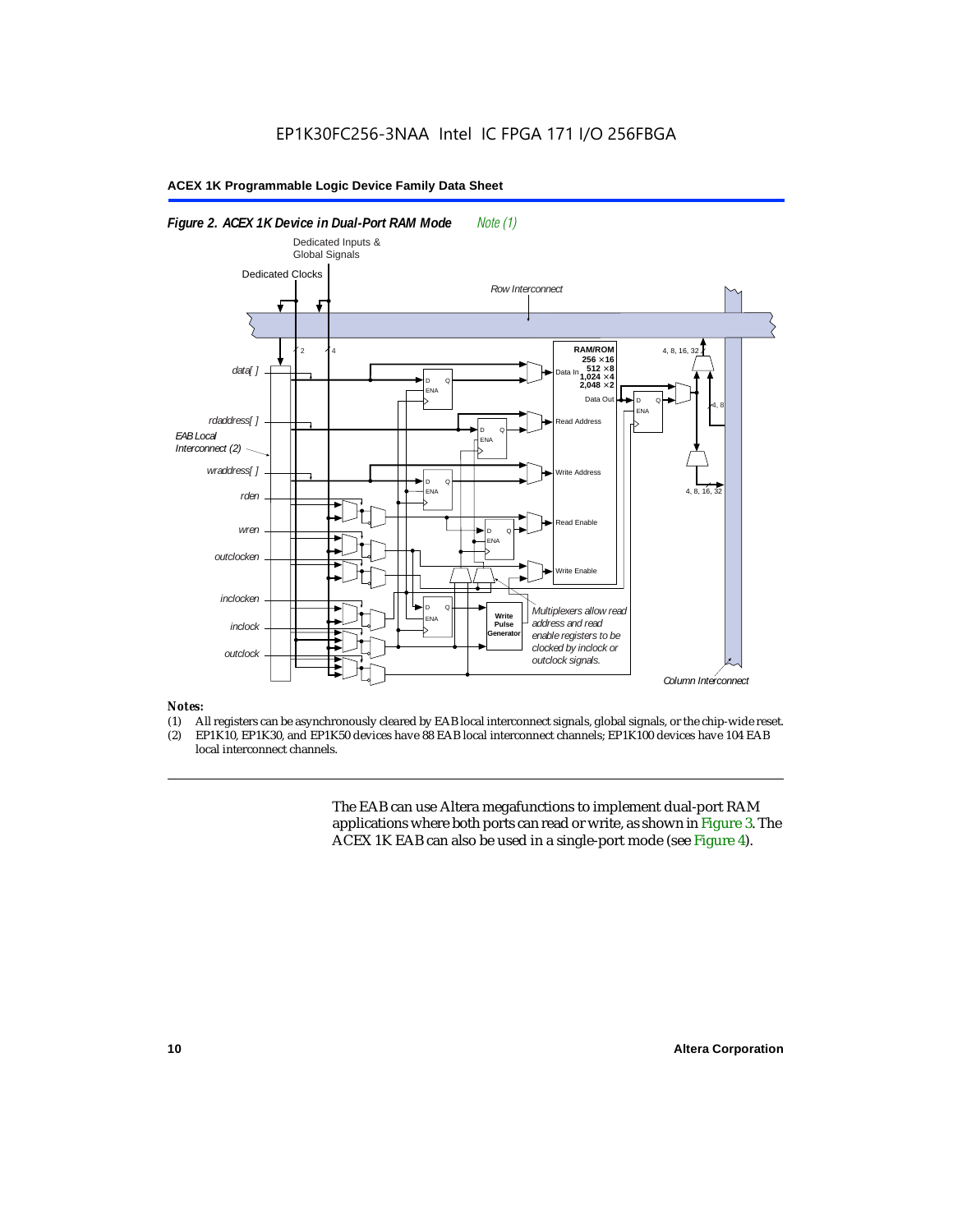*Figure 3. ACEX 1K EAB in Dual-Port RAM Mode*



*Figure 4. ACEX 1K Device in Single-Port RAM Mode* 



## *Note:*<br>(1) **H**

EP1K10, EP1K30, and EP1K50 devices have 88 EAB local interconnect channels; EP1K100 devices have 104 EAB local interconnect channels.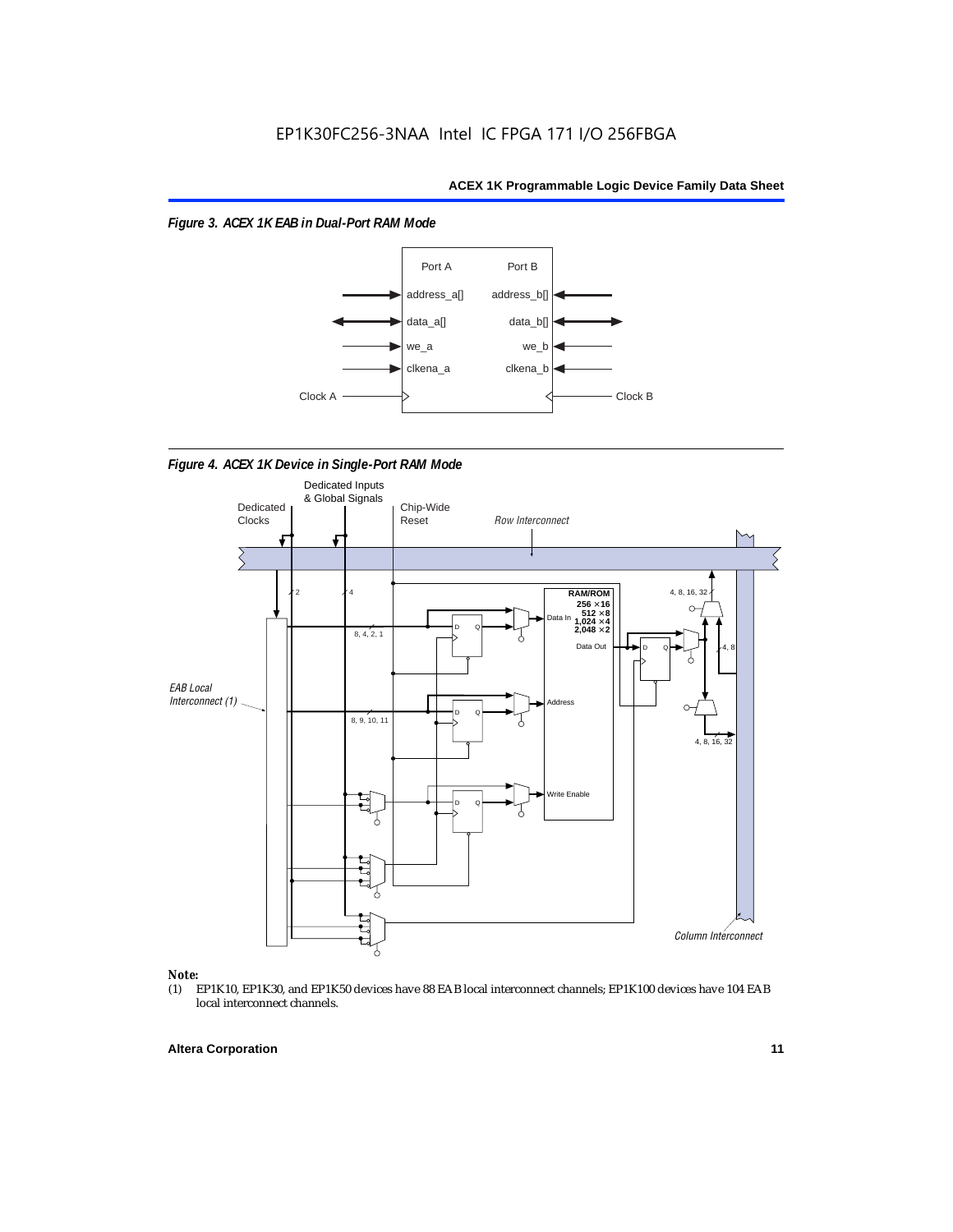EABs can be used to implement synchronous RAM, which is easier to use than asynchronous RAM. A circuit using asynchronous RAM must generate the RAM write enable signal, while ensuring that its data and address signals meet setup and hold time specifications relative to the write enable signal. In contrast, the EAB's synchronous RAM generates its own write enable signal and is self-timed with respect to the input or write clock. A circuit using the EAB's self-timed RAM must only meet the setup and hold time specifications of the global clock.

When used as RAM, each EAB can be configured in any of the following sizes:  $256 \times 16$ ;  $512 \times 8$ ;  $1,024 \times 4$ ; or  $2,048 \times 2$ . Figure 5 shows the ACEX 1K EAB memory configurations.



Larger blocks of RAM are created by combining multiple EABs. For example, two  $256 \times 16$  RAM blocks can be combined to form a  $256 \times 32$ block, and two  $512 \times 8$  RAM blocks can be combined to form a  $512 \times 16$  block. Figure 6 shows examples of multiple EAB combination.

## *Figure 6. Examples of Combining ACEX 1K EABs*



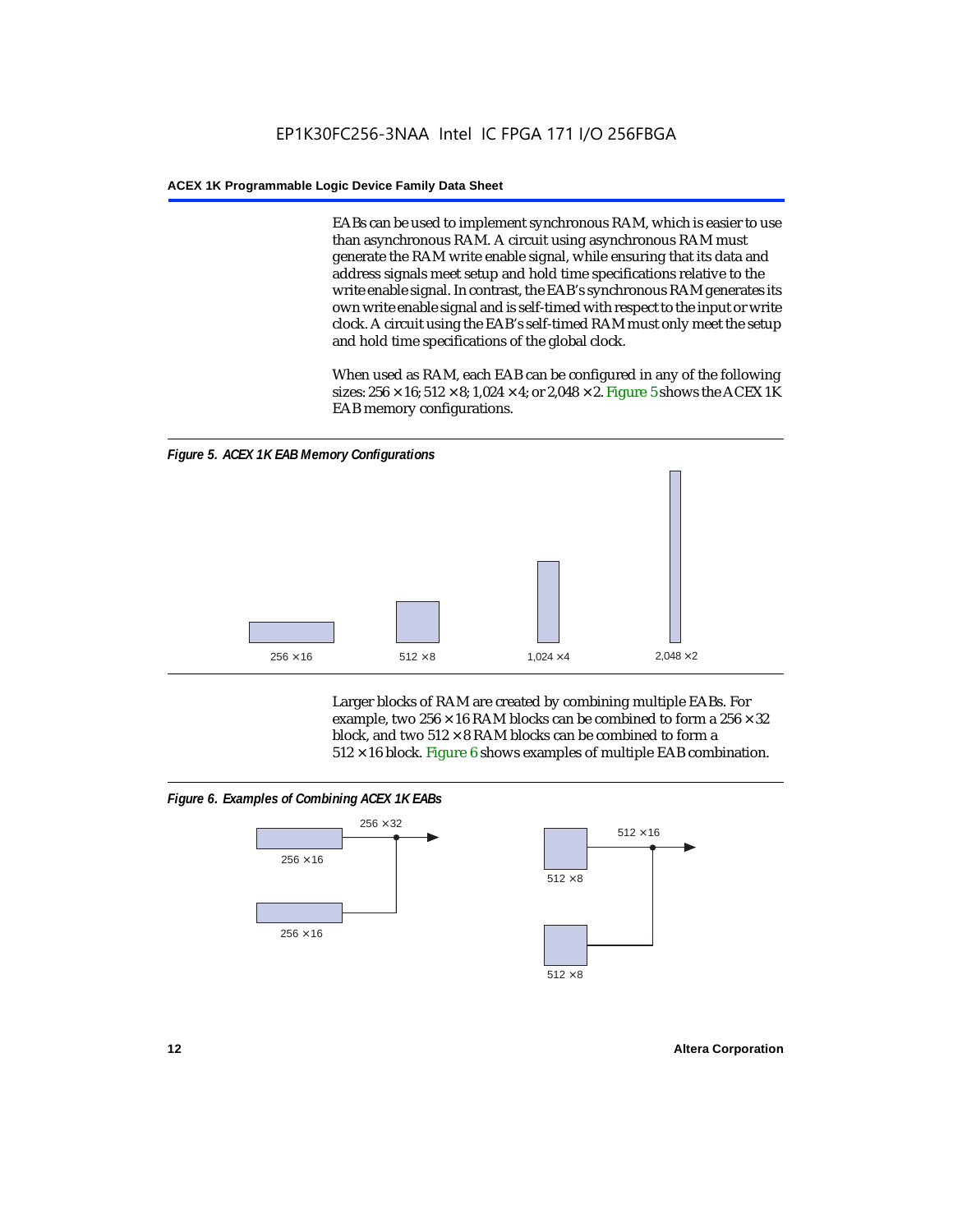If necessary, all EABs in a device can be cascaded to form a single RAM block. EABs can be cascaded to form RAM blocks of up to 2,048 words without impacting timing. Altera software automatically combines EABs to meet a designer's RAM specifications.

EABs provide flexible options for driving and controlling clock signals. Different clocks and clock enables can be used for reading and writing to the EAB. Registers can be independently inserted on the data input, EAB output, write address, write enable signals, read address, and read enable signals. The global signals and the EAB local interconnect can drive write-enable, read-enable, and clock-enable signals. The global signals, dedicated clock pins, and EAB local interconnect can drive the EAB clock signals. Because the LEs drive the EAB local interconnect, the LEs can control write-enable, read-enable, clear, clock, and clock-enable signals.

An EAB is fed by a row interconnect and can drive out to row and column interconnects. Each EAB output can drive up to two row channels and up to two column channels; the unused row channel can be driven by other LEs. This feature increases the routing resources available for EAB outputs (see Figures 2 and 4). The column interconnect, which is adjacent to the EAB, has twice as many channels as other columns in the device.

## **Logic Array Block**

An LAB consists of eight LEs, their associated carry and cascade chains, LAB control signals, and the LAB local interconnect. The LAB provides the coarse-grained structure to the ACEX 1K architecture, facilitating efficient routing with optimum device utilization and high performance. Figure 7 shows the ACEX 1K LAB.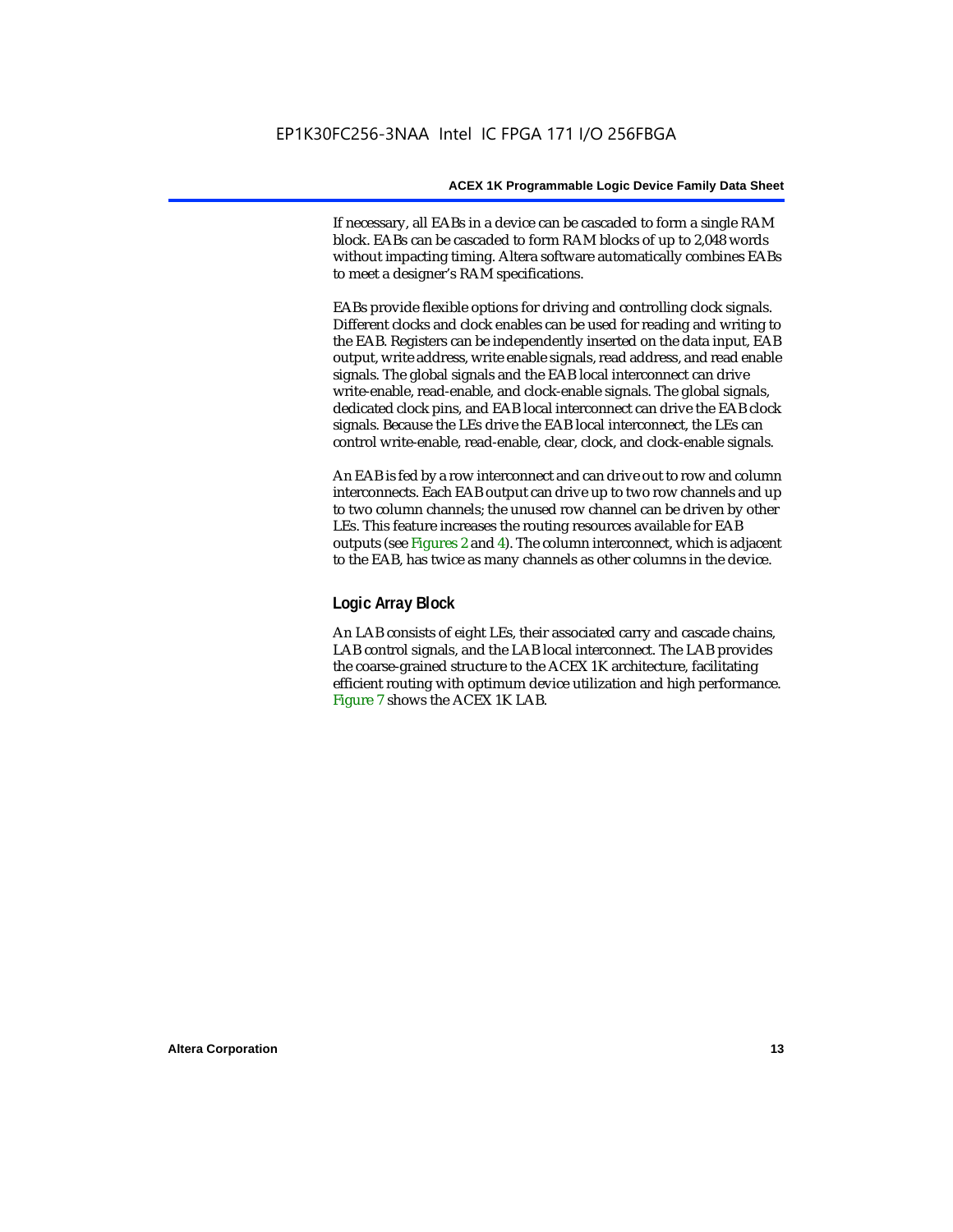## EP1K30FC256-3NAA Intel IC FPGA 171 I/O 256FBGA

## **ACEX 1K Programmable Logic Device Family Data Sheet**



#### *Notes:*

- (1) EP1K10, EP1K30, and EP1K50 devices have 22 inputs to the LAB local interconnect channel from the row; EP1K100 devices have 26.
- (2) EP1K10, EP1K30, and EP1K50 devices have 30 LAB local interconnect channels; EP1K100 devices have 34.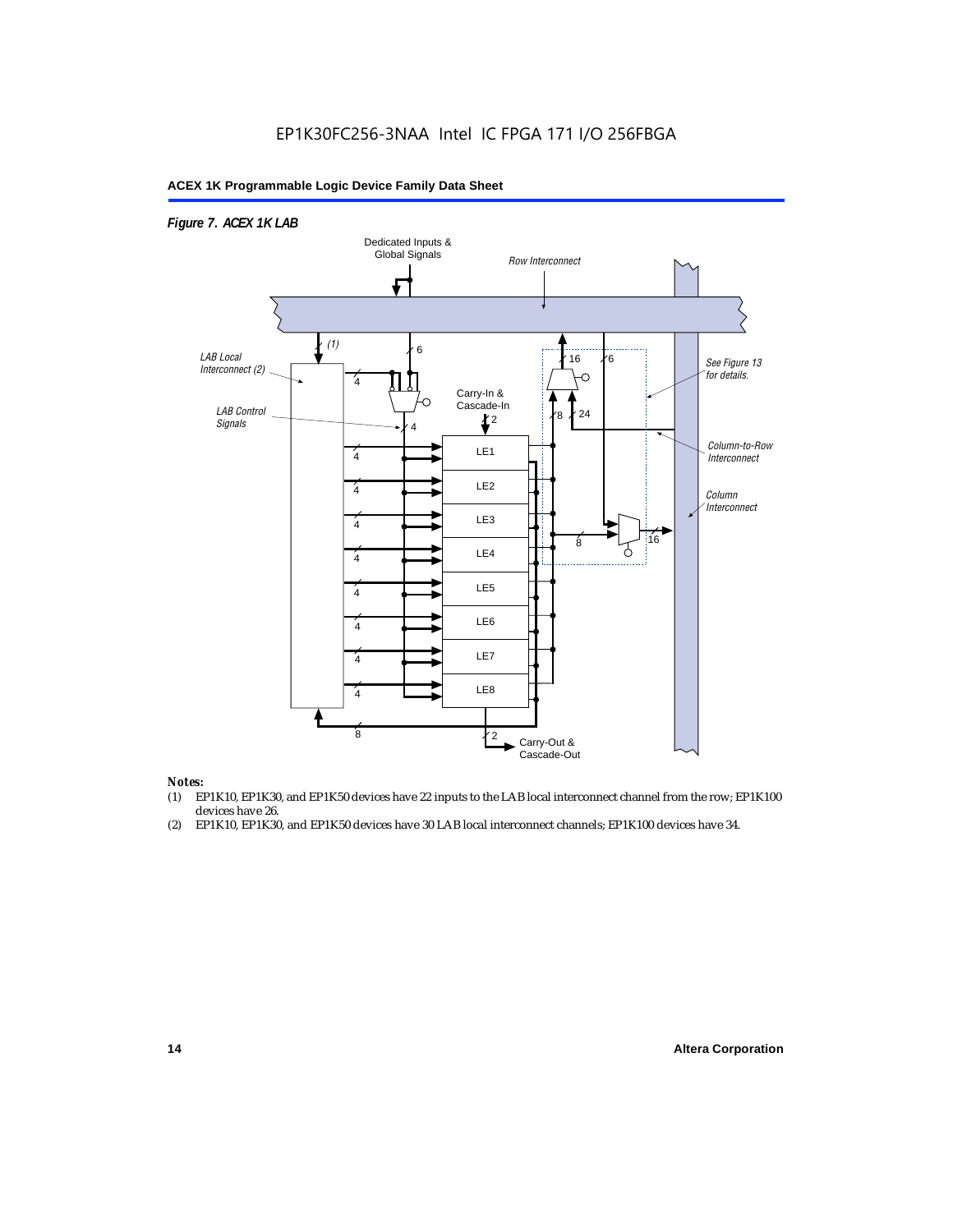Each LAB provides four control signals with programmable inversion that can be used in all eight LEs. Two of these signals can be used as clocks, the other two can be used for clear/preset control. The LAB clocks can be driven by the dedicated clock input pins, global signals, I/O signals, or internal signals via the LAB local interconnect. The LAB preset and clear control signals can be driven by the global signals, I/O signals, or internal signals via the LAB local interconnect. The global control signals are typically used for global clock, clear, or preset signals because they provide asynchronous control with very low skew across the device. If logic is required on a control signal, it can be generated in one or more LEs in any LAB and driven into the local interconnect of the target LAB. In addition, the global control signals can be generated from LE outputs.

## **Logic Element**

The LE, the smallest unit of logic in the ACEX 1K architecture, has a compact size that provides efficient logic utilization. Each LE contains a 4-input LUT, which is a function generator that can quickly compute any function of four variables. In addition, each LE contains a programmable flipflop with a synchronous clock enable, a carry chain, and a cascade chain. Each LE drives both the local and the FastTrack Interconnect routing structure. Figure 8 shows the ACEX 1K LE.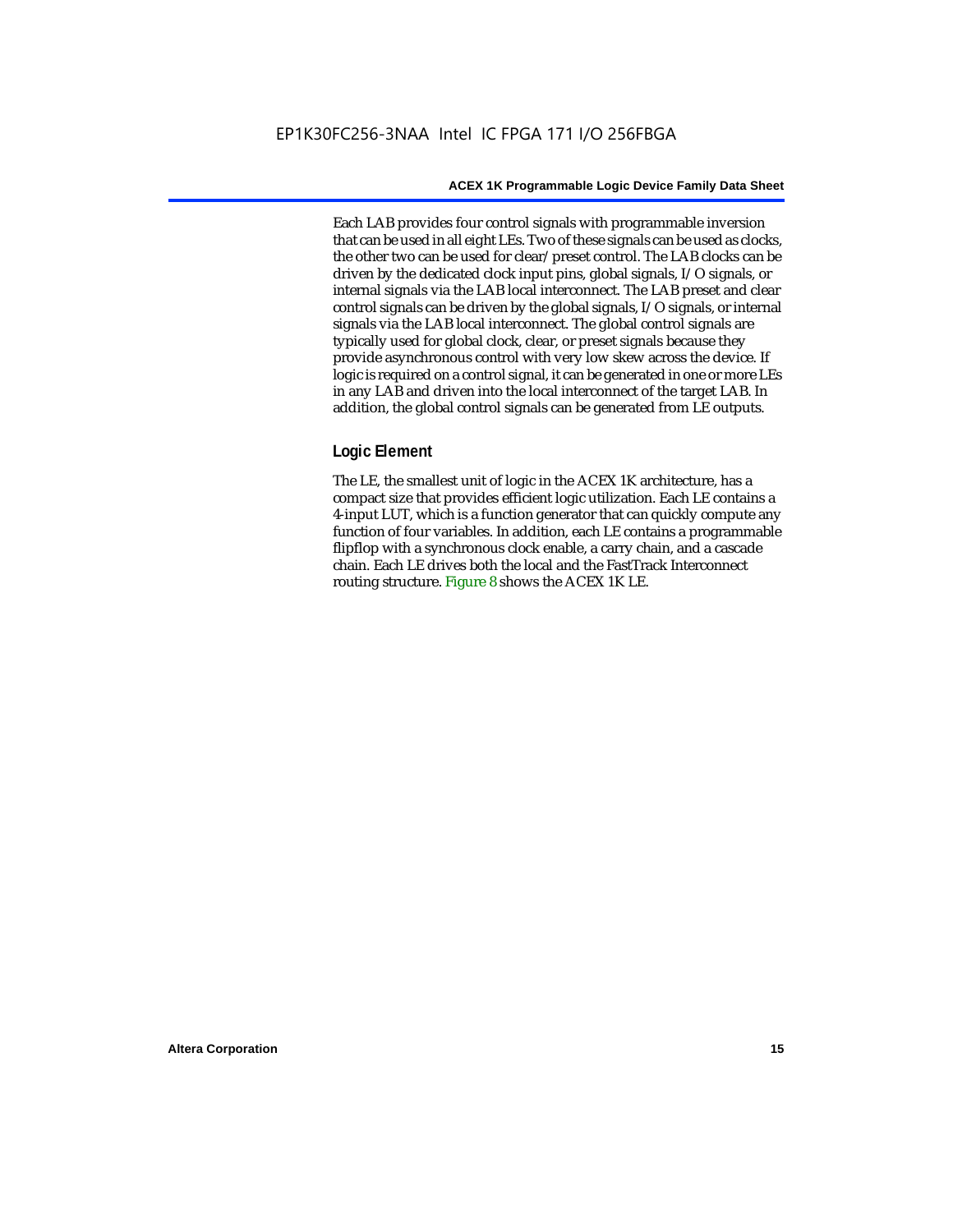

## *Figure 8. ACEX 1K Logic Element*

The programmable flipflop in the LE can be configured for D, T, JK, or SR operation. The clock, clear, and preset control signals on the flipflop can be driven by global signals, general-purpose I/O pins, or any internal logic. For combinatorial functions, the flipflop is bypassed and the LUT's output drives the LE's output.

The LE has two outputs that drive the interconnect: one drives the local interconnect, and the other drives either the row or column FastTrack Interconnect routing structure. The two outputs can be controlled independently. For example, the LUT can drive one output while the register drives the other output. This feature, called register packing, can improve LE utilization because the register and the LUT can be used for unrelated functions.

The ACEX 1K architecture provides two types of dedicated high-speed data paths that connect adjacent LEs without using local interconnect paths: carry chains and cascade chains. The carry chain supports highspeed counters and adders, and the cascade chain implements wide-input functions with minimum delay. Carry and cascade chains connect all LEs in a LAB and all LABs in the same row. Intensive use of carry and cascade chains can reduce routing flexibility. Therefore, the use of these chains should be limited to speed-critical portions of a design.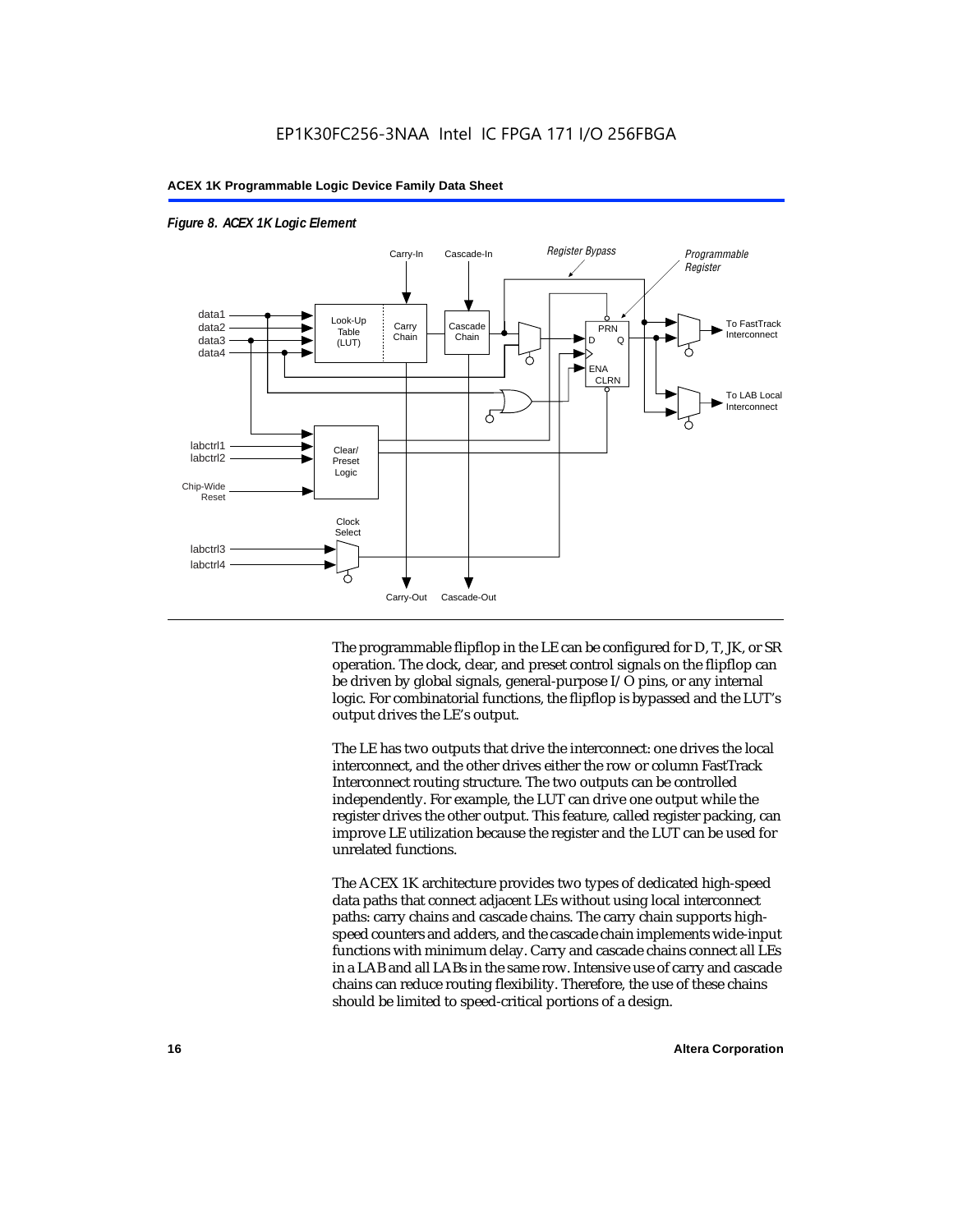## *Carry Chain*

The carry chain provides a very fast (as low as 0.2 ns) carry-forward function between LEs. The carry-in signal from a lower-order bit drives forward into the higher-order bit via the carry chain, and feeds into both the LUT and the next portion of the carry chain. This feature allows the ACEX 1K architecture to efficiently implement high-speed counters, adders, and comparators of arbitrary width. Carry chain logic can be created automatically by the compiler during design processing, or manually by the designer during design entry. Parameterized functions, such as LPM and DesignWare functions, automatically take advantage of carry chains.

Carry chains longer than eight LEs are automatically implemented by linking LABs together. For enhanced fitting, a long carry chain skips alternate LABs in a row. A carry chain longer than one LAB skips either from even-numbered LAB to even-numbered LAB, or from oddnumbered LAB to odd-numbered LAB. For example, the last LE of the first LAB in a row carries to the first LE of the third LAB in the row. The carry chain does not cross the EAB at the middle of the row. For instance, in the EP1K50 device, the carry chain stops at the eighteenth LAB, and a new carry chain begins at the nineteenth LAB.

Figure 9 shows how an *n*-bit full adder can be implemented in  $n + 1$  LEs with the carry chain. One portion of the LUT generates the sum of two bits using the input signals and the carry-in signal; the sum is routed to the output of the LE. The register can be bypassed for simple adders or used for an accumulator function. Another portion of the LUT and the carry chain logic generates the carry-out signal, which is routed directly to the carry-in signal of the next-higher-order bit. The final carry-out signal is routed to an LE, where it can be used as a general-purpose signal.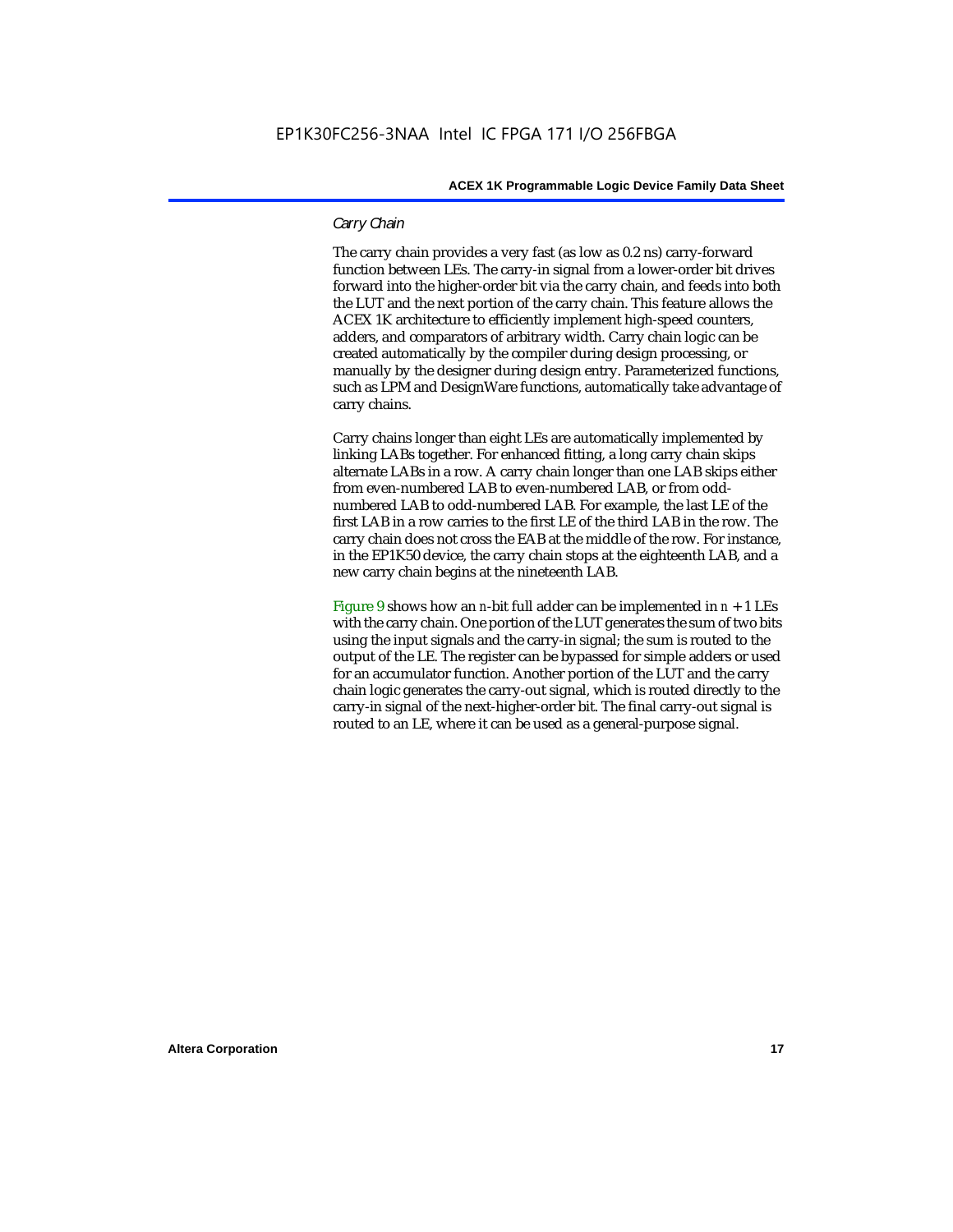

*Figure 9. ACEX 1K Carry Chain Operation (n-Bit Full Adder)*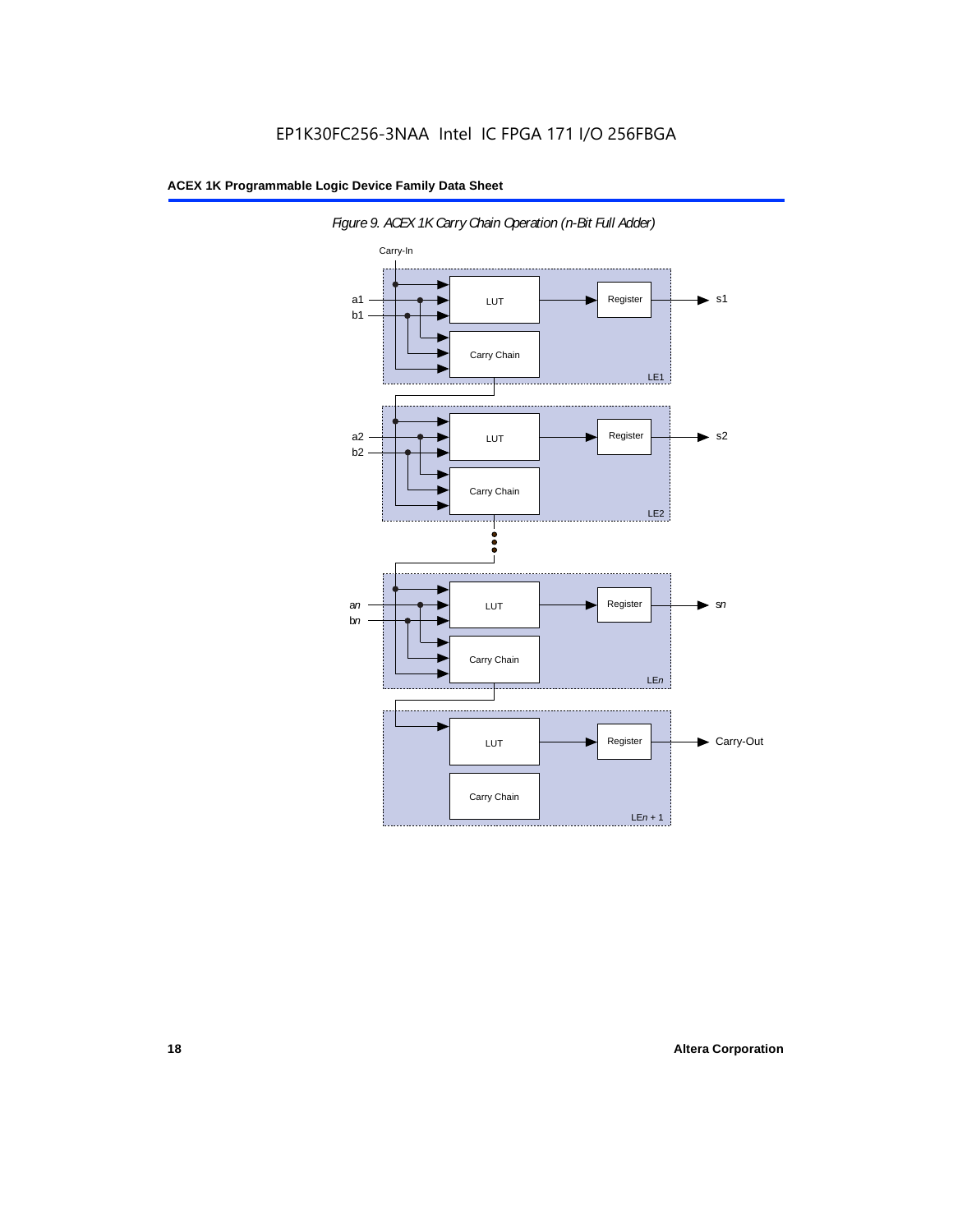## *Cascade Chain*

With the cascade chain, the ACEX 1K architecture can implement functions that have a very wide fan-in. Adjacent LUTs can be used to compute portions of the function in parallel; the cascade chain serially connects the intermediate values. The cascade chain can use a logical AND or logical OR (via De Morgan's inversion) to connect the outputs of adjacent LEs. With a delay as low as 0.6 ns per LE, each additional LE provides four more inputs to the effective width of a function. Cascade chain logic can be created automatically by the compiler during design processing, or manually by the designer during design entry.

Cascade chains longer than eight bits are implemented automatically by linking several LABs together. For easier routing, a long cascade chain skips every other LAB in a row. A cascade chain longer than one LAB skips either from even-numbered LAB to even-numbered LAB, or from odd-numbered LAB to odd-numbered LAB (e.g., the last LE of the first LAB in a row cascades to the first LE of the third LAB). The cascade chain does not cross the center of the row (e.g., in the EP1K50 device, the cascade chain stops at the eighteenth LAB, and a new one begins at the nineteenth LAB). This break is due to the EAB's placement in the middle of the row.

Figure 10 shows how the cascade function can connect adjacent LEs to form functions with a wide fan-in. These examples show functions of 4*n* variables implemented with *n* LEs. The LE delay is 1.3 ns; the cascade chain delay is 0.6 ns. With the cascade chain, decoding a 16-bit address requires 3.1 ns.





**Altera Corporation 19**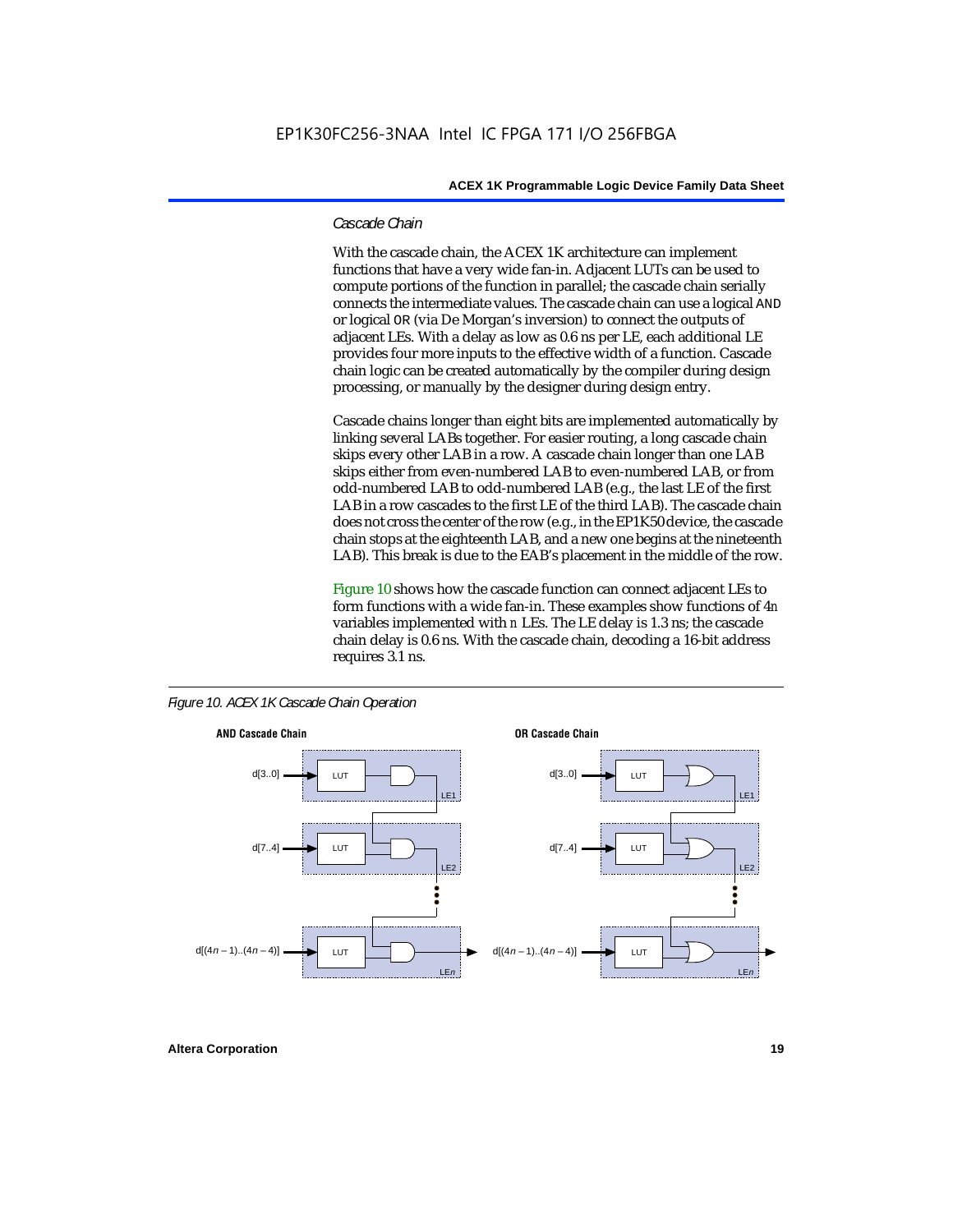## *LE Operating Modes*

The ACEX 1K LE can operate in the following four modes:

- Normal mode
- Arithmetic mode
- Up/down counter mode
- Clearable counter mode

Each of these modes uses LE resources differently. In each mode, seven available inputs to the LE—the four data inputs from the LAB local interconnect, the feedback from the programmable register, and the carry-in and cascade-in from the previous LE—are directed to different destinations to implement the desired logic function. Three inputs to the LE provide clock, clear, and preset control for the register. The Altera software, in conjunction with parameterized functions such as LPM and DesignWare functions, automatically chooses the appropriate mode for common functions such as counters, adders, and multipliers. If required, the designer can also create special-purpose functions that use a specific LE operating mode for optimal performance.

The architecture provides a synchronous clock enable to the register in all four modes. The Altera software can set DATA1 to enable the register synchronously, providing easy implementation of fully synchronous designs.

Figure 11 shows the ACEX 1K LE operating modes.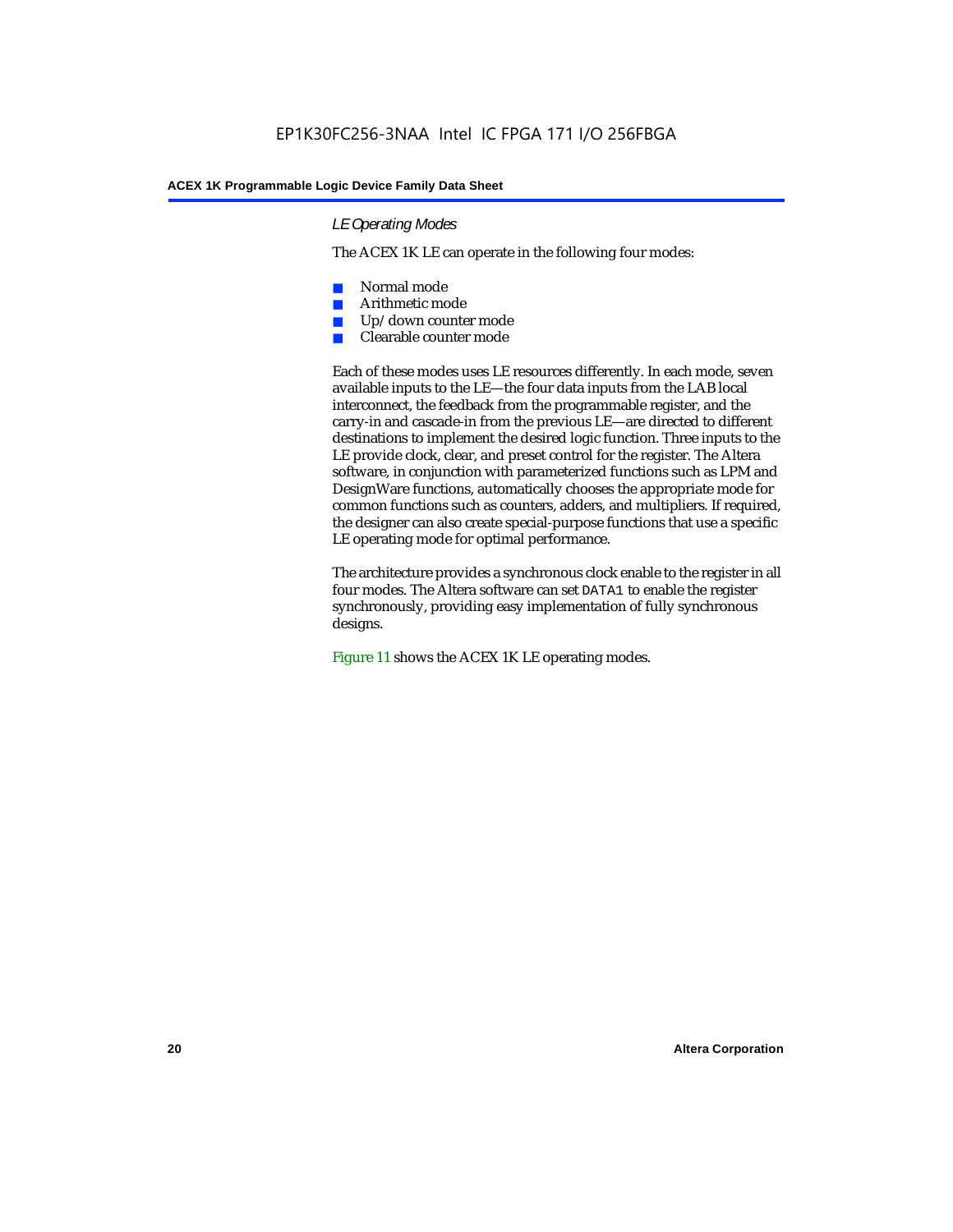## *Figure 11. ACEX 1K LE Operating Modes*



## **Arithmetic Mode**



## **Up/Down Counter Mode**



## **Clearable Counter Mode**

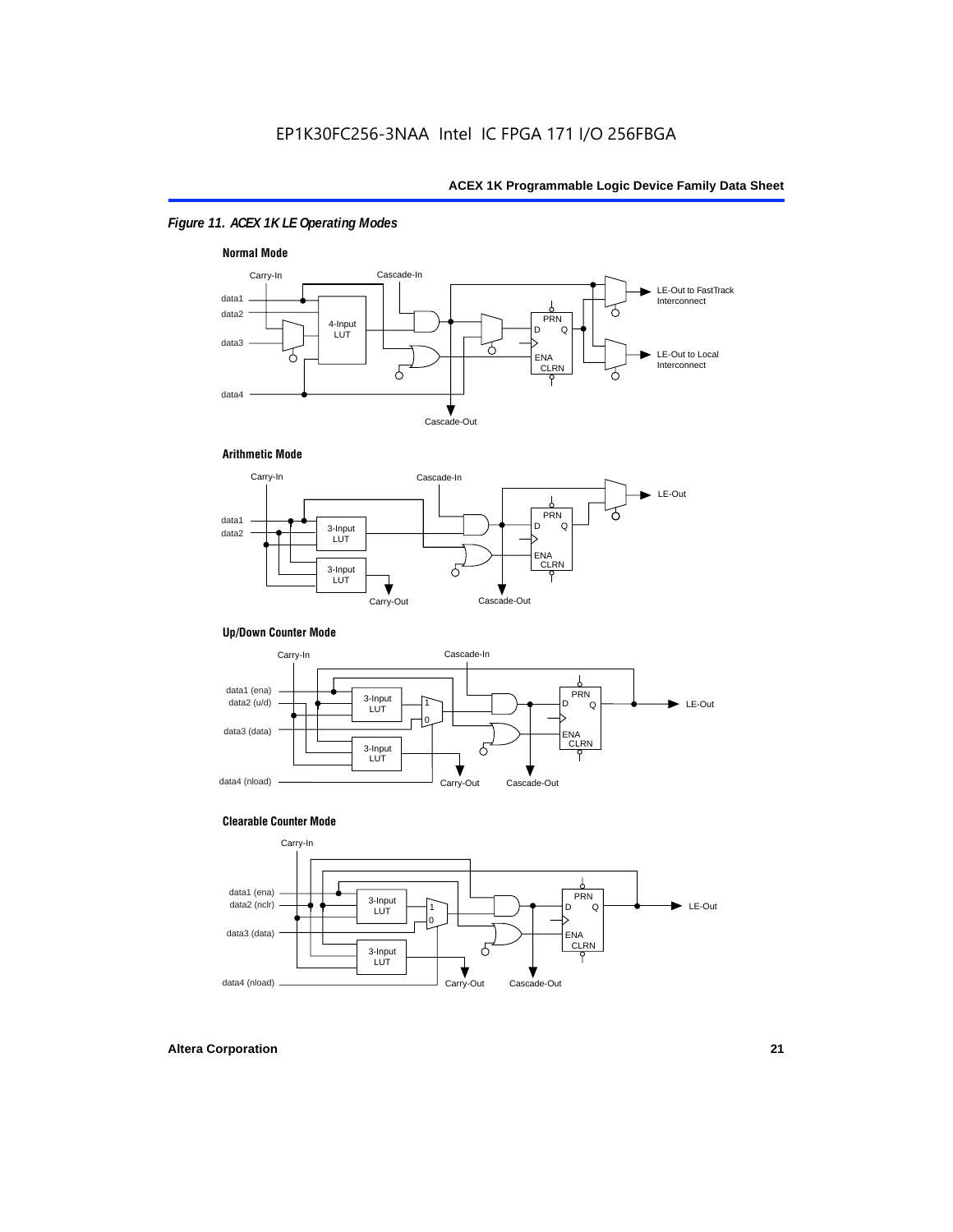## **Normal Mode**

The normal mode is suitable for general logic applications and wide decoding functions that can take advantage of a cascade chain. In normal mode, four data inputs from the LAB local interconnect and the carry-in are inputs to a 4-input LUT. The compiler automatically selects the carryin or the DATA3 signal as one of the inputs to the LUT. The LUT output can be combined with the cascade-in signal to form a cascade chain through the cascade-out signal. Either the register or the LUT can be used to drive both the local interconnect and the FastTrack Interconnect routing structure at the same time.

The LUT and the register in the LE can be used independently (register packing). To support register packing, the LE has two outputs; one drives the local interconnect, and the other drives the FastTrack Interconnect routing structure. The DATA4 signal can drive the register directly, allowing the LUT to compute a function that is independent of the registered signal; a 3-input function can be computed in the LUT, and a fourth independent signal can be registered. Alternatively, a 4-input function can be generated, and one of the inputs to this function can be used to drive the register. The register in a packed LE can still use the clock enable, clear, and preset signals in the LE. In a packed LE, the register can drive the FastTrack Interconnect routing structure while the LUT drives the local interconnect, or vice versa.

## **Arithmetic Mode**

The arithmetic mode offers two 3-input LUTs that are ideal for implementing adders, accumulators, and comparators. One LUT computes a 3-input function; the other generates a carry output. As shown in Figure 11, the first LUT uses the carry-in signal and two data inputs from the LAB local interconnect to generate a combinatorial or registered output. For example, in an adder, this output is the sum of three signals: a, b, and carry-in. The second LUT uses the same three signals to generate a carry-out signal, thereby creating a carry chain. The arithmetic mode also supports simultaneous use of the cascade chain.

## **Up/Down Counter Mode**

The up/down counter mode offers counter enable, clock enable, synchronous up/down control, and data loading options. These control signals are generated by the data inputs from the LAB local interconnect, the carry-in signal, and output feedback from the programmable register. Two 3-input LUTs are used; one generates the counter data, and the other generates the fast carry bit. A 2-to-1 multiplexer provides synchronous loading. Data can also be loaded asynchronously with the clear and preset register control signals without using the LUT resources.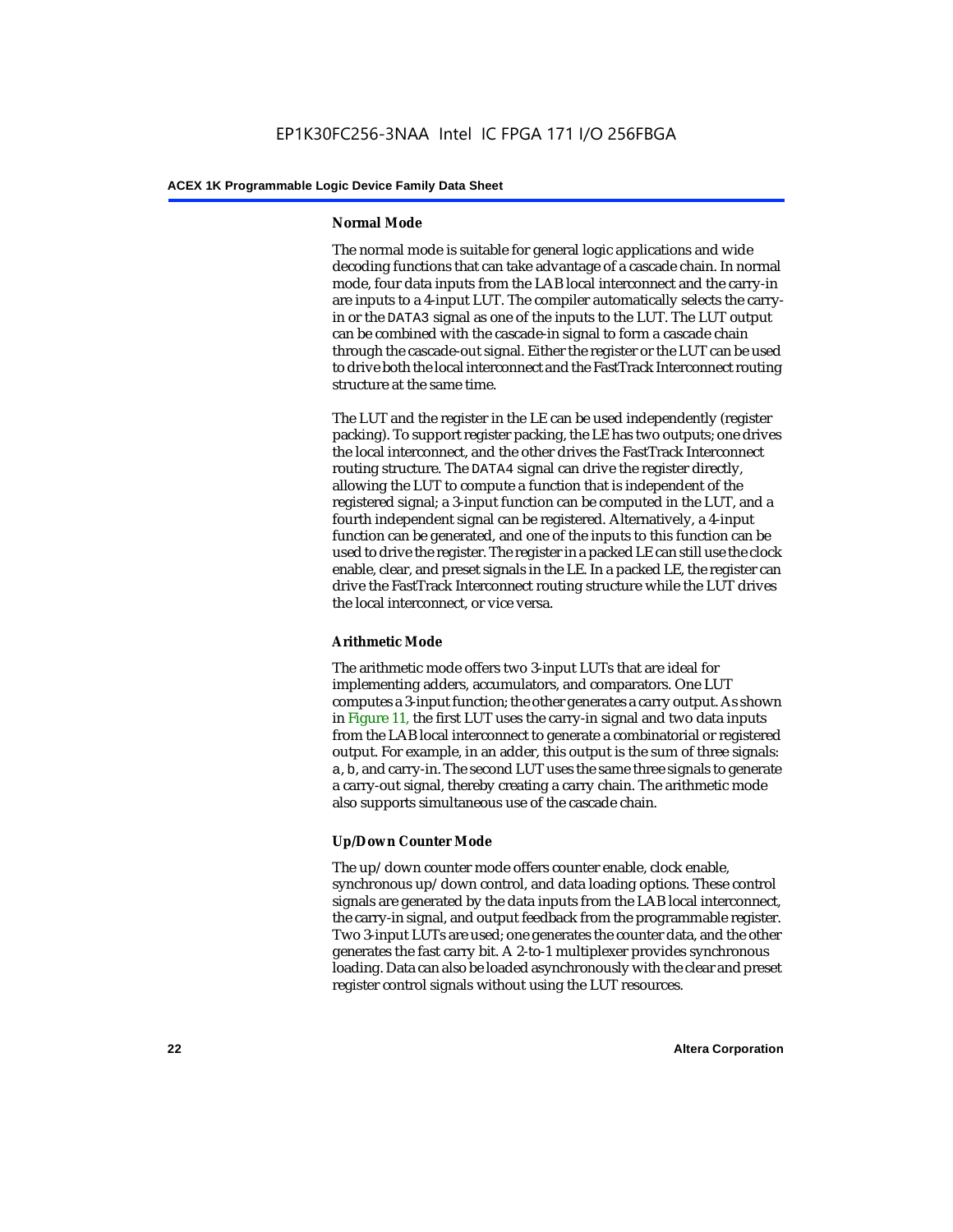### **Clearable Counter Mode**

The clearable counter mode is similar to the up/down counter mode, but it supports a synchronous clear instead of the up/down control. The clear function is substituted for the cascade-in signal in the up/down counter mode. Two 3-input LUTs are used; one generates the counter data, and the other generates the fast carry bit. Synchronous loading is provided by a 2-to-1 multiplexer. The output of this multiplexer is ANDed with a synchronous clear signal.

## *Internal Tri-State Emulation*

Internal tri-state emulation provides internal tri-states without the limitations of a physical tri-state bus. In a physical tri-state bus, the tri-state buffers' output enable (OE) signals select which signal drives the bus. However, if multiple OE signals are active, contending signals can be driven onto the bus. Conversely, if no OE signals are active, the bus will float. Internal tri-state emulation resolves contending tri-state buffers to a low value and floating buses to a high value, thereby eliminating these problems. The Altera software automatically implements tri-state bus functionality with a multiplexer.

## *Clear & Preset Logic Control*

Logic for the programmable register's clear and preset functions is controlled by the DATA3, LABCTRL1, and LABCTRL2 inputs to the LE. The clear and preset control structure of the LE asynchronously loads signals into a register. Either LABCTRL1 or LABCTRL2 can control the asynchronous clear. Alternatively, the register can be set up so that LABCTRL1 implements an asynchronous load. The data to be loaded is driven to DATA3; when LABCTRL1 is asserted, DATA3 is loaded into the register.

During compilation, the compiler automatically selects the best control signal implementation. Because the clear and preset functions are activelow, the Compiler automatically assigns a logic high to an unused clear or preset.

The clear and preset logic is implemented in one of the following six modes chosen during design entry:

- Asynchronous clear
- Asynchronous preset
- Asynchronous clear and preset
- Asynchronous load with clear
- Asynchronous load with preset
- Asynchronous load without clear or preset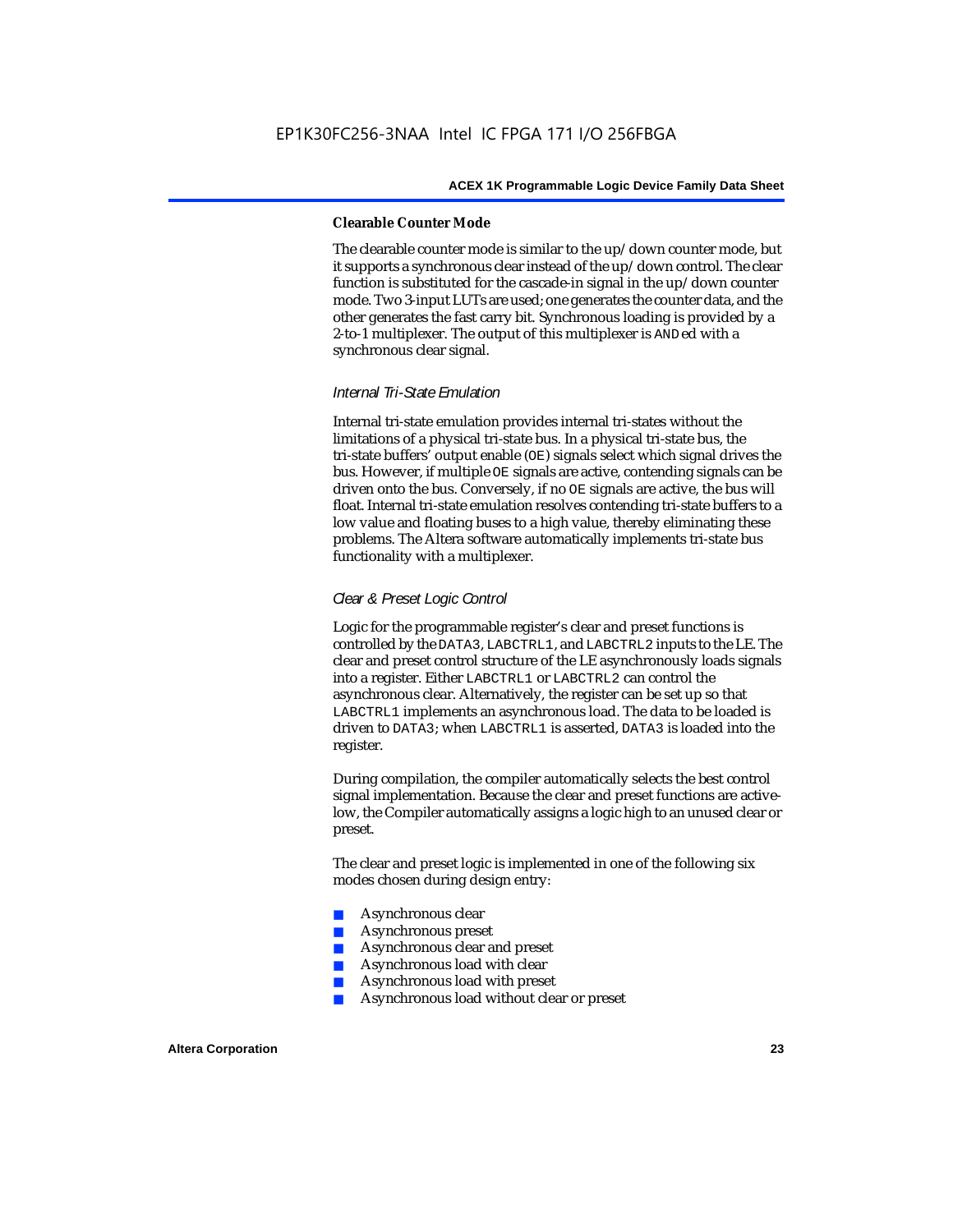In addition to the six clear and preset modes, ACEX 1K devices provide a chip-wide reset pin that can reset all registers in the device. Use of this feature is set during design entry. In any of the clear and preset modes, the chip-wide reset overrides all other signals. Registers with asynchronous presets may be preset when the chip-wide reset is asserted. Inversion can be used to implement the asynchronous preset. Figure 12 shows examples of how to setup the preset and clear inputs for the desired functionality.



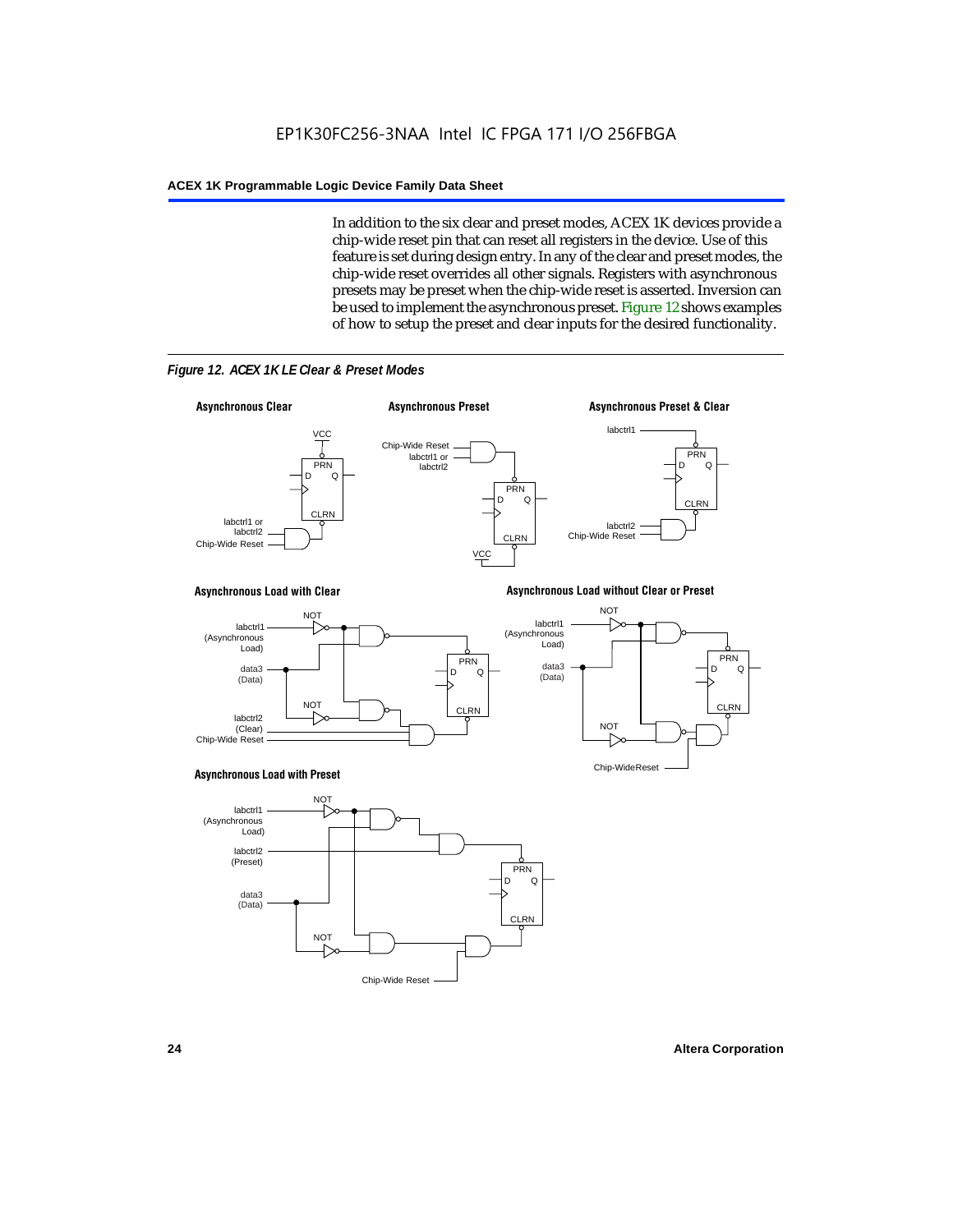## **Asynchronous Clear**

The flipflop can be cleared by either LABCTRL1 or LABCTRL2. In this mode, the preset signal is tied to VCC to deactivate it.

## **Asynchronous Preset**

An asynchronous preset is implemented as an asynchronous load, or with an asynchronous clear. If DATA3 is tied to VCC, asserting LABCTRL1 asynchronously loads a one into the register. Alternatively, the Altera software can provide preset control by using the clear and inverting the register's input and output. Inversion control is available for the inputs to both LEs and IOEs. Therefore, if a register is preset by only one of the two LABCTRL signals, the DATA3 input is not needed and can be used for one of the LE operating modes.

## **Asynchronous Preset & Clear**

When implementing asynchronous clear and preset, LABCTRL1 controls the preset, and LABCTRL2 controls the clear. DATA3 is tied to VCC, so that asserting LABCTRL1 asynchronously loads a one into the register, effectively presetting the register. Asserting LABCTRL2 clears the register.

## **Asynchronous Load with Clear**

When implementing an asynchronous load in conjunction with the clear, LABCTRL1 implements the asynchronous load of DATA3 by controlling the register preset and clear. LABCTRL2 implements the clear by controlling the register clear; LABCTRL2 does not have to feed the preset circuits.

## **Asynchronous Load with Preset**

When implementing an asynchronous load in conjunction with preset, the Altera software provides preset control by using the clear and inverting the input and output of the register. Asserting LABCTRL2 presets the register, while asserting LABCTRL1 loads the register. The Altera software inverts the signal that drives DATA3 to account for the inversion of the register's output.

## **Asynchronous Load without Preset or Clear**

When implementing an asynchronous load without preset or clear, LABCTRL1 implements the asynchronous load of DATA3 by controlling the register preset and clear.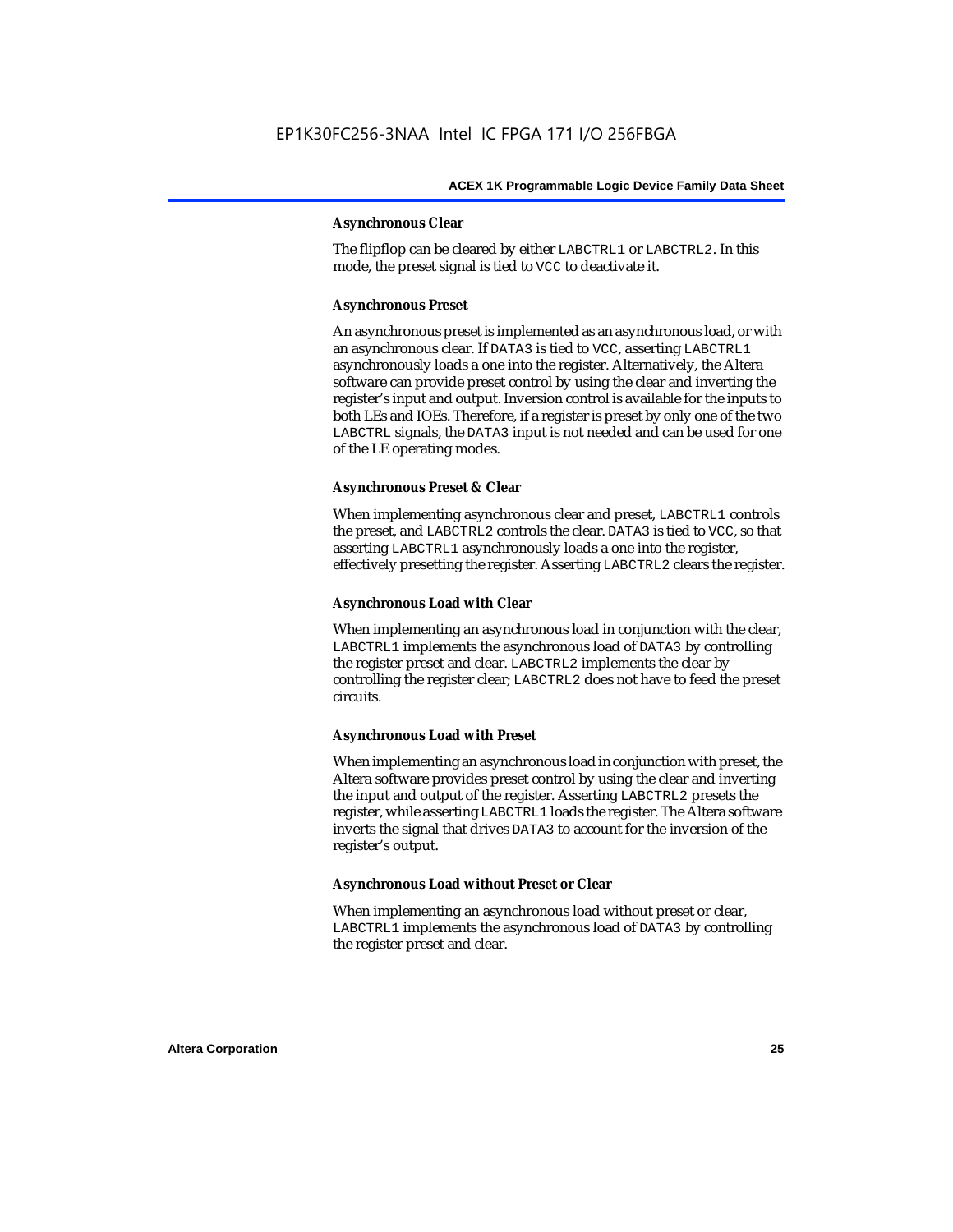## **FastTrack Interconnect Routing Structure**

In the ACEX 1K architecture, connections between LEs, EABs, and device I/O pins are provided by the FastTrack Interconnect routing structure, which is a series of continuous horizontal and vertical routing channels that traverse the device. This global routing structure provides predictable performance, even in complex designs. In contrast, the segmented routing in FPGAs requires switch matrices to connect a variable number of routing paths, increasing the delays between logic resources and reducing performance.

The FastTrack Interconnect routing structure consists of row and column interconnect channels that span the entire device. Each row of LABs is served by a dedicated row interconnect. The row interconnect can drive I/O pins and feed other LABs in the row. The column interconnect routes signals between rows and can drive I/O pins.

Row channels drive into the LAB or EAB local interconnect. The row signal is buffered at every LAB or EAB to reduce the effect of fan-out on delay. A row channel can be driven by an LE or by one of three column channels. These four signals feed dual 4-to-1 multiplexers that connect to two specific row channels. These multiplexers, which are connected to each LE, allow column channels to drive row channels even when all eight LEs in a LAB drive the row interconnect.

Each column of LABs or EABs is served by a dedicated column interconnect. The column interconnect that serves the EABs has twice as many channels as other column interconnects. The column interconnect can then drive I/O pins or another row's interconnect to route the signals to other LABs or EABs in the device. A signal from the column interconnect, which can be either the output of a LE or an input from an I/O pin, must be routed to the row interconnect before it can enter a LAB or EAB. Each row channel that is driven by an IOE or EAB can drive one specific column channel.

Access to row and column channels can be switched between LEs in adjacent pairs of LABs. For example, a LE in one LAB can drive the row and column channels normally driven by a particular LE in the adjacent LAB in the same row, and vice versa. This flexibility enables routing resources to be used more efficiently. Figure 13 shows the ACEX 1K LAB.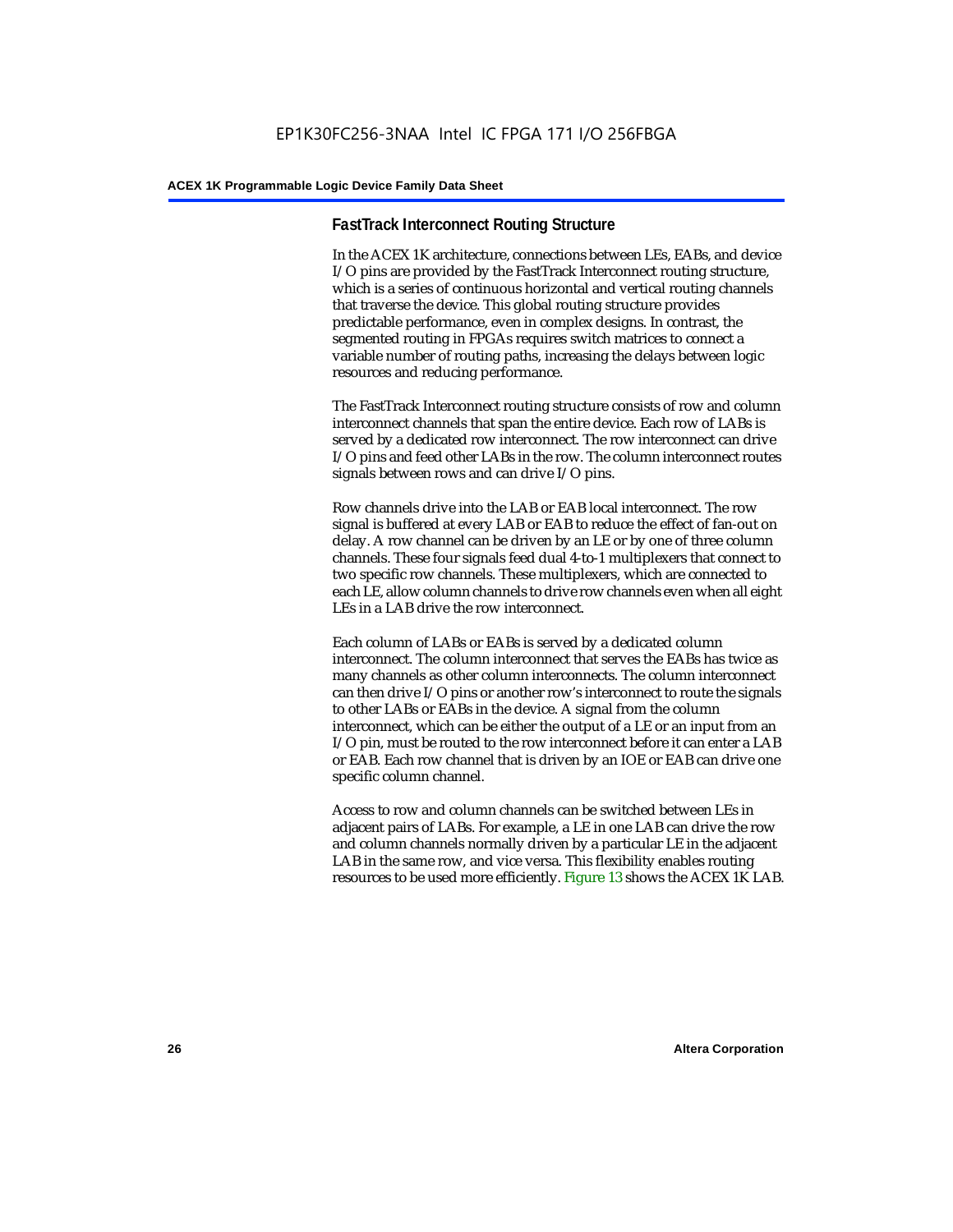

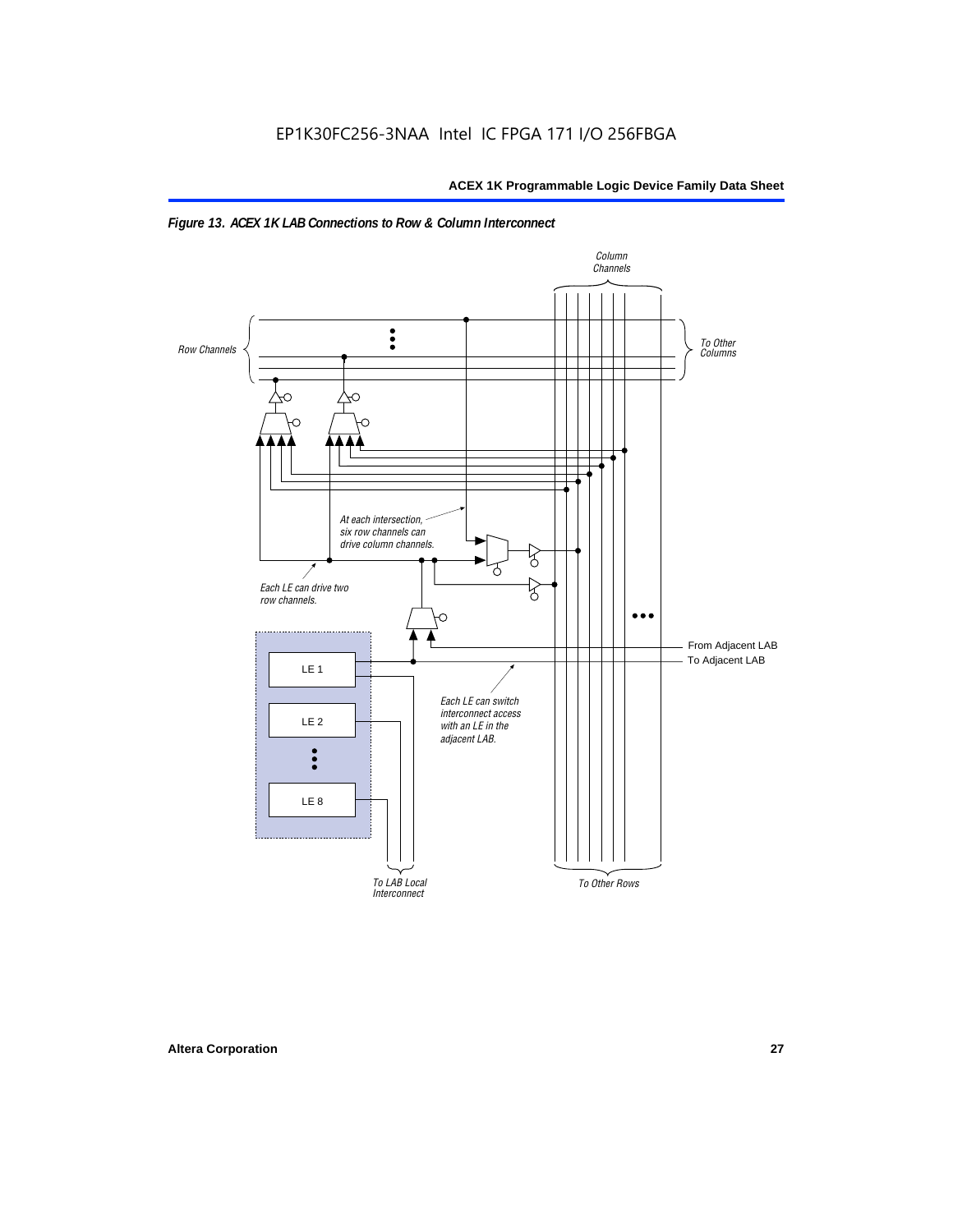For improved routing, the row interconnect consists of a combination of full-length and half-length channels. The full-length channels connect to all LABs in a row; the half-length channels connect to the LABs in half of the row. The EAB can be driven by the half-length channels in the left half of the row and by the full-length channels. The EAB drives out to the fulllength channels. In addition to providing a predictable, row-wide interconnect, this architecture provides increased routing resources. Two neighboring LABs can be connected using a half-row channel, thereby saving the other half of the channel for the other half of the row.

Table 6 summarizes the FastTrack Interconnect routing structure resources available in each ACEX 1K device.

| Table 6. ACEX 1K FastTrack Interconnect Resources |             |                     |                |                        |  |  |
|---------------------------------------------------|-------------|---------------------|----------------|------------------------|--|--|
| <b>Device</b>                                     | <b>Rows</b> | Channels per<br>Row | <b>Columns</b> | Channels per<br>Column |  |  |
| EP1K10                                            | 3           | 144                 | 24             | 24                     |  |  |
| EP1K30                                            | 6           | 216                 | 36             | 24                     |  |  |
| EP1K50                                            | 10          | 216                 | 36             | 24                     |  |  |
| EP1K100                                           | 12          | 312                 | 52             | 24                     |  |  |

In addition to general-purpose I/O pins, ACEX 1K devices have six dedicated input pins that provide low-skew signal distribution across the device. These six inputs can be used for global clock, clear, preset, and peripheral output-enable and clock-enable control signals. These signals are available as control signals for all LABs and IOEs in the device. The dedicated inputs can also be used as general-purpose data inputs because they can feed the local interconnect of each LAB in the device.

Figure 14 shows the interconnection of adjacent LABs and EABs, with row, column, and local interconnects, as well as the associated cascade and carry chains. Each LAB is labeled according to its location: a letter represents the row and a number represents the column. For example, LAB B3 is in row B, column 3.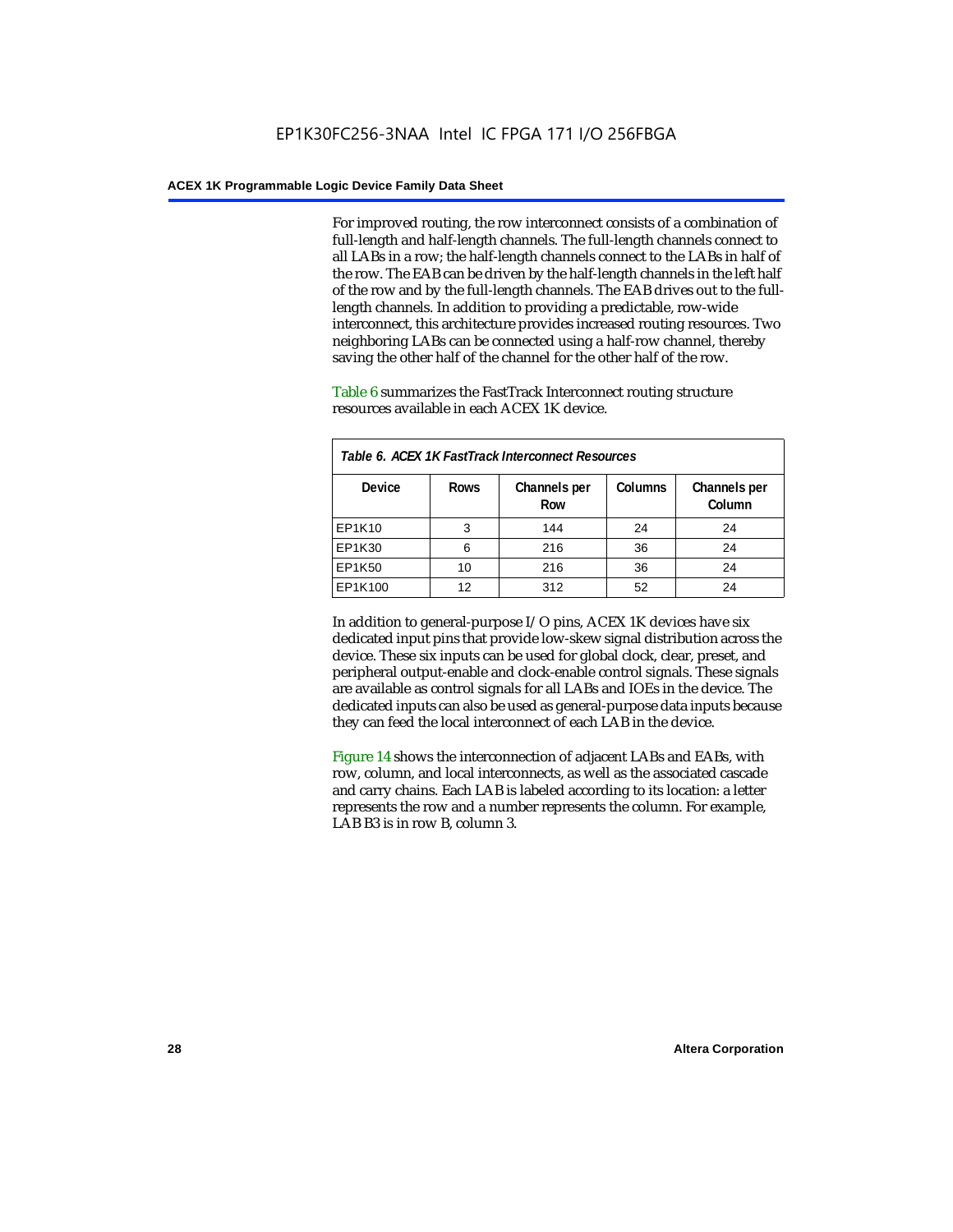



## **I/O Element**

An IOE contains a bidirectional I/O buffer and a register that can be used either as an input register for external data that requires a fast setup time or as an output register for data that requires fast clock-to-output performance. In some cases, using an LE register for an input register will result in a faster setup time than using an IOE register. IOEs can be used as input, output, or bidirectional pins. The compiler uses the programmable inversion option to invert signals from the row and column interconnect automatically where appropriate. For bidirectional registered I/O implementation, the output register should be in the IOE and the data input and output enable registers should be LE registers placed adjacent to the bidirectional pin. Figure 15 shows the bidirectional I/O registers.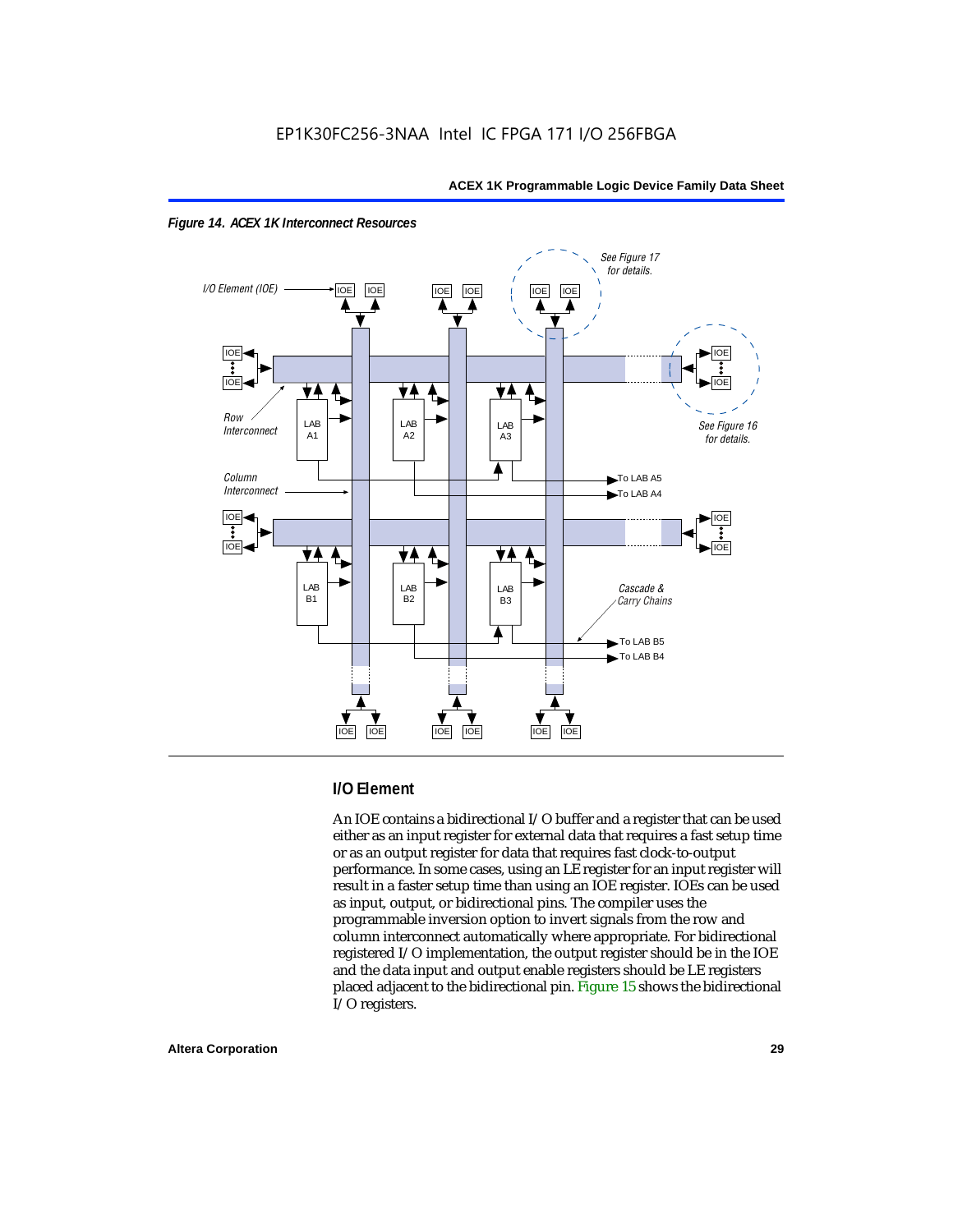## *Figure 15. ACEX 1K Bidirectional I/O Registers*

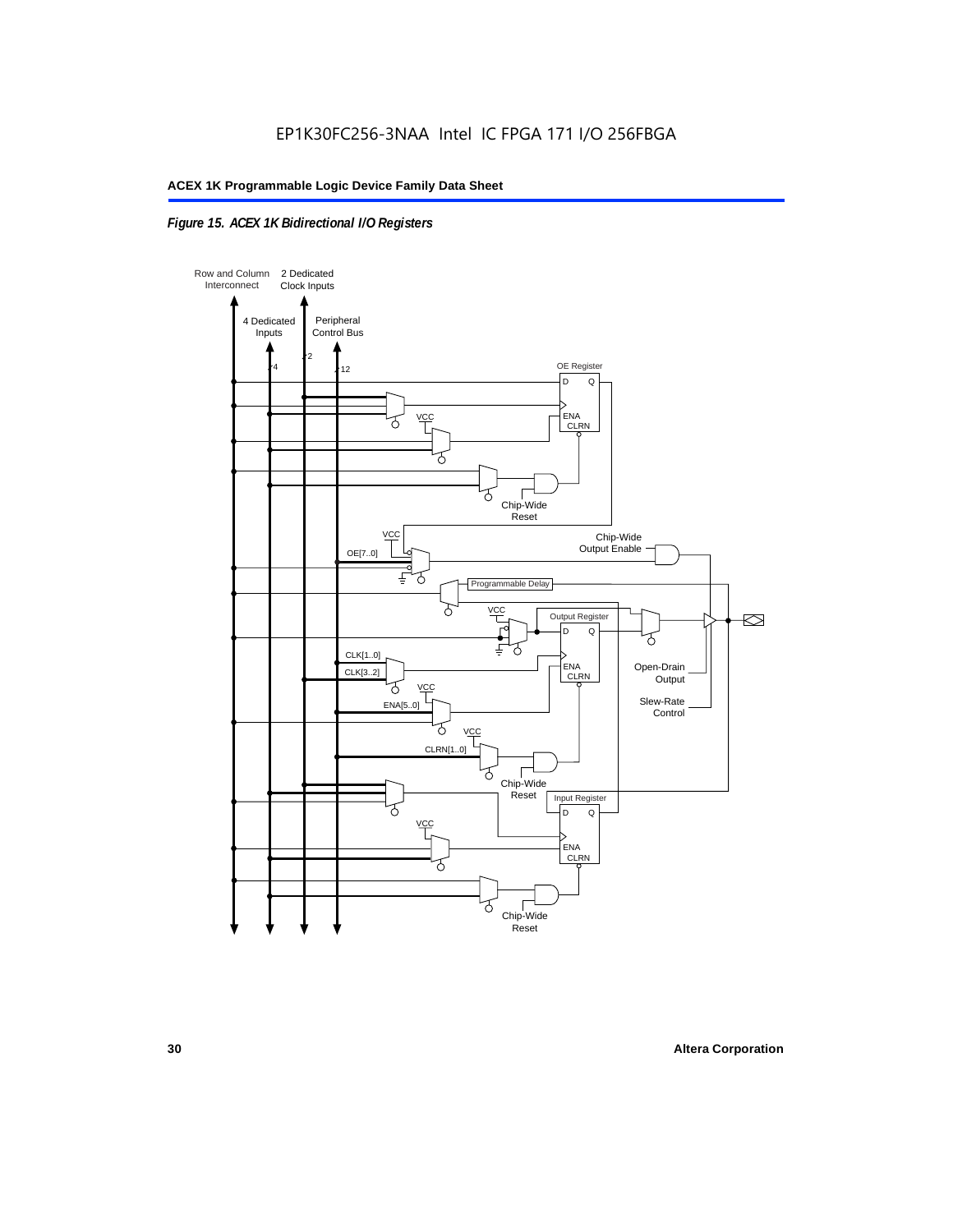On all ACEX 1K devices, the input path from the I/O pad to the FastTrack Interconnect has a programmable delay element that can be used to guarantee a zero hold time. Depending on the placement of the IOE relative to what it is driving, the designer may choose to turn on the programmable delay to ensure a zero hold time or turn it off to minimize setup time. This feature is used to reduce setup time for complex pin-toregister paths (e.g., PCI designs).

Each IOE selects the clock, clear, clock enable, and output enable controls from a network of I/O control signals called the peripheral control bus. The peripheral control bus uses high-speed drivers to minimize signal skew across devices and provides up to 12 peripheral control signals that can be allocated as follows:

- Up to eight output enable signals
- Up to six clock enable signals
- Up to two clock signals
- Up to two clear signals

If more than six clock-enable or eight output-enable signals are required, each IOE on the device can be controlled by clock enable and output enable signals driven by specific LEs. In addition to the two clock signals available on the peripheral control bus, each IOE can use one of two dedicated clock pins. Each peripheral control signal can be driven by any of the dedicated input pins or the first LE of each LAB in a particular row. In addition, a LE in a different row can drive a column interconnect, which causes a row interconnect to drive the peripheral control signal. The chipwide reset signal resets all IOE registers, overriding any other control signals.

When a dedicated clock pin drives IOE registers, it can be inverted for all IOEs in the device. All IOEs must use the same sense of the clock. For example, if any IOE uses the inverted clock, all IOEs must use the inverted clock, and no IOE can use the non-inverted clock. However, LEs can still use the true or complement of the clock on an LAB-by-LAB basis.

The incoming signal may be inverted at the dedicated clock pin and will drive all IOEs. For the true and complement of a clock to be used to drive IOEs, drive it into both global clock pins. One global clock pin will supply the true, and the other will supply the complement.

When the true and complement of a dedicated input drives IOE clocks, two signals on the peripheral control bus are consumed, one for each sense of the clock.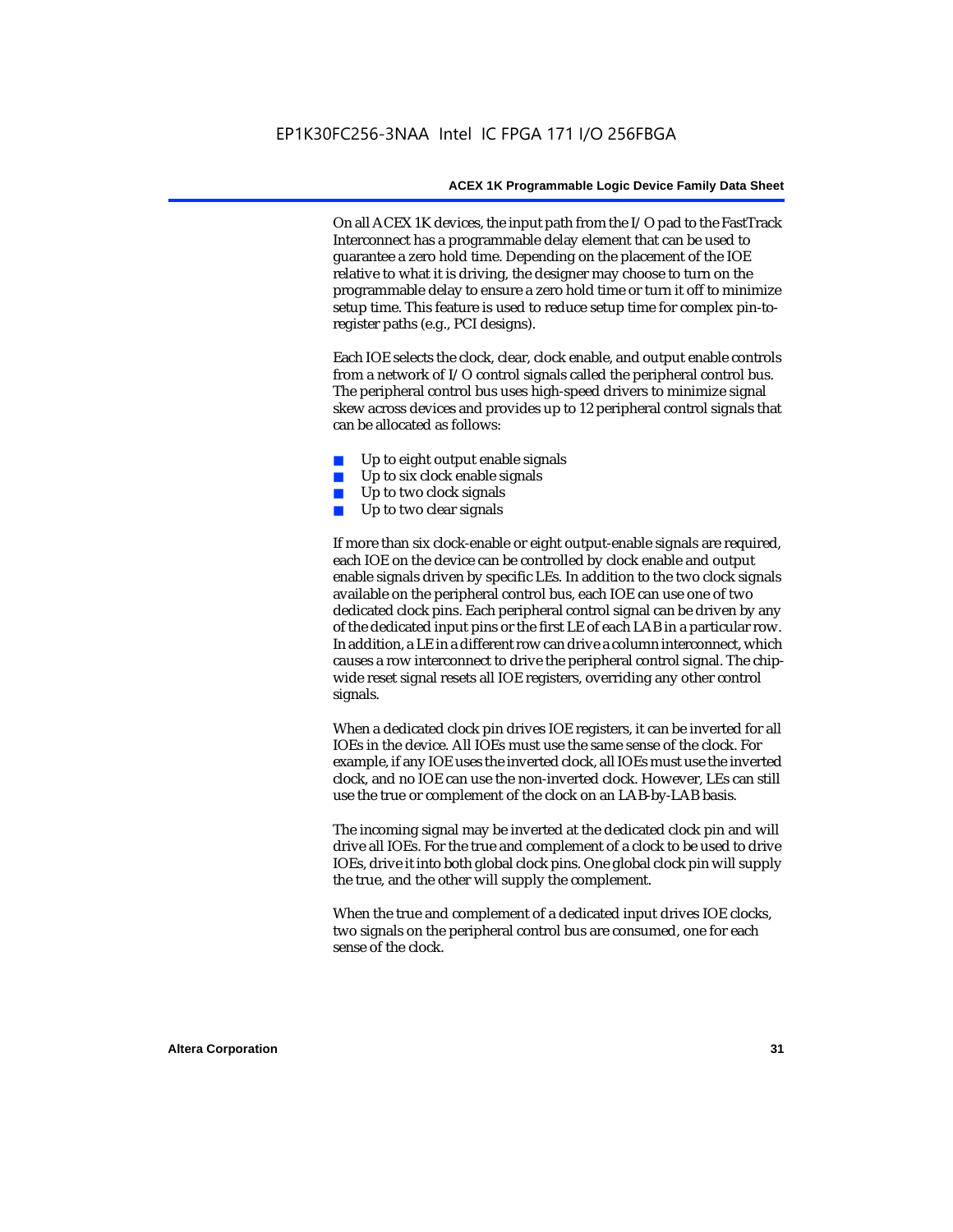When dedicated inputs drive non-inverted and inverted peripheral clears, clock enables, and output enables, two signals on the peripheral control bus will be used.

Table 7 lists the sources for each peripheral control signal and shows how the output enable, clock enable, clock, and clear signals share 12 peripheral control signals. Table 7 also shows the rows that can drive global signals.

| Table 7. Peripheral Bus Sources for ACEX Devices |               |               |               |                |  |  |  |
|--------------------------------------------------|---------------|---------------|---------------|----------------|--|--|--|
| <b>Peripheral Control Signal</b>                 | <b>EP1K10</b> | <b>EP1K30</b> | <b>EP1K50</b> | <b>EP1K100</b> |  |  |  |
| OE0                                              | Row A         | Row A         | Row A         | Row A          |  |  |  |
| OE1                                              | Row A         | Row B         | Row B         | Row C          |  |  |  |
| OE <sub>2</sub>                                  | Row B         | Row C         | Row D         | Row E          |  |  |  |
| OE3                                              | Row B         | Row D         | Row F         | Row L          |  |  |  |
| OE4                                              | Row C         | Row E         | Row H         | Row I          |  |  |  |
| OE5                                              | Row C         | Row F         | Row J         | Row K          |  |  |  |
| CLKENA0/CLK0/GLOBAL0                             | Row A         | Row A         | Row A         | Row F          |  |  |  |
| CLKENA1/OE6/GLOBAL1                              | Row A         | Row B         | Row C         | Row D          |  |  |  |
| CLKENA2/CLR0                                     | Row B         | Row C         | Row E         | Row B          |  |  |  |
| CLKENA3/OE7/GLOBAL2                              | Row B         | Row D         | Row G         | Row H          |  |  |  |
| CLKENA4/CLR1                                     | Row C         | Row E         | Row I         | Row J          |  |  |  |
| CLKENA5/CLK1/GLOBAL3                             | Row C         | Row F         | Row J         | Row G          |  |  |  |

Signals on the peripheral control bus can also drive the four global signals, referred to as GLOBAL0 through GLOBAL3. An internally generated signal can drive a global signal, providing the same low-skew, low-delay characteristics as a signal driven by an input pin. An LE drives the global signal by driving a row line that drives the peripheral bus which then drives the global signal. This feature is ideal for internally generated clear or clock signals with high fan-out. However, internally driven global signals offer no advantage over the general-purpose interconnect for routing data signals.

The chip-wide output enable pin is an active-high pin that can be used to tri-state all pins on the device. This option can be set in the Altera software. The built-in I/O pin pull-up resistors (which are active during configuration) are active when the chip-wide output enable pin is asserted. The registers in the IOE can also be reset by the chip-wide reset pin.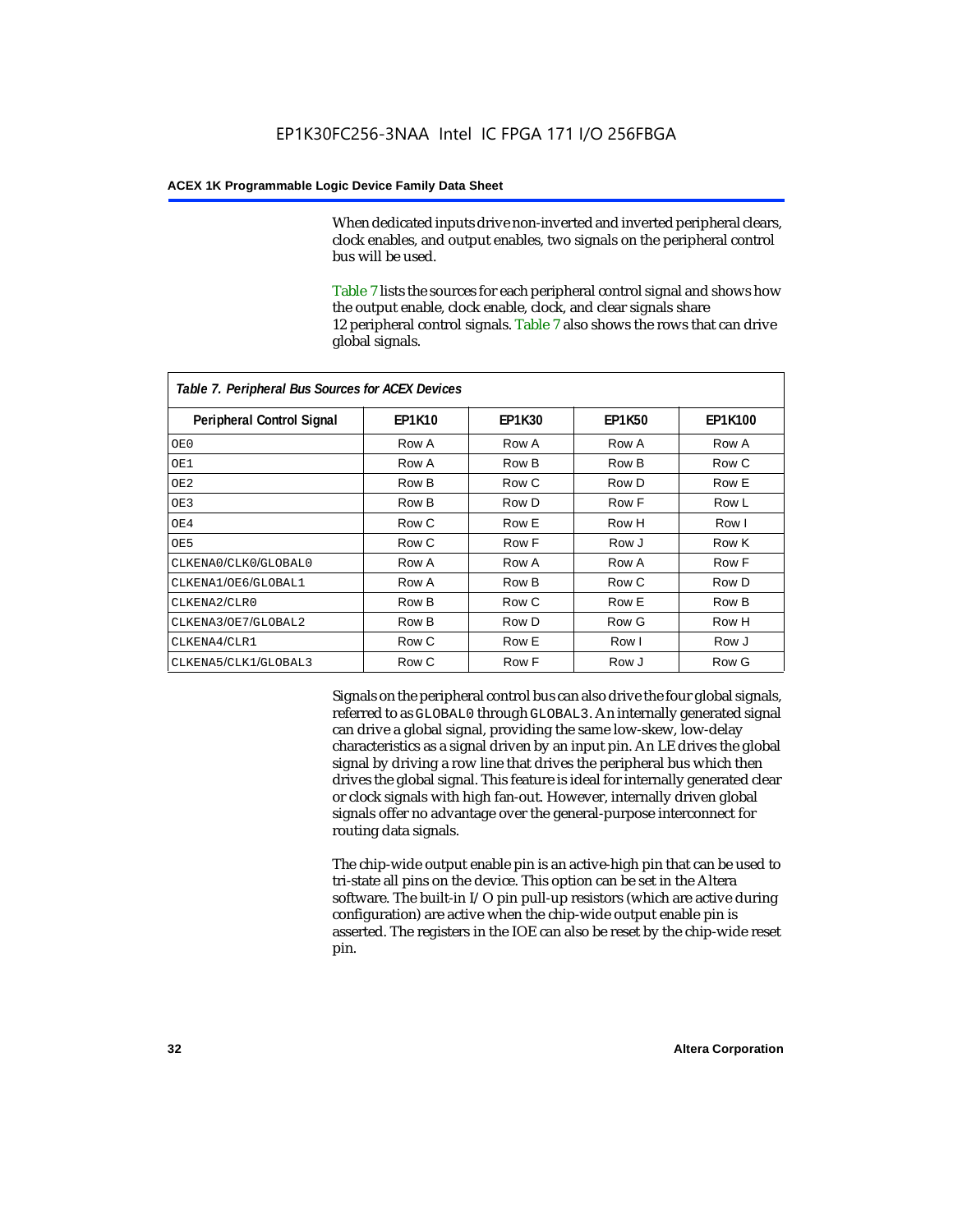## *Row-to-IOE Connections*

When an IOE is used as an input signal, it can drive two separate row channels. The signal is accessible by all LEs within that row. When an IOE is used as an output, the signal is driven by a multiplexer that selects a signal from the row channels. Up to eight IOEs connect to each side of each row channel (see Figure 16).





## *Note:*<br>(1) 1

(1) The values for *m* and *n* are shown in Table 8.

Table 8 lists the ACEX 1K row-to-IOE interconnect resources.

| Table 8. ACEX 1K Row-to-IOE Interconnect Resources |                      |                          |  |  |  |
|----------------------------------------------------|----------------------|--------------------------|--|--|--|
| Device                                             | Channels per Row (n) | Row Channels per Pin (m) |  |  |  |
| EP1K10                                             | 144                  | 18                       |  |  |  |
| EP1K30                                             | 216                  | 27                       |  |  |  |
| EP1K50                                             | 216                  | 27                       |  |  |  |
| EP1K100                                            | 312                  | 39                       |  |  |  |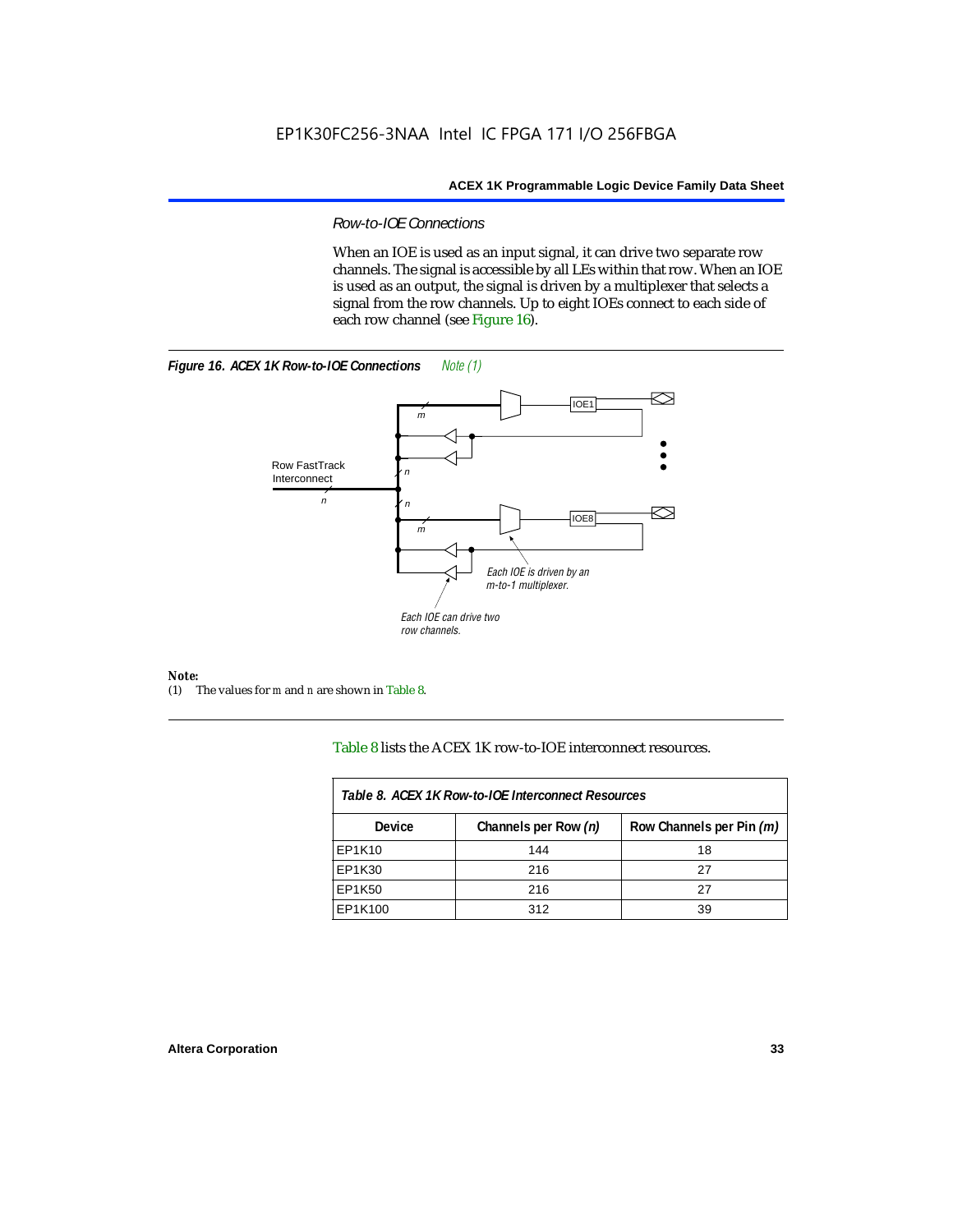## *Column-to-IOE Connections*

When an IOE is used as an input, it can drive up to two separate column channels. When an IOE is used as an output, the signal is driven by a multiplexer that selects a signal from the column channels. Two IOEs connect to each side of the column channels. Each IOE can be driven by column channels via a multiplexer. The set of column channels is different for each IOE (see Figure 17).



## Table 9 lists the ACEX 1K column-to-IOE interconnect resources.

| Table 9. ACEX 1K Column-to-IOE Interconnect Resources |                         |                             |  |  |  |
|-------------------------------------------------------|-------------------------|-----------------------------|--|--|--|
| <b>Device</b>                                         | Channels per Column (n) | Column Channels per Pin (m) |  |  |  |
| EP1K10                                                | 24                      | 16                          |  |  |  |
| EP1K30                                                | 24                      | 16                          |  |  |  |
| EP1K50                                                | 24                      | 16                          |  |  |  |
| EP1K100                                               | 24                      | 16                          |  |  |  |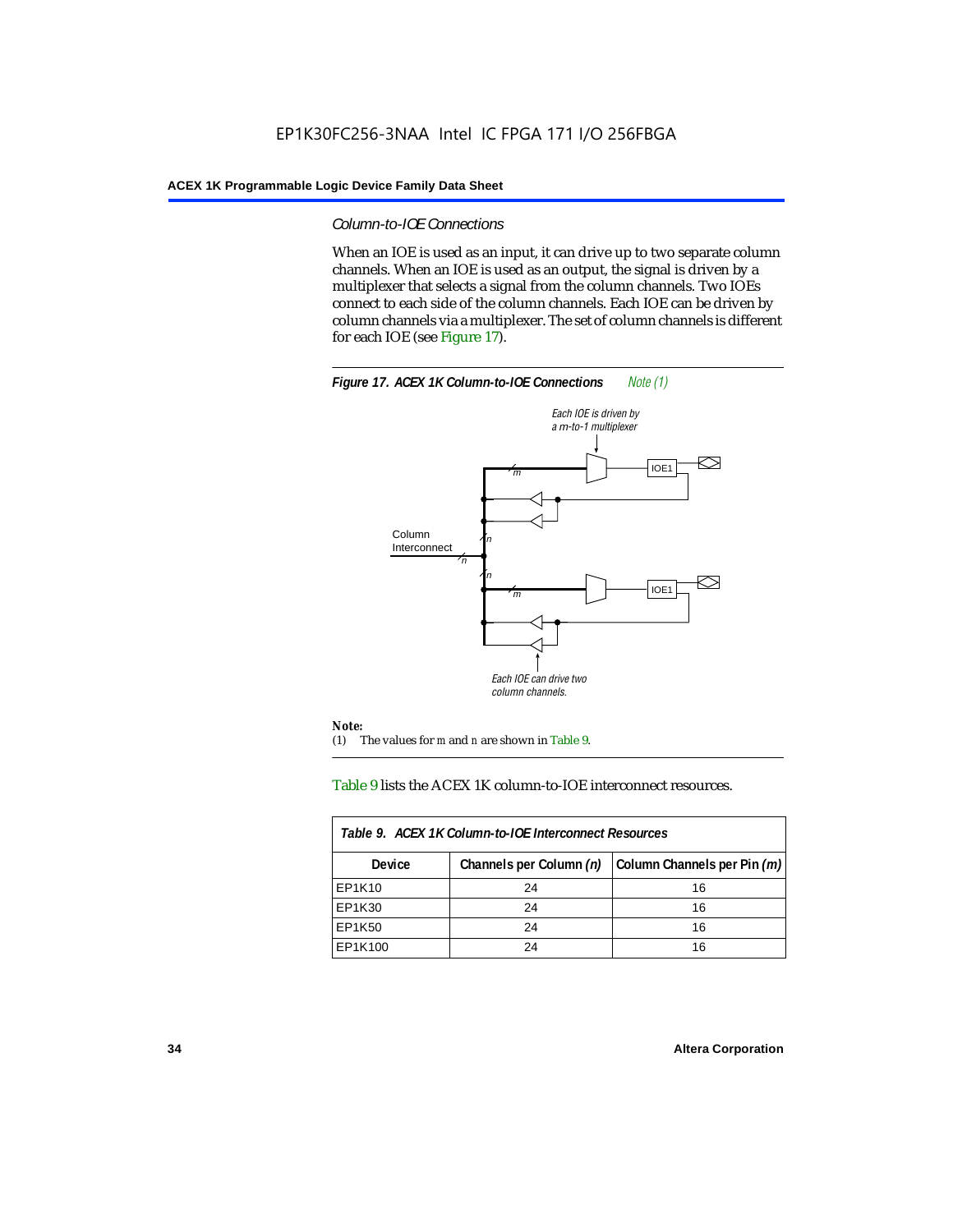**SameFrame Pin-Outs** ACEX 1K devices support the SameFrame pin-out feature for FineLine BGA packages. The SameFrame pin-out feature is the arrangement of balls on FineLine BGA packages such that the lower-ballcount packages form a subset of the higher-ball-count packages. SameFrame pin-outs provide the flexibility to migrate not only from device to device within the same package, but also from one package to another. A given printed circuit board (PCB) layout can support multiple device density/package combinations. For example, a single board layout can support a range of devices from an EP1K10 device in a 256-pin FineLine BGA package to an EP1K100 device in a 484-pin FineLine BGA package.

> The Altera software provides support to design PCBs with SameFrame pin-out devices. Devices can be defined for present and future use. The Altera software generates pin-outs describing how to lay out a board that takes advantage of this migration. Figure 18 shows an example of SameFrame pin-out.

*Figure 18. SameFrame Pin-Out Example*



Designed for 484-Pin FineLine BGA Package Printed Circuit Board



Table 10 shows the ACEX 1K device/package combinations that support SameFrame pin-outs for ACEX 1K devices. All FineLine BGA packages support SameFrame pin-outs, providing the flexibility to migrate not only from device to device within the same package, but also from one package to another. The I/O count will vary from device to device.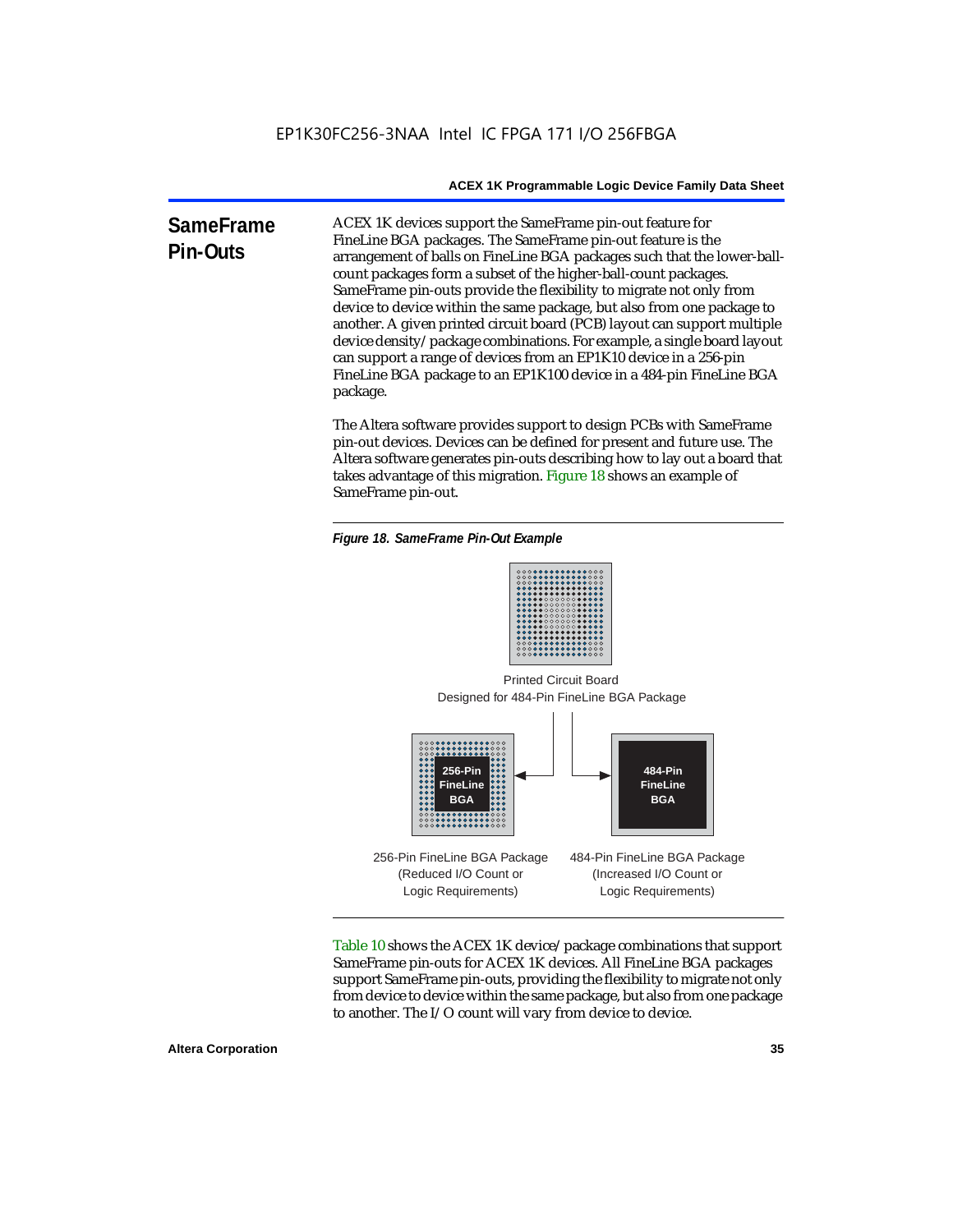

For more information, search for "SameFrame" in MAX+PLUS II Help.

| Table 10. ACEX 1K SameFrame Pin-Out Support |                            |                                   |  |  |  |
|---------------------------------------------|----------------------------|-----------------------------------|--|--|--|
| <b>Device</b>                               | 256-Pin<br>FineLine<br>BGA | 484-Pin<br>FineLine<br><b>BGA</b> |  |  |  |
| EP1K10                                      |                            | (1.                               |  |  |  |
| EP1K30                                      |                            | 11.                               |  |  |  |
| EP1K50                                      |                            |                                   |  |  |  |
| EP1K100                                     |                            |                                   |  |  |  |

# *Note:*<br>(1) **7**

This option is supported with a 256-pin FineLine BGA package and SameFrame migration.

# **ClockLock & ClockBoost Features**

To support high-speed designs, -1 and -2 speed grade ACEX 1K devices offer ClockLock and ClockBoost circuitry containing a phase-locked loop (PLL) that is used to increase design speed and reduce resource usage. The ClockLock circuitry uses a synchronizing PLL that reduces the clock delay and skew within a device. This reduction minimizes clock-to-output and setup times while maintaining zero hold times. The ClockBoost circuitry, which provides a clock multiplier, allows the designer to enhance device area efficiency by sharing resources within the device. The ClockBoost feature allows the designer to distribute a low-speed clock and multiply that clock on-device. Combined, the ClockLock and ClockBoost features provide significant improvements in system performance and bandwidth.

The ClockLock and ClockBoost features in ACEX 1K devices are enabled through the Altera software. External devices are not required to use these features. The output of the ClockLock and ClockBoost circuits is not available at any of the device pins.

The ClockLock and ClockBoost circuitry lock onto the rising edge of the incoming clock. The circuit output can drive the clock inputs of registers only; the generated clock cannot be gated or inverted.

The dedicated clock pin (GCLK1) supplies the clock to the ClockLock and ClockBoost circuitry. When the dedicated clock pin is driving the ClockLock or ClockBoost circuitry, it cannot drive elsewhere in the device.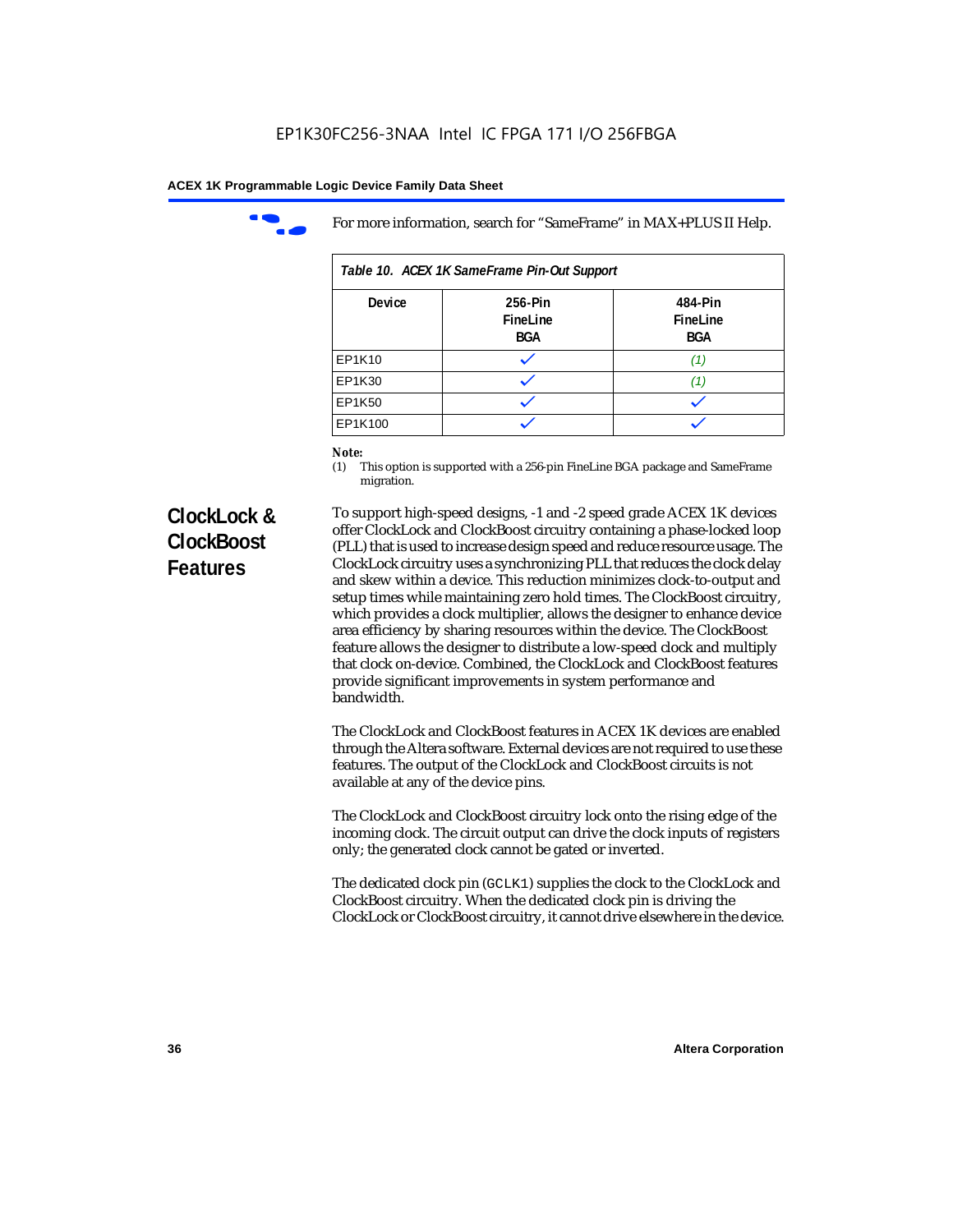For designs that require both a multiplied and non-multiplied clock, the clock trace on the board can be connected to the GCLK1 pin. In the Altera software, the GCLK1 pin can feed both the ClockLock and ClockBoost circuitry in the ACEX 1K device. However, when both circuits are used, the other clock pin cannot be used.

## **ClockLock & ClockBoost Timing Parameters**

For the ClockLock and ClockBoost circuitry to function properly, the incoming clock must meet certain requirements. If these specifications are not met, the circuitry may not lock onto the incoming clock, which generates an erroneous clock within the device. The clock generated by the ClockLock and ClockBoost circuitry must also meet certain specifications. If the incoming clock meets these requirements during configuration, the ClockLock and ClockBoost circuitry will lock onto the clock during configuration. The circuit will be ready for use immediately after configuration. Figure 19 shows the incoming and generated clock specifications.



*Figure 19. Specifications for the Incoming & Generated Clocks Note (1)*

# *Note:*<br>(1) 1

The  $t<sub>I</sub>$  parameter refers to the nominal input clock period; the  $t<sub>O</sub>$  parameter refers to the nominal output clock period.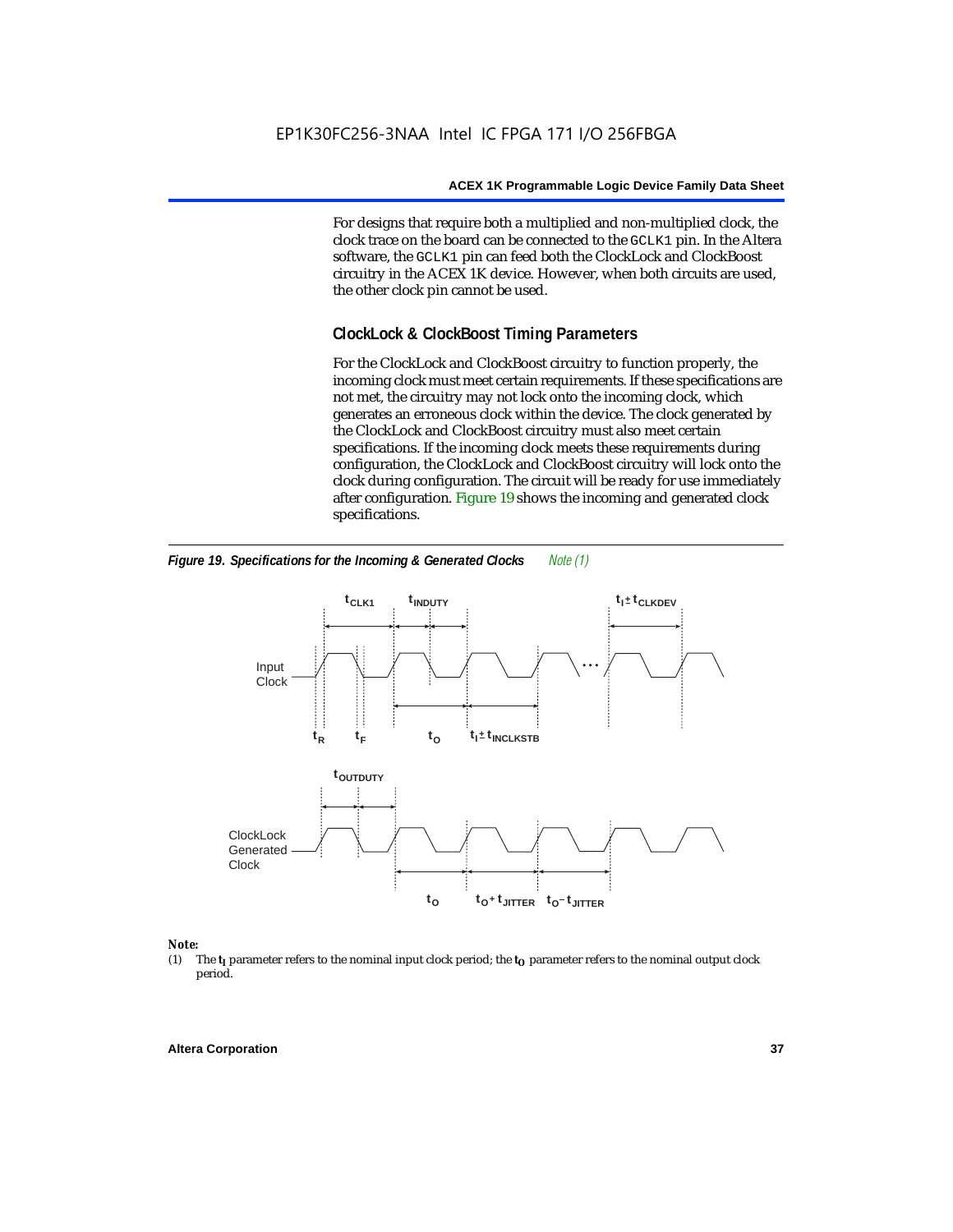Tables 11 and 12 summarize the ClockLock and ClockBoost parameters for -1 and -2 speed-grade devices, respectively.

|                       | Table 11. ClockLock & ClockBoost Parameters for -1 Speed-Grade Devices     |                      |     |     |               |               |
|-----------------------|----------------------------------------------------------------------------|----------------------|-----|-----|---------------|---------------|
| Symbol                | Parameter                                                                  | Condition            | Min | Typ | Max           | Unit          |
| $t_{\mathsf{R}}$      | Input rise time                                                            |                      |     |     | 5             | ns            |
| $t_{\mathsf{F}}$      | Input fall time                                                            |                      |     |     | 5             | ns            |
| $t_{INDUTY}$          | Input duty cycle                                                           |                      | 40  |     | 60            | $\frac{0}{0}$ |
| $f_{CLK1}$            | Input clock frequency (ClockBoost clock<br>multiplication factor equals 1) |                      | 25  |     | 180           | <b>MHz</b>    |
| $f_{CLK2}$            | Input clock frequency (ClockBoost clock<br>multiplication factor equals 2) |                      | 16  |     | 90            | <b>MHz</b>    |
| <sup>f</sup> CLKDEV   | Input deviation from user specification in the<br>Altera software (1)      |                      |     |     | 25,000<br>(2) | <b>PPM</b>    |
| <sup>t</sup> INCLKSTB | Input clock stability (measured between<br>adjacent clocks)                |                      |     |     | 100           | ps            |
| $t_{LOCK}$            | Time required for ClockLock or ClockBoost<br>to acquire lock $(3)$         |                      |     |     | 10            | μs            |
| $t_{JITTER}$          | Jitter on ClockLock or ClockBoost-                                         | $t_{INCLKSTB}$ < 100 |     |     | 250(4)        | ps            |
|                       | generated clock (4)                                                        | $t_{INCLKSTB}$ < 50  |     |     | 200(4)        | ps            |
| <i>toutputy</i>       | Duty cycle for ClockLock or ClockBoost-<br>generated clock                 |                      | 40  | 50  | 60            | $\%$          |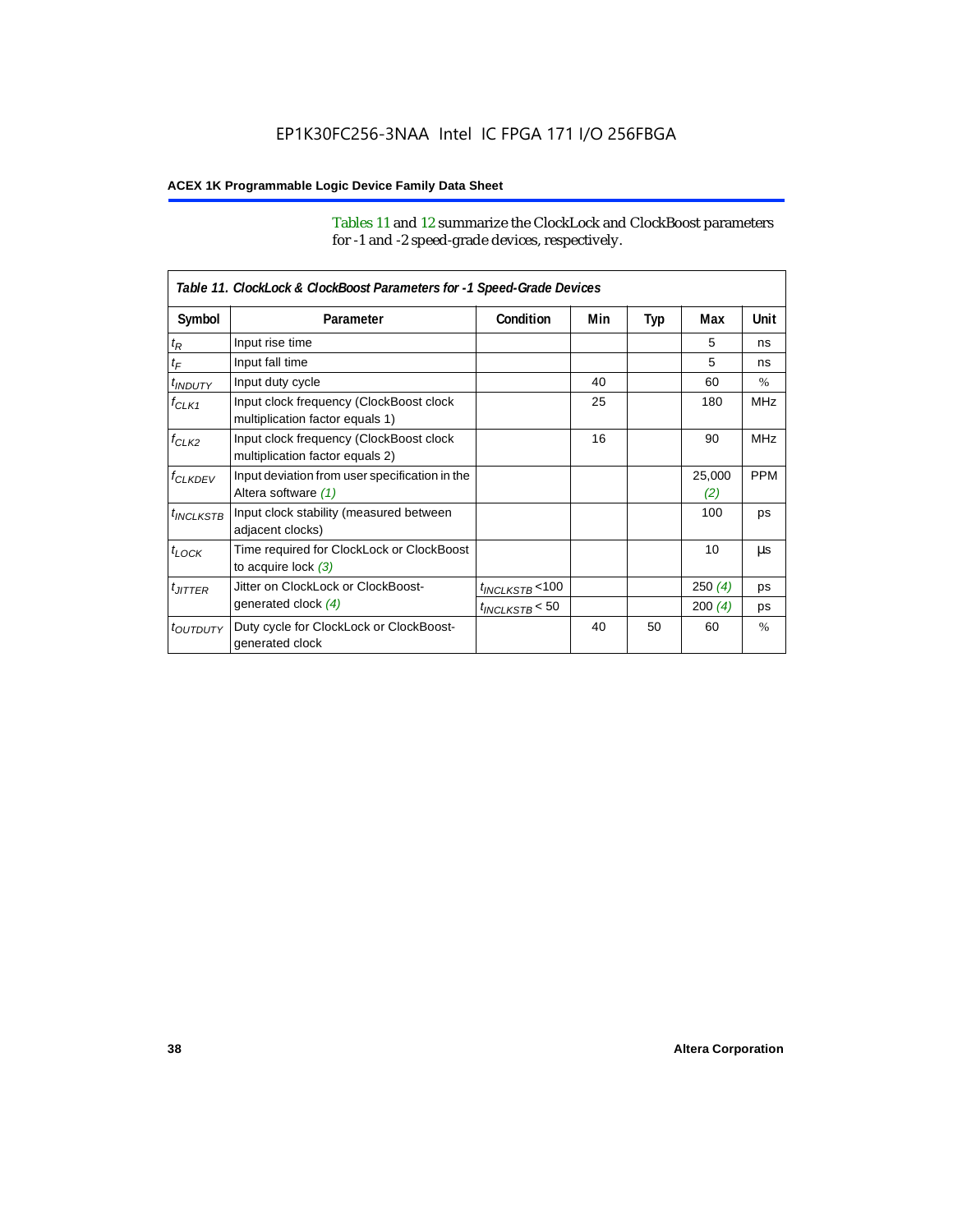| Table 12. ClockLock & ClockBoost Parameters for -2 Speed-Grade Devices |                                                                            |                      |     |     |        |               |
|------------------------------------------------------------------------|----------------------------------------------------------------------------|----------------------|-----|-----|--------|---------------|
| Symbol                                                                 | Parameter                                                                  | Condition            | Min | Typ | Max    | Unit          |
| $t_{\mathsf{R}}$                                                       | Input rise time                                                            |                      |     |     | 5      | ns            |
| $t_F$                                                                  | Input fall time                                                            |                      |     |     | 5      | ns            |
| $t_{INDUTY}$                                                           | Input duty cycle                                                           |                      | 40  |     | 60     | $\%$          |
| $f_{CLK1}$                                                             | Input clock frequency (ClockBoost clock<br>multiplication factor equals 1) |                      | 25  |     | 80     | <b>MHz</b>    |
| $f_{CLK2}$                                                             | Input clock frequency (ClockBoost clock<br>multiplication factor equals 2) |                      | 16  |     | 40     | <b>MHz</b>    |
| <b>f<sub>CLKDEV</sub></b>                                              | Input deviation from user specification in<br>the software $(1)$           |                      |     |     | 25,000 | <b>PPM</b>    |
| <sup>t</sup> INCLKSTB                                                  | Input clock stability (measured between<br>adjacent clocks)                |                      |     |     | 100    | ps            |
| $t_{LOCK}$                                                             | Time required for ClockLock or ClockBoost<br>to acquire lock $(3)$         |                      |     |     | 10     | μs            |
| $t_{JITTER}$                                                           | Jitter on ClockLock or ClockBoost-                                         | $t_{INCLKSTB}$ < 100 |     |     | 250(4) | ps            |
|                                                                        | generated clock (4)                                                        | $t_{INCLKSTB}$ < 50  |     |     | 200(4) | ps            |
| <i>toutbuty</i>                                                        | Duty cycle for ClockLock or ClockBoost-<br>generated clock                 |                      | 40  | 50  | 60     | $\frac{0}{0}$ |

#### *Notes to tables:*

(1) To implement the ClockLock and ClockBoost circuitry with the Altera software, designers must specify the input frequency. The Altera software tunes the PLL in the ClockLock and ClockBoost circuitry to this frequency. The *fCLKDEV* parameter specifies how much the incoming clock can differ from the specified frequency during device operation. Simulation does not reflect this parameter.

- (2) Twenty-five thousand parts per million (PPM) equates to 2.5% of input clock period.
- (3) During device configuration, the ClockLock and ClockBoost circuitry is configured before the rest of the device. If the incoming clock is supplied during configuration, the ClockLock and ClockBoost circuitry locks during configuration because the  $t_{LOCK}$  value is less than the time required for configuration.
- (4) The  $t_{\text{ITTTER}}$  specification is measured under long-term observation. The maximum value for  $t_{\text{ITTTER}}$  is 200 ps if *tINCLKSTB* is lower than 50 ps.

# **I/O Configuration**

This section discusses the PCI pull-up clamping diode option, slew-rate control, open-drain output option, and MultiVolt I/O interface for ACEX 1K devices. The PCI pull-up clamping diode, slew-rate control, and open-drain output options are controlled pin-by-pin via Altera software logic options. The MultiVolt I/O interface is controlled by connecting  $V_{\rm CCD}$  to a different voltage than  $V_{\rm CCINT}$ . Its effect can be simulated in the Altera software via the **Global Project Device Options** dialog box (Assign menu).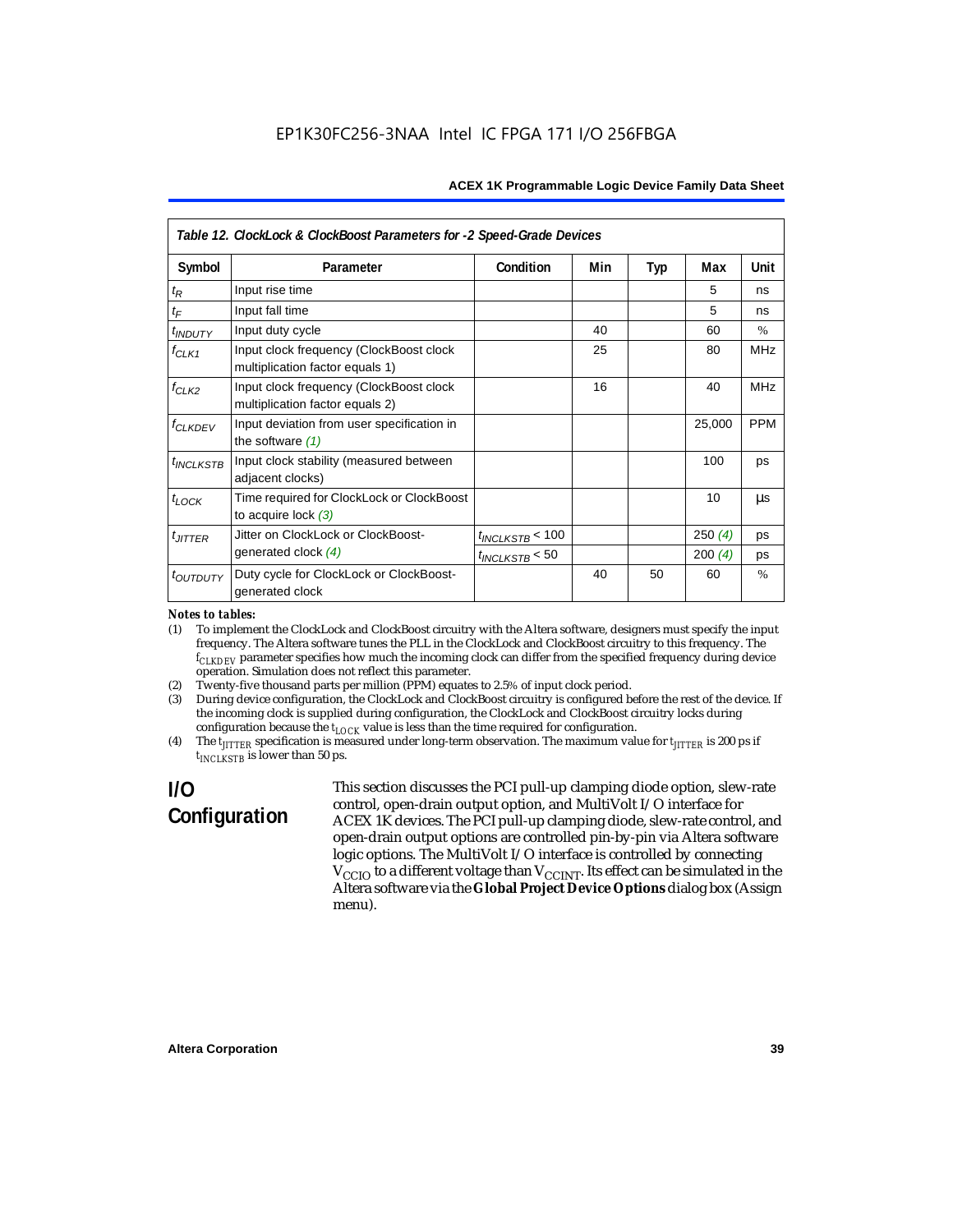## **PCI Pull-Up Clamping Diode Option**

ACEX 1K devices have a pull-up clamping diode on every I/O, dedicated input, and dedicated clock pin. PCI clamping diodes clamp the signal to the  $V_{\text{CCIO}}$  value and are required for 3.3-V PCI compliance. Clamping diodes can also be used to limit overshoot in other systems.

Clamping diodes are controlled on a pin-by-pin basis. When  $V_{CCIO}$  is 3.3 V, a pin that has the clamping diode option turned on can be driven by a 2.5-V or 3.3-V signal, but not a 5.0-V signal. When  $V_{CCIO}$  is 2.5 V, a pin that has the clamping diode option turned on can be driven by a 2.5-V signal, but not a 3.3-V or 5.0-V signal. Additionally, a clamping diode can be activated for a subset of pins, which allows a device to bridge between a 3.3-V PCI bus and a 5.0-V device.

## **Slew-Rate Control**

The output buffer in each IOE has an adjustable output slew rate that can be configured for low-noise or high-speed performance. A slower slew rate reduces system noise and adds a maximum delay of 4.3 ns. The fast slew rate should be used for speed-critical outputs in systems that are adequately protected against noise. Designers can specify the slew rate pin-by-pin or assign a default slew rate to all pins on a device-wide basis. The slow slew rate setting affects only the falling edge of the output.

## **Open-Drain Output Option**

ACEX 1K devices provide an optional open-drain output (electrically equivalent to open-collector output) for each I/O pin. This open-drain output enables the device to provide system-level control signals (e.g., interrupt and write enable signals) that can be asserted by any of several devices. It can also provide an additional wired-OR plane.

## **MultiVolt I/O Interface**

The ACEX 1K device architecture supports the MultiVolt I/O interface feature, which allows ACEX 1K devices in all packages to interface with systems of differing supply voltages. These devices have one set of  $V_{CC}$ pins for internal operation and input buffers (VCCINT), and another set for I/O output drivers (VCCIO).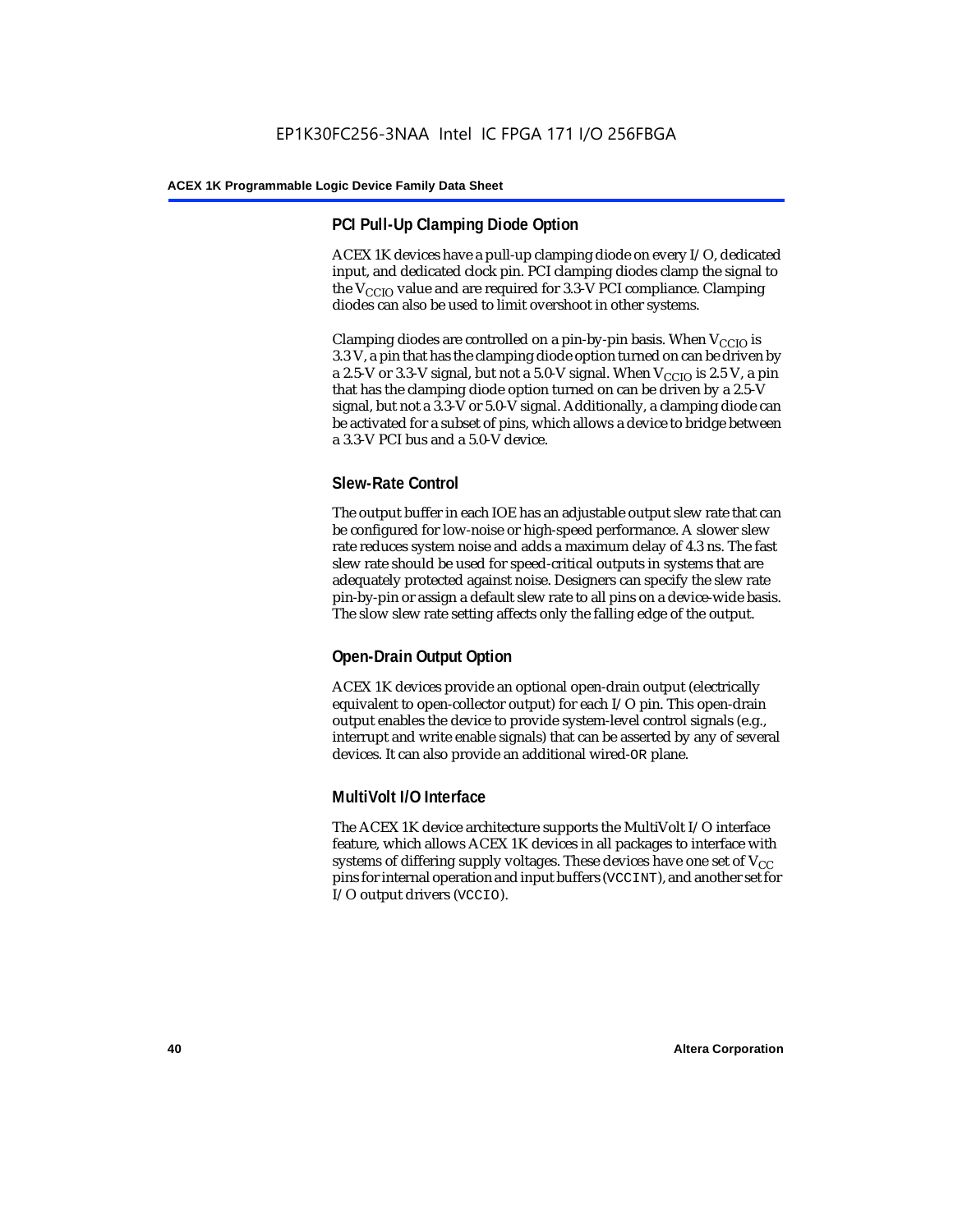The VCCINT pins must always be connected to a 2.5-V power supply. With a 2.5-V  $V_{CCMT}$  level, input voltages are compatible with 2.5-V, 3.3-V, and 5.0-V inputs. The VCCIO pins can be connected to either a 2.5-V or 3.3-V power supply, depending on the output requirements. When the VCCIO pins are connected to a 2.5-V power supply, the output levels are compatible with 2.5-V systems. When the VCCIO pins are connected to a 3.3-V power supply, the output high is at 3.3 V and is therefore compatible with 3.3-V or 5.0-V systems. Devices operating with  $V_{\text{CCIO}}$  levels higher than 3.0 V achieve a faster timing delay of  $t_{OD2}$  instead of  $t_{OD1}$ .

| Table 13. ACEX 1K MultiVolt I/O Support |                  |     |     |                   |     |     |
|-----------------------------------------|------------------|-----|-----|-------------------|-----|-----|
| $V_{\text{CCIO}}(V)$                    | Input Signal (V) |     |     | Output Signal (V) |     |     |
|                                         | 2.5              | 3.3 | 5.0 | 2.5               | 3.3 | 5.0 |
| 2.5                                     |                  |     | (1) |                   |     |     |
| 3.3                                     |                  |     |     |                   |     |     |

Table 13 summarizes ACEX 1K MultiVolt I/O support.

#### *Notes:*

(1) The PCI clamping diode must be disabled on an input which is driven with a voltage higher than V<sub>CCIO</sub>.

(2) When  $V_{\text{CCIO}} = 3.3$  V, an ACEX 1K device can drive a 2.5-V device that has 3.3-V tolerant inputs.

Open-drain output pins on ACEX 1K devices (with a pull-up resistor to the 5.0-V supply) can drive 5.0-V CMOS input pins that require a higher  $V<sub>IH</sub>$  than LVTTL. When the open-drain pin is active, it will drive low. When the pin is inactive, the resistor will pull up the trace to 5.0 V, thereby meeting the CMOS  $V_{OH}$  requirement. The open-drain pin will only drive low or tri-state; it will never drive high. The rise time is dependent on the value of the pull-up resistor and load impedance. The  $I_{OL}$  current specification should be considered when selecting a pull-up resistor.

# **Power Sequencing & Hot-Socketing**

Because ACEX 1K devices can be used in a mixed-voltage environment, they have been designed specifically to tolerate any possible power-up sequence. The  $V_{\text{CCIO}}$  and  $V_{\text{CCINT}}$  power planes can be powered in any order.

Signals can be driven into ACEX 1K devices before and during power up without damaging the device. Additionally, ACEX 1K devices do not drive out during power up. Once operating conditions are reached, ACEX 1K devices operate as specified by the user.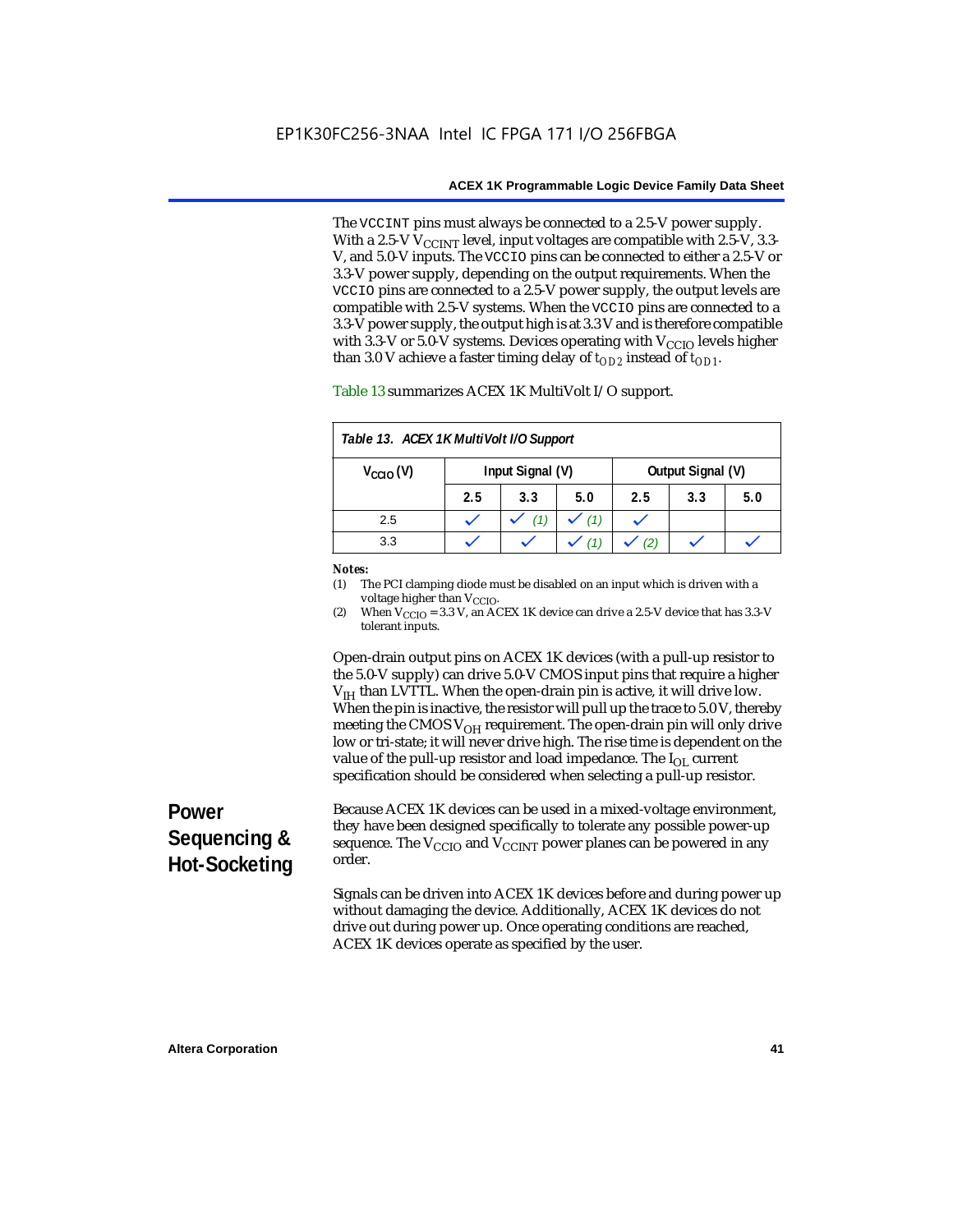# **IEEE Std. 1149.1 (JTAG) Boundary-Scan Support**

All ACEX 1K devices provide JTAG BST circuitry that complies with the IEEE Std. 1149.1-1990 specification. ACEX 1K devices can also be configured using the JTAG pins through the ByteBlasterMV or BitBlaster download cable, or via hardware that uses the Jam™ Standard Test and Programming Language (STAPL), JEDEC standard JESD-71. JTAG boundary-scan testing can be performed before or after configuration, but not during configuration. ACEX 1K devices support the JTAG instructions shown in Table 14.

| Table 14. ACEX 1K JTAG Instructions |                                                                                                                                                                                                                                      |  |  |  |
|-------------------------------------|--------------------------------------------------------------------------------------------------------------------------------------------------------------------------------------------------------------------------------------|--|--|--|
| <b>JTAG Instruction</b>             | Description                                                                                                                                                                                                                          |  |  |  |
| SAMPLE/PRELOAD                      | Allows a snapshot of signals at the device pins to be captured and examined during<br>normal device operation and permits an initial data pattern to be output at the device<br>pins.                                                |  |  |  |
| <b>EXTEST</b>                       | Allows the external circuitry and board-level interconnections to be tested by forcing a<br>test pattern at the output pins and capturing test results at the input pins.                                                            |  |  |  |
| <b>BYPASS</b>                       | Places the 1-bit bypass register between the TDI and TDO pins, allowing the BST data<br>to pass synchronously through a selected device to adjacent devices during normal<br>operation.                                              |  |  |  |
| <b>USERCODE</b>                     | Selects the user electronic signature (USERCODE) register and places it between the<br>TDI and TDO pins, allowing the USERCODE to be serially shifted out of TDO.                                                                    |  |  |  |
| <b>IDCODE</b>                       | Selects the IDCODE register and places it between TDI and TDO, allowing the IDCODE<br>to be serially shifted out of TDO.                                                                                                             |  |  |  |
| <b>ICR Instructions</b>             | These instructions are used when configuring an ACEX 1K device via JTAG ports using<br>a MasterBlaster, ByteBlasterMV, or BitBlaster download cable, or a Jam File (.jam) or<br>Jam Byte-Code File (.jbc) via an embedded processor. |  |  |  |

The instruction register length of ACEX 1K devices is 10 bits. The USERCODE register length in ACEX 1K devices is 32 bits; 7 bits are determined by the user, and 25 bits are pre-determined. Tables 15 and 16 show the boundary-scan register length and device IDCODE information for ACEX 1K devices.

| Table 15. ACEX 1K Boundary-Scan Register Length |                               |  |  |  |
|-------------------------------------------------|-------------------------------|--|--|--|
| Device                                          | Boundary-Scan Register Length |  |  |  |
| EP1K10                                          | 438                           |  |  |  |
| EP1K30                                          | 690                           |  |  |  |
| EP1K50                                          | 798                           |  |  |  |
| EP1K100                                         | 1,050                         |  |  |  |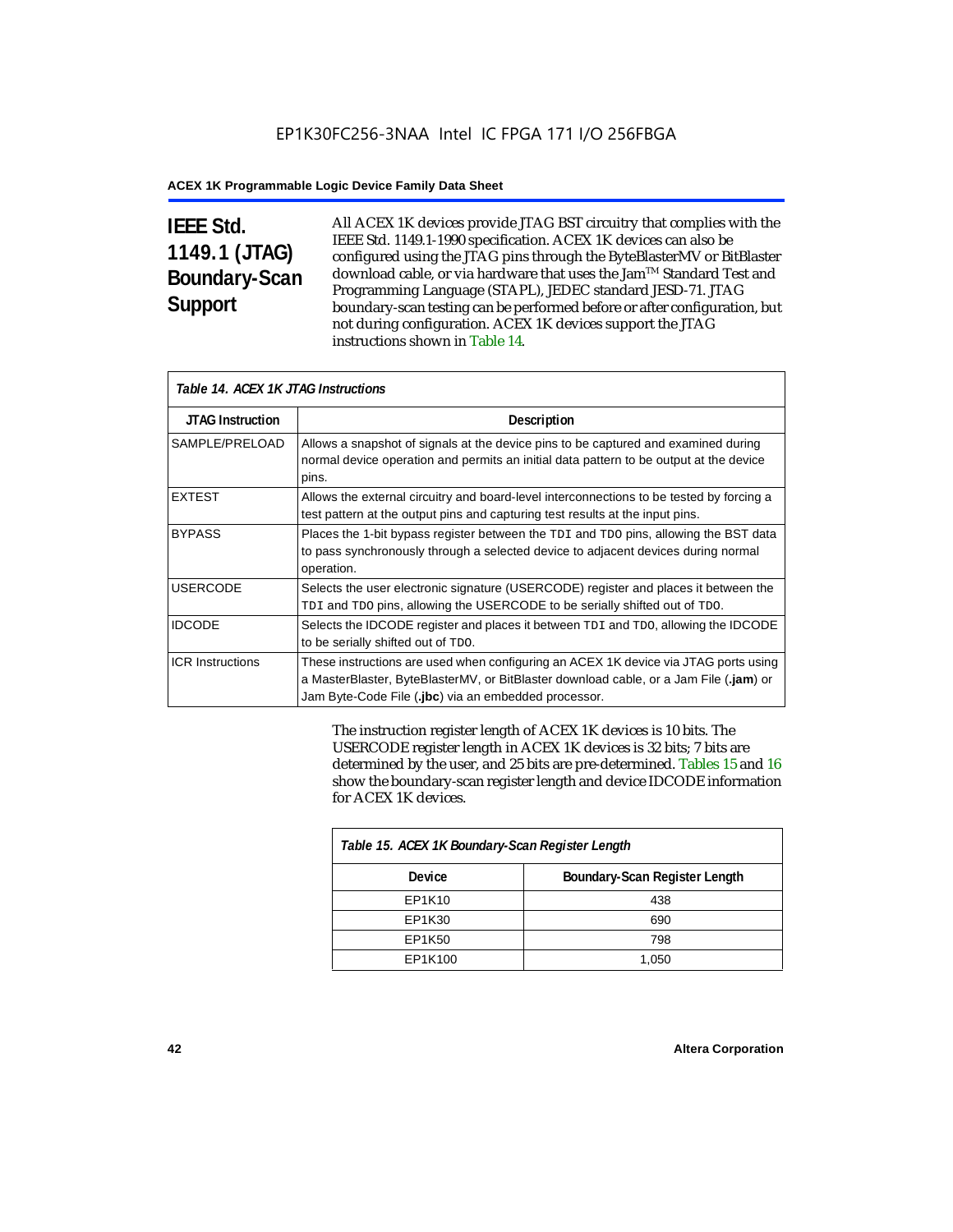| Note (1)<br>Table 16. 32-Bit IDCODE for ACEX 1K Devices |                                      |                       |                                      |                 |  |  |
|---------------------------------------------------------|--------------------------------------|-----------------------|--------------------------------------|-----------------|--|--|
| <b>Device</b>                                           |                                      | IDCODE (32 Bits)      |                                      |                 |  |  |
|                                                         | <b>Version</b><br>$(4 \text{ Bits})$ | Part Number (16 Bits) | Manufacturer's<br>Identity (11 Bits) | 1 (1 Bit) $(2)$ |  |  |
| EP1K10                                                  | 0001                                 | 0001 0000 0001 0000   | 00001101110                          |                 |  |  |
| EP1K30                                                  | 0001                                 | 0001 0000 0011 0000   | 00001101110                          |                 |  |  |
| EP1K50                                                  | 0001                                 | 0001 0000 0101 0000   | 00001101110                          |                 |  |  |
| EP1K100                                                 | 0010                                 | 0000 0001 0000 0000   | 00001101110                          |                 |  |  |

#### *Notes to tables:*

(1) The most significant bit (MSB) is on the left.

(2) The least significant bit (LSB) for all JTAG IDCODEs is 1.

ACEX 1K devices include weak pull-up resistors on the JTAG pins.



For more information, see the following documents:

- *Application Note 39 (IEEE Std. 1149.1 (JTAG) Boundary-Scan Testing in Altera Devices)*
- *ByteBlasterMV Parallel Port Download Cable Data Sheet*
- *BitBlaster Serial Download Cable Data Sheet*
- *Jam Programming & Test Language Specification*

Figure 20 shows the timing requirements for the JTAG signals.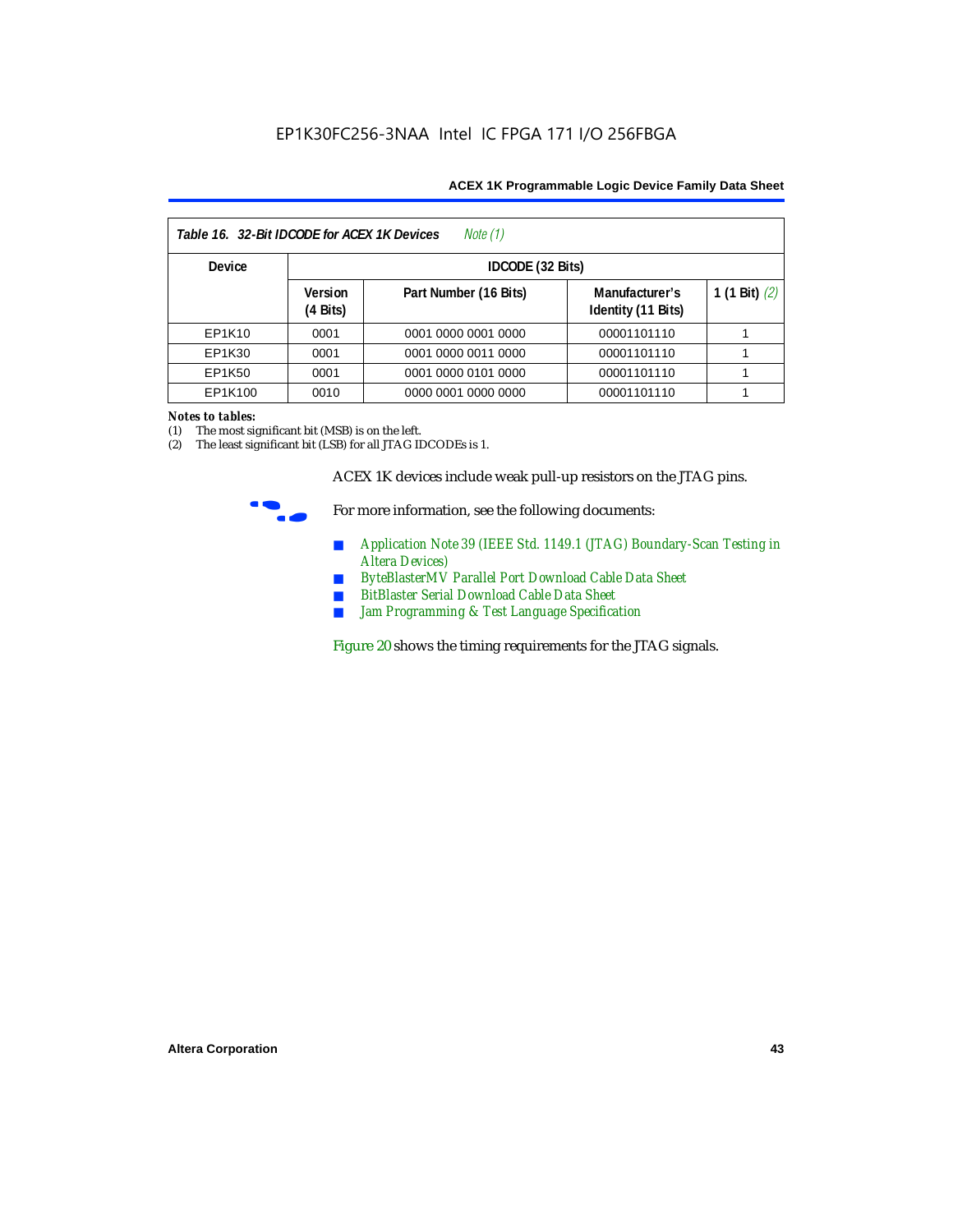$\overline{1}$ 

*Figure 20. ACEX 1K JTAG Waveforms*



## Table 17 shows the timing parameters and values for ACEX 1K devices.

| Table 17. ACEX 1K JTAG Timing Parameters & Values |                                                |     |     |      |  |  |
|---------------------------------------------------|------------------------------------------------|-----|-----|------|--|--|
| Symbol                                            | Parameter                                      | Min | Max | Unit |  |  |
| t <sub>JCP</sub>                                  | <b>TCK clock period</b>                        | 100 |     | ns   |  |  |
| $t_{JCH}$                                         | TCK clock high time                            | 50  |     | ns   |  |  |
| t <sub>JCL</sub>                                  | <b>TCK clock low time</b>                      | 50  |     | ns   |  |  |
| <sup>t</sup> JPSU                                 | JTAG port setup time                           | 20  |     | ns   |  |  |
| $t_{\rm JPH}$                                     | JTAG port hold time                            | 45  |     | ns   |  |  |
| <sup>t</sup> JPCO                                 | JTAG port clock to output                      |     | 25  | ns   |  |  |
| t <sub>JPZX</sub>                                 | JTAG port high impedance to valid output       |     | 25  | ns   |  |  |
| t <sub>JPXZ</sub>                                 | JTAG port valid output to high impedance       |     | 25  | ns   |  |  |
| tjssu                                             | Capture register setup time                    | 20  |     | ns   |  |  |
| $t_{\mathsf{JSH}}$                                | Capture register hold time                     | 45  |     | ns   |  |  |
| t <sub>JSCO</sub>                                 | Update register clock to output                |     | 35  | ns   |  |  |
| t <sub>JSZX</sub>                                 | Update register high impedance to valid output |     | 35  | ns   |  |  |
| t <sub>JSXZ</sub>                                 | Update register valid output to high impedance |     | 35  | ns   |  |  |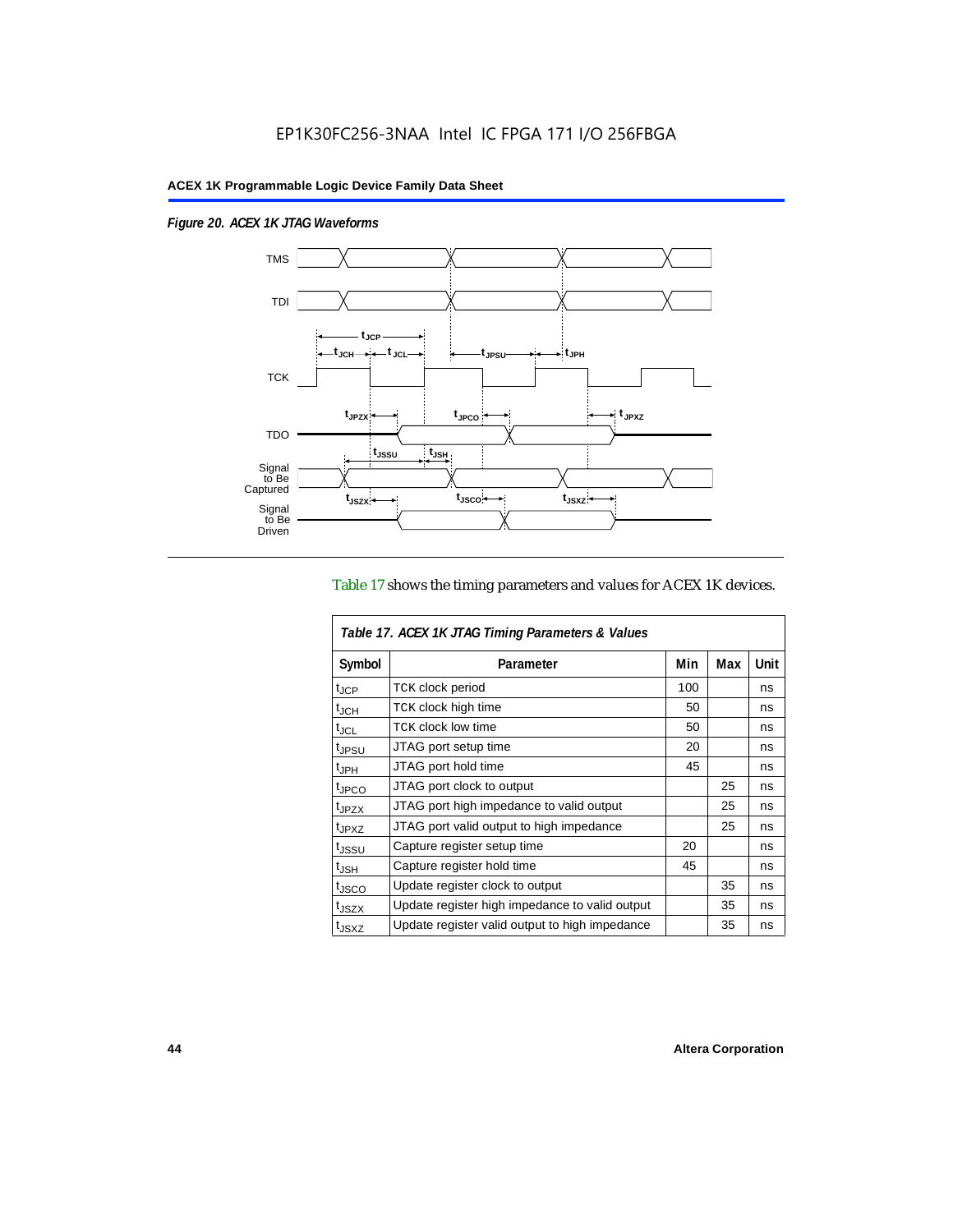**Generic Testing** Each ACEX 1K device is functionally tested. Complete testing of each configurable static random access memory (SRAM) bit and all logic functionality ensures 100% yield. AC test measurements for ACEX 1K devices are made under conditions equivalent to those shown in Figure 21. Multiple test patterns can be used to configure devices during all stages of the production flow.

#### *Figure 21. ACEX 1K AC Test Conditions*



# **Operating Conditions**

Tables 18 through 21 provide information on absolute maximum ratings, recommended operating conditions, DC operating conditions, and capacitance for 2.5-V ACEX 1K devices.

| Note $(1)$<br>Table 18. ACEX 1K Device Absolute Maximum Ratings |                            |                                             |        |      |      |  |
|-----------------------------------------------------------------|----------------------------|---------------------------------------------|--------|------|------|--|
| Symbol                                                          | Parameter                  | <b>Conditions</b>                           | Min    | Max  | Unit |  |
| <b>V<sub>CCINT</sub></b>                                        | Supply voltage             | With respect to ground $(2)$                | $-0.5$ | 3.6  | V    |  |
| V <sub>CCIO</sub>                                               |                            |                                             | $-0.5$ | 4.6  | V    |  |
| $V_{1}$                                                         | DC input voltage           |                                             | $-2.0$ | 5.75 | V    |  |
| $I_{OUT}$                                                       | DC output current, per pin |                                             | $-25$  | 25   | mA   |  |
| $\mathsf{T}_{\textsf{STG}}$                                     | Storage temperature        | No bias                                     | $-65$  | 150  | ۰c   |  |
| $T_{\sf AMB}$                                                   | Ambient temperature        | Under bias                                  | $-65$  | 135  | ۰c   |  |
| $\mathsf{T}_\mathrm{J}$                                         | Junction temperature       | PQFP, TQFP, and BGA packages, under<br>bias |        | 135  | ° C  |  |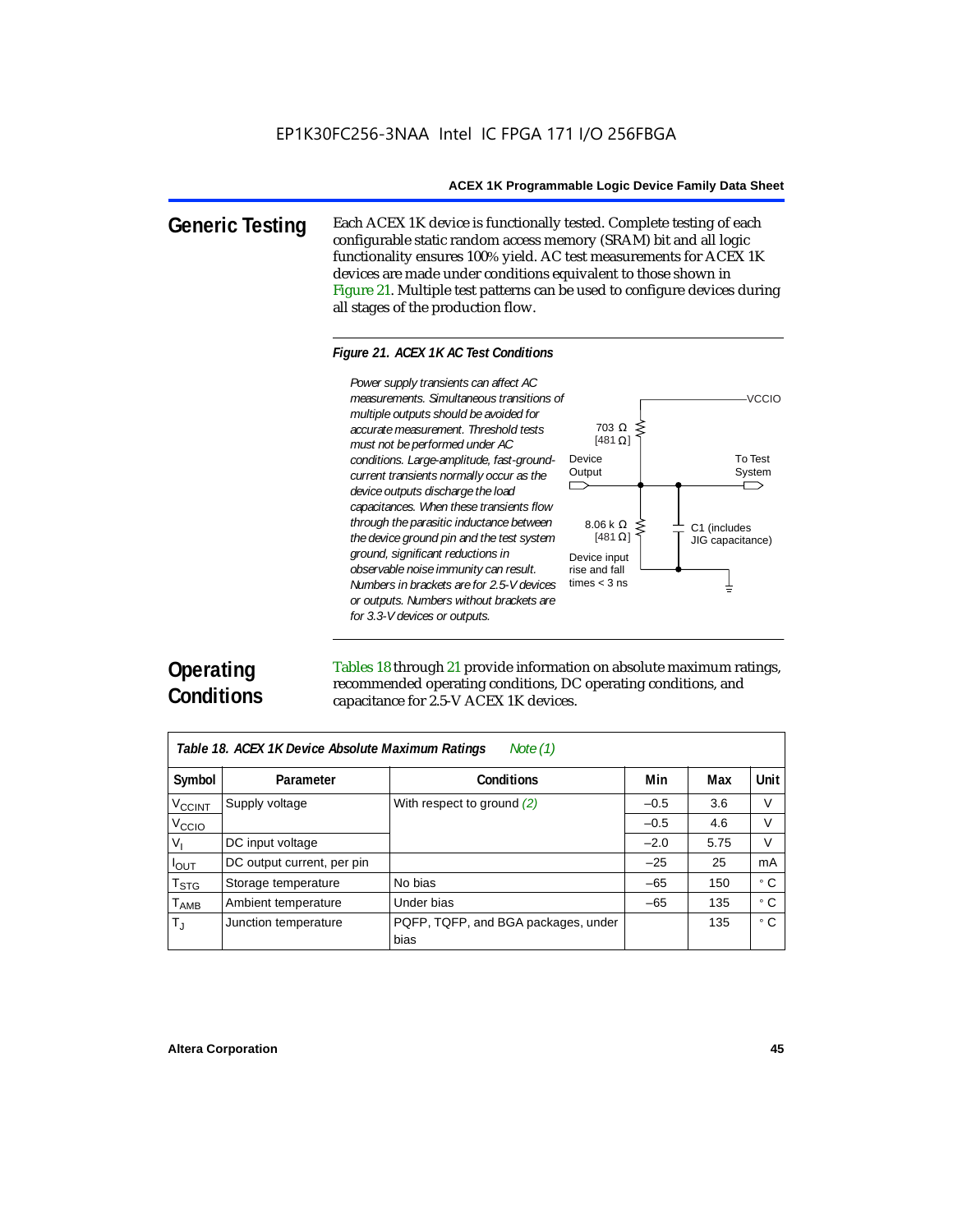## EP1K30FC256-3NAA Intel IC FPGA 171 I/O 256FBGA

|                    | Table 19. ACEX 1K Device Recommended Operating Conditions |                   |                  |                   |             |  |  |  |
|--------------------|-----------------------------------------------------------|-------------------|------------------|-------------------|-------------|--|--|--|
| Symbol             | Parameter                                                 | <b>Conditions</b> | Min              | Max               | <b>Unit</b> |  |  |  |
| V <sub>CCINT</sub> | Supply voltage for internal logic<br>and input buffers    | (3), (4)          | 2.375<br>(2.375) | 2.625<br>(2.625)  | V           |  |  |  |
| V <sub>CCIO</sub>  | Supply voltage for output buffers,<br>3.3-V operation     | (3), (4)          | 3.00(3.00)       | 3.60(3.60)        | $\vee$      |  |  |  |
|                    | Supply voltage for output buffers,<br>2.5-V operation     | (3), (4)          | 2.375<br>(2.375) | 2.625<br>(2.625)  | $\vee$      |  |  |  |
| $V_{I}$            | Input voltage                                             | (2), (5)          | $-0.5$           | 5.75              | $\vee$      |  |  |  |
| $V_{\rm O}$        | Output voltage                                            |                   | $\Omega$         | V <sub>ccio</sub> | V           |  |  |  |
| $T_A$              | Ambient temperature                                       | Commercial range  | $\Omega$         | 70                | ۰c          |  |  |  |
|                    |                                                           | Industrial range  | $-40$            | 85                | ۰c          |  |  |  |
| $T_{\rm J}$        | Junction temperature                                      | Commercial range  | $\Omega$         | 85                | ۰c          |  |  |  |
|                    |                                                           | Industrial range  | $-40$            | 100               | ۰c          |  |  |  |
|                    |                                                           | Extended range    | $-40$            | 125               | ° C         |  |  |  |
| $t_{R}$            | Input rise time                                           |                   |                  | 40                | ns          |  |  |  |
| $t_{\mathsf{F}}$   | Input fall time                                           |                   |                  | 40                | ns          |  |  |  |

| Notes (6), (7)<br>Table 20. ACEX 1K Device DC Operating Conditions (Part 1 of 2) |                                         |                                                                     |                                          |     |                                          |        |  |  |
|----------------------------------------------------------------------------------|-----------------------------------------|---------------------------------------------------------------------|------------------------------------------|-----|------------------------------------------|--------|--|--|
| Symbol                                                                           | Parameter                               | <b>Conditions</b>                                                   | Min                                      | Typ | Max                                      | Unit   |  |  |
| $V_{\text{IH}}$                                                                  | High-level input voltage                |                                                                     | 1.7,<br>$0.5 \times V_{\text{CCIO}}$ (8) |     | 5.75                                     | V      |  |  |
| $V_{IL}$                                                                         | Low-level input voltage                 |                                                                     | $-0.5$                                   |     | 0.8.<br>$0.3 \times V_{\text{CCIO}}$ (8) | $\vee$ |  |  |
| $V_{OH}$                                                                         | 3.3-V high-level TTL output<br>voltage  | $I_{OH} = -8$ mA DC,<br>$V_{\text{CCIO}} = 3.00 \text{ V } (9)$     | 2.4                                      |     |                                          | V      |  |  |
|                                                                                  | 3.3-V high-level CMOS output<br>voltage | $I_{OH} = -0.1$ mA DC,<br>$V_{\text{CCIO}} = 3.00 \text{ V } (9)$   | $V_{\text{CCIO}} - 0.2$                  |     |                                          | $\vee$ |  |  |
|                                                                                  | 3.3-V high-level PCI output<br>voltage  | $I_{OH} = -0.5$ mA DC,<br>$V_{\text{CCIO}} = 3.00$ to 3.60 V<br>(9) | $0.9 \times$ † $V_{\text{CCIO}}$         |     |                                          | $\vee$ |  |  |
|                                                                                  | 2.5-V high-level output voltage         | $I_{OH} = -0.1$ mA DC,<br>$V_{\text{CCIO}} = 2.375 \text{ V } (9)$  | 2.1                                      |     |                                          | $\vee$ |  |  |
|                                                                                  |                                         | $I_{OH} = -1$ mA DC,<br>$V_{\text{CCIO}} = 2.375 \text{ V} (9)$     | 2.0                                      |     |                                          | $\vee$ |  |  |
|                                                                                  |                                         | $I_{OH} = -2$ mA DC,<br>$V_{\text{CCIO}} = 2.375 \text{ V} (9)$     | 1.7                                      |     |                                          | $\vee$ |  |  |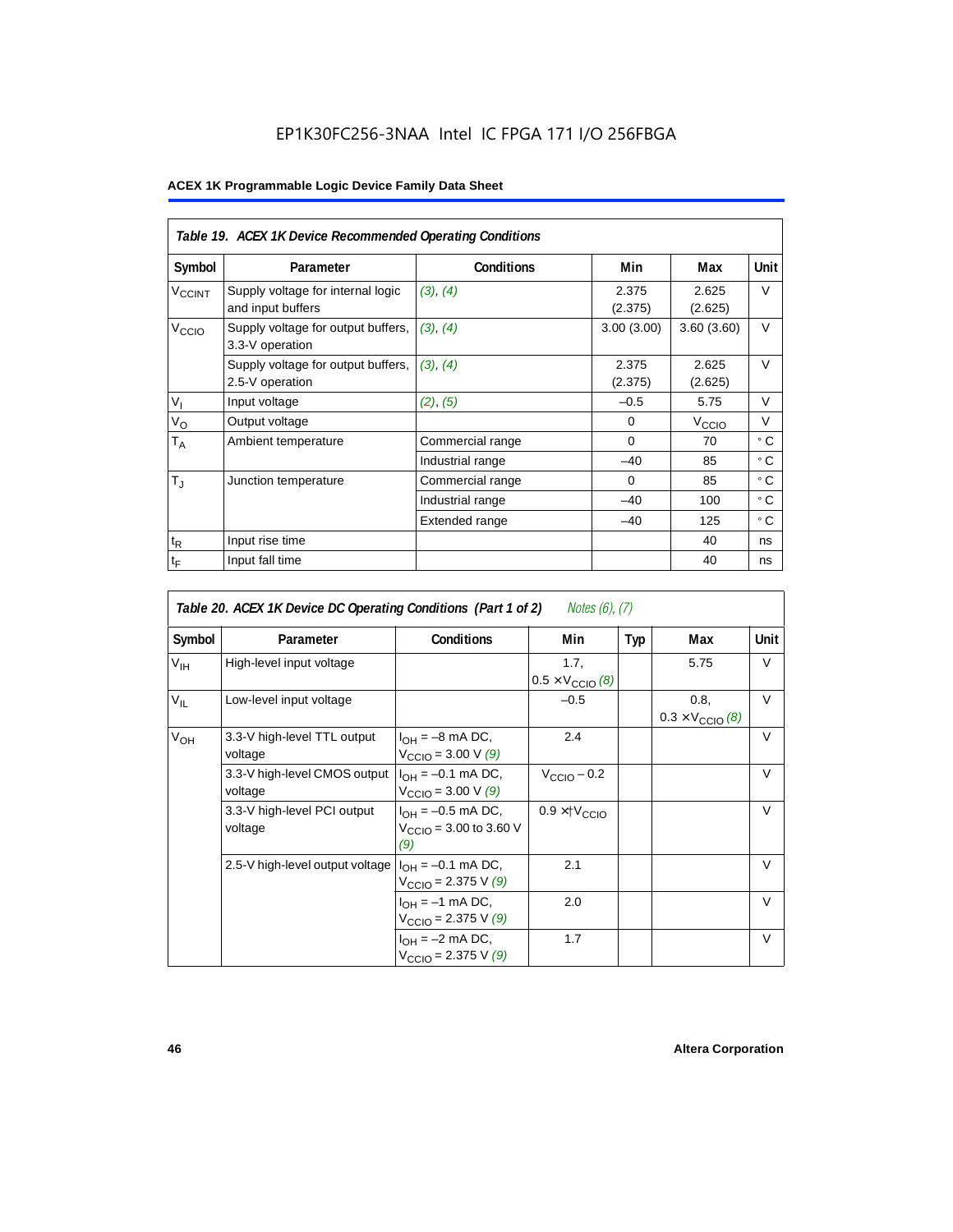| Table 20. ACEX 1K Device DC Operating Conditions (Part 2 of 2)<br><i>Notes (6), (7)</i> |                                             |                                                                         |       |     |                              |           |  |
|-----------------------------------------------------------------------------------------|---------------------------------------------|-------------------------------------------------------------------------|-------|-----|------------------------------|-----------|--|
| Symbol                                                                                  | Parameter                                   | <b>Conditions</b>                                                       | Min   | Typ | Max                          | Unit      |  |
| <b>V<sub>OL</sub></b>                                                                   | 3.3-V low-level TTL output<br>voltage       | $I_{\Omega}$ = 12 mA DC,<br>$V_{\text{CCIO}} = 3.00 \text{ V} (10)$     |       |     | 0.45                         | V         |  |
|                                                                                         | 3.3-V low-level CMOS output<br>voltage      | $I_{\Omega I} = 0.1$ mA DC,<br>$V_{\text{CCIO}} = 3.00 \text{ V} (10)$  |       |     | 0.2                          | $\vee$    |  |
|                                                                                         | 3.3-V low-level PCI output<br>voltage       | $I_{OL}$ = 1.5 mA DC,<br>$V_{\text{CCIO}} = 3.00$ to 3.60 V<br>(10)     |       |     | $0.1 \times V_{\text{CCIO}}$ | $\vee$    |  |
|                                                                                         | 2.5-V low-level output voltage              | $I_{\Omega I} = 0.1$ mA DC,<br>$V_{\text{CCIO}} = 2.375 \text{ V} (10)$ |       |     | 0.2                          | $\vee$    |  |
|                                                                                         |                                             | $I_{OL}$ = 1 mA DC,<br>$V_{\text{CCIO}} = 2.375 \text{ V} (10)$         |       |     | 0.4                          | $\vee$    |  |
|                                                                                         |                                             | $I_{\Omega}$ = 2 mA DC,<br>$V_{\text{CCIO}} = 2.375 \text{ V} (10)$     |       |     | 0.7                          | $\vee$    |  |
| $\mathsf{I}_\mathrm{I}$                                                                 | Input pin leakage current                   | $V_1 = 5.3$ to $-0.3$ V (11)                                            | $-10$ |     | 10                           | μA        |  |
| $I_{OZ}$                                                                                | Tri-stated I/O pin leakage<br>current       | $V_{\Omega}$ = 5.3 to -0.3 V (11)                                       | $-10$ |     | 10                           | μA        |  |
| $I_{CC0}$                                                                               | $V_{CC}$ supply current (standby)           | $V_1$ = ground, no load,<br>no toggling inputs                          |       | 5   |                              | mA        |  |
|                                                                                         |                                             | $V_1$ = ground, no load,<br>no toggling inputs (12)                     |       | 10  |                              | mA        |  |
| R <sub>CONF</sub>                                                                       | Value of I/O pin pull-up                    | $V_{\text{CCIO}} = 3.0 \text{ V } (13)$                                 | 20    |     | 50                           | $k\Omega$ |  |
|                                                                                         | resistor before and during<br>configuration | $V_{\text{CCIO}} = 2.375 \text{ V} (13)$                                | 30    |     | 80                           | kΩ        |  |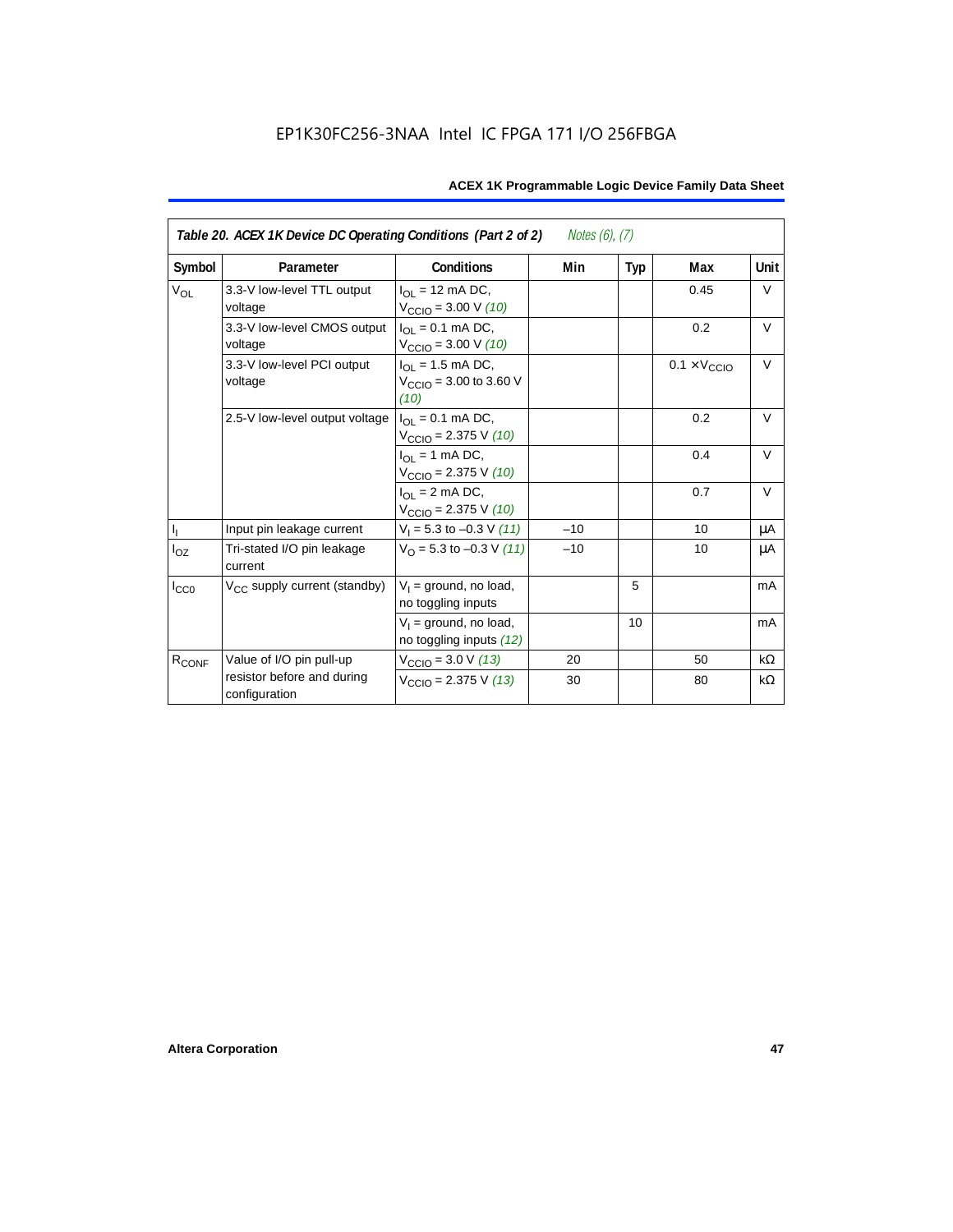| Table 21. ACEX 1K Device Capacitance<br><i>Note</i> (14) |                                                      |                                     |  |    |    |  |  |  |
|----------------------------------------------------------|------------------------------------------------------|-------------------------------------|--|----|----|--|--|--|
| Symbol                                                   | Min<br>Unit<br>Max<br><b>Conditions</b><br>Parameter |                                     |  |    |    |  |  |  |
| $C_{IN}$                                                 | Input capacitance                                    | $V_{IN} = 0 V$ , f = 1.0 MHz        |  | 10 | pF |  |  |  |
| $C_{\text{INCLK}}$                                       | Input capacitance on<br>dedicated clock pin          | $V_{1N} = 0 V$ , f = 1.0 MHz        |  | 12 | pF |  |  |  |
| $C_{OUT}$                                                | Output capacitance                                   | $V_{\text{OUT}} = 0$ V, f = 1.0 MHz |  | 10 | рF |  |  |  |

#### *Notes to tables:*

(1) See the *Operating Requirements for Altera Devices Data Sheet*.

- (2) Minimum DC input voltage is –0.5 V. During transitions, the inputs may undershoot to –2.0 V for input currents less than 100 mA and periods shorter than 20 ns.
- (3) Numbers in parentheses are for industrial- and extended-temperature-range devices.
- (4) Maximum  $V_{CC}$  rise time is 100 ms, and  $V_{CC}$  must rise monotonically.<br>(5) All pins, including dedicated inputs, clock, I/O, and JTAG pins, may
- All pins, including dedicated inputs, clock, I/O, and JTAG pins, may be driven before  $V_{\text{CCINT}}$  and  $V_{\text{CCIO}}$  are powered.
- (6) Typical values are for  $T_A = 25^\circ$  C,  $V_{CClNT} = 2.5$  V, and  $V_{CClO} = 2.5$  V or 3.3 V.<br>(7) These values are specified under the ACEX 1K Recommended Operating Cone
- (7) These values are specified under the ACEX 1K Recommended Operating Conditions shown in Table 19 on page 46.<br>(8) The ACEX 1K input buffers are compatible with 2.5-V. 3.3-V (LVTTL and LVCMOS), and 5.0-V TTL and CMOS
- The ACEX 1K input buffers are compatible with 2.5-V, 3.3-V (LVTTL and LVCMOS), and 5.0-V TTL and CMOS signals. Additionally, the input buffers are 3.3-V PCI compliant when  $V_{CCIO}$  and  $V_{CCINT}$  meet the relationship shown in Figure 22.
- (9) The  $I_{OH}$  parameter refers to high-level TTL, PCI, or CMOS output current.
- (10) The I<sub>OL</sub> parameter refers to low-level TTL, PCI, or CMOS output current. This parameter applies to open-drain pins as well as output pins.
- (11) This value is specified for normal device operation. The value may vary during power-up.
- (12) This parameter applies to -1 speed grade commercial temperature devices and -2 speed grade industrial and extended temperature devices.
- (13) Pin pull-up resistance values will be lower if the pin is driven higher than  $V_{\text{CCIO}}$  by an external source.
- (14) Capacitance is sample-tested only.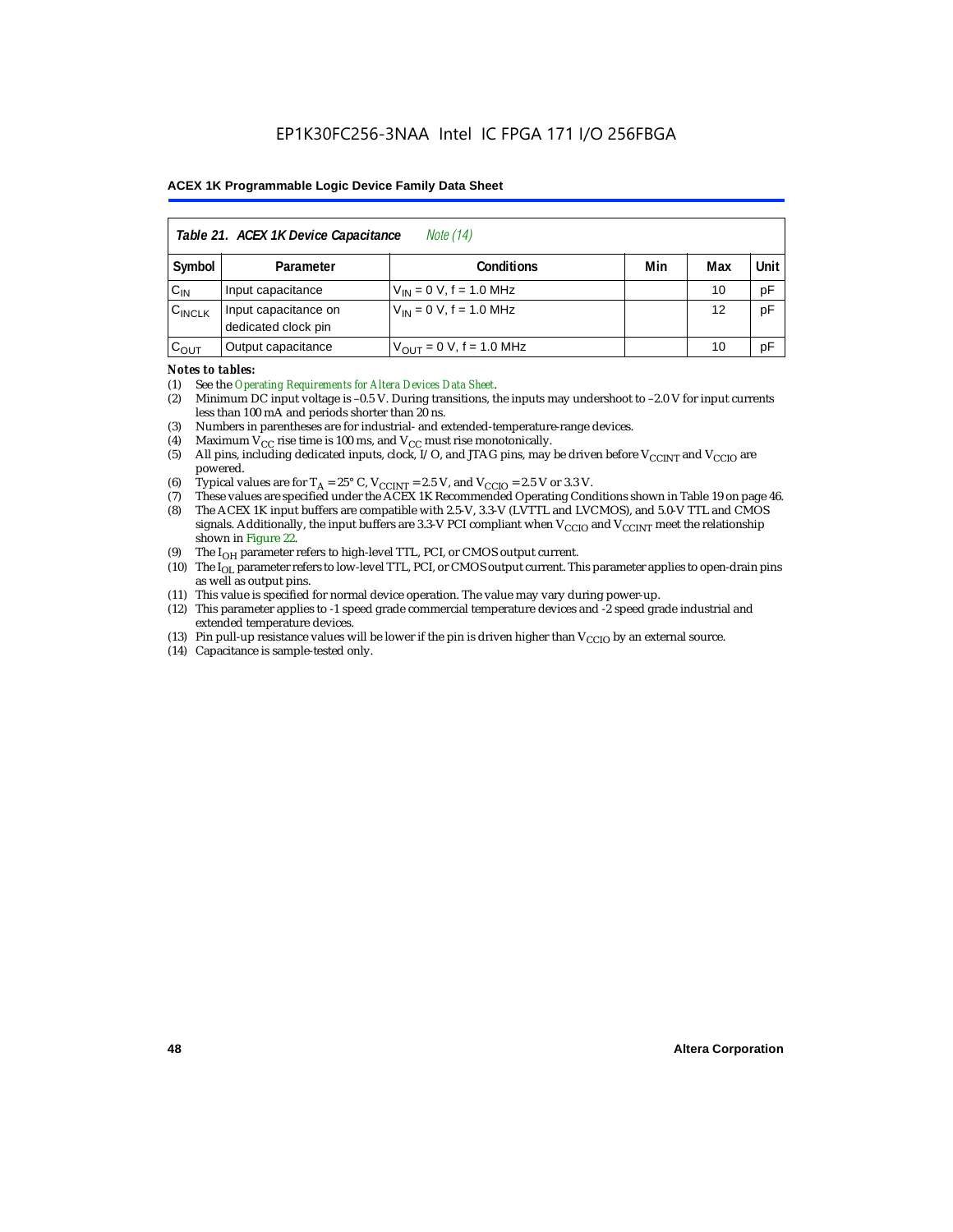Figure 22 shows the required relationship between  $V_{\text{CCIO}}$  and  $V_{\text{CCINT}}$  to satisfy 3.3-V PCI compliance.



Figure 23 shows the typical output drive characteristics of ACEX 1K devices with 3.3-V and 2.5-V  $V_{\text{CCIO}}$ . The output driver is compliant to the 3.3-V *PCI Local Bus Specification*, *Revision 2.2* (when VCCIO pins are connected to 3.3 V). ACEX 1K devices with a -1 speed grade also comply with the drive strength requirements of the *PCI Local Bus Specification*, *Revision 2.2* (when VCCINT pins are powered with a minimum supply of 2.375 V, and VCCIO pins are connected to 3.3 V). Therefore, these devices can be used in open 5.0-V PCI systems.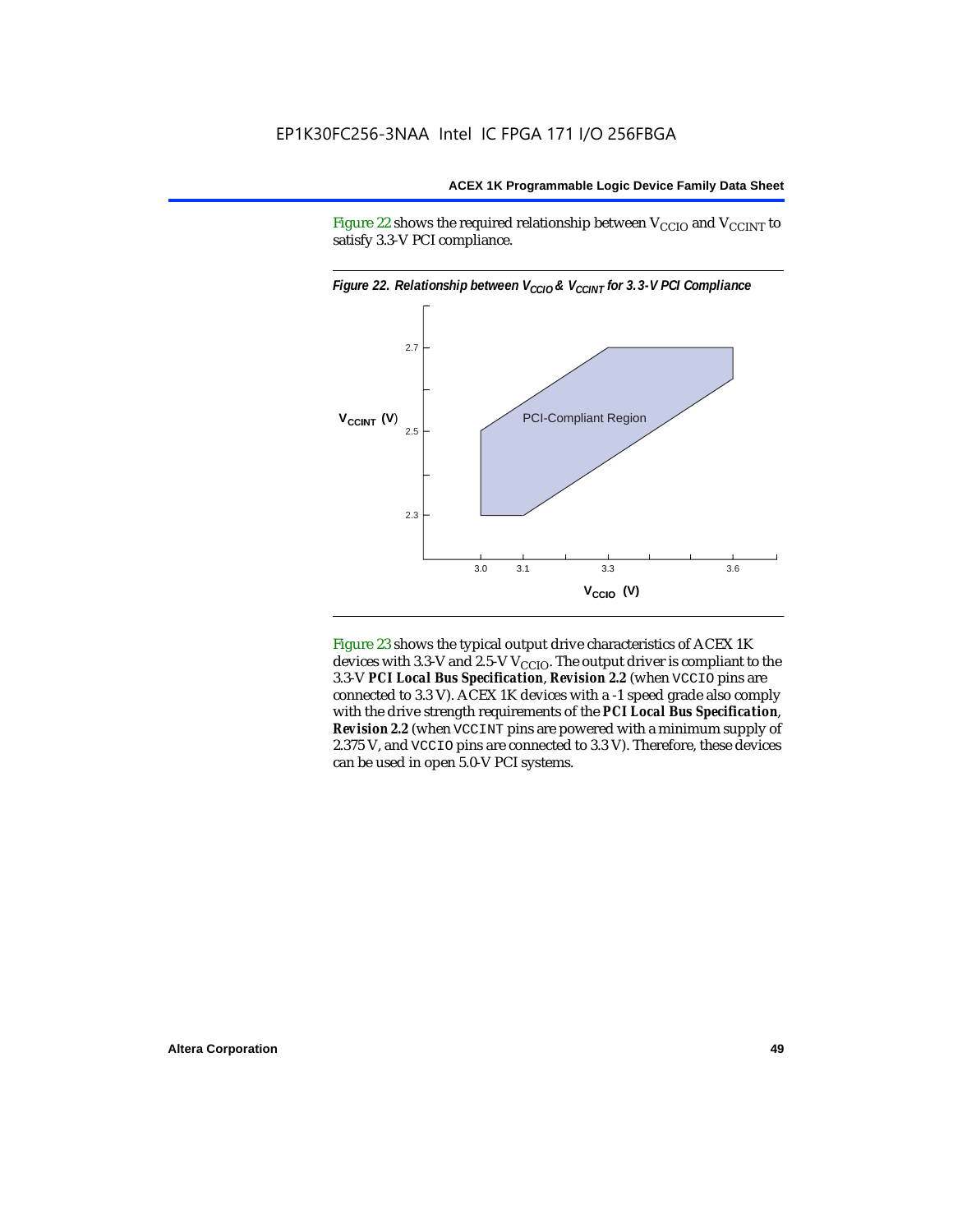



**Timing Model** The continuous, high-performance FastTrack Interconnect routing resources ensure accurate simulation and timing analysis as well as predictable performance. This predictable performance contrasts with that of FPGAs, which use a segmented connection scheme and, therefore, have an unpredictable performance.

> Device performance can be estimated by following the signal path from a source, through the interconnect, to the destination. For example, the registered performance between two LEs on the same row can be calculated by adding the following parameters:

- LE register clock-to-output delay  $(t_{CO})$
- Interconnect delay ( $t_{SAMFROW}$ )
- **■** LE look-up table delay  $(t_{LUT})$ <br>
 LE register setup time  $(t_{ST})$
- LE register setup time  $(t_{SI})$

The routing delay depends on the placement of the source and destination LEs. A more complex registered path may involve multiple combinatorial LEs between the source and destination LEs.

Timing simulation and delay prediction are available with the simulator and Timing Analyzer, or with industry-standard EDA tools. The Simulator offers both pre-synthesis functional simulation to evaluate logic design accuracy and post-synthesis timing simulation with 0.1-ns resolution. The Timing Analyzer provides point-to-point timing delay information, setup and hold time analysis, and device-wide performance analysis.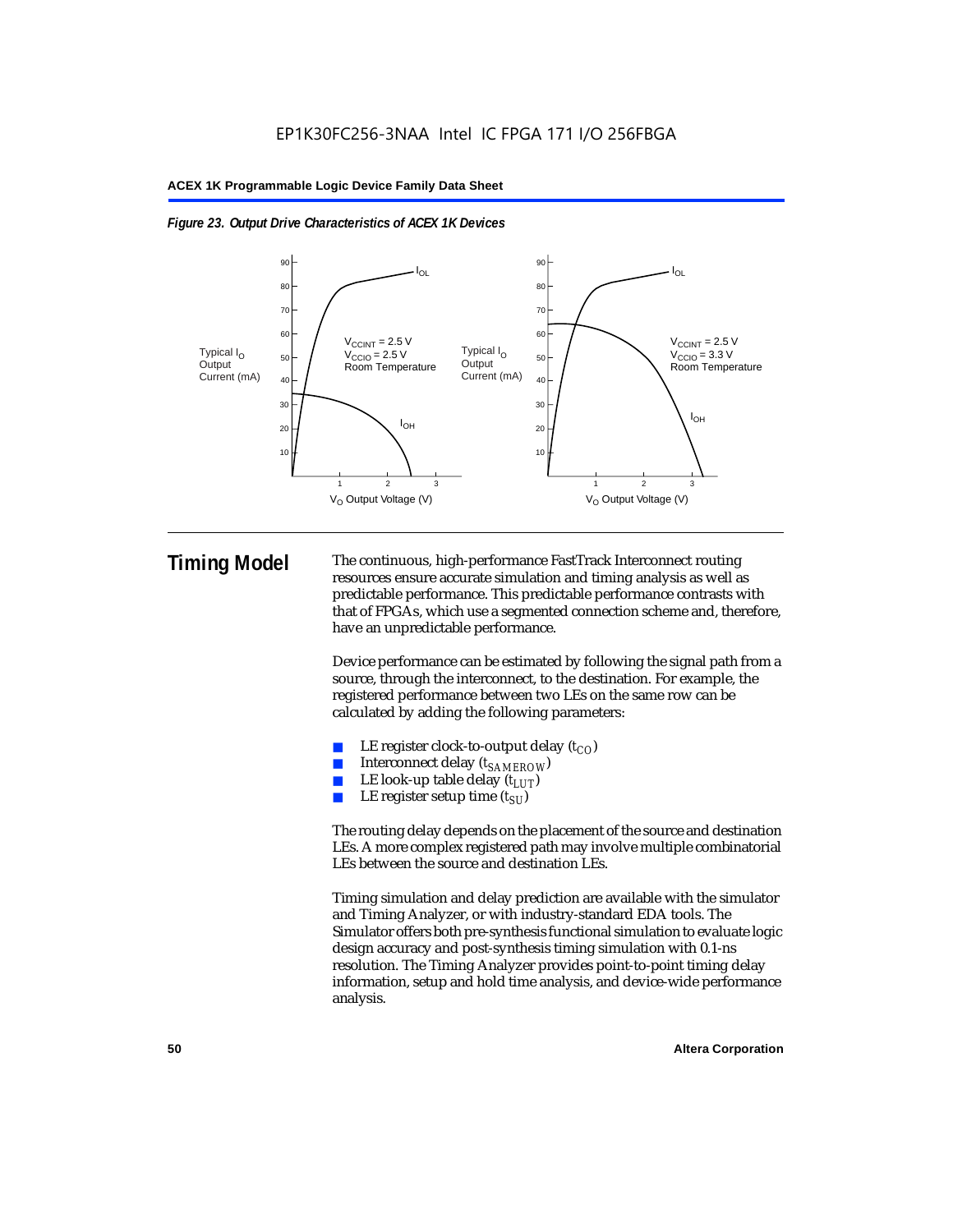Figure 24 shows the overall timing model, which maps the possible paths to and from the various elements of the ACEX 1K device.

*Figure 24. ACEX 1K Device Timing Model*



Figures 25 through 28 show the delays that correspond to various paths and functions within the LE, IOE, EAB, and bidirectional timing models.

*Figure 25. ACEX 1K Device LE Timing Model*

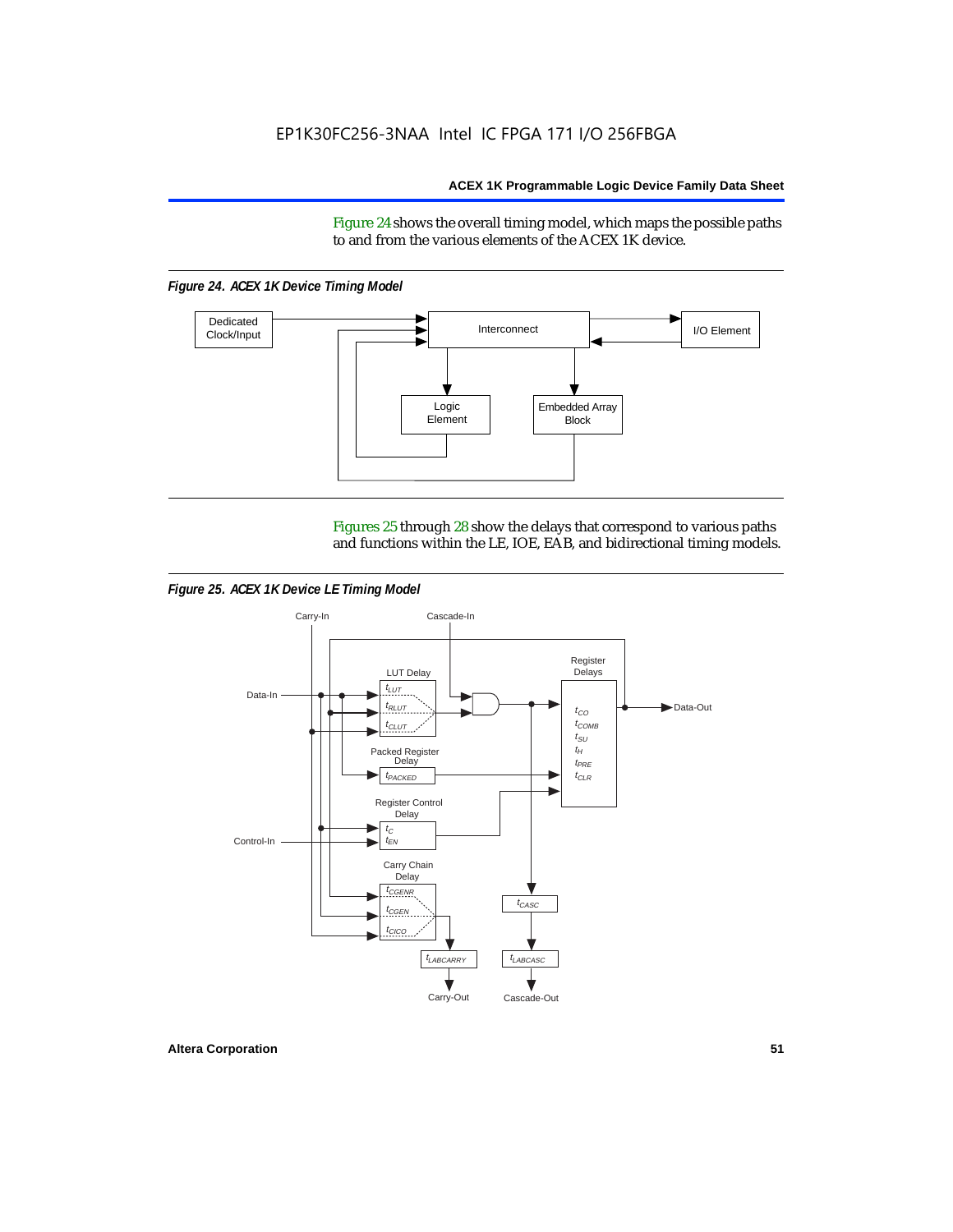

## *Figure 26. ACEX 1K Device IOE Timing Model*

*Figure 27. ACEX 1K Device EAB Timing Model*

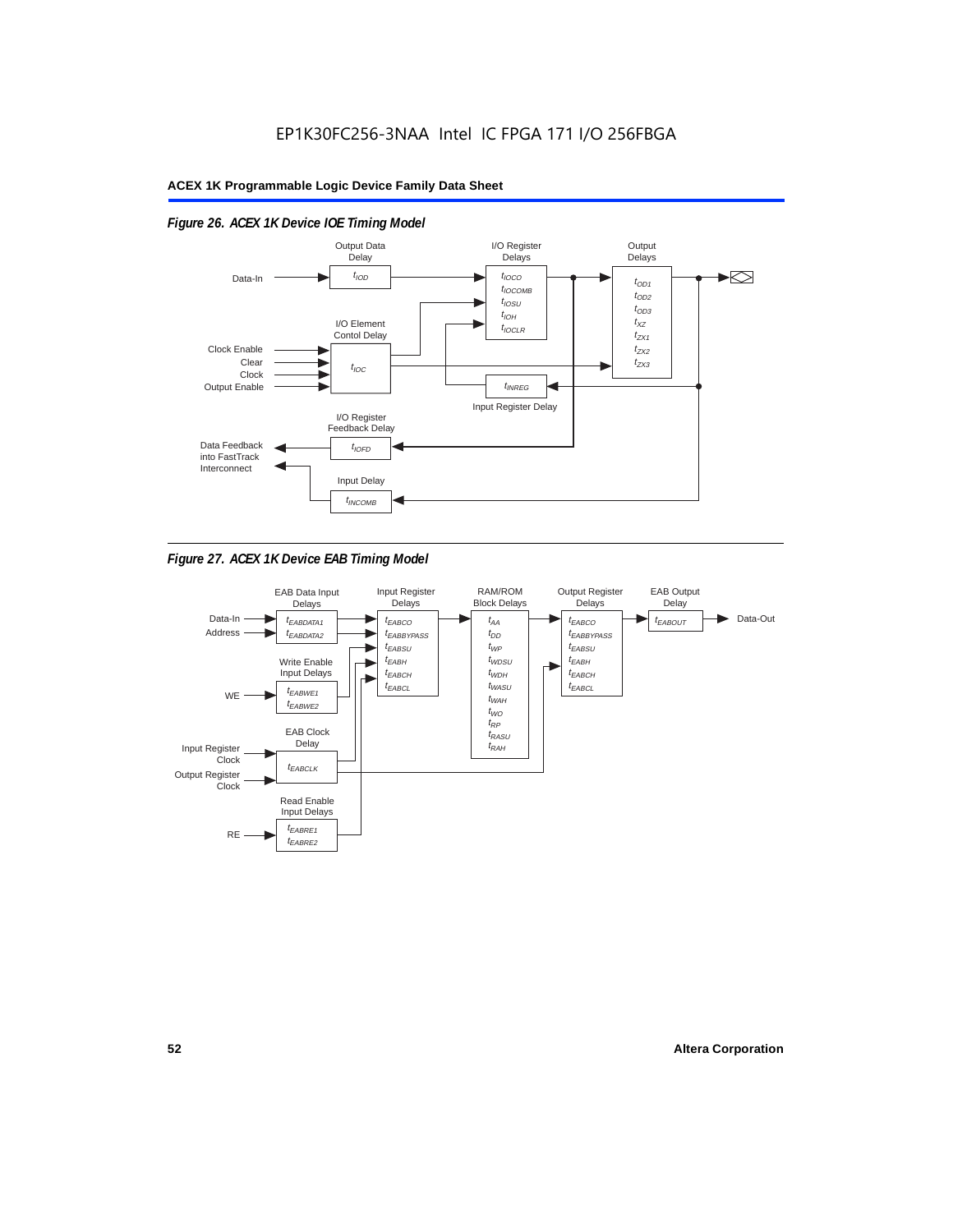



Tables 29 and 30 show the asynchronous and synchronous timing waveforms, respectively, for the EAB macroparameters in Table 24.

*Figure 29. EAB Asynchronous Timing Waveforms*

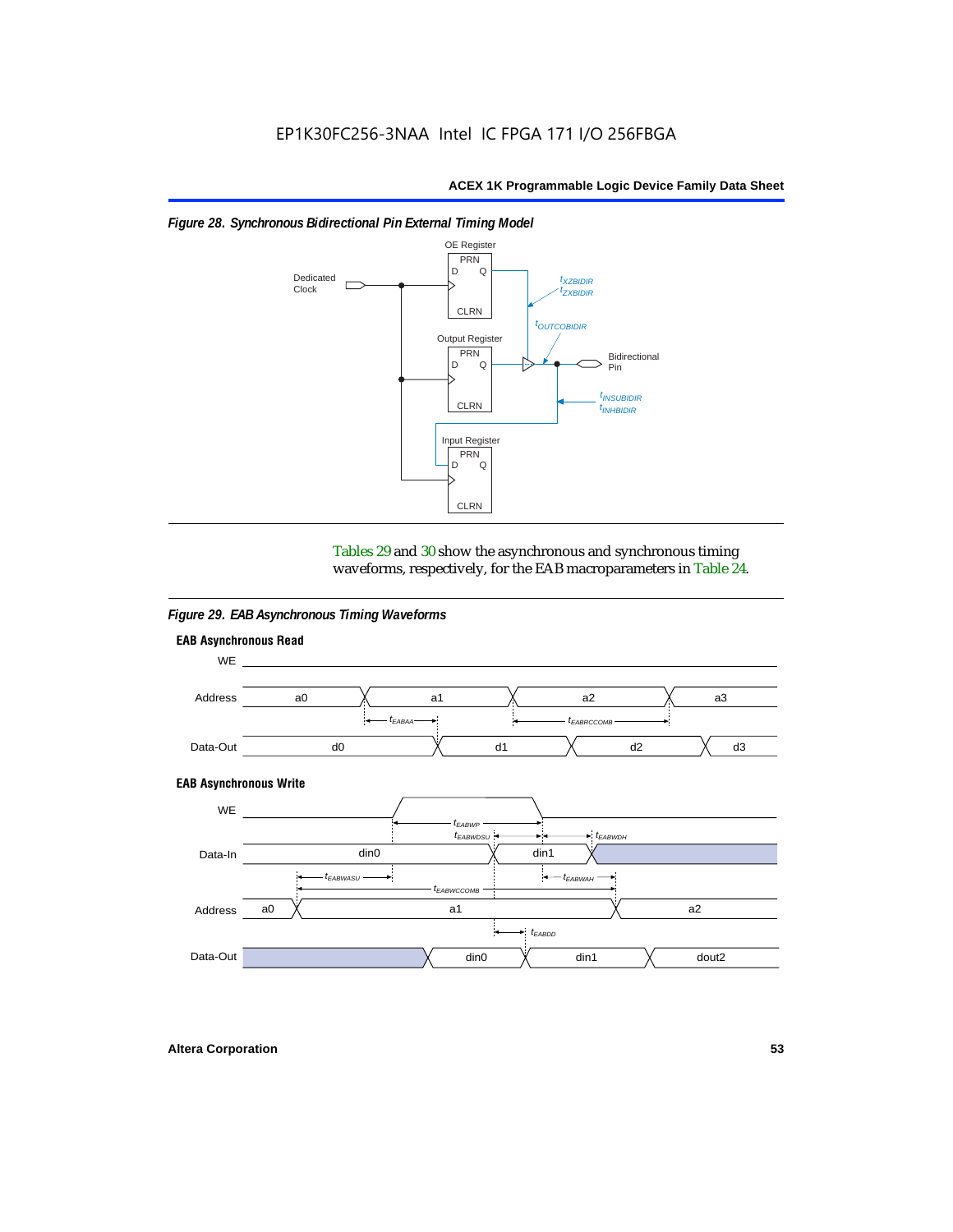## *Figure 30. EAB Synchronous Timing Waveforms*



#### **EAB Synchronous Write (EAB Output Registers Used)**



Tables 22 through 26 describe the ACEX 1K device internal timing parameters.

| Note (1)<br>Table 22. LE Timing Microparameters (Part 1 of 2) |                                         |                   |  |  |  |  |
|---------------------------------------------------------------|-----------------------------------------|-------------------|--|--|--|--|
| Symbol                                                        | Parameter                               | <b>Conditions</b> |  |  |  |  |
| $t_{LUT}$                                                     | LUT delay for data-in                   |                   |  |  |  |  |
| $t_{CLUT}$                                                    | LUT delay for carry-in                  |                   |  |  |  |  |
| $t_{RLUT}$                                                    | LUT delay for LE register feedback      |                   |  |  |  |  |
| <sup>t</sup> PACKED                                           | Data-in to packed register delay        |                   |  |  |  |  |
| $t_{EN}$                                                      | LE register enable delay                |                   |  |  |  |  |
| $t_{CICO}$                                                    | Carry-in to carry-out delay             |                   |  |  |  |  |
| $t_{G\text{E}\text{N}}$                                       | Data-in to carry-out delay              |                   |  |  |  |  |
| ${}^t$ CGENR                                                  | LE register feedback to carry-out delay |                   |  |  |  |  |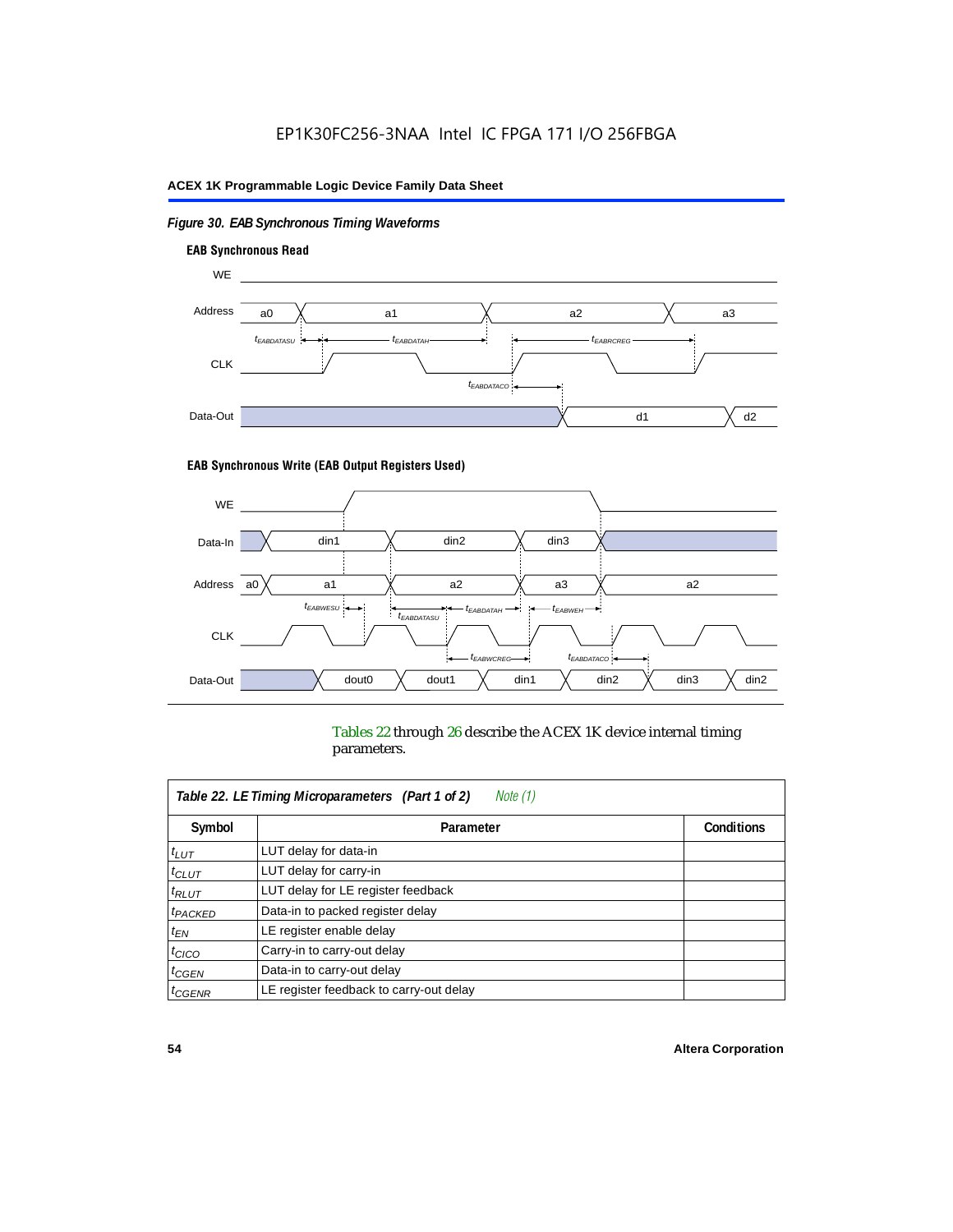| Table 22. LE Timing Microparameters (Part 2 of 2)<br>Note (1) |                                                                                                                                         |                   |  |  |  |  |
|---------------------------------------------------------------|-----------------------------------------------------------------------------------------------------------------------------------------|-------------------|--|--|--|--|
| Symbol                                                        | Parameter                                                                                                                               | <b>Conditions</b> |  |  |  |  |
| t <sub>CASC</sub>                                             | Cascade-in to cascade-out delay                                                                                                         |                   |  |  |  |  |
| $t_C$                                                         | LE register control signal delay                                                                                                        |                   |  |  |  |  |
| $t_{CO}$                                                      | LE register clock-to-output delay                                                                                                       |                   |  |  |  |  |
| $t_{COMB}$                                                    | Combinatorial delay                                                                                                                     |                   |  |  |  |  |
| $t_{\rm SU}$                                                  | LE register setup time for data and enable signals before clock; LE register<br>recovery time after asynchronous clear, preset, or load |                   |  |  |  |  |
| $t_H$                                                         | LE register hold time for data and enable signals after clock                                                                           |                   |  |  |  |  |
| $t_{PRE}$                                                     | LE register preset delay                                                                                                                |                   |  |  |  |  |
| $t_{CLR}$                                                     | LE register clear delay                                                                                                                 |                   |  |  |  |  |
| $t_{CH}$                                                      | Minimum clock high time from clock pin                                                                                                  |                   |  |  |  |  |
| $t_{CL}$                                                      | Minimum clock low time from clock pin                                                                                                   |                   |  |  |  |  |

| Table 23. IOE Timing Microparameters<br>Note (1) |                                                                                                                          |                    |  |  |  |  |
|--------------------------------------------------|--------------------------------------------------------------------------------------------------------------------------|--------------------|--|--|--|--|
| Symbol                                           | Parameter                                                                                                                | <b>Conditions</b>  |  |  |  |  |
| $t$ <sub>IOD</sub>                               | IOE data delay                                                                                                           |                    |  |  |  |  |
| $t_{\text{IOC}}$                                 | IOE register control signal delay                                                                                        |                    |  |  |  |  |
| $t_{\text{IOCO}}$                                | IOE register clock-to-output delay                                                                                       |                    |  |  |  |  |
| $t_{IOCOMB}$                                     | IOE combinatorial delay                                                                                                  |                    |  |  |  |  |
| $t_{IOSU}$                                       | IOE register setup time for data and enable signals before clock; IOE register<br>recovery time after asynchronous clear |                    |  |  |  |  |
| $t_{IOH}$                                        | IOE register hold time for data and enable signals after clock                                                           |                    |  |  |  |  |
| $t_{IOCLR}$                                      | IOE register clear time                                                                                                  |                    |  |  |  |  |
| $t_{OD1}$                                        | Output buffer and pad delay, slow slew rate = off, $V_{\text{CCIO}} = 3.3$ V                                             | $C1 = 35$ pF $(2)$ |  |  |  |  |
| $t_{OD2}$                                        | Output buffer and pad delay, slow slew rate = off, $V_{\text{CCIO}} = 2.5 V$                                             | $C1 = 35$ pF $(3)$ |  |  |  |  |
| $t_{OD3}$                                        | Output buffer and pad delay, slow slew rate $=$ on                                                                       | $C1 = 35$ pF $(4)$ |  |  |  |  |
| $t_{XZ}$                                         | IOE output buffer disable delay                                                                                          |                    |  |  |  |  |
| $t_{ZX1}$                                        | IOE output buffer enable delay, slow slew rate = off, $V_{\text{CCIO}} = 3.3 V$                                          | $C1 = 35$ pF $(2)$ |  |  |  |  |
| t <sub>ZX2</sub>                                 | IOE output buffer enable delay, slow slew rate = off, $V_{\text{CCIO}} = 2.5 V$                                          | $C1 = 35$ pF $(3)$ |  |  |  |  |
| t <sub>ZX3</sub>                                 | IOE output buffer enable delay, slow slew rate $=$ on                                                                    | $C1 = 35$ pF $(4)$ |  |  |  |  |
| <sup>t</sup> INREG                               | IOE input pad and buffer to IOE register delay                                                                           |                    |  |  |  |  |
| $t_{IOFD}$                                       | IOE register feedback delay                                                                                              |                    |  |  |  |  |
| <sup>t</sup> INCOMB                              | IOE input pad and buffer to FastTrack Interconnect delay                                                                 |                    |  |  |  |  |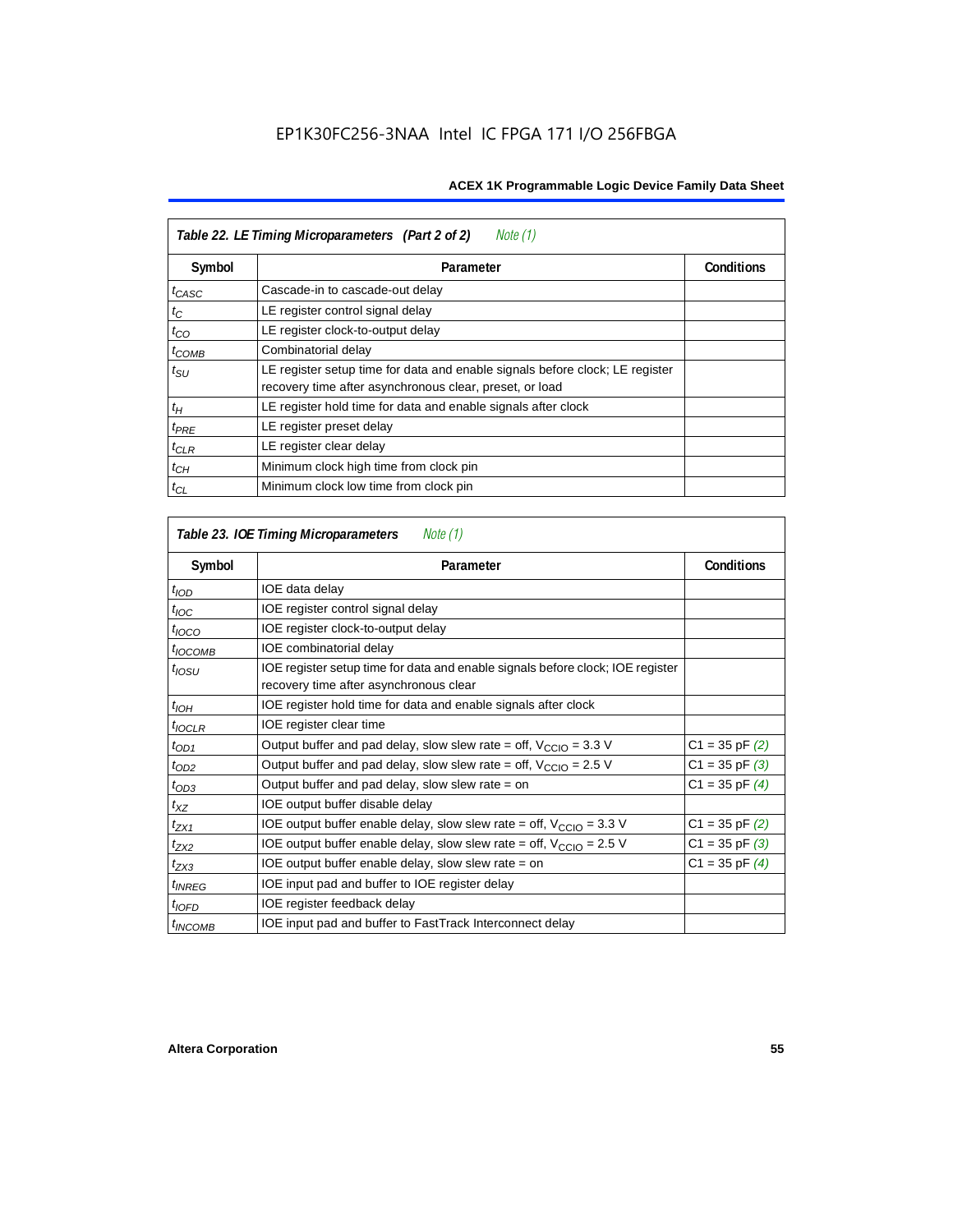## EP1K30FC256-3NAA Intel IC FPGA 171 I/O 256FBGA

| <b>Table 24. EAB Timing Microparameters</b><br>Note (1) |                                                                  |                   |  |  |  |  |
|---------------------------------------------------------|------------------------------------------------------------------|-------------------|--|--|--|--|
| Symbol                                                  | Parameter                                                        | <b>Conditions</b> |  |  |  |  |
| <sup>t</sup> EABDATA1                                   | Data or address delay to EAB for combinatorial input             |                   |  |  |  |  |
| <sup>t</sup> EABDATA2                                   | Data or address delay to EAB for registered input                |                   |  |  |  |  |
| <sup>t</sup> EABWE1                                     | Write enable delay to EAB for combinatorial input                |                   |  |  |  |  |
| t <sub>EABWE2</sub>                                     | Write enable delay to EAB for registered input                   |                   |  |  |  |  |
| $t_{EABRE1}$                                            | Read enable delay to EAB for combinatorial input                 |                   |  |  |  |  |
| $t_{EABRE2}$                                            | Read enable delay to EAB for registered input                    |                   |  |  |  |  |
| $t_{EABCLK}$                                            | EAB register clock delay                                         |                   |  |  |  |  |
| $t_{EABCO}$                                             | EAB register clock-to-output delay                               |                   |  |  |  |  |
| <sup>t</sup> EABBYPASS                                  | Bypass register delay                                            |                   |  |  |  |  |
| t <sub>EABSU</sub>                                      | EAB register setup time before clock                             |                   |  |  |  |  |
| t <sub>EABH</sub>                                       | EAB register hold time after clock                               |                   |  |  |  |  |
| $t_{EABCLR}$                                            | EAB register asynchronous clear time to output delay             |                   |  |  |  |  |
| $t_{AA}$                                                | Address access delay (including the read enable to output delay) |                   |  |  |  |  |
| $t_{WP}$                                                | Write pulse width                                                |                   |  |  |  |  |
| $t_{RP}$                                                | Read pulse width                                                 |                   |  |  |  |  |
| $t_{WDSU}$                                              | Data setup time before falling edge of write pulse               | (5)               |  |  |  |  |
| $t_{WDH}$                                               | Data hold time after falling edge of write pulse                 | (5)               |  |  |  |  |
| $t_{WASU}$                                              | Address setup time before rising edge of write pulse             | (5)               |  |  |  |  |
| $t_{WAH}$                                               | Address hold time after falling edge of write pulse              | (5)               |  |  |  |  |
| t <sub>RASU</sub>                                       | Address setup time before rising edge of read pulse              |                   |  |  |  |  |
| $t_{RAH}$                                               | Address hold time after falling edge of read pulse               |                   |  |  |  |  |
| $t_{WO}$                                                | Write enable to data output valid delay                          |                   |  |  |  |  |
| $t_{DD}$                                                | Data-in to data-out valid delay                                  |                   |  |  |  |  |
| $t_{EABOUT}$                                            | Data-out delay                                                   |                   |  |  |  |  |
| <sup>t</sup> ЕАВСН                                      | Clock high time                                                  |                   |  |  |  |  |
| <sup>t</sup> EABCL                                      | Clock low time                                                   |                   |  |  |  |  |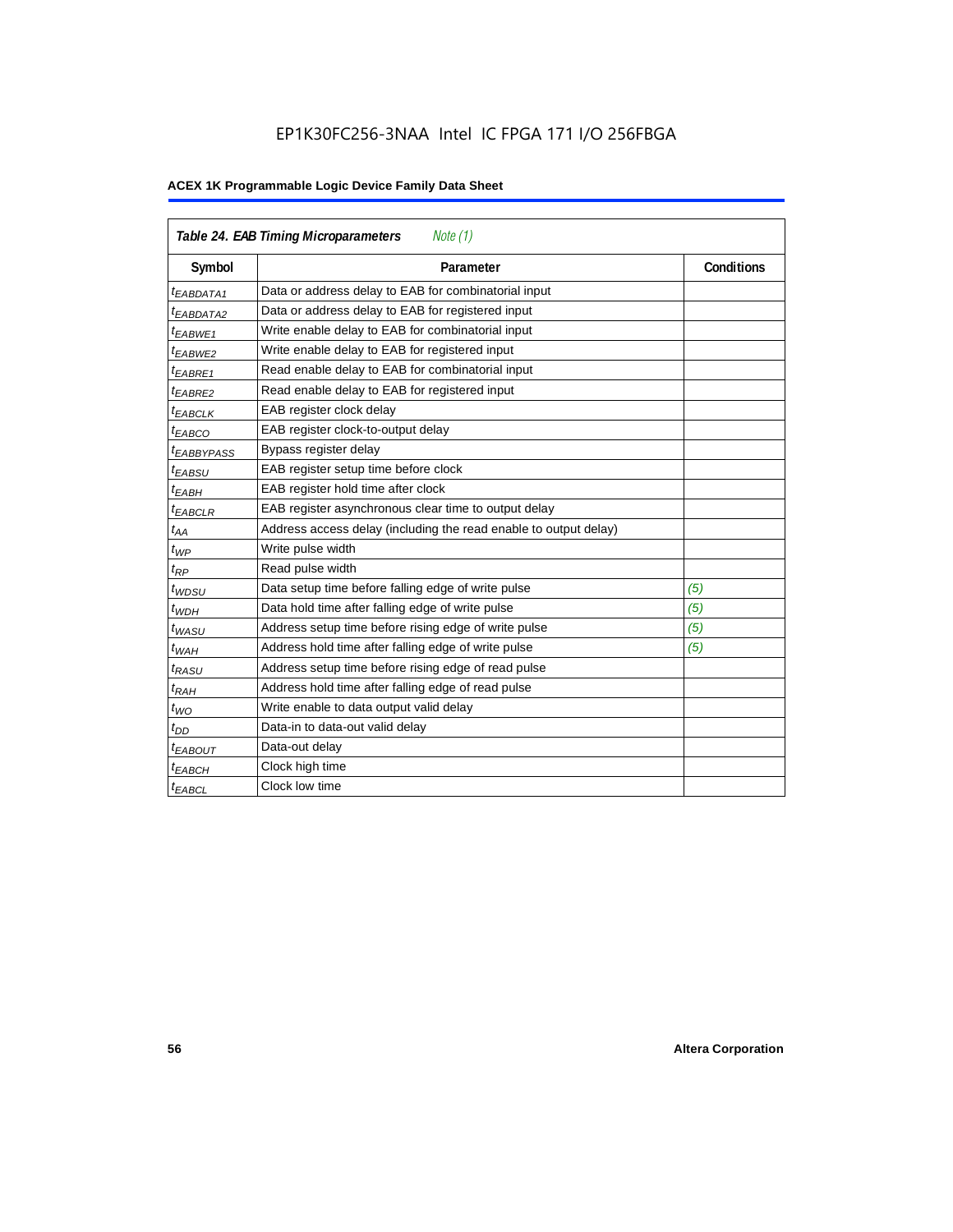| Table 25. EAB Timing Macroparameters<br>Notes (1), (6) |                                                                                          |                   |  |  |  |  |
|--------------------------------------------------------|------------------------------------------------------------------------------------------|-------------------|--|--|--|--|
| Symbol                                                 | Parameter                                                                                | <b>Conditions</b> |  |  |  |  |
| t <sub>EABAA</sub>                                     | EAB address access delay                                                                 |                   |  |  |  |  |
| <sup>t</sup> EABRCCOMB                                 | EAB asynchronous read cycle time                                                         |                   |  |  |  |  |
| <sup>t</sup> EABRCREG                                  | EAB synchronous read cycle time                                                          |                   |  |  |  |  |
| <sup>t</sup> EABWP                                     | EAB write pulse width                                                                    |                   |  |  |  |  |
| <sup>t</sup> ЕАВWССОМВ                                 | EAB asynchronous write cycle time                                                        |                   |  |  |  |  |
| <sup>t</sup> EABWCREG                                  | EAB synchronous write cycle time                                                         |                   |  |  |  |  |
| <sup>t</sup> EABDD                                     | EAB data-in to data-out valid delay                                                      |                   |  |  |  |  |
| <sup>t</sup> EABDATACO                                 | EAB clock-to-output delay when using output registers                                    |                   |  |  |  |  |
| <sup>t</sup> EABDATASU                                 | EAB data/address setup time before clock when using input register                       |                   |  |  |  |  |
| <sup>t</sup> EABDATAH                                  | EAB data/address hold time after clock when using input register                         |                   |  |  |  |  |
| <sup>t</sup> EABWESU                                   | EAB WE setup time before clock when using input register                                 |                   |  |  |  |  |
| <sup>t</sup> EABWEH                                    | EAB WE hold time after clock when using input register                                   |                   |  |  |  |  |
| <sup>t</sup> EABWDSU                                   | EAB data setup time before falling edge of write pulse when not using input<br>registers |                   |  |  |  |  |
| t <sub>EABWDH</sub>                                    | EAB data hold time after falling edge of write pulse when not using input                |                   |  |  |  |  |
|                                                        | registers                                                                                |                   |  |  |  |  |
| t <sub>EABWASU</sub>                                   | EAB address setup time before rising edge of write pulse when not using                  |                   |  |  |  |  |
|                                                        | input registers                                                                          |                   |  |  |  |  |
| <sup>t</sup> EABWAH                                    | EAB address hold time after falling edge of write pulse when not using input             |                   |  |  |  |  |
|                                                        | registers                                                                                |                   |  |  |  |  |
| $t_{EABWO}$                                            | EAB write enable to data output valid delay                                              |                   |  |  |  |  |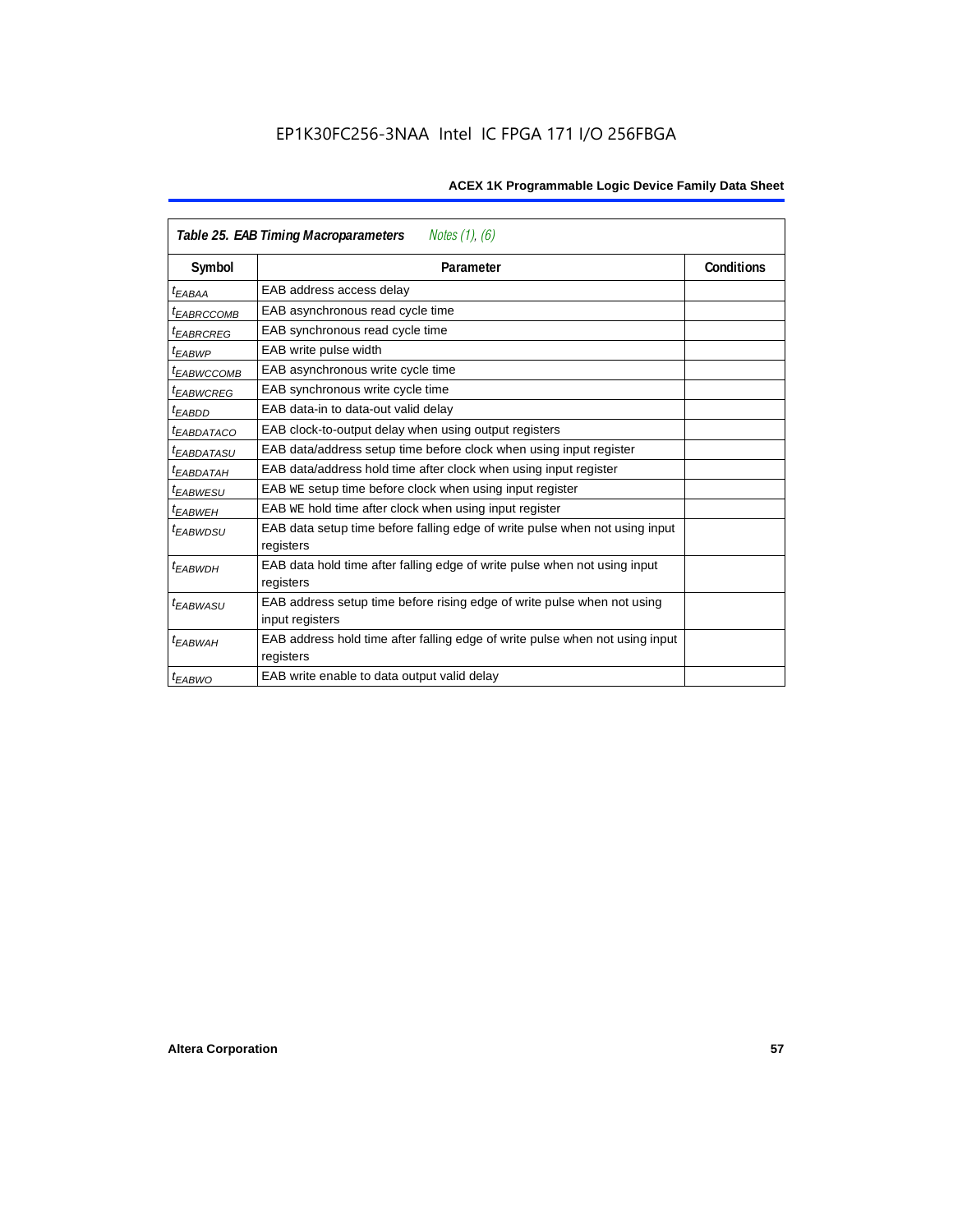| Table 26. Interconnect Timing Microparameters<br>Note $(1)$ |                                                                                                                         |                   |  |  |  |  |
|-------------------------------------------------------------|-------------------------------------------------------------------------------------------------------------------------|-------------------|--|--|--|--|
| Symbol                                                      | Parameter                                                                                                               | <b>Conditions</b> |  |  |  |  |
| $t_{DINZIOE}$                                               | Delay from dedicated input pin to IOE control input                                                                     | (7)               |  |  |  |  |
| $t_{DIN2LE}$                                                | Delay from dedicated input pin to LE or EAB control input                                                               | (7)               |  |  |  |  |
| <sup>t</sup> DIN2DATA                                       | Delay from dedicated input or clock to LE or EAB data                                                                   | (7)               |  |  |  |  |
| $t_{DCLK2IOE}$                                              | Delay from dedicated clock pin to IOE clock                                                                             | (7)               |  |  |  |  |
| t <sub>DCLK2LE</sub>                                        | Delay from dedicated clock pin to LE or EAB clock                                                                       | (7)               |  |  |  |  |
| <sup>t</sup> SAMELAB                                        | Routing delay for an LE driving another LE in the same LAB                                                              | (7)               |  |  |  |  |
| <sup>t</sup> SAMEROW                                        | Routing delay for a row IOE, LE, or EAB driving a row IOE, LE, or EAB in the<br>same row                                | (7)               |  |  |  |  |
| <sup>t</sup> SAMECOLUMN                                     | Routing delay for an LE driving an IOE in the same column                                                               | (7)               |  |  |  |  |
| <i>t<sub>DIFFROW</sub></i>                                  | Routing delay for a column IOE, LE, or EAB driving an LE or EAB in a different<br>row                                   | (7)               |  |  |  |  |
| <i>t</i> <sub>TWOROWS</sub>                                 | Routing delay for a row IOE or EAB driving an LE or EAB in a different row                                              | (7)               |  |  |  |  |
| <sup>t</sup> LEPERIPH                                       | Routing delay for an LE driving a control signal of an IOE via the peripheral<br>control bus                            | (7)               |  |  |  |  |
| $t_{LABCARRY}$                                              | Routing delay for the carry-out signal of an LE driving the carry-in signal of a<br>different LE in a different LAB     |                   |  |  |  |  |
| $t_{LABCASC}$                                               | Routing delay for the cascade-out signal of an LE driving the cascade-in<br>signal of a different LE in a different LAB |                   |  |  |  |  |

#### *Notes to tables:*

- (1) Microparameters are timing delays contributed by individual architectural elements. These parameters cannot be measured explicitly.
- (2) Operating conditions:  $V_{\text{CCIO}} = 3.3 V \pm 10\%$  for commercial or industrial and extended use in ACEX 1K devices (3) Operating conditions:  $V_{\text{CCIO}} = 2.5 V \pm 5\%$  for commercial or industrial and extended use in ACEX 1K
- (3) Operating conditions:  $V_{CCIO} = 2.5 V \pm 5\%$  for commercial or industrial and extended use in ACEX 1K devices.<br>(4) Operating conditions:  $V_{CCIO} = 2.5 V$  or 3.3 V.
- (4) Operating conditions:  $V_{\text{CCIO}} = 2.5 \text{ V or } 3.3 \text{ V.}$ <br>(5) Because the RAM in the EAB is self-timed, this
- Because the RAM in the EAB is self-timed, this parameter can be ignored when the WE signal is registered.
- (6) EAB macroparameters are internal parameters that can simplify predicting the behavior of an EAB at its boundary; these parameters are calculated by summing selected microparameters.
- (7) These parameters are worst-case values for typical applications. Post-compilation timing simulation and timing analysis are required to determine actual worst-case performance.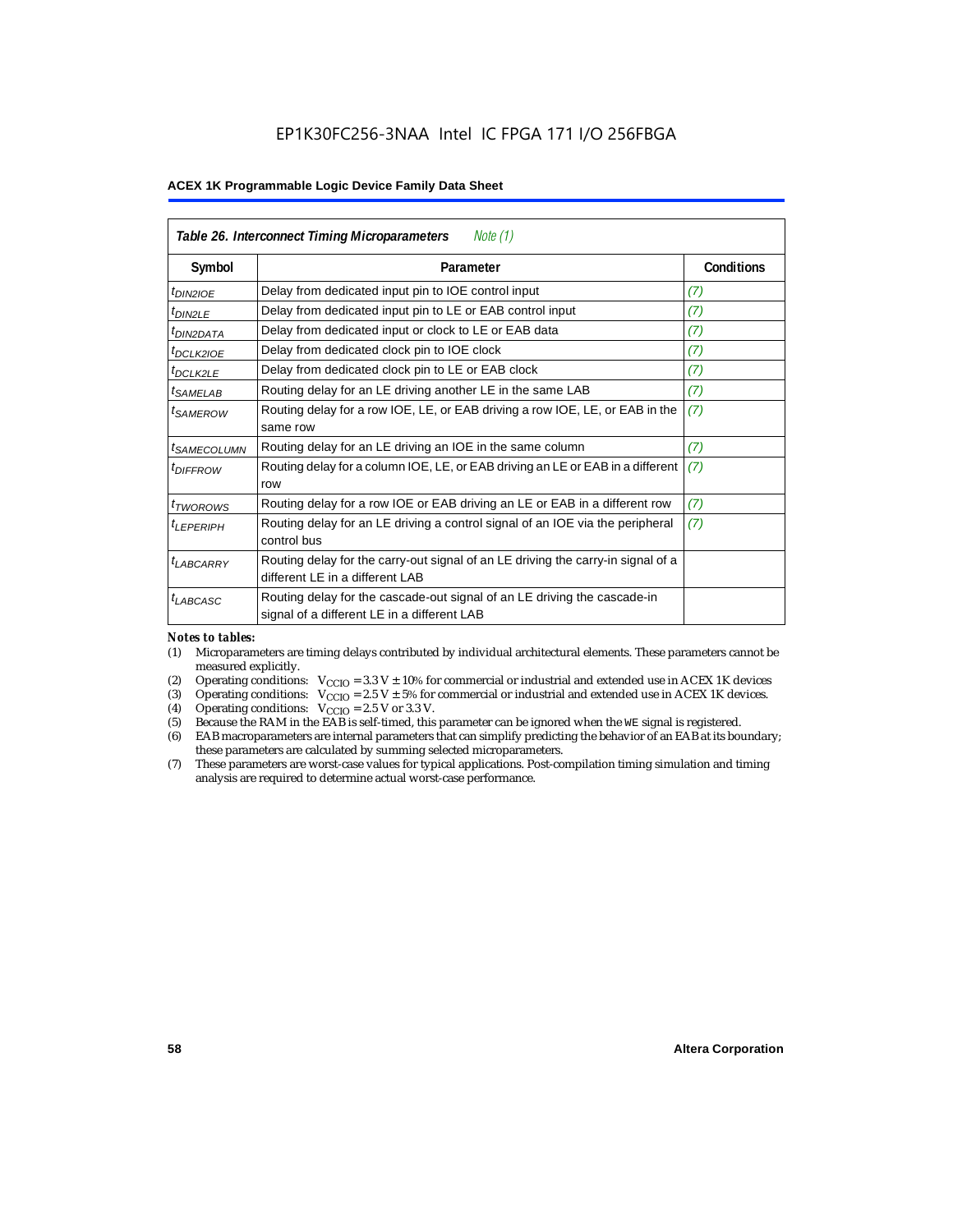#### Tables 27 through 29 describe the ACEX 1K external timing parameters and their symbols.

| Table 27. External Reference Timing Parameters |                                                                                                           |  |  |  |
|------------------------------------------------|-----------------------------------------------------------------------------------------------------------|--|--|--|
| Symbol                                         | Parameter                                                                                                 |  |  |  |
| t <sub>DRR</sub>                               | Register-to-register delay via four LEs, three row interconnects, and four local $(2)$<br>l interconnects |  |  |  |

| Table 28. External Timing Parameters |                                                                           |                   |  |  |  |  |
|--------------------------------------|---------------------------------------------------------------------------|-------------------|--|--|--|--|
| Symbol                               | Parameter                                                                 | <b>Conditions</b> |  |  |  |  |
| t <sub>insu</sub>                    | Setup time with global clock at IOE register                              | (3)               |  |  |  |  |
| t <sub>INH</sub>                     | Hold time with global clock at IOE register                               | (3)               |  |  |  |  |
| toutco                               | Clock-to-output delay with global clock at IOE register                   | (3)               |  |  |  |  |
| t <sub>PCISU</sub>                   | Setup time with global clock for registers used in PCI designs            | (3), (4)          |  |  |  |  |
| <sup>t</sup> PCIH                    | Hold time with global clock for registers used in PCI designs             | (3), (4)          |  |  |  |  |
| t <sub>PCICO</sub>                   | Clock-to-output delay with global clock for registers used in PCI designs | (3), (4)          |  |  |  |  |

| Note $(3)$<br>Table 29. External Bidirectional Timing Parameters |                                                                                                |                   |  |  |  |  |
|------------------------------------------------------------------|------------------------------------------------------------------------------------------------|-------------------|--|--|--|--|
| Symbol                                                           | Parameter                                                                                      | <b>Conditions</b> |  |  |  |  |
| <sup>t</sup> insubidir                                           | Setup time for bidirectional pins with global clock at same-row or same-<br>column LE register |                   |  |  |  |  |
| <sup>t</sup> INHBIDIR                                            | Hold time for bidirectional pins with global clock at same-row or same-column<br>LE register   |                   |  |  |  |  |
| <b>toutcobidir</b>                                               | Clock-to-output delay for bidirectional pins with global clock at IOE register                 | $Cl = 35 pF$      |  |  |  |  |
| <sup>t</sup> xzbidir                                             | Synchronous IOE output buffer disable delay                                                    | $CI = 35 pF$      |  |  |  |  |
| <sup>t</sup> zxbidir                                             | Synchronous IOE output buffer enable delay, slow slew rate = off                               | $CI = 35 pF$      |  |  |  |  |

*Notes to tables:*

(1) External reference timing parameters are factory-tested, worst-case values specified by Altera. A representative subset of signal paths is tested to approximate typical device applications.

(2) Contact Altera Applications for test circuit specifications and test conditions.

(3) These timing parameters are sample-tested only.

(4) This parameter is measured with the measurement and test conditions, including load, specified in the *PCI Local Bus Specification, Revision 2.2.*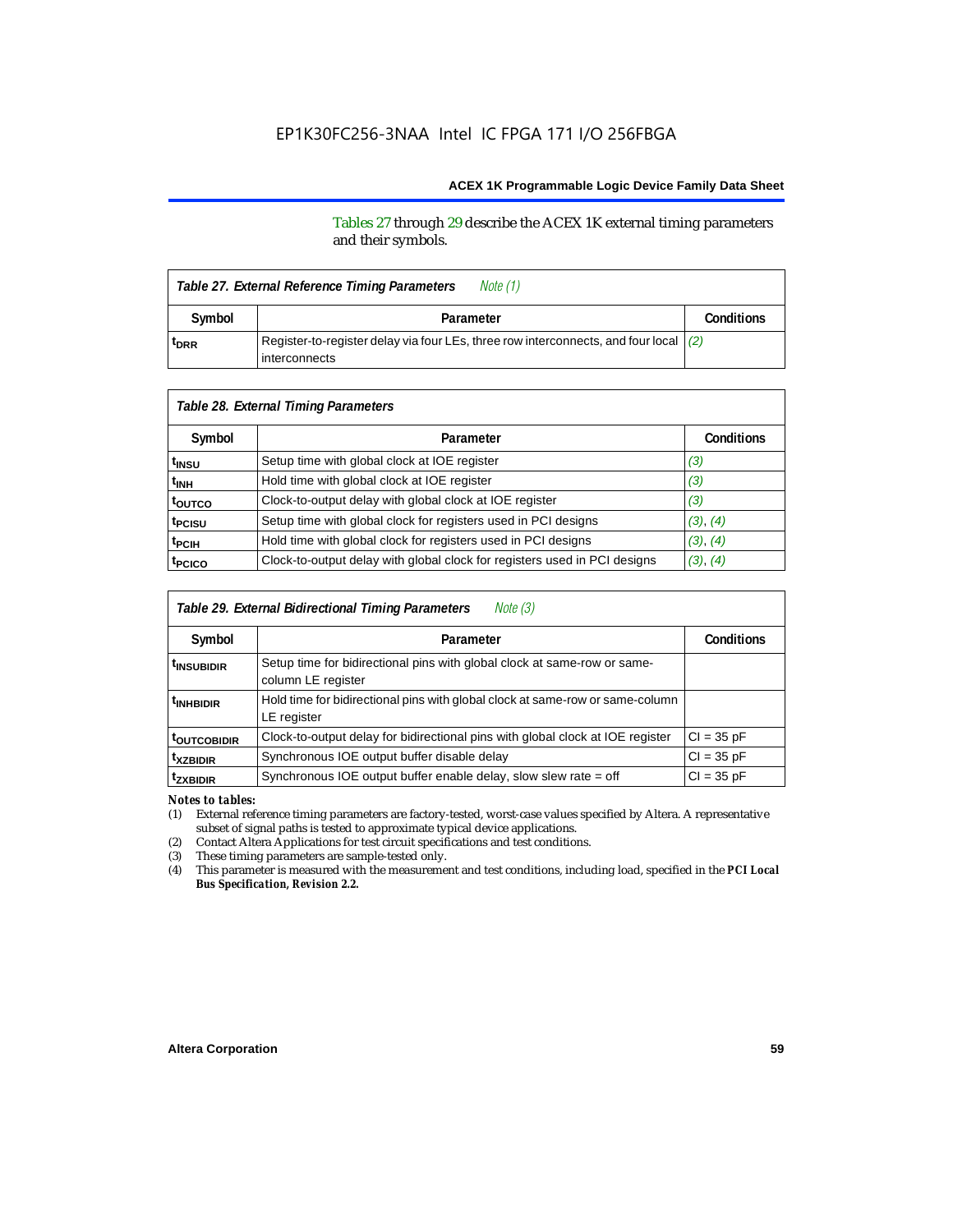Tables 30 through 36 show EP1K10 device internal and external timing parameters.

| Table 30. EP1K10 Device LE Timing Microparameters<br>Note (1) |                    |      |         |     |      |     |      |
|---------------------------------------------------------------|--------------------|------|---------|-----|------|-----|------|
| Symbol                                                        | <b>Speed Grade</b> |      |         |     |      |     | Unit |
|                                                               |                    | $-1$ | $-2$    |     | $-3$ |     |      |
|                                                               | Min                | Max  | Min     | Max | Min  | Max |      |
| $t_{LUT}$                                                     |                    | 0.7  |         | 0.8 |      | 1.1 | ns   |
| $t_{CLUT}$                                                    |                    | 0.5  |         | 0.6 |      | 0.8 | ns   |
| $t_{RLUT}$                                                    |                    | 0.6  |         | 0.7 |      | 1.0 | ns   |
| <b>t</b> <sub>PACKED</sub>                                    |                    | 0.4  |         | 0.4 |      | 0.5 | ns   |
| $t_{EN}$                                                      |                    | 0.9  |         | 1.0 |      | 1.3 | ns   |
| $t_{CICO}$                                                    |                    | 0.1  |         | 0.1 |      | 0.2 | ns   |
| $t_{\text{CGEN}}$                                             |                    | 0.4  |         | 0.5 |      | 0.7 | ns   |
| $t_{GENR}$                                                    |                    | 0.1  |         | 0.1 |      | 0.2 | ns   |
| $t_{CASC}$                                                    |                    | 0.7  |         | 0.9 |      | 1.1 | ns   |
| $t_{\rm C}$                                                   |                    | 1.1  |         | 1.3 |      | 1.7 | ns   |
| $t_{CO}$                                                      |                    | 0.5  |         | 0.7 |      | 0.9 | ns   |
| $t$ <sub>COMB</sub>                                           |                    | 0.4  |         | 0.5 |      | 0.7 | ns   |
| $t_{\rm SU}$                                                  | 0.7                |      | 0.8     |     | 1.0  |     | ns   |
| $t_H\,$                                                       | 0.9                |      | 1.0     |     | 1.1  |     | ns   |
| $t_{PRE}$                                                     |                    | 0.8  |         | 1.0 |      | 1.4 | ns   |
| $t_{CLR}$                                                     |                    | 0.9  |         | 1.0 |      | 1.4 | ns   |
| $t_{\mathit{CH}}$                                             | 2.0                |      | 2.5     |     | 2.5  |     | ns   |
| $t_{CL}$                                                      | 2.0                |      | $2.5\,$ |     | 2.5  |     | ns   |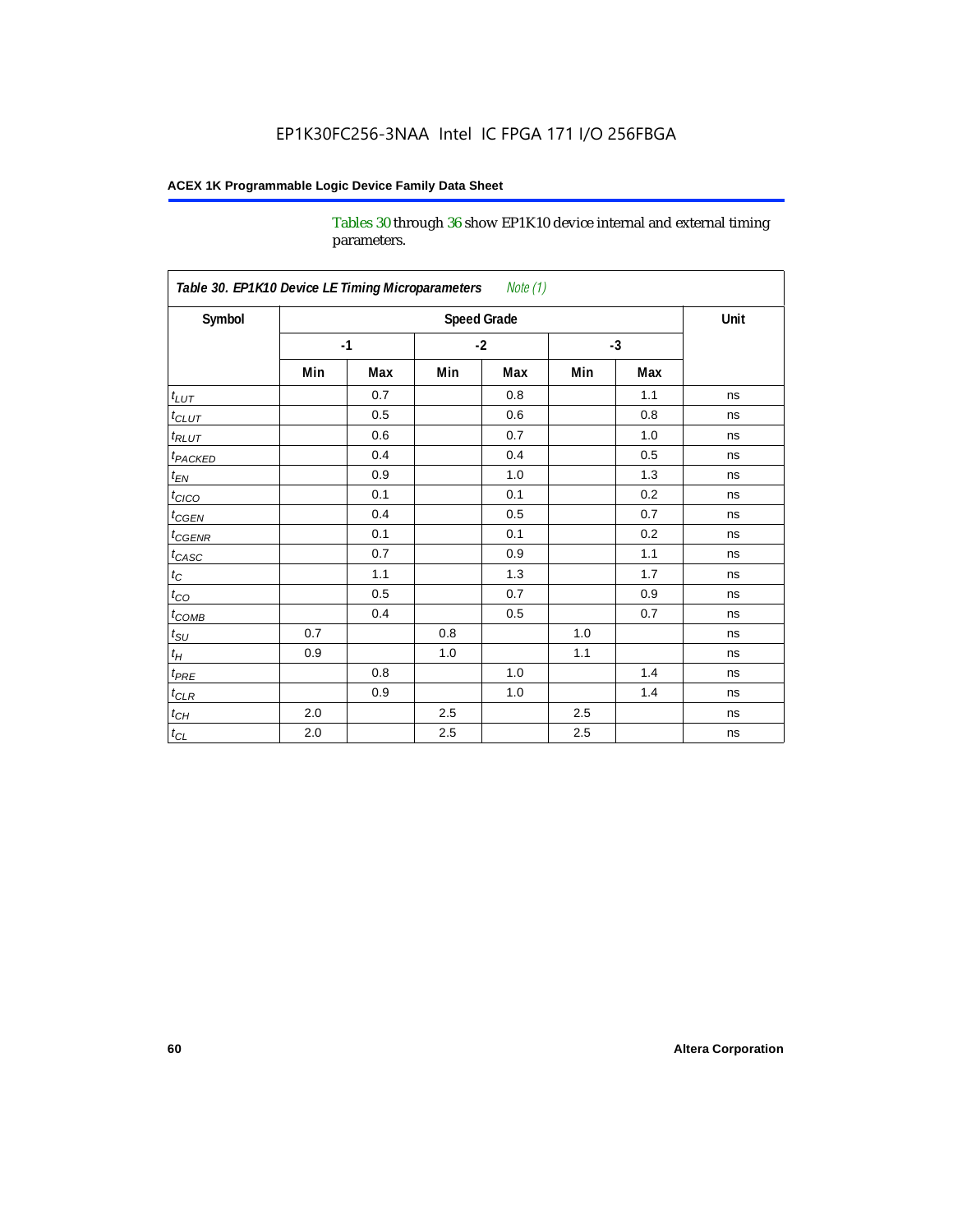| Table 31. EP1K10 Device IOE Timing Microparameters<br>Note (1) |      |     |      |                    |      |      |      |
|----------------------------------------------------------------|------|-----|------|--------------------|------|------|------|
| Symbol                                                         |      |     |      | <b>Speed Grade</b> |      |      | Unit |
|                                                                | $-1$ |     | $-2$ |                    | $-3$ |      |      |
|                                                                | Min  | Max | Min  | Max                | Min  | Max  |      |
| t <sub>IOD</sub>                                               |      | 2.6 |      | 3.1                |      | 4.0  | ns   |
| $t_{\text{IOC}}$                                               |      | 0.3 |      | 0.4                |      | 0.5  | ns   |
| $t_{IOCO}$                                                     |      | 0.9 |      | 1.0                |      | 1.4  | ns   |
| $t_{IOCOMB}$                                                   |      | 0.0 |      | 0.0                |      | 0.0  | ns   |
| $t_{IOSU}$                                                     | 1.3  |     | 1.5  |                    | 2.0  |      | ns   |
| $t_{IOH}$                                                      | 0.9  |     | 1.0  |                    | 1.4  |      | ns   |
| $t_{IOCLR}$                                                    |      | 1.1 |      | 1.3                |      | 1.7  | ns   |
| $t_{OD1}$                                                      |      | 3.1 |      | 3.7                |      | 4.1  | ns   |
| $t_{OD2}$                                                      |      | 2.6 |      | 3.3                |      | 3.9  | ns   |
| $t_{OD3}$                                                      |      | 5.8 |      | 6.9                |      | 8.3  | ns   |
| $t_{\mathsf{XZ}}$                                              |      | 3.8 |      | 4.5                |      | 5.9  | ns   |
| $t_{ZX1}$                                                      |      | 3.8 |      | 4.5                |      | 5.9  | ns   |
| $t_{ZX2}$                                                      |      | 3.3 |      | 4.1                |      | 5.7  | ns   |
| $t_{ZX3}$                                                      |      | 6.5 |      | 7.7                |      | 10.1 | ns   |
| $t_{INREG}$                                                    |      | 3.7 |      | 4.3                |      | 5.7  | ns   |
| $t_{IOFD}$                                                     |      | 0.9 |      | 1.0                |      | 1.4  | ns   |
| $t_{INCOMB}$                                                   |      | 1.9 |      | 2.3                |      | 3.0  | ns   |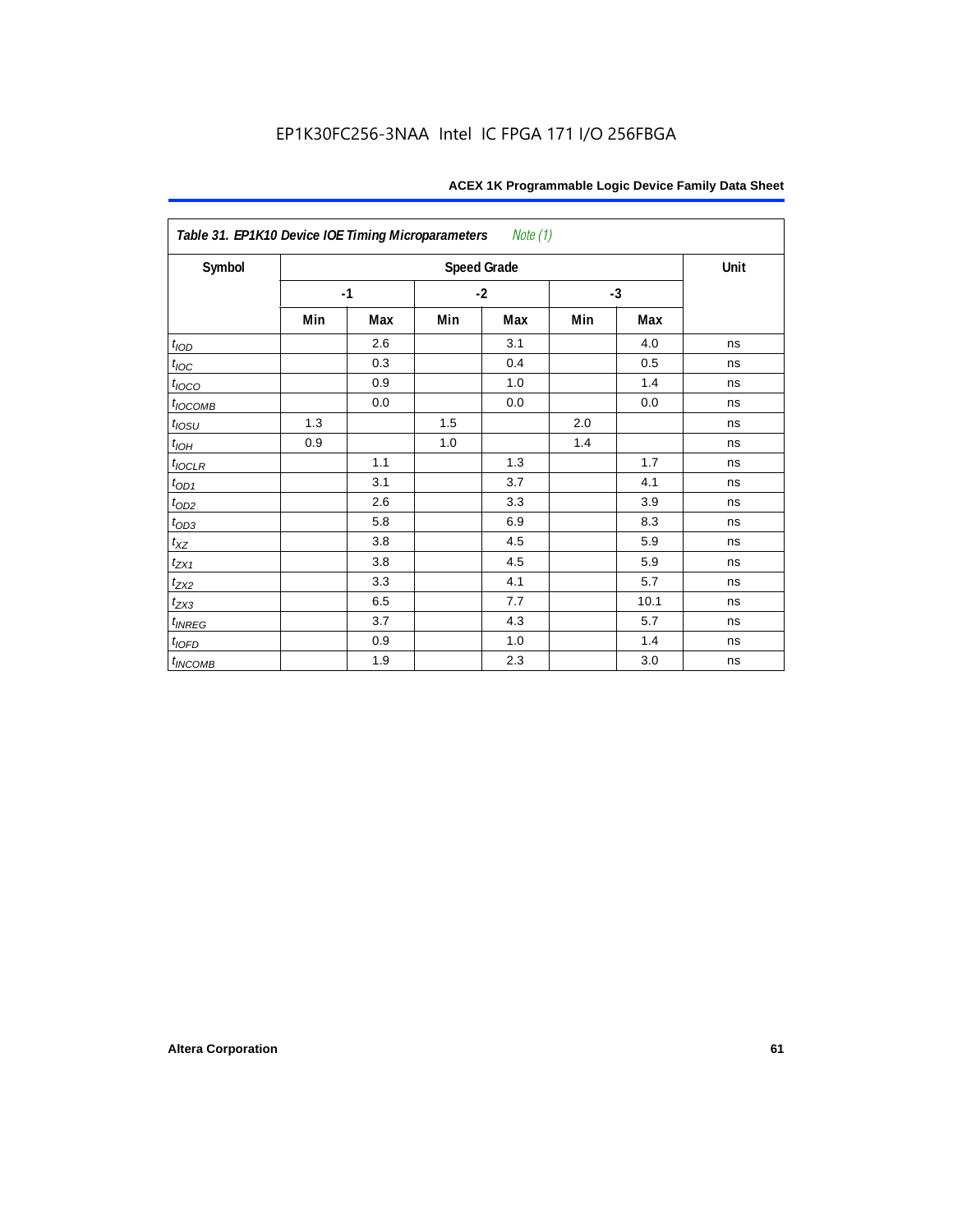| Symbol                 |     |      |     | <b>Speed Grade</b> |     |      | Unit |
|------------------------|-----|------|-----|--------------------|-----|------|------|
|                        |     | $-1$ |     | $-2$               |     | $-3$ |      |
|                        | Min | Max  | Min | Max                | Min | Max  |      |
| t <sub>EABDATA1</sub>  |     | 1.8  |     | 1.9                |     | 1.9  | ns   |
| <sup>t</sup> EABDATA2  |     | 0.6  |     | 0.7                |     | 0.7  | ns   |
| $t_{EABWE1}$           |     | 1.2  |     | 1.2                |     | 1.2  | ns   |
| <sup>t</sup> EABWE2    |     | 0.4  |     | 0.4                |     | 0.4  | ns   |
| <sup>t</sup> EABRE1    |     | 0.9  |     | 0.9                |     | 0.9  | ns   |
| $t_{EABRE2}$           |     | 0.4  |     | 0.4                |     | 0.4  | ns   |
| <sup>t</sup> EABCLK    |     | 0.0  |     | 0.0                |     | 0.0  | ns   |
| t <sub>EABCO</sub>     |     | 0.3  |     | 0.3                |     | 0.3  | ns   |
| <sup>t</sup> EABBYPASS |     | 0.5  |     | 0.6                |     | 0.6  | ns   |
| $t_{EABSU}$            | 1.0 |      | 1.0 |                    | 1.0 |      | ns   |
| t <sub>ЕАВН</sub>      | 0.5 |      | 0.4 |                    | 0.4 |      | ns   |
| <sup>t</sup> EABCLR    | 0.3 |      | 0.3 |                    | 0.3 |      | ns   |
| $t_{AA}$               |     | 3.4  |     | 3.6                |     | 3.6  | ns   |
| $t_{WP}$               | 2.7 |      | 2.8 |                    | 2.8 |      | ns   |
| $t_{RP}$               | 1.0 |      | 1.0 |                    | 1.0 |      | ns   |
| $t_{WDSU}$             | 1.0 |      | 1.0 |                    | 1.0 |      | ns   |
| $t_{WDH}$              | 0.1 |      | 0.1 |                    | 0.1 |      | ns   |
| $t_{WASU}$             | 1.8 |      | 1.9 |                    | 1.9 |      | ns   |
| $t_{WAH}$              | 1.9 |      | 2.0 |                    | 2.0 |      | ns   |
| t <sub>RASU</sub>      | 3.1 |      | 3.5 |                    | 3.5 |      | ns   |
| $t_{RAH}$              | 0.2 |      | 0.2 |                    | 0.2 |      | ns   |
| $t_{WO}$               |     | 2.7  |     | 2.8                |     | 2.8  | ns   |
| $t_{DD}$               |     | 2.7  |     | 2.8                |     | 2.8  | ns   |
| $t_{EABOUT}$           |     | 0.5  |     | 0.6                |     | 0.6  | ns   |
| t <sub>EABCH</sub>     | 1.5 |      | 2.0 |                    | 2.0 |      | ns   |
| $t_{EABCL}$            | 2.7 |      | 2.8 |                    | 2.8 |      | ns   |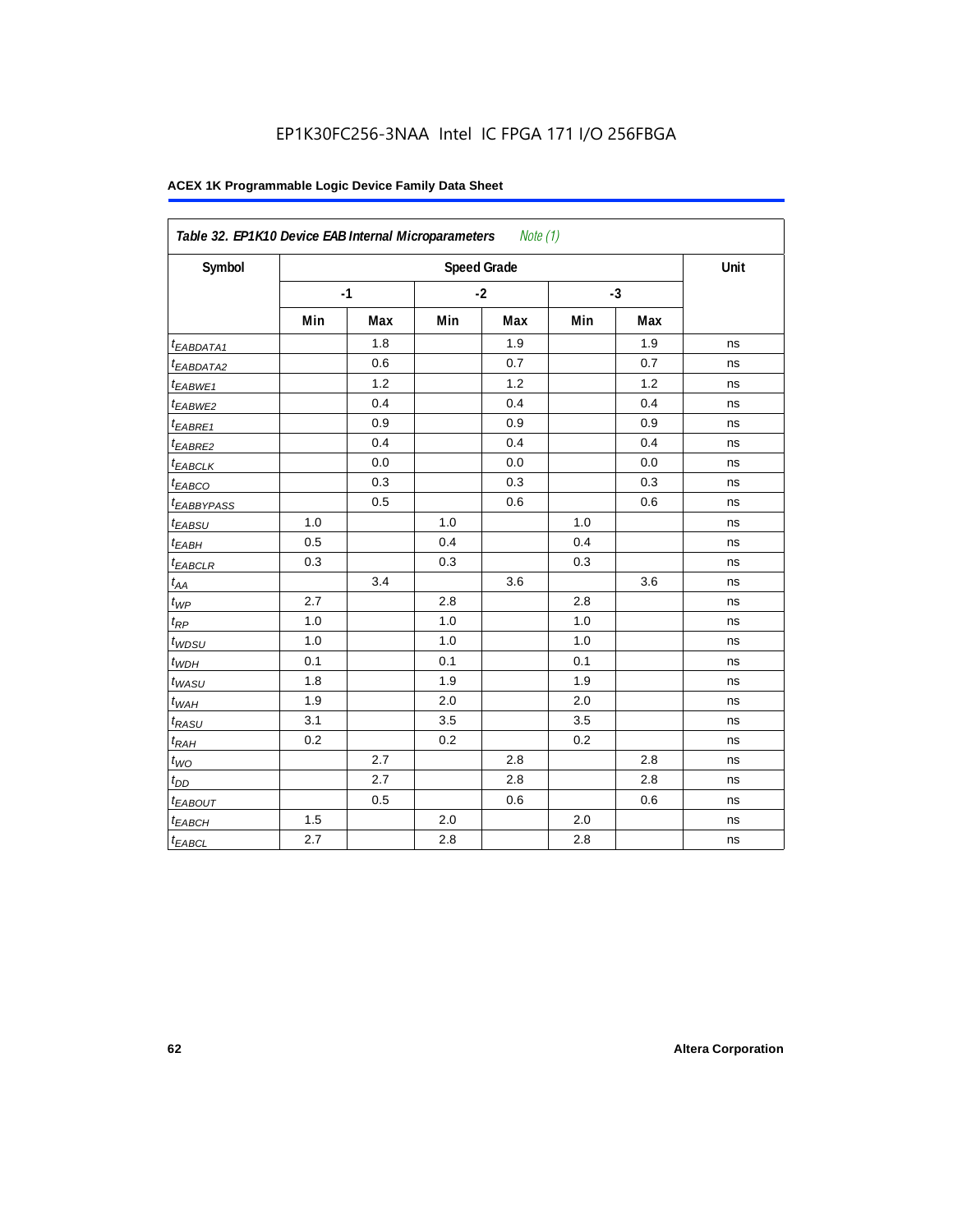| Table 33. EP1K10 Device EAB Internal Timing Macroparameters |     |      |     |                    | Note (1) |      |      |
|-------------------------------------------------------------|-----|------|-----|--------------------|----------|------|------|
| Symbol                                                      |     |      |     | <b>Speed Grade</b> |          |      | Unit |
|                                                             |     | $-1$ |     | $-2$               |          | $-3$ |      |
|                                                             | Min | Max  | Min | Max                | Min      | Max  |      |
| $t_{EABAA}$                                                 |     | 6.7  |     | 7.3                |          | 7.3  | ns   |
| <b><i>EABRCCOMB</i></b>                                     | 6.7 |      | 7.3 |                    | 7.3      |      | ns   |
| <b><i>EABRCREG</i></b>                                      | 4.7 |      | 4.9 |                    | 4.9      |      | ns   |
| $t_{EABWP}$                                                 | 2.7 |      | 2.8 |                    | 2.8      |      | ns   |
| <sup>t</sup> EABWCCOMB                                      | 6.4 |      | 6.7 |                    | 6.7      |      | ns   |
| <i>EABWCREG</i>                                             | 7.4 |      | 7.6 |                    | 7.6      |      | ns   |
| $t_{EABDD}$                                                 |     | 6.0  |     | 6.5                |          | 6.5  | ns   |
| <b><i>EABDATACO</i></b>                                     |     | 0.8  |     | 0.9                |          | 0.9  | ns   |
| <b><i>EABDATASU</i></b>                                     | 1.6 |      | 1.7 |                    | 1.7      |      | ns   |
| <sup>t</sup> EABDATAH                                       | 0.0 |      | 0.0 |                    | 0.0      |      | ns   |
| t <sub>EABWESU</sub>                                        | 1.4 |      | 1.4 |                    | 1.4      |      | ns   |
| <sup>t</sup> EABWEH                                         | 0.1 |      | 0.0 |                    | 0.0      |      | ns   |
| t <sub>EABWDSU</sub>                                        | 1.6 |      | 1.7 |                    | 1.7      |      | ns   |
| t <sub>EABWDH</sub>                                         | 0.0 |      | 0.0 |                    | 0.0      |      | ns   |
| <sup>t</sup> EABWASU                                        | 3.1 |      | 3.4 |                    | 3.4      |      | ns   |
| $t_{EABWAH}$                                                | 0.6 |      | 0.5 |                    | 0.5      |      | ns   |
| t <sub>EABWO</sub>                                          |     | 5.4  |     | 5.8                |          | 5.8  | ns   |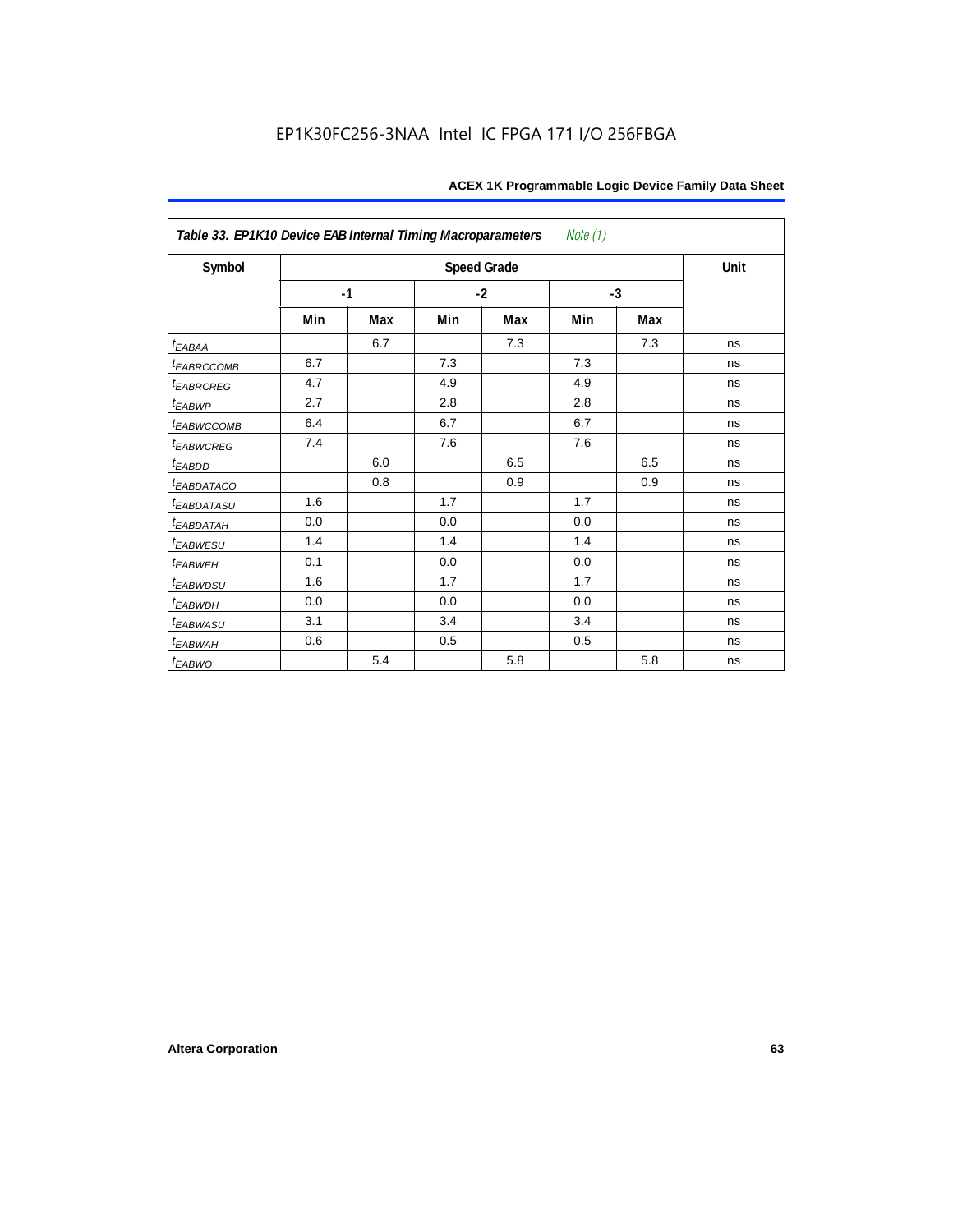## EP1K30FC256-3NAA Intel IC FPGA 171 I/O 256FBGA

| Note (1)<br>Table 34. EP1K10 Device Interconnect Timing Microparameters |     |      |     |      |     |      |    |  |  |  |
|-------------------------------------------------------------------------|-----|------|-----|------|-----|------|----|--|--|--|
| Symbol                                                                  |     | Unit |     |      |     |      |    |  |  |  |
|                                                                         |     | $-1$ |     | $-2$ |     | $-3$ |    |  |  |  |
|                                                                         | Min | Max  | Min | Max  | Min | Max  |    |  |  |  |
| <i>t<sub>DIN2IOE</sub></i>                                              |     | 2.3  |     | 2.7  |     | 3.6  | ns |  |  |  |
| <sup>t</sup> DIN2LE                                                     |     | 0.8  |     | 1.1  |     | 1.4  | ns |  |  |  |
| <sup>t</sup> DIN2DATA                                                   |     | 1.1  |     | 1.4  |     | 1.8  | ns |  |  |  |
| <sup>t</sup> DCLK2IOE                                                   |     | 2.3  |     | 2.7  |     | 3.6  | ns |  |  |  |
| <sup>t</sup> DCLK2LE                                                    |     | 0.8  |     | 1.1  |     | 1.4  | ns |  |  |  |
| <sup>t</sup> SAMELAB                                                    |     | 0.1  |     | 0.1  |     | 0.2  | ns |  |  |  |
| <sup>t</sup> SAMEROW                                                    |     | 1.8  |     | 2.1  |     | 2.9  | ns |  |  |  |
| <sup>t</sup> SAMECOLUMN                                                 |     | 0.3  |     | 0.4  |     | 0.7  | ns |  |  |  |
| <i>t<sub>DIFFROW</sub></i>                                              |     | 2.1  |     | 2.5  |     | 3.6  | ns |  |  |  |
| <sup>t</sup> TWOROWS                                                    |     | 3.9  |     | 4.6  |     | 6.5  | ns |  |  |  |
| <sup>t</sup> LEPERIPH                                                   |     | 3.3  |     | 3.7  |     | 4.8  | ns |  |  |  |
| <sup>t</sup> LABCARRY                                                   |     | 0.3  |     | 0.4  |     | 0.5  | ns |  |  |  |
| <sup>t</sup> LABCASC                                                    |     | 0.9  |     | 1.0  |     | 1.4  | ns |  |  |  |

| Note $(1)$<br>Table 35. EP1K10 External Timing Parameters |      |     |     |                    |     |      |      |  |  |  |  |
|-----------------------------------------------------------|------|-----|-----|--------------------|-----|------|------|--|--|--|--|
| Symbol                                                    |      |     |     | <b>Speed Grade</b> |     |      | Unit |  |  |  |  |
|                                                           | $-1$ |     |     | $-2$               |     | $-3$ |      |  |  |  |  |
|                                                           | Min  | Max | Min | Max                | Min | Max  |      |  |  |  |  |
| t <sub>DRR</sub>                                          |      | 7.5 |     | 9.5                |     | 12.5 | ns   |  |  |  |  |
| $t_{INSU}$ (2), (3)                                       | 2.4  |     | 2.7 |                    | 3.6 |      | ns   |  |  |  |  |
| $t_{INH}$ (2), (3)                                        | 0.0  |     | 0.0 |                    | 0.0 |      | ns   |  |  |  |  |
| toutco $(2)$ , $(3)$                                      | 2.0  | 6.6 | 2.0 | 7.8                | 2.0 | 9.6  | ns   |  |  |  |  |
| $t_{INSU}$ (4), (3)                                       | 1.4  |     | 1.7 |                    |     |      | ns   |  |  |  |  |
| $t_{INH}$ (4), (3)                                        | 0.5  | 5.1 | 0.5 | 6.4                |     |      | ns   |  |  |  |  |
| toutco $(4)$ , $(3)$                                      | 0.0  |     | 0.0 |                    |     |      | ns   |  |  |  |  |
| t <sub>PCISU</sub> $(3)$                                  | 3.0  |     | 4.2 |                    | 6.4 |      | ns   |  |  |  |  |
| $t_{PCH}(3)$                                              | 0.0  |     | 0.0 |                    |     |      | ns   |  |  |  |  |
| t <sub>PCICO</sub> $(3)$                                  | 2.0  | 6.0 | 2.0 | 7.5                | 2.0 | 10.2 | ns   |  |  |  |  |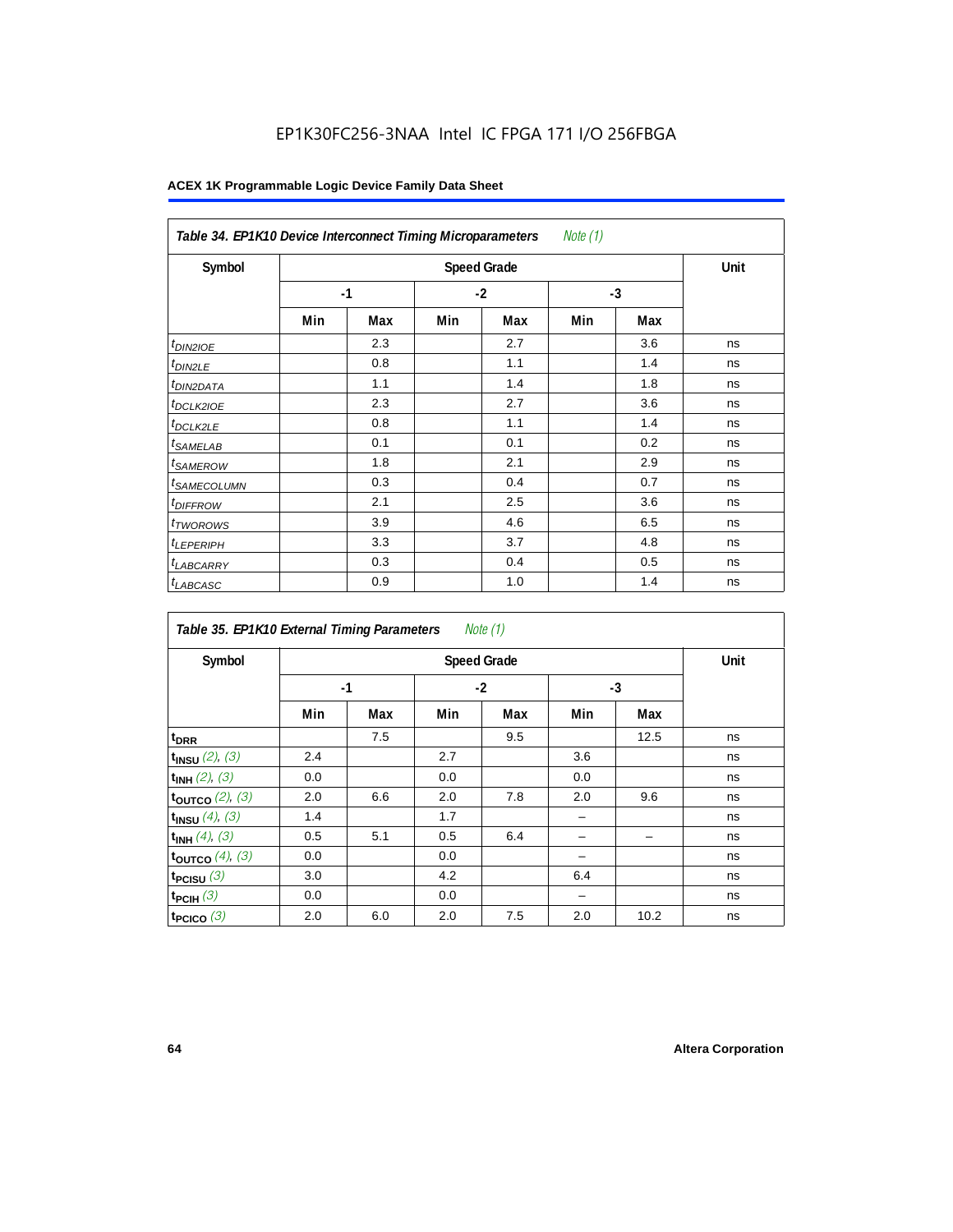| Notes $(1)$ , $(3)$<br>Table 36. EP1K10 External Bidirectional Timing Parameters |     |      |     |                    |     |      |             |  |  |  |
|----------------------------------------------------------------------------------|-----|------|-----|--------------------|-----|------|-------------|--|--|--|
| Symbol                                                                           |     |      |     | <b>Speed Grade</b> |     |      | <b>Unit</b> |  |  |  |
|                                                                                  |     | $-1$ |     | $-2$               |     | $-3$ |             |  |  |  |
|                                                                                  | Min | Max  | Min | Max                | Min | Max  |             |  |  |  |
| $t_{INSUBIDIR}$ (2)                                                              | 2.2 |      | 2.3 |                    | 3.2 |      | ns          |  |  |  |
| $t_{INHBIDIR}$ (2)                                                               | 0.0 |      | 0.0 |                    | 0.0 |      | ns          |  |  |  |
| $t_{\text{OUTC}OBIDIR}$ (2)                                                      | 2.0 | 6.6  | 2.0 | 7.8                | 2.0 | 9.6  | ns          |  |  |  |
| $t_{XZBIDIR}$ (2)                                                                |     | 8.8  |     | 11.2               |     | 14.0 | ns          |  |  |  |
| $t_{ZXBIDIR}$ (2)                                                                |     | 8.8  |     | 11.2               |     | 14.0 | ns          |  |  |  |
| $t_{INSUBIDIR}(4)$                                                               | 3.1 |      | 3.3 |                    |     |      |             |  |  |  |
| $t_{INHBIDIR}(4)$                                                                | 0.0 |      | 0.0 |                    |     |      |             |  |  |  |
| $t_{\text{OUTCOBIDIR}}$ (4)                                                      | 0.5 | 5.1  | 0.5 | 6.4                |     |      | ns          |  |  |  |
| $t_{XZBIDIR}(4)$                                                                 |     | 7.3  |     | 9.2                |     |      | ns          |  |  |  |
| $t_{ZXBIDIR}$ $(4)$                                                              |     | 7.3  |     | 9.2                |     |      | ns          |  |  |  |

#### *Notes to tables:*

(1) All timing parameters are described in Tables  $22$  through  $29$  in this data sheet.<br>(2) This parameter is measured without the use of the ClockLock or ClockBoost cir (2) This parameter is measured without the use of the ClockLock or ClockBoost circuits.

(3) These parameters are specified by characterization. This parameter is measured with the use of the ClockLock or ClockBoost circuits.

#### Tables 37 through 43 show EP1K30 device internal and external timing parameters.

| Table 37. EP1K30 Device LE Timing Microparameters (Part 1 of 2)<br>Note $(1)$ |     |             |     |      |      |     |    |  |  |  |
|-------------------------------------------------------------------------------|-----|-------------|-----|------|------|-----|----|--|--|--|
| Symbol                                                                        |     | <b>Unit</b> |     |      |      |     |    |  |  |  |
|                                                                               |     | $-1$        |     | $-2$ | $-3$ |     |    |  |  |  |
|                                                                               | Min | Max         | Min | Max  | Min  | Max |    |  |  |  |
| $t_{LUT}$                                                                     |     | 0.7         |     | 0.8  |      | 1.1 | ns |  |  |  |
| $t_{CLUT}$                                                                    |     | 0.5         |     | 0.6  |      | 0.8 | ns |  |  |  |
| $t_{RLUT}$                                                                    |     | 0.6         |     | 0.7  |      | 1.0 | ns |  |  |  |
| <sup>t</sup> PACKED                                                           |     | 0.3         |     | 0.4  |      | 0.5 | ns |  |  |  |
| $t_{EN}$                                                                      |     | 0.6         |     | 0.8  |      | 1.0 | ns |  |  |  |
| $t_{CICO}$                                                                    |     | 0.1         |     | 0.1  |      | 0.2 | ns |  |  |  |
| t <sub>CGEN</sub>                                                             |     | 0.4         |     | 0.5  |      | 0.7 | ns |  |  |  |
| t <sub>CGENR</sub>                                                            |     | 0.1         |     | 0.1  |      | 0.2 | ns |  |  |  |
| $t_{CASC}$                                                                    |     | 0.6         |     | 0.8  |      | 1.0 | ns |  |  |  |
| $t_C$                                                                         |     | 0.0         |     | 0.0  |      | 0.0 | ns |  |  |  |
| $t_{CO}$                                                                      |     | 0.3         |     | 0.4  |      | 0.5 | ns |  |  |  |

#### **Altera Corporation 65**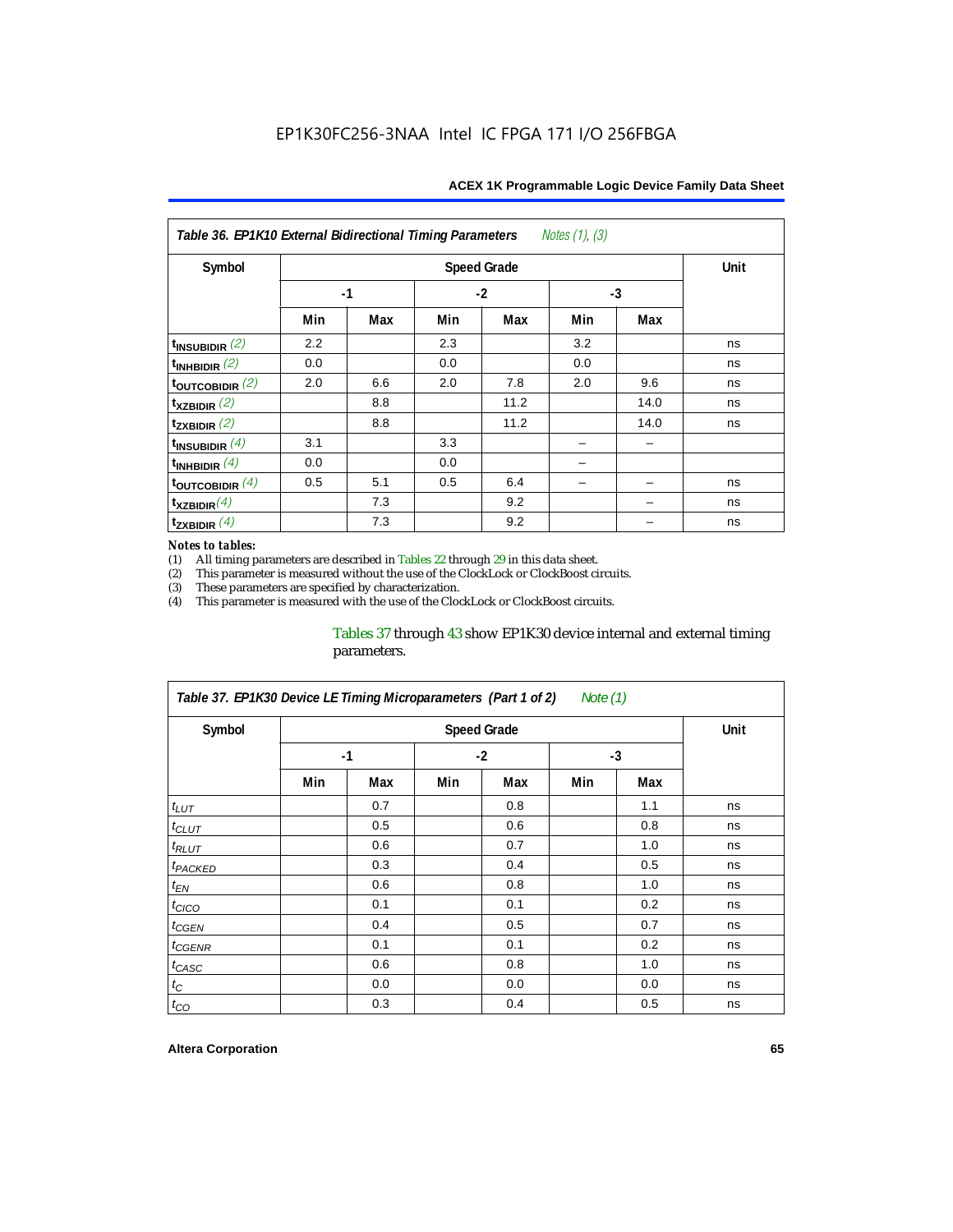| Table 37. EP1K30 Device LE Timing Microparameters (Part 2 of 2)<br>Note $(1)$ |      |      |      |     |      |     |    |  |  |
|-------------------------------------------------------------------------------|------|------|------|-----|------|-----|----|--|--|
| Symbol                                                                        |      | Unit |      |     |      |     |    |  |  |
|                                                                               | $-1$ |      | $-2$ |     | $-3$ |     |    |  |  |
|                                                                               | Min  | Max  | Min  | Max | Min  | Max |    |  |  |
| $t_{COMB}$                                                                    |      | 0.4  |      | 0.4 |      | 0.6 | ns |  |  |
| $t_{\text{SU}}$                                                               | 0.4  |      | 0.6  |     | 0.6  |     | ns |  |  |
| $t_H$                                                                         | 0.7  |      | 1.0  |     | 1.3  |     | ns |  |  |
| $t_{PRE}$                                                                     |      | 0.8  |      | 0.9 |      | 1.2 | ns |  |  |
| $t_{CLR}$                                                                     |      | 0.8  |      | 0.9 |      | 1.2 | ns |  |  |
| $t_{CH}$                                                                      | 2.0  |      | 2.5  |     | 2.5  |     | ns |  |  |
| $t_{CL}$                                                                      | 2.0  |      | 2.5  |     | 2.5  |     | ns |  |  |

| Symbol            |     |      |     | <b>Speed Grade</b> |     |      | Unit |
|-------------------|-----|------|-----|--------------------|-----|------|------|
|                   |     | $-1$ |     | $-2$               |     | $-3$ |      |
|                   | Min | Max  | Min | Max                | Min | Max  |      |
| t <sub>IOD</sub>  |     | 2.4  |     | 2.8                |     | 3.8  | ns   |
| $t_{\text{IOC}}$  |     | 0.3  |     | 0.4                |     | 0.5  | ns   |
| t <sub>IOCO</sub> |     | 1.0  |     | 1.1                |     | 1.6  | ns   |
| $t_{IOCOMB}$      |     | 0.0  |     | $0.0\,$            |     | 0.0  | ns   |
| $t_{IOSU}$        | 1.2 |      | 1.4 |                    | 1.9 |      | ns   |
| $t_{IOM}$         | 0.3 |      | 0.4 |                    | 0.5 |      | ns   |
| $t_{IOCLR}$       |     | 1.0  |     | 1.1                |     | 1.6  | ns   |
| $t_{OD1}$         |     | 1.9  |     | 2.3                |     | 3.0  | ns   |
| $t_{OD2}$         |     | 1.4  |     | 1.8                |     | 2.5  | ns   |
| $t_{OD3}$         |     | 4.4  |     | 5.2                |     | 7.0  | ns   |
| $t_{XZ}$          |     | 2.7  |     | 3.1                |     | 4.3  | ns   |
| $t_{ZX1}$         |     | 2.7  |     | 3.1                |     | 4.3  | ns   |
| $t_{ZX2}$         |     | 2.2  |     | 2.6                |     | 3.8  | ns   |
| $t_{ZX3}$         |     | 5.2  |     | 6.0                |     | 8.3  | ns   |
| $t_{INREG}$       |     | 3.4  |     | 4.1                |     | 5.5  | ns   |
| $t_{IOFD}$        |     | 0.8  |     | 1.3                |     | 2.4  | ns   |
| $t_{INCOMB}$      |     | 0.8  |     | 1.3                |     | 2.4  | ns   |

r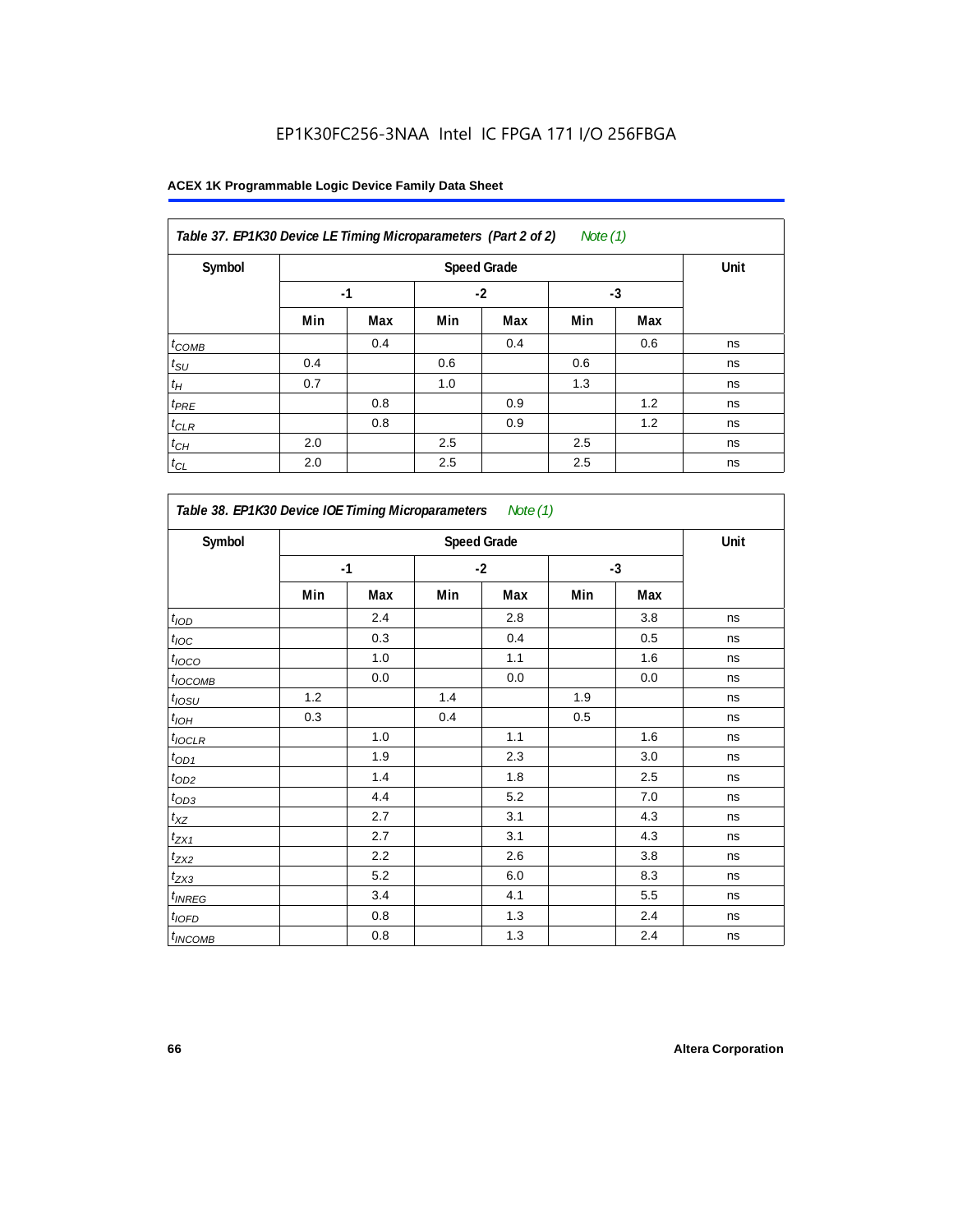| Symbol                 |     |      |     | <b>Speed Grade</b> |     |      | Unit |
|------------------------|-----|------|-----|--------------------|-----|------|------|
|                        |     | $-1$ |     | $-2$               |     | $-3$ |      |
|                        | Min | Max  | Min | Max                | Min | Max  |      |
| t <sub>EABDATA1</sub>  |     | 1.7  |     | 2.0                |     | 2.3  | ns   |
| t <sub>EABDATA1</sub>  |     | 0.6  |     | 0.7                |     | 0.8  | ns   |
| t <sub>EABWE1</sub>    |     | 1.1  |     | 1.3                |     | 1.4  | ns   |
| t <sub>EABWE2</sub>    |     | 0.4  |     | 0.4                |     | 0.5  | ns   |
| t <sub>EABRE1</sub>    |     | 0.8  |     | 0.9                |     | 1.0  | ns   |
| <sup>t</sup> EABRE2    |     | 0.4  |     | 0.4                |     | 0.5  | ns   |
| t <sub>EABCLK</sub>    |     | 0.0  |     | 0.0                |     | 0.0  | ns   |
| t <sub>EABCO</sub>     |     | 0.3  |     | 0.3                |     | 0.4  | ns   |
| t <sub>EABBYPASS</sub> |     | 0.5  |     | 0.6                |     | 0.7  | ns   |
| t <sub>EABSU</sub>     | 0.9 |      | 1.0 |                    | 1.2 |      | ns   |
| t <sub>ЕАВН</sub>      | 0.4 |      | 0.4 |                    | 0.5 |      | ns   |
| t <sub>EABCLR</sub>    | 0.3 |      | 0.3 |                    | 0.3 |      | ns   |
| $t_{AA}$               |     | 3.2  |     | 3.8                |     | 4.4  | ns   |
| $t_{WP}$               | 2.5 |      | 2.9 |                    | 3.3 |      | ns   |
| $t_{RP}$               | 0.9 |      | 1.1 |                    | 1.2 |      | ns   |
| t <sub>WDSU</sub>      | 0.9 |      | 1.0 |                    | 1.1 |      | ns   |
| $t_{WDH}$              | 0.1 |      | 0.1 |                    | 0.1 |      | ns   |
| t <sub>WASU</sub>      | 1.7 |      | 2.0 |                    | 2.3 |      | ns   |
| $t_{WAH}$              | 1.8 |      | 2.1 |                    | 2.4 |      | ns   |
| t <sub>RASU</sub>      | 3.1 |      | 3.7 |                    | 4.2 |      | ns   |
| t <sub>RAH</sub>       | 0.2 |      | 0.2 |                    | 0.2 |      | ns   |
| $t_{WO}$               |     | 2.5  |     | 2.9                |     | 3.3  | ns   |
| $t_{DD}$               |     | 2.5  |     | 2.9                |     | 3.3  | ns   |
| t <sub>EABOUT</sub>    |     | 0.5  |     | 0.6                |     | 0.7  | ns   |
| t <sub>EABCH</sub>     | 1.5 |      | 2.0 |                    | 2.3 |      | ns   |
| <b>t</b> EABCL         | 2.5 |      | 2.9 |                    | 3.3 |      | ns   |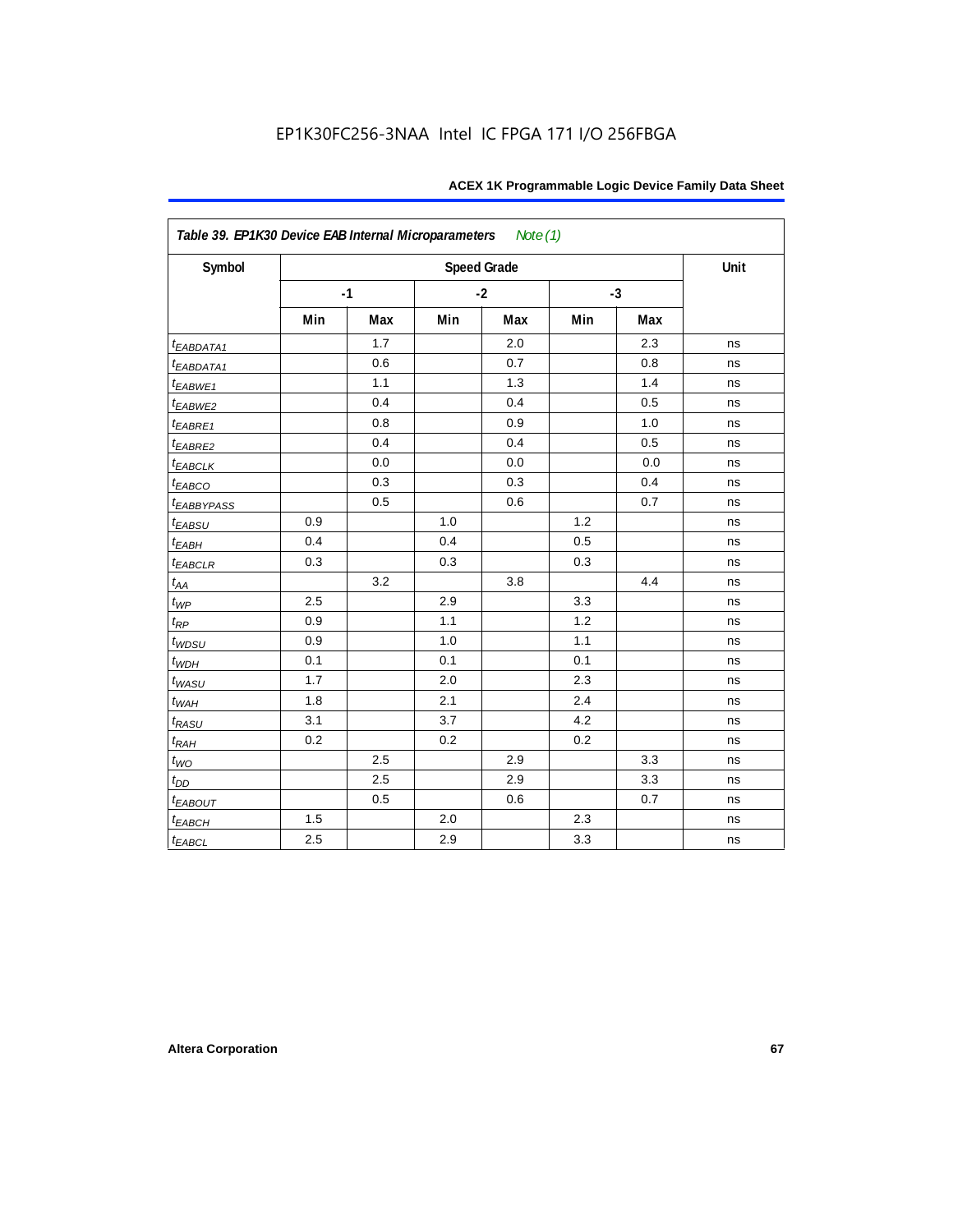## EP1K30FC256-3NAA Intel IC FPGA 171 I/O 256FBGA

| Table 40. EP1K30 Device EAB Internal Timing Macroparameters<br>Note $(1)$ |      |     |      |                    |      |     |      |  |
|---------------------------------------------------------------------------|------|-----|------|--------------------|------|-----|------|--|
| Symbol                                                                    |      |     |      | <b>Speed Grade</b> |      |     | Unit |  |
|                                                                           | $-1$ |     | $-2$ |                    | $-3$ |     |      |  |
|                                                                           | Min  | Max | Min  | Max                | Min  | Max |      |  |
| t <sub>EABAA</sub>                                                        |      | 6.4 |      | 7.6                |      | 8.8 | ns   |  |
| <sup>t</sup> EABRCOMB                                                     | 6.4  |     | 7.6  |                    | 8.8  |     | ns   |  |
| <sup>t</sup> EABRCREG                                                     | 4.4  |     | 5.1  |                    | 6.0  |     | ns   |  |
| <sup>t</sup> EABWP                                                        | 2.5  |     | 2.9  |                    | 3.3  |     | ns   |  |
| <sup>t</sup> EABWCOMB                                                     | 6.0  |     | 7.0  |                    | 8.0  |     | ns   |  |
| <sup>t</sup> EABWCREG                                                     | 6.8  |     | 7.8  |                    | 9.0  |     | ns   |  |
| <sup>t</sup> EABDD                                                        |      | 5.7 |      | 6.7                |      | 7.7 | ns   |  |
| <sup>t</sup> EABDATACO                                                    |      | 0.8 |      | 0.9                |      | 1.1 | ns   |  |
| <sup>t</sup> EABDATASU                                                    | 1.5  |     | 1.7  |                    | 2.0  |     | ns   |  |
| <sup>t</sup> EABDATAH                                                     | 0.0  |     | 0.0  |                    | 0.0  |     | ns   |  |
| <sup>t</sup> EABWESU                                                      | 1.3  |     | 1.4  |                    | 1.7  |     | ns   |  |
| <sup>t</sup> EABWEH                                                       | 0.0  |     | 0.0  |                    | 0.0  |     | ns   |  |
| <sup>t</sup> EABWDSU                                                      | 1.5  |     | 1.7  |                    | 2.0  |     | ns   |  |
| <sup>t</sup> EABWDH                                                       | 0.0  |     | 0.0  |                    | 0.0  |     | ns   |  |
| <sup>t</sup> EABWASU                                                      | 3.0  |     | 3.6  |                    | 4.3  |     | ns   |  |
| t <sub>EABWAH</sub>                                                       | 0.5  |     | 0.5  |                    | 0.4  |     | ns   |  |
| t <sub>EABWO</sub>                                                        |      | 5.1 |      | 6.0                |      | 6.8 | ns   |  |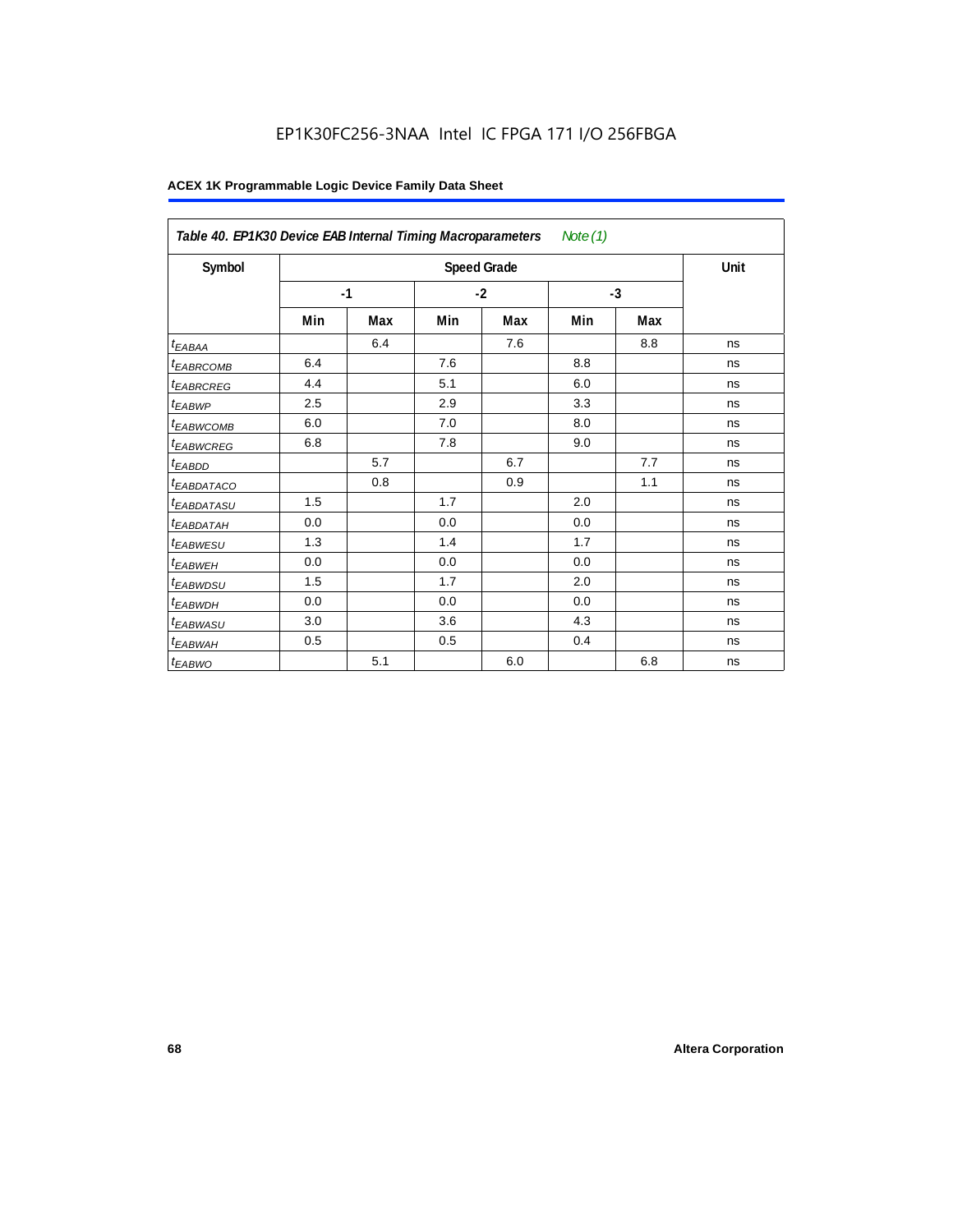| Table 41. EP1K30 Device Interconnect Timing Microparameters<br>Note $(1)$ |      |     |     |                    |     |      |      |  |  |  |
|---------------------------------------------------------------------------|------|-----|-----|--------------------|-----|------|------|--|--|--|
| Symbol                                                                    |      |     |     | <b>Speed Grade</b> |     |      | Unit |  |  |  |
|                                                                           | $-1$ |     |     | $-2$               |     | $-3$ |      |  |  |  |
|                                                                           | Min  | Max | Min | Max                | Min | Max  |      |  |  |  |
| $t_{DINZIOE}$                                                             |      | 1.8 |     | 2.4                |     | 2.9  | ns   |  |  |  |
| $t_{DIN2LE}$                                                              |      | 1.5 |     | 1.8                |     | 2.4  | ns   |  |  |  |
| t <sub>DIN2DATA</sub>                                                     |      | 1.5 |     | 1.8                |     | 2.2  | ns   |  |  |  |
| $t_{DCLK2IOE}$                                                            |      | 2.2 |     | 2.6                |     | 3.0  | ns   |  |  |  |
| t <sub>DCLK2LE</sub>                                                      |      | 1.5 |     | 1.8                |     | 2.4  | ns   |  |  |  |
| t <sub>SAMELAB</sub>                                                      |      | 0.1 |     | 0.2                |     | 0.3  | ns   |  |  |  |
| t <sub>SAMEROW</sub>                                                      |      | 2.0 |     | 2.4                |     | 2.7  | ns   |  |  |  |
| <sup>t</sup> SAMECOLUMN                                                   |      | 0.7 |     | 1.0                |     | 0.8  | ns   |  |  |  |
| t <sub>DIFFROW</sub>                                                      |      | 2.7 |     | 3.4                |     | 3.5  | ns   |  |  |  |
| $t_{TWOROWS}$                                                             |      | 4.7 |     | 5.8                |     | 6.2  | ns   |  |  |  |
| t <sub>LEPERIPH</sub>                                                     |      | 2.7 |     | 3.4                |     | 3.8  | ns   |  |  |  |
| <b><i>LABCARRY</i></b>                                                    |      | 0.3 |     | 0.4                |     | 0.5  | ns   |  |  |  |
| $t_{LABCASC}$                                                             |      | 0.8 |     | 0.8                |     | 1.1  | ns   |  |  |  |

| Table 42. EP1K30 External Timing Parameters<br>Notes (1), (2) |                    |     |      |     |      |      |      |
|---------------------------------------------------------------|--------------------|-----|------|-----|------|------|------|
| Symbol                                                        | <b>Speed Grade</b> |     |      |     |      |      | Unit |
|                                                               | $-1$               |     | $-2$ |     | $-3$ |      |      |
|                                                               | Min                | Max | Min  | Max | Min  | Max  |      |
| t <sub>DRR</sub>                                              |                    | 8.0 |      | 9.5 |      | 12.5 | ns   |
| $t_{INSU}$ (3)                                                | 2.1                |     | 2.5  |     | 3.9  |      | ns   |
| $t_{INH}$ (3)                                                 | 0.0                |     | 0.0  |     | 0.0  |      | ns   |
| $t_{OUTCO}$ (3)                                               | 2.0                | 4.9 | 2.0  | 5.9 | 2.0  | 7.6  | ns   |
| $t$ <sub>INSU</sub> $(4)$                                     | 1.1                |     | 1.5  |     |      |      | ns   |
| $t_{INH}$ (4)                                                 | 0.0                |     | 0.0  |     |      |      | ns   |
| $t_{OUTCO}$ (4)                                               | 0.5                | 3.9 | 0.5  | 4.9 |      |      | ns   |
| t <sub>PCISU</sub>                                            | 3.0                |     | 4.2  |     |      |      | ns   |
| t <sub>PCIH</sub>                                             | 0.0                |     | 0.0  |     |      |      | ns   |
| t <sub>PCICO</sub>                                            | 2.0                | 6.0 | 2.0  | 7.5 |      |      | ns   |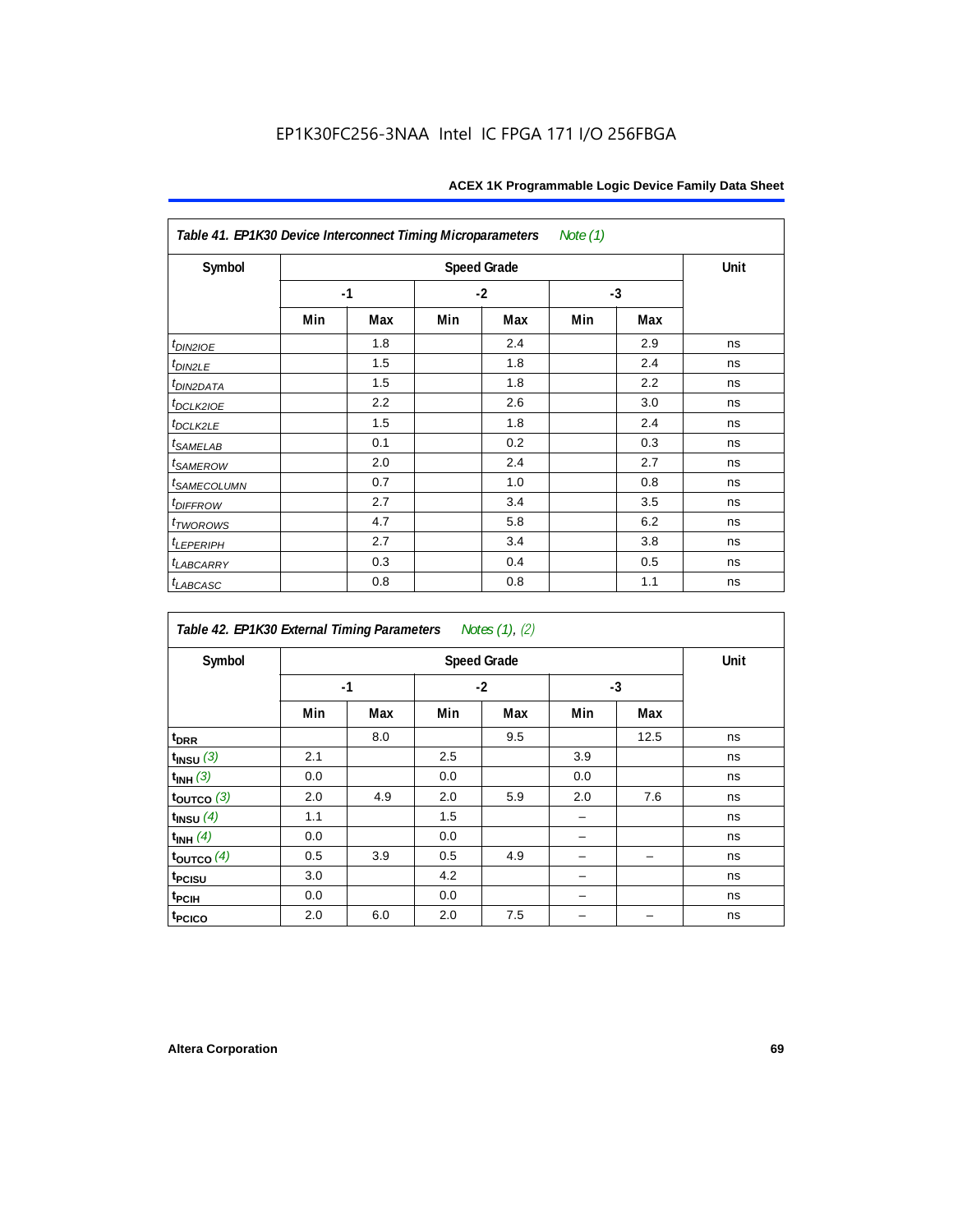| Symbol                      |      | Unit |      |     |      |     |    |
|-----------------------------|------|------|------|-----|------|-----|----|
|                             | $-1$ |      | $-2$ |     | $-3$ |     |    |
|                             | Min  | Max  | Min  | Max | Min  | Max |    |
| $t_{INSUBIDIR}$ (3)         | 2.8  |      | 3.9  |     | 5.2  |     | ns |
| t <sub>INHBIDIR</sub> $(3)$ | 0.0  |      | 0.0  |     | 0.0  |     | ns |
| $t_{INSUBIDIR}(4)$          | 3.8  |      | 4.9  |     |      |     | ns |
| $t_{INHBIDIR}(4)$           | 0.0  |      | 0.0  |     |      |     | ns |
| $t_{\text{OUTCOBIDIR}}$ (3) | 2.0  | 4.9  | 2.0  | 5.9 | 2.0  | 7.6 | ns |
| $t_{XZBIDIR}$ (3)           |      | 6.1  |      | 7.5 |      | 9.7 | ns |
| $t_{ZXBIDIR}$ (3)           |      | 6.1  |      | 7.5 |      | 9.7 | ns |
| toutcobidir $(4)$           | 0.5  | 3.9  | 0.5  | 4.9 |      |     | ns |
| $t_{XZBIDIR}$ (4)           |      | 5.1  |      | 6.5 |      |     | ns |
| $t_{ZXBIDIR}$ (4)           |      | 5.1  |      | 6.5 |      |     | ns |

#### *Notes to tables:*

(1) All timing parameters are described in Tables 22 through 29 in this data sheet.<br>(2) These parameters are specified by characterization.

(2) These parameters are specified by characterization.<br>
(3) This parameter is measured without the use of the C This parameter is measured without the use of the ClockLock or ClockBoost circuits.

(4) This parameter is measured with the use of the ClockLock or ClockBoost circuits.

#### Tables 44 through 50 show EP1K50 device external timing parameters.

| Note $(1)$<br>Table 44. EP1K50 Device LE Timing Microparameters (Part 1 of 2) |                    |     |      |     |      |     |      |  |
|-------------------------------------------------------------------------------|--------------------|-----|------|-----|------|-----|------|--|
| Symbol                                                                        | <b>Speed Grade</b> |     |      |     |      |     | Unit |  |
|                                                                               | $-1$               |     | $-2$ |     | $-3$ |     |      |  |
|                                                                               | Min                | Max | Min  | Max | Min  | Max |      |  |
| $t_{LUT}$                                                                     |                    | 0.6 |      | 0.8 |      | 1.1 | ns   |  |
| $t_{CLUT}$                                                                    |                    | 0.5 |      | 0.6 |      | 0.8 | ns   |  |
| $t_{RLUT}$                                                                    |                    | 0.6 |      | 0.7 |      | 0.9 | ns   |  |
| <sup>t</sup> PACKED                                                           |                    | 0.2 |      | 0.3 |      | 0.4 | ns   |  |
| $t_{EN}$                                                                      |                    | 0.6 |      | 0.7 |      | 0.9 | ns   |  |
| $t_{CICO}$                                                                    |                    | 0.1 |      | 0.1 |      | 0.1 | ns   |  |
| $t_{GEN}$                                                                     |                    | 0.4 |      | 0.5 |      | 0.6 | ns   |  |
| $t_{GENR}$                                                                    |                    | 0.1 |      | 0.1 |      | 0.1 | ns   |  |
| $t_{CASC}$                                                                    |                    | 0.5 |      | 0.8 |      | 1.0 | ns   |  |
| $t_C$                                                                         |                    | 0.5 |      | 0.6 |      | 0.8 | ns   |  |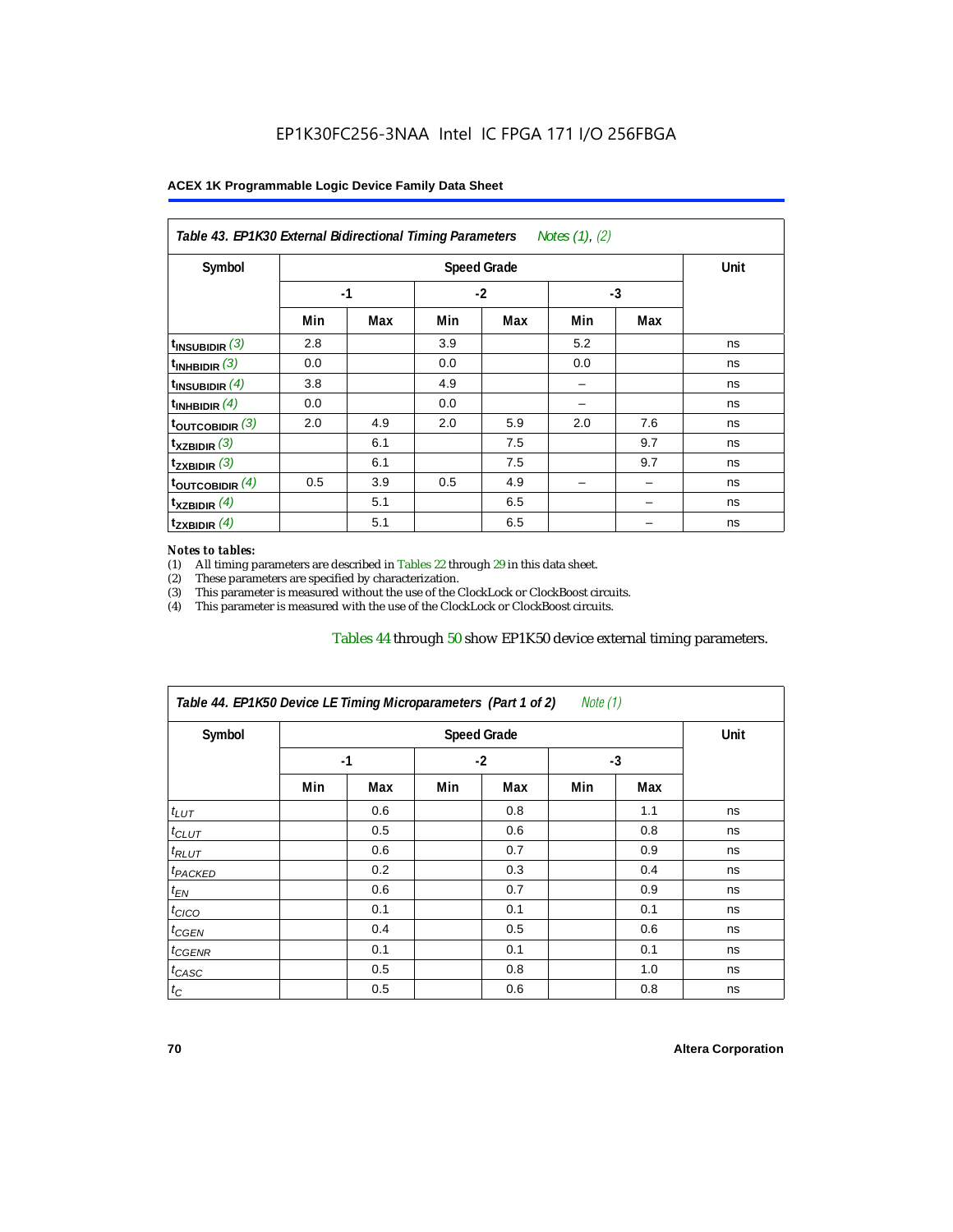| Note $(1)$<br>Table 44. EP1K50 Device LE Timing Microparameters (Part 2 of 2) |     |      |      |     |      |     |    |
|-------------------------------------------------------------------------------|-----|------|------|-----|------|-----|----|
| Symbol                                                                        |     | Unit |      |     |      |     |    |
|                                                                               |     | $-1$ | $-2$ |     | $-3$ |     |    |
|                                                                               | Min | Max  | Min  | Max | Min  | Max |    |
| $t_{\rm CO}$                                                                  |     | 0.6  |      | 0.6 |      | 0.7 | ns |
| $t_{COMB}$                                                                    |     | 0.3  |      | 0.4 |      | 0.5 | ns |
| $t_{\text{SU}}$                                                               | 0.5 |      | 0.6  |     | 0.7  |     | ns |
| $t_H\,$                                                                       | 0.5 |      | 0.6  |     | 0.8  |     | ns |
| $t_{PRE}$                                                                     |     | 0.4  |      | 0.5 |      | 0.7 | ns |
| $t_{CLR}$                                                                     |     | 0.8  |      | 1.0 |      | 1.2 | ns |
| $t_{CH}$                                                                      | 2.0 |      | 2.5  |     | 3.0  |     | ns |
| $t_{CL}$                                                                      | 2.0 |      | 2.5  |     | 3.0  |     | ns |

*Table 45. EP1K50 Device IOE Timing Microparameters Note (1)* **Symbol Speed Grade Unit -1 -2 -3 Min Max Min Max Min Max**  $t_{\mathsf{IOD}}$  | | 1.3 | | 1.3 | | 1.9 | ns  $t_{\mathit{loc}}$  | | 0.3 | | 0.4 | | 0.4 | ns *t<sub>l</sub>oco* | | 1.7 | | 2.1 | | 2.6 | ns  $t_{\textit{OCOMB}}$  | 0.5 | 0.6 | 0.8 | ns  $t_{\mathit{OSU}}$  | 0.8 | | 1.0 | | 1.3 | | | ns tIOH 0.4 0.5 0.6 ns  $t_{\sf{IOCLR}}$  | | 0.2 | | 0.2 | | 0.4 | ns  $t_{OD1}$  | 1.2 | 1.2 | 1.2 | 1.9 | ns tOD2 0.7 0.8 1.7 ns  $t_{OD3}$  | 2.7 | 3.0 | 4.3 | ns  $t_{XZ}$  | 4.7 | 5.7 | 7.5 | ns  $t_{\text{ZX1}}$  | 4.7 | 5.7 | 7.5 | ns  $t_{\rm{ZX2}}$  1 4.2  $\pm$  5.3  $\pm$  7.3  $\pm$  ns  $t_{\rm{ZX3}}$  1  $\pm$  6.2  $\pm$  7.5  $\pm$  9.9 ns  $t_{INREG}$   $\begin{array}{|c|c|c|c|c|c|} \hline \end{array}$   $\begin{array}{|c|c|c|c|c|c|} \hline \end{array}$  4.2 | 5.6 | ns  $t_{\sf 10FD}$  | 1.1 | 1.3 | 1.8 | ns  $t_{INCOMB}$  | 1.1 | 1.3 | 1.8 | ns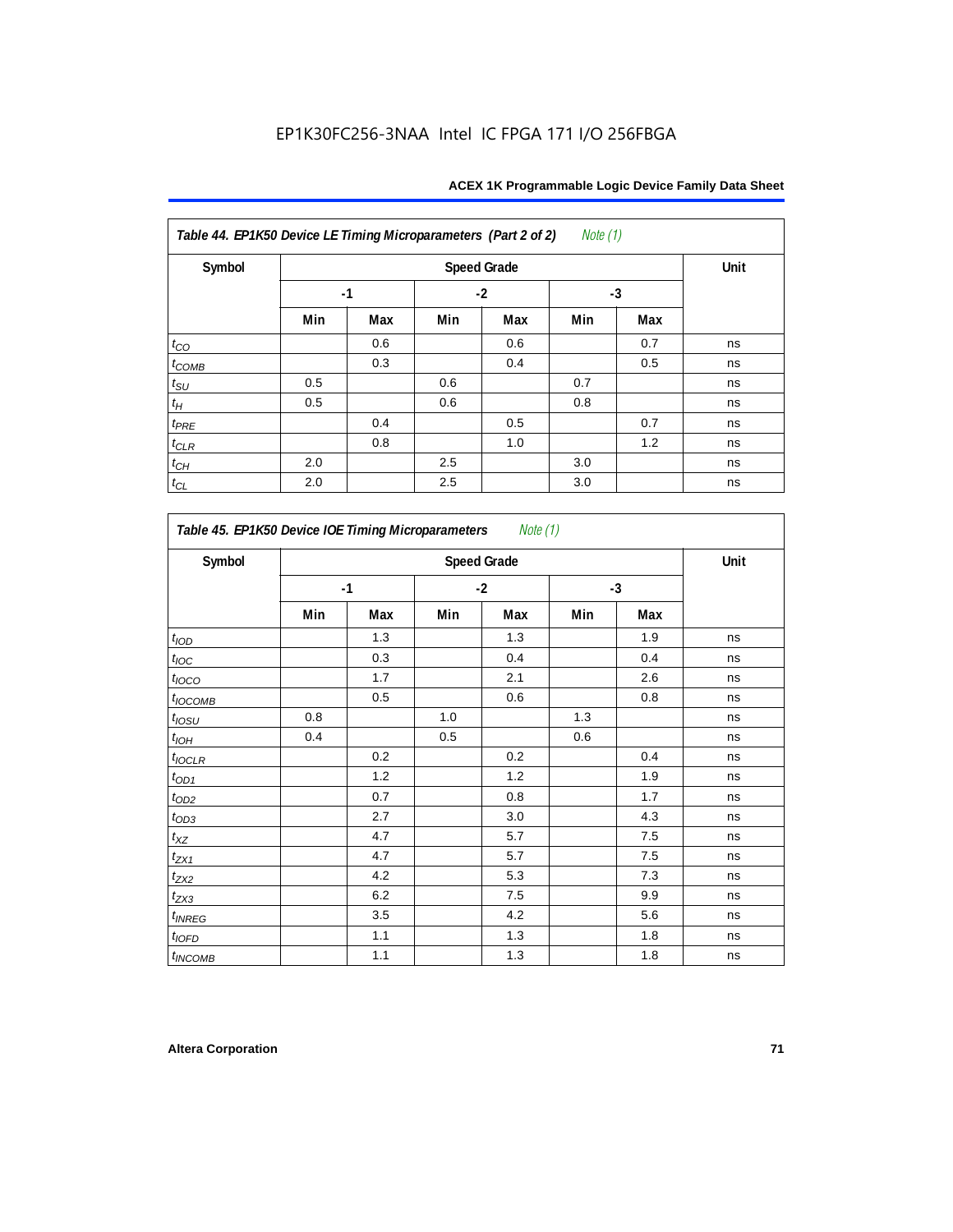| Symbol                  |     |      |      | <b>Speed Grade</b> |      |     | Unit |
|-------------------------|-----|------|------|--------------------|------|-----|------|
|                         |     | $-1$ | $-2$ |                    | $-3$ |     |      |
|                         | Min | Max  | Min  | Max                | Min  | Max |      |
| <sup>t</sup> EABDATA1   |     | 1.7  |      | 2.4                |      | 3.2 | ns   |
| <sup>t</sup> EABDATA2   |     | 0.4  |      | 0.6                |      | 0.8 | ns   |
| t <sub>EABWE1</sub>     |     | 1.0  |      | 1.4                |      | 1.9 | ns   |
| <sup>t</sup> EABWE2     |     | 0.0  |      | 0.0                |      | 0.0 | ns   |
| <sup>t</sup> EABRE1     |     | 0.0  |      | 0.0                |      | 0.0 |      |
| <sup>t</sup> EABRE2     |     | 0.4  |      | 0.6                |      | 0.8 |      |
| <sup>t</sup> EABCLK     |     | 0.0  |      | 0.0                |      | 0.0 | ns   |
| t <sub>EABCO</sub>      |     | 0.8  |      | 1.1                |      | 1.5 | ns   |
| <i><b>EABBYPASS</b></i> |     | 0.0  |      | 0.0                |      | 0.0 | ns   |
| t <sub>EABSU</sub>      | 0.7 |      | 1.0  |                    | 1.3  |     | ns   |
| t <sub>EABH</sub>       | 0.4 |      | 0.6  |                    | 0.8  |     | ns   |
| <sup>t</sup> EABCLR     | 0.8 |      | 1.1  |                    | 1.5  |     |      |
| $t_{AA}$                |     | 2.0  |      | 2.8                |      | 3.8 | ns   |
| $t_{\mathit{WP}}$       | 2.0 |      | 2.8  |                    | 3.8  |     | ns   |
| $t_{RP}$                | 1.0 |      | 1.4  |                    | 1.9  |     |      |
| $t_{WDSU}$              | 0.5 |      | 0.7  |                    | 0.9  |     | ns   |
| $t_{WDH}$               | 0.1 |      | 0.1  |                    | 0.2  |     | ns   |
| $t_{WASU}$              | 1.0 |      | 1.4  |                    | 1.9  |     | ns   |
| $t_{WAH}$               | 1.5 |      | 2.1  |                    | 2.9  |     | ns   |
| t <sub>RASU</sub>       | 1.5 |      | 2.1  |                    | 2.8  |     |      |
| $t_{RAH}$               | 0.1 |      | 0.1  |                    | 0.2  |     |      |
| $t_{WO}$                |     | 2.1  |      | 2.9                |      | 4.0 | ns   |
| $t_{DD}$                |     | 2.1  |      | 2.9                |      | 4.0 | ns   |
| t <sub>EABOUT</sub>     |     | 0.0  |      | 0.0                |      | 0.0 | ns   |
| t <sub>EABCH</sub>      | 1.5 |      | 2.0  |                    | 2.5  |     | ns   |
| $t_{EABCL}$             | 1.5 |      | 2.0  |                    | 2.5  |     | ns   |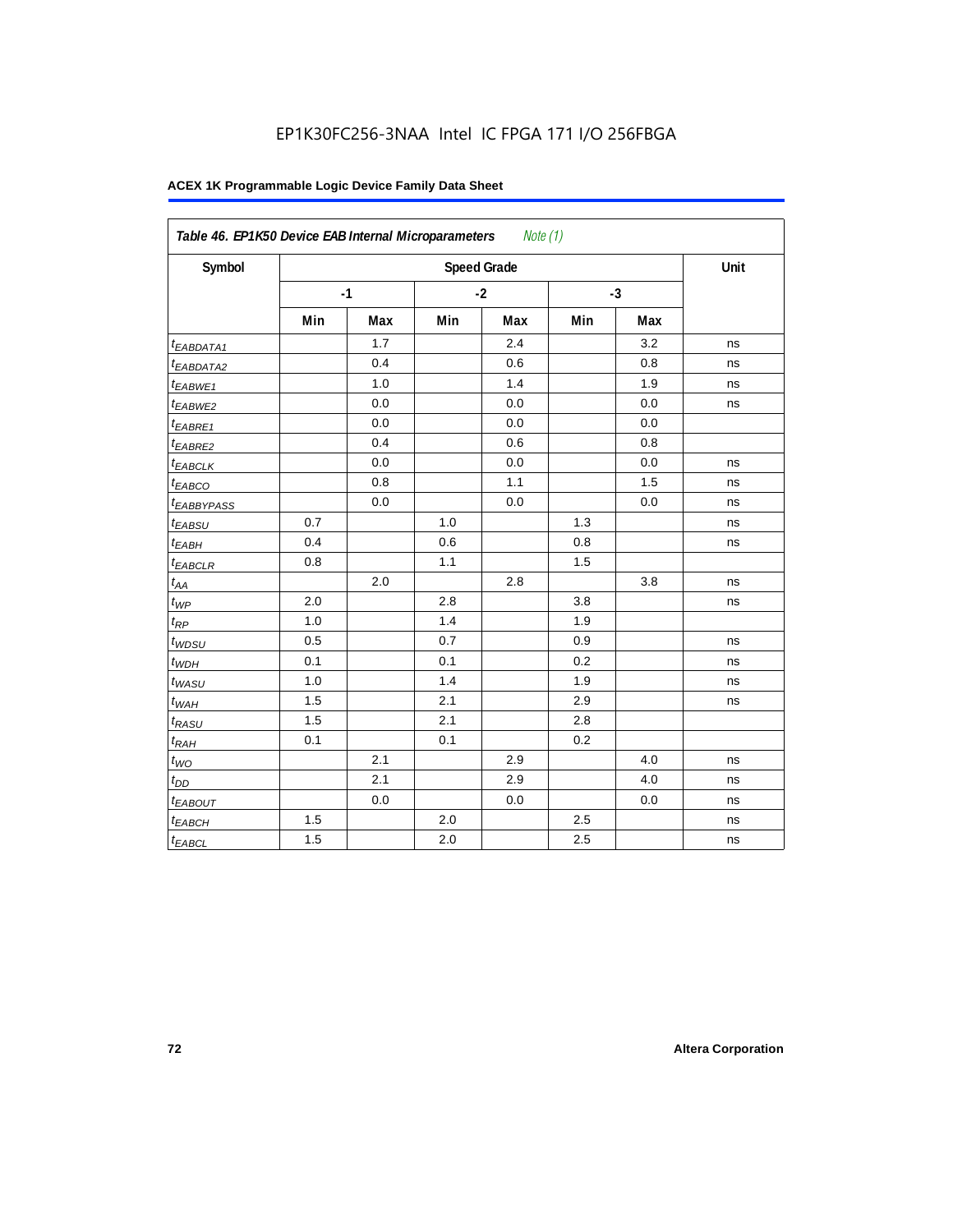| Note $(1)$<br>Table 47. EP1K50 Device EAB Internal Timing Macroparameters |      |     |     |                    |      |      |      |  |  |  |
|---------------------------------------------------------------------------|------|-----|-----|--------------------|------|------|------|--|--|--|
| Symbol                                                                    |      |     |     | <b>Speed Grade</b> |      |      | Unit |  |  |  |
|                                                                           | $-1$ |     |     | $-2$               |      | $-3$ |      |  |  |  |
|                                                                           | Min  | Max | Min | Max                | Min  | Max  |      |  |  |  |
| $t_{EABAA}$                                                               |      | 3.7 |     | 5.2                |      | 7.0  | ns   |  |  |  |
| <b><i>EABRCCOMB</i></b>                                                   | 3.7  |     | 5.2 |                    | 7.0  |      | ns   |  |  |  |
| <b><i>EABRCREG</i></b>                                                    | 3.5  |     | 4.9 |                    | 6.6  |      | ns   |  |  |  |
| $t_{EABWP}$                                                               | 2.0  |     | 2.8 |                    | 3.8  |      | ns   |  |  |  |
| t <sub>EABWCCOMB</sub>                                                    | 4.5  |     | 6.3 |                    | 8.6  |      | ns   |  |  |  |
| <i>EABWCREG</i>                                                           | 5.6  |     | 7.8 |                    | 10.6 |      | ns   |  |  |  |
| $t_{EABDD}$                                                               |      | 3.8 |     | 5.3                |      | 7.2  | ns   |  |  |  |
| <i>EABDATACO</i>                                                          |      | 0.8 |     | 1.1                |      | 1.5  | ns   |  |  |  |
| <i>t<sub>EABDATASU</sub></i>                                              | 1.1  |     | 1.6 |                    | 2.1  |      | ns   |  |  |  |
| <sup>t</sup> EABDATAH                                                     | 0.0  |     | 0.0 |                    | 0.0  |      | ns   |  |  |  |
| t <sub>EABWESU</sub>                                                      | 0.7  |     | 1.0 |                    | 1.3  |      | ns   |  |  |  |
| <sup>t</sup> EABWEH                                                       | 0.4  |     | 0.6 |                    | 0.8  |      | ns   |  |  |  |
| t <sub>EABWDSU</sub>                                                      | 1.2  |     | 1.7 |                    | 2.2  |      | ns   |  |  |  |
| <b><i>EABWDH</i></b>                                                      | 0.0  |     | 0.0 |                    | 0.0  |      | ns   |  |  |  |
| <sup>t</sup> EABWASU                                                      | 1.6  |     | 2.3 |                    | 3.0  |      | ns   |  |  |  |
| t <sub>EABWAH</sub>                                                       | 0.9  |     | 1.2 |                    | 1.8  |      | ns   |  |  |  |
| t <sub>EABWO</sub>                                                        |      | 3.1 |     | 4.3                |      | 5.9  | ns   |  |  |  |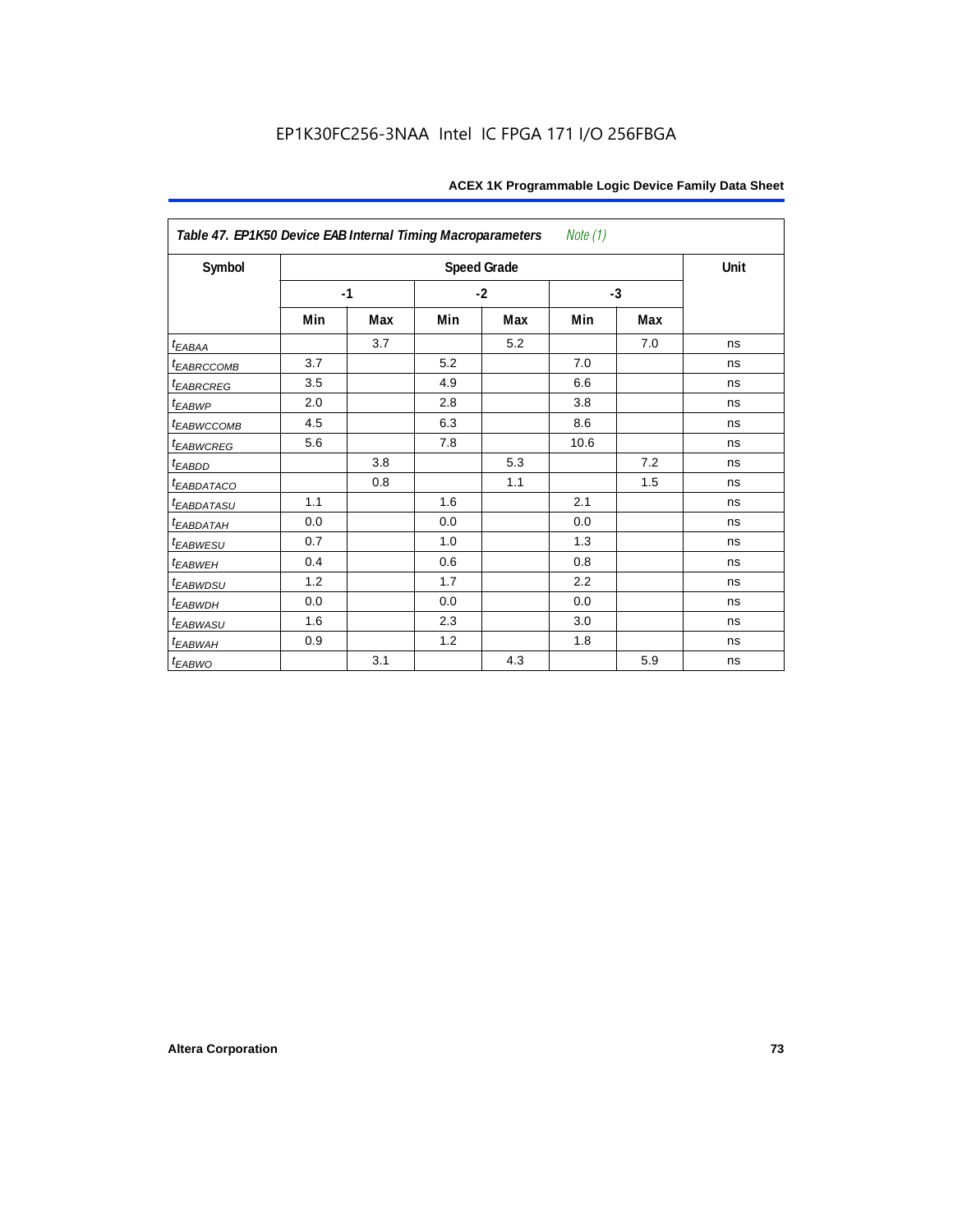### EP1K30FC256-3NAA Intel IC FPGA 171 I/O 256FBGA

| Note $(1)$<br>Table 48. EP1K50 Device Interconnect Timing Microparameters |     |      |      |     |      |     |    |  |  |
|---------------------------------------------------------------------------|-----|------|------|-----|------|-----|----|--|--|
| Symbol                                                                    |     | Unit |      |     |      |     |    |  |  |
|                                                                           |     | $-1$ | $-2$ |     | $-3$ |     |    |  |  |
|                                                                           | Min | Max  | Min  | Max | Min  | Max |    |  |  |
| <i>t<sub>DIN2IOE</sub></i>                                                |     | 3.1  |      | 3.7 |      | 4.6 | ns |  |  |
| <sup>t</sup> DIN2LE                                                       |     | 1.7  |      | 2.1 |      | 2.7 | ns |  |  |
| <sup>t</sup> DIN2DATA                                                     |     | 2.7  |      | 3.1 |      | 5.1 | ns |  |  |
| <sup>t</sup> DCLK2IOE                                                     |     | 1.6  |      | 1.9 |      | 2.6 | ns |  |  |
| <sup>t</sup> DCLK2LE                                                      |     | 1.7  |      | 2.1 |      | 2.7 | ns |  |  |
| <sup>t</sup> SAMELAB                                                      |     | 0.1  |      | 0.1 |      | 0.2 | ns |  |  |
| <sup>t</sup> SAMEROW                                                      |     | 1.5  |      | 1.7 |      | 2.4 | ns |  |  |
| <sup>t</sup> SAMECOLUMN                                                   |     | 1.0  |      | 1.3 |      | 2.1 | ns |  |  |
| <i>t<sub>DIFFROW</sub></i>                                                |     | 2.5  |      | 3.0 |      | 4.5 | ns |  |  |
| <sup>t</sup> TWOROWS                                                      |     | 4.0  |      | 4.7 |      | 6.9 | ns |  |  |
| <sup>t</sup> LEPERIPH                                                     |     | 2.6  |      | 2.9 |      | 3.4 | ns |  |  |
| <sup>t</sup> LABCARRY                                                     |     | 0.1  |      | 0.2 |      | 0.2 | ns |  |  |
| <sup>t</sup> LABCASC                                                      |     | 0.8  |      | 1.0 |      | 1.3 | ns |  |  |

| Note $(1)$<br>Table 49. EP1K50 External Timing Parameters |      |      |     |      |      |      |    |  |  |  |
|-----------------------------------------------------------|------|------|-----|------|------|------|----|--|--|--|
| Symbol                                                    |      | Unit |     |      |      |      |    |  |  |  |
|                                                           | $-1$ |      |     | $-2$ | $-3$ |      |    |  |  |  |
|                                                           | Min  | Max  | Min | Max  | Min  | Max  |    |  |  |  |
| t <sub>DRR</sub>                                          |      | 8.0  |     | 9.5  |      | 12.5 | ns |  |  |  |
| $t_{INSU}$ (2)                                            | 2.4  |      | 2.9 |      | 3.9  |      | ns |  |  |  |
| $t_{INH}$ (2)                                             | 0.0  |      | 0.0 |      | 0.0  |      | ns |  |  |  |
| $t_{OUTCO}$ (2)                                           | 2.0  | 4.3  | 2.0 | 5.2  | 2.0  | 7.3  | ns |  |  |  |
| $t_{INSU}$ (3)                                            | 2.4  |      | 2.9 |      |      |      | ns |  |  |  |
| $t_{INH}$ (3)                                             | 0.0  |      | 0.0 |      |      |      | ns |  |  |  |
| $t_{OUTCO}$ (3)                                           | 0.5  | 3.3  | 0.5 | 4.1  |      |      | ns |  |  |  |
| t <sub>PCISU</sub>                                        | 2.4  |      | 2.9 |      |      |      | ns |  |  |  |
| t <sub>PCIH</sub>                                         | 0.0  |      | 0.0 |      |      |      | ns |  |  |  |
| t <sub>PCICO</sub>                                        | 2.0  | 6.0  | 2.0 | 7.7  |      |      | ns |  |  |  |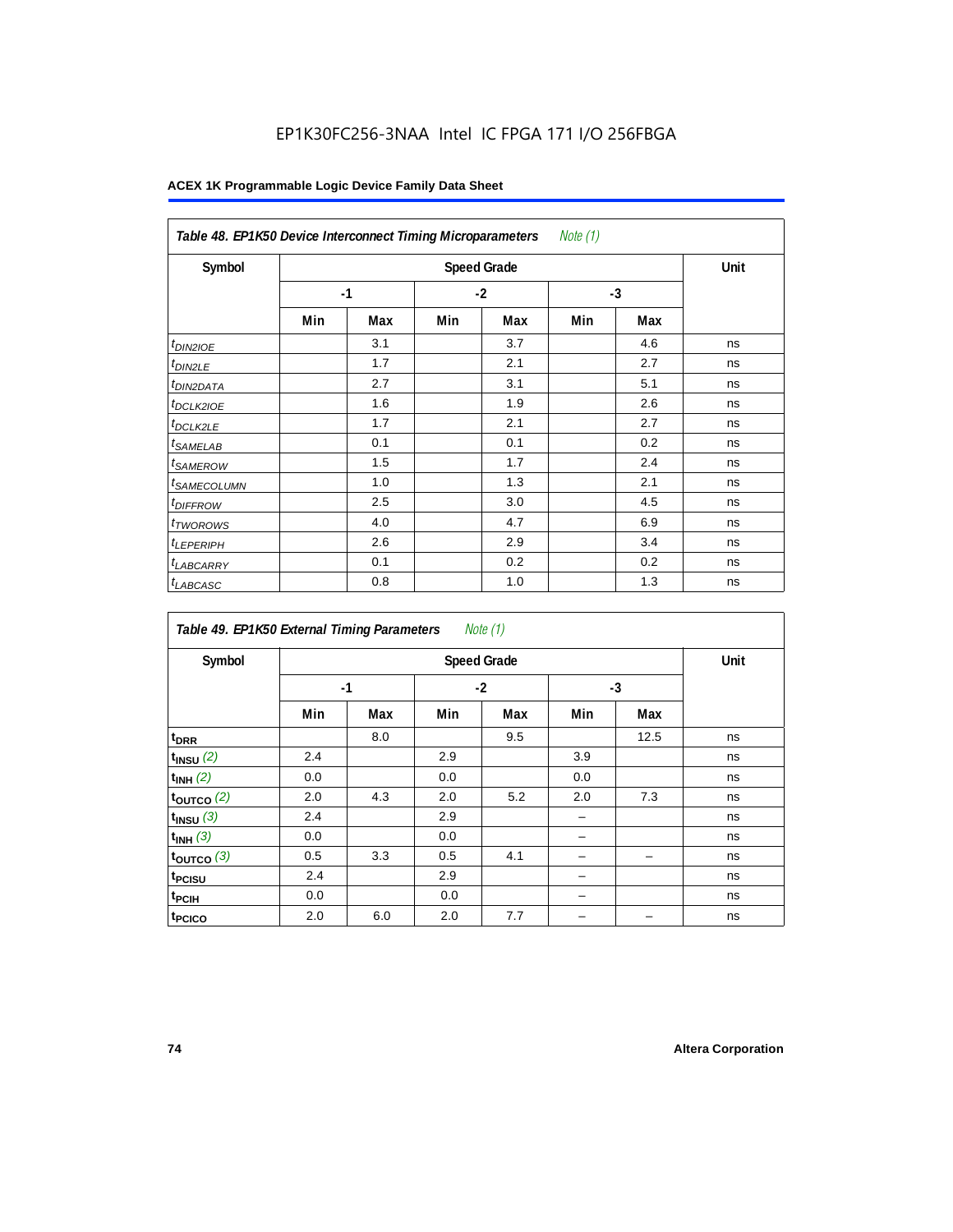| Note (1)<br>Table 50. EP1K50 External Bidirectional Timing Parameters |      |      |     |      |      |      |    |  |  |  |
|-----------------------------------------------------------------------|------|------|-----|------|------|------|----|--|--|--|
| Symbol                                                                |      | Unit |     |      |      |      |    |  |  |  |
|                                                                       | $-1$ |      |     | $-2$ | $-3$ |      |    |  |  |  |
|                                                                       | Min  | Max  | Min | Max  | Min  | Max  |    |  |  |  |
| $t_{INSUBIDIR}$ (2)                                                   | 2.7  |      | 3.2 |      | 4.3  |      | ns |  |  |  |
| $t_{INHBIDIR}$ (2)                                                    | 0.0  |      | 0.0 |      | 0.0  |      | ns |  |  |  |
| $t_{INSUBIDIR}$ (3)                                                   | 3.7  |      | 4.2 |      |      |      | ns |  |  |  |
| $t_{INHBIDIR}$ (3)                                                    | 0.0  |      | 0.0 |      |      |      | ns |  |  |  |
| toutcobidir $(2)$                                                     | 2.0  | 4.5  | 2.0 | 5.2  | 2.0  | 7.3  | ns |  |  |  |
| $t_{XZBIDIR}$ (2)                                                     |      | 6.8  |     | 7.8  |      | 10.1 | ns |  |  |  |
| $t_{ZXBIDIR}$ (2)                                                     |      | 6.8  |     | 7.8  |      | 10.1 | ns |  |  |  |
| $t_{\text{OUTCOBIDIR}}$ (3)                                           | 0.5  | 3.5  | 0.5 | 4.2  |      |      |    |  |  |  |
| $t_{XZBIDIR}$ (3)                                                     |      | 6.8  |     | 8.4  |      |      | ns |  |  |  |
| $t_{ZXBIDIR}$ (3)                                                     |      | 6.8  |     | 8.4  |      |      | ns |  |  |  |

# *Notes to tables:*

(1) All timing parameters are described in Tables 22 through 29.<br>
(2) This parameter is measured without use of the ClockLock or

(2) This parameter is measured without use of the ClockLock or ClockBoost circuits.<br>
(3) This parameter is measured with use of the ClockLock or ClockBoost circuits

 $\!$  This parameter is measured with use of the ClockLock or ClockBoost circuits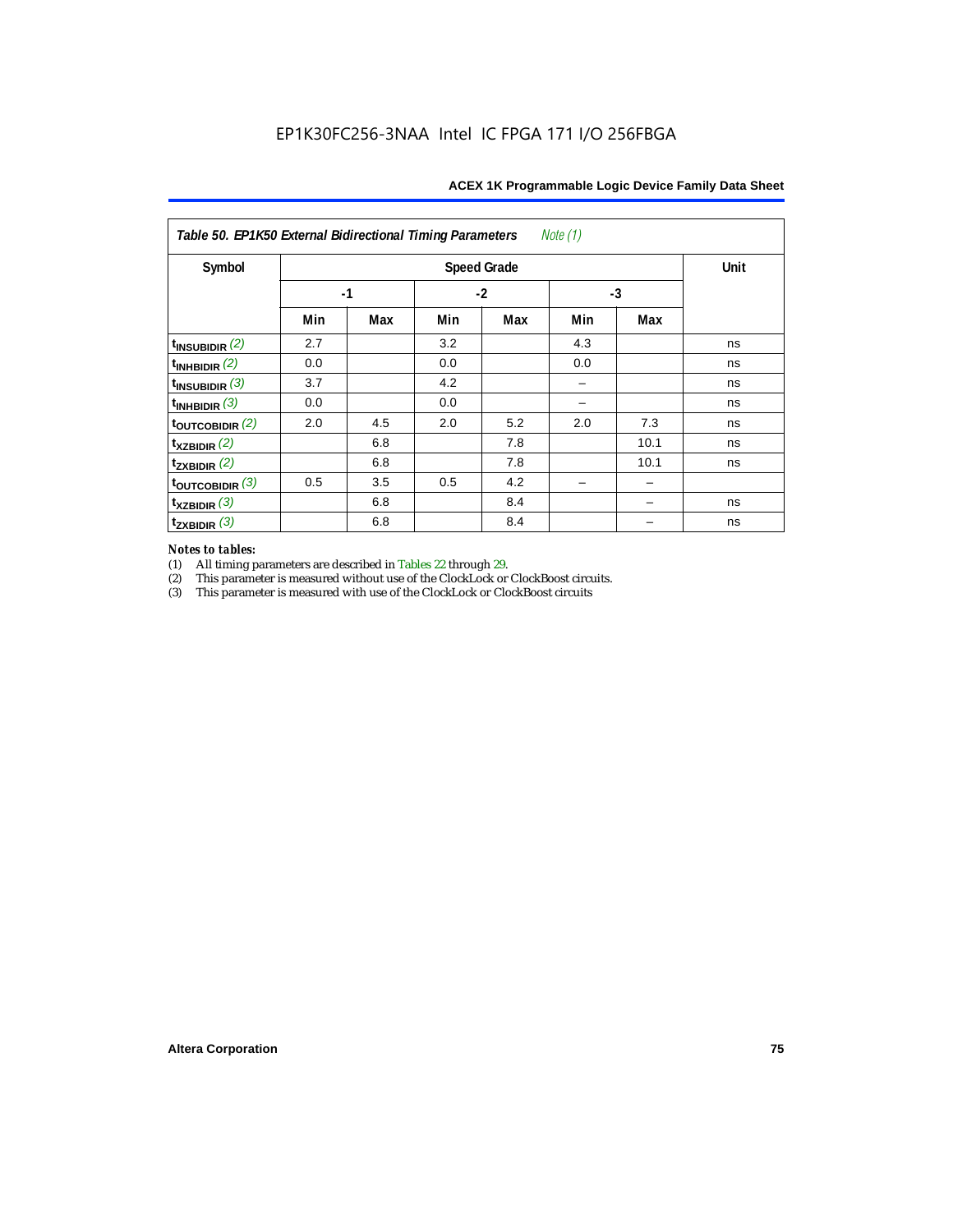Tables 51 through 57 show EP1K100 device internal and external timing parameters.

| Symbol                     |     |      | <b>Speed Grade</b> |      |     |      | Unit |
|----------------------------|-----|------|--------------------|------|-----|------|------|
|                            |     | $-1$ |                    | $-2$ |     | $-3$ |      |
|                            | Min | Max  | Min                | Max  | Min | Max  |      |
| $t_{LUT}$                  |     | 0.7  |                    | 1.0  |     | 1.5  | ns   |
| $t_{CLUT}$                 |     | 0.5  |                    | 0.7  |     | 0.9  | ns   |
| $t_{RLUT}$                 |     | 0.6  |                    | 0.8  |     | 1.1  | ns   |
| <b>t</b> <sub>PACKED</sub> |     | 0.3  |                    | 0.4  |     | 0.5  | ns   |
| $t_{EN}$                   |     | 0.2  |                    | 0.3  |     | 0.3  | ns   |
| $t_{CICO}$                 |     | 0.1  |                    | 0.1  |     | 0.2  | ns   |
| $t_{\text{CGEN}}$          |     | 0.4  |                    | 0.5  |     | 0.7  | ns   |
| $t_{GENR}$                 |     | 0.1  |                    | 0.1  |     | 0.2  | ns   |
| $t_{CASC}$                 |     | 0.6  |                    | 0.9  |     | 1.2  | ns   |
| $t_C$                      |     | 0.8  |                    | 1.0  |     | 1.4  | ns   |
| $t_{\rm CO}$               |     | 0.6  |                    | 0.8  |     | 1.1  | ns   |
| $t$ <sub>COMB</sub>        |     | 0.4  |                    | 0.5  |     | 0.7  | ns   |
| $t_{\rm SU}$               | 0.4 |      | 0.6                |      | 0.7 |      | ns   |
| $t_H\,$                    | 0.5 |      | 0.7                |      | 0.9 |      | ns   |
| $t_{PRE}$                  |     | 0.8  |                    | 1.0  |     | 1.4  | ns   |
| $t_{CLR}$                  |     | 0.8  |                    | 1.0  |     | 1.4  | ns   |
| $t_{CH}$                   | 1.5 |      | 2.0                |      | 2.5 |      | ns   |
| $t_{CL}$                   | 1.5 |      | $2.0\,$            |      | 2.5 |      | ns   |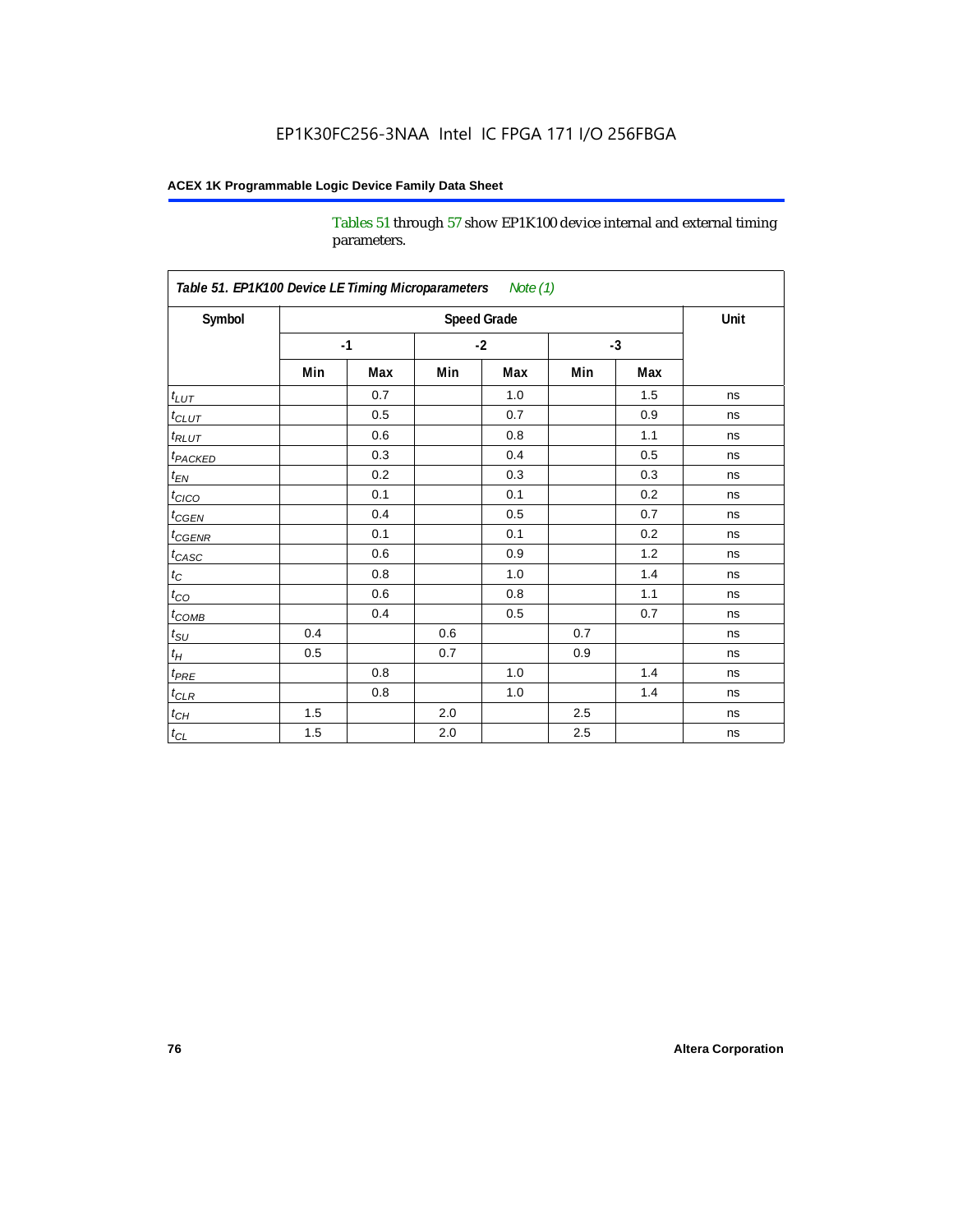| Table 52. EP1K100 Device IOE Timing Microparameters<br>Note (1) |      |     |      |                    |      |     |      |  |  |  |
|-----------------------------------------------------------------|------|-----|------|--------------------|------|-----|------|--|--|--|
| Symbol                                                          |      |     |      | <b>Speed Grade</b> |      |     | Unit |  |  |  |
|                                                                 | $-1$ |     | $-2$ |                    | $-3$ |     |      |  |  |  |
|                                                                 | Min  | Max | Min  | Max                | Min  | Max |      |  |  |  |
| t <sub>IOD</sub>                                                |      | 1.7 |      | 2.0                |      | 2.6 | ns   |  |  |  |
| $t_{\text{IOC}}$                                                |      | 0.0 |      | 0.0                |      | 0.0 | ns   |  |  |  |
| $t_{IOCO}$                                                      |      | 1.4 |      | 1.6                |      | 2.1 | ns   |  |  |  |
| $t_{IOCOMB}$                                                    |      | 0.5 |      | 0.7                |      | 0.9 | ns   |  |  |  |
| $t_{IOSU}$                                                      | 0.8  |     | 1.0  |                    | 1.3  |     | ns   |  |  |  |
| $t_{IOH}$                                                       | 0.7  |     | 0.9  |                    | 1.2  |     | ns   |  |  |  |
| $t_{IOCLR}$                                                     |      | 0.5 |      | 0.7                |      | 0.9 | ns   |  |  |  |
| $t_{OD1}$                                                       |      | 3.0 |      | 4.2                |      | 5.6 | ns   |  |  |  |
| $t_{OD2}$                                                       |      | 3.0 |      | 4.2                |      | 5.6 | ns   |  |  |  |
| $t_{OD3}$                                                       |      | 4.0 |      | 5.5                |      | 7.3 | ns   |  |  |  |
| $t_{XZ}$                                                        |      | 3.5 |      | 4.6                |      | 6.1 | ns   |  |  |  |
| $t_{ZX1}$                                                       |      | 3.5 |      | 4.6                |      | 6.1 | ns   |  |  |  |
| $t_{ZX2}$                                                       |      | 3.5 |      | 4.6                |      | 6.1 | ns   |  |  |  |
| $t_{ZX3}$                                                       |      | 4.5 |      | 5.9                |      | 7.8 | ns   |  |  |  |
| $t_{INREG}$                                                     |      | 2.0 |      | 2.6                |      | 3.5 | ns   |  |  |  |
| $t_{IOFD}$                                                      |      | 0.5 |      | 0.8                |      | 1.2 | ns   |  |  |  |
| $t_{INCOMB}$                                                    |      | 0.5 |      | 0.8                |      | 1.2 | ns   |  |  |  |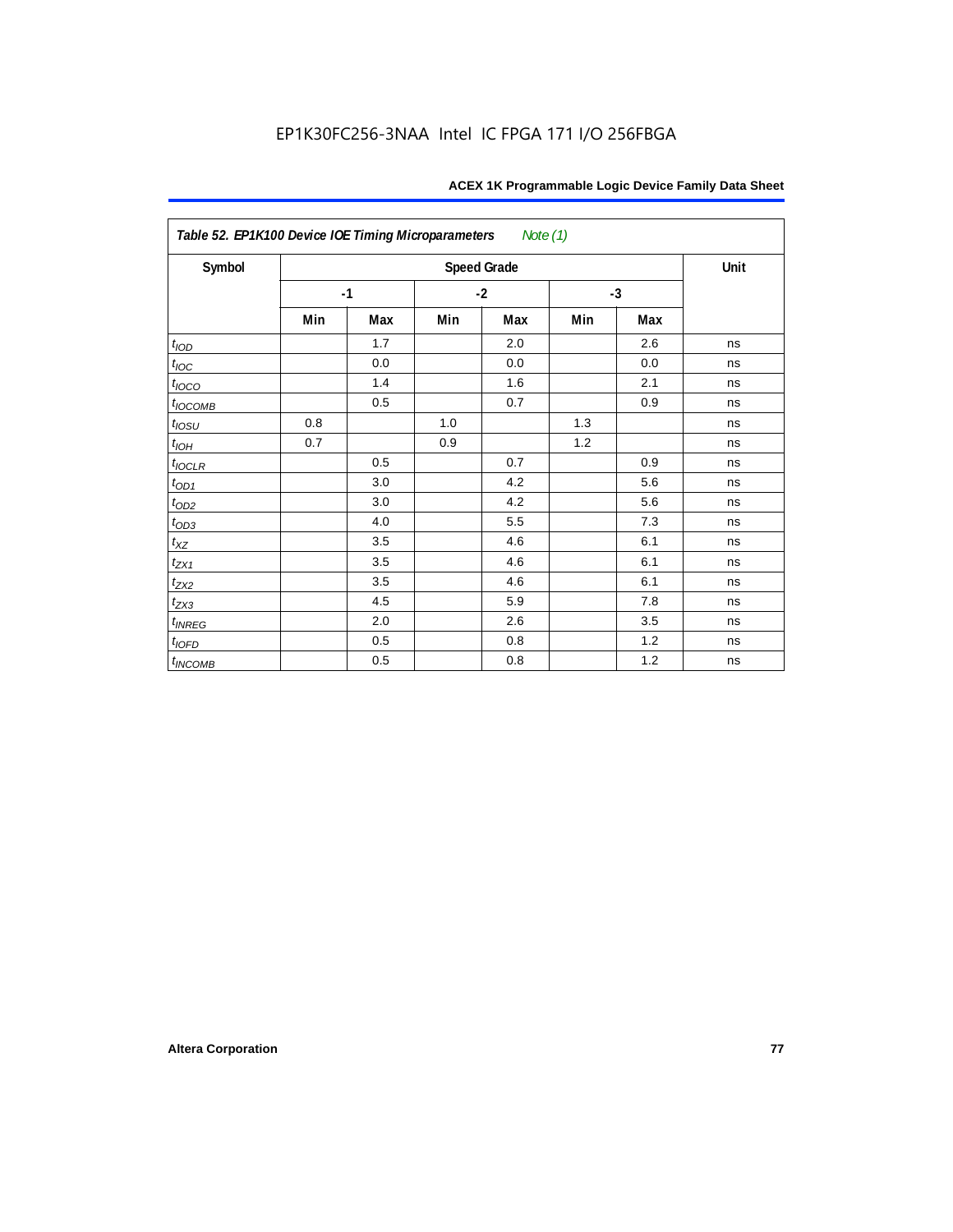| Symbol                  |     |      |     | <b>Speed Grade</b> |     |      | Unit |
|-------------------------|-----|------|-----|--------------------|-----|------|------|
|                         |     | $-1$ |     | $-2$               |     | $-3$ |      |
|                         | Min | Max  | Min | Max                | Min | Max  |      |
| <sup>t</sup> EABDATA1   |     | 1.5  |     | 2.0                |     | 2.6  | ns   |
| <sup>t</sup> EABDATA1   |     | 0.0  |     | 0.0                |     | 0.0  | ns   |
| t <sub>EABWE1</sub>     |     | 1.5  |     | 2.0                |     | 2.6  | ns   |
| <sup>t</sup> EABWE2     |     | 0.3  |     | 0.4                |     | 0.5  | ns   |
| <sup>t</sup> EABRE1     |     | 0.3  |     | 0.4                |     | 0.5  | ns   |
| <sup>t</sup> EABRE2     |     | 0.0  |     | 0.0                |     | 0.0  | ns   |
| <sup>t</sup> EABCLK     |     | 0.0  |     | 0.0                |     | 0.0  | ns   |
| t <sub>EABCO</sub>      |     | 0.3  |     | 0.4                |     | 0.5  | ns   |
| <i><b>EABBYPASS</b></i> |     | 0.1  |     | 0.1                |     | 0.2  | ns   |
| t <sub>EABSU</sub>      | 0.8 |      | 1.0 |                    | 1.4 |      | ns   |
| t <sub>EABH</sub>       | 0.1 |      | 0.1 |                    | 0.2 |      | ns   |
| <sup>t</sup> EABCLR     | 0.3 |      | 0.4 |                    | 0.5 |      | ns   |
| $t_{AA}$                |     | 4.0  |     | 5.1                |     | 6.6  | ns   |
| $t_{\mathit{WP}}$       | 2.7 |      | 3.5 |                    | 4.7 |      | ns   |
| $t_{RP}$                | 1.0 |      | 1.3 |                    | 1.7 |      | ns   |
| $t_{WDSU}$              | 1.0 |      | 1.3 |                    | 1.7 |      | ns   |
| $t_{WDH}$               | 0.2 |      | 0.2 |                    | 0.3 |      | ns   |
| $t_{WASU}$              | 1.6 |      | 2.1 |                    | 2.8 |      | ns   |
| $t_{WAH}$               | 1.6 |      | 2.1 |                    | 2.8 |      | ns   |
| t <sub>RASU</sub>       | 3.0 |      | 3.9 |                    | 5.2 |      | ns   |
| $t_{RAH}$               | 0.1 |      | 0.1 |                    | 0.2 |      | ns   |
| $t_{WO}$                |     | 1.5  |     | 2.0                |     | 2.6  | ns   |
| $t_{DD}$                |     | 1.5  |     | 2.0                |     | 2.6  | ns   |
| t <sub>EABOUT</sub>     |     | 0.2  |     | 0.3                |     | 0.3  | ns   |
| t <sub>EABCH</sub>      | 1.5 |      | 2.0 |                    | 2.5 |      | ns   |
| $t_{EABCL}$             | 2.7 |      | 3.5 |                    | 4.7 |      | ns   |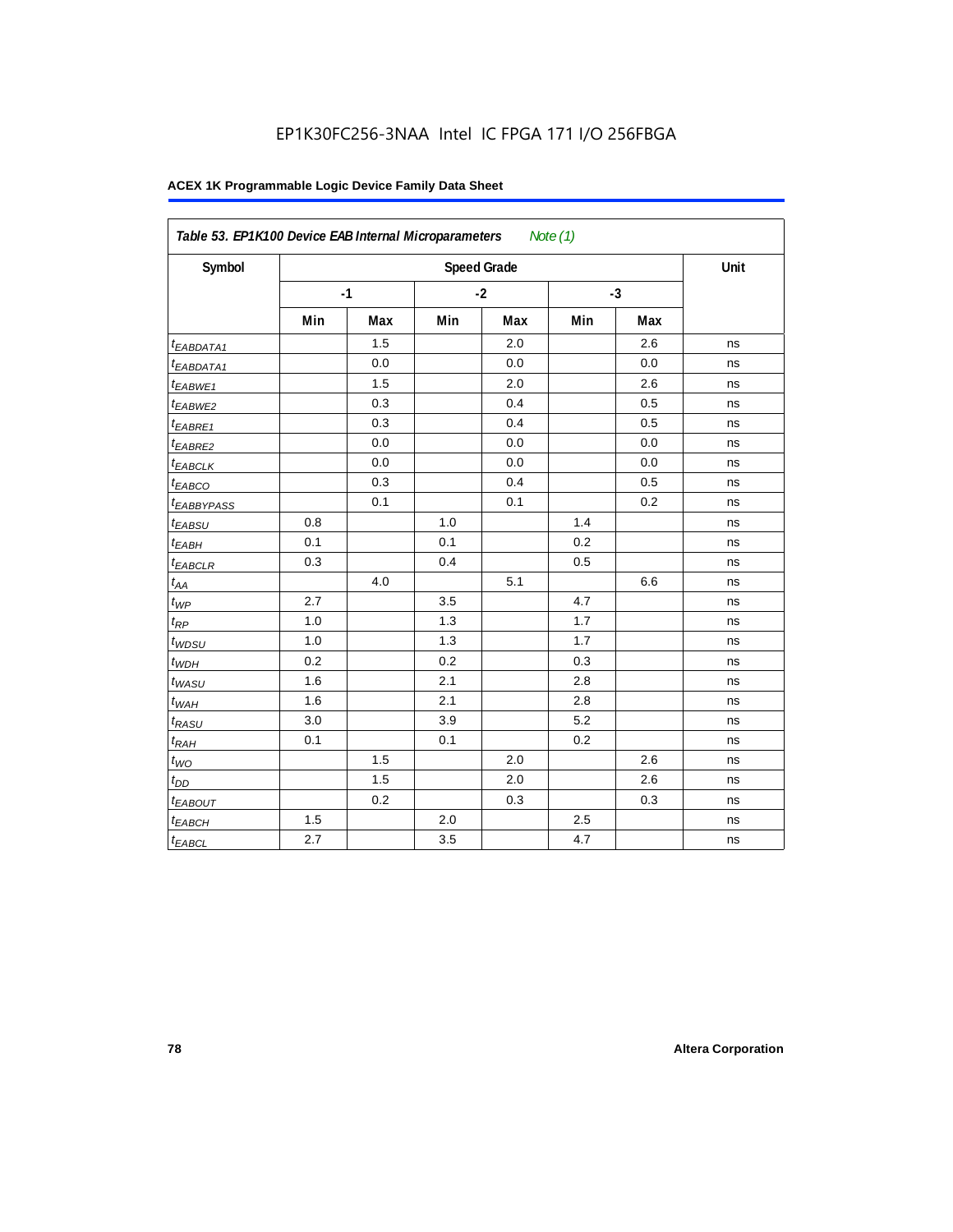| Table 54. EP1K100 Device EAB Internal Timing Macroparameters<br>Note $(1)$ |      |     |      |                    |      |     |      |  |  |
|----------------------------------------------------------------------------|------|-----|------|--------------------|------|-----|------|--|--|
| Symbol                                                                     |      |     |      | <b>Speed Grade</b> |      |     | Unit |  |  |
|                                                                            | $-1$ |     | $-2$ |                    | $-3$ |     |      |  |  |
|                                                                            | Min  | Max | Min  | Max                | Min  | Max |      |  |  |
| $t_{E\underline{ABA}\underline{A}}$                                        |      | 5.9 |      | 7.6                |      | 9.9 | ns   |  |  |
| <b><i>EABRCOMB</i></b>                                                     | 5.9  |     | 7.6  |                    | 9.9  |     | ns   |  |  |
| <b><i>EABRCREG</i></b>                                                     | 5.1  |     | 6.5  |                    | 8.5  |     | ns   |  |  |
| $t_{EABWP}$                                                                | 2.7  |     | 3.5  |                    | 4.7  |     | ns   |  |  |
| <sup>t</sup> ЕАВWСОМВ                                                      | 5.9  |     | 7.7  |                    | 10.3 |     | ns   |  |  |
| t <sub>EABWCREG</sub>                                                      | 5.4  |     | 7.0  |                    | 9.4  |     | ns   |  |  |
| $t_{EABDD}$                                                                |      | 3.4 |      | 4.5                |      | 5.9 | ns   |  |  |
| <b><i>EABDATACO</i></b>                                                    |      | 0.5 |      | 0.7                |      | 0.8 | ns   |  |  |
| t <sub>eabdatasu</sub>                                                     | 0.8  |     | 1.0  |                    | 1.4  |     | ns   |  |  |
| <sup>t</sup> EABDATAH                                                      | 0.1  |     | 0.1  |                    | 0.2  |     | ns   |  |  |
| t <sub>EABWESU</sub>                                                       | 1.1  |     | 1.4  |                    | 1.9  |     | ns   |  |  |
| t <sub>EABWEH</sub>                                                        | 0.0  |     | 0.0  |                    | 0.0  |     | ns   |  |  |
| t <sub>EABWDSU</sub>                                                       | 1.0  |     | 1.3  |                    | 1.7  |     | ns   |  |  |
| t <sub>EABWDH</sub>                                                        | 0.2  |     | 0.2  |                    | 0.3  |     | ns   |  |  |
| <sup>t</sup> EABWASU                                                       | 4.1  |     | 5.2  |                    | 6.8  |     | ns   |  |  |
| t <sub>EABWAH</sub>                                                        | 0.0  |     | 0.0  |                    | 0.0  |     | ns   |  |  |
| $t_{EABWO}$                                                                |      | 3.4 |      | 4.5                |      | 5.9 | ns   |  |  |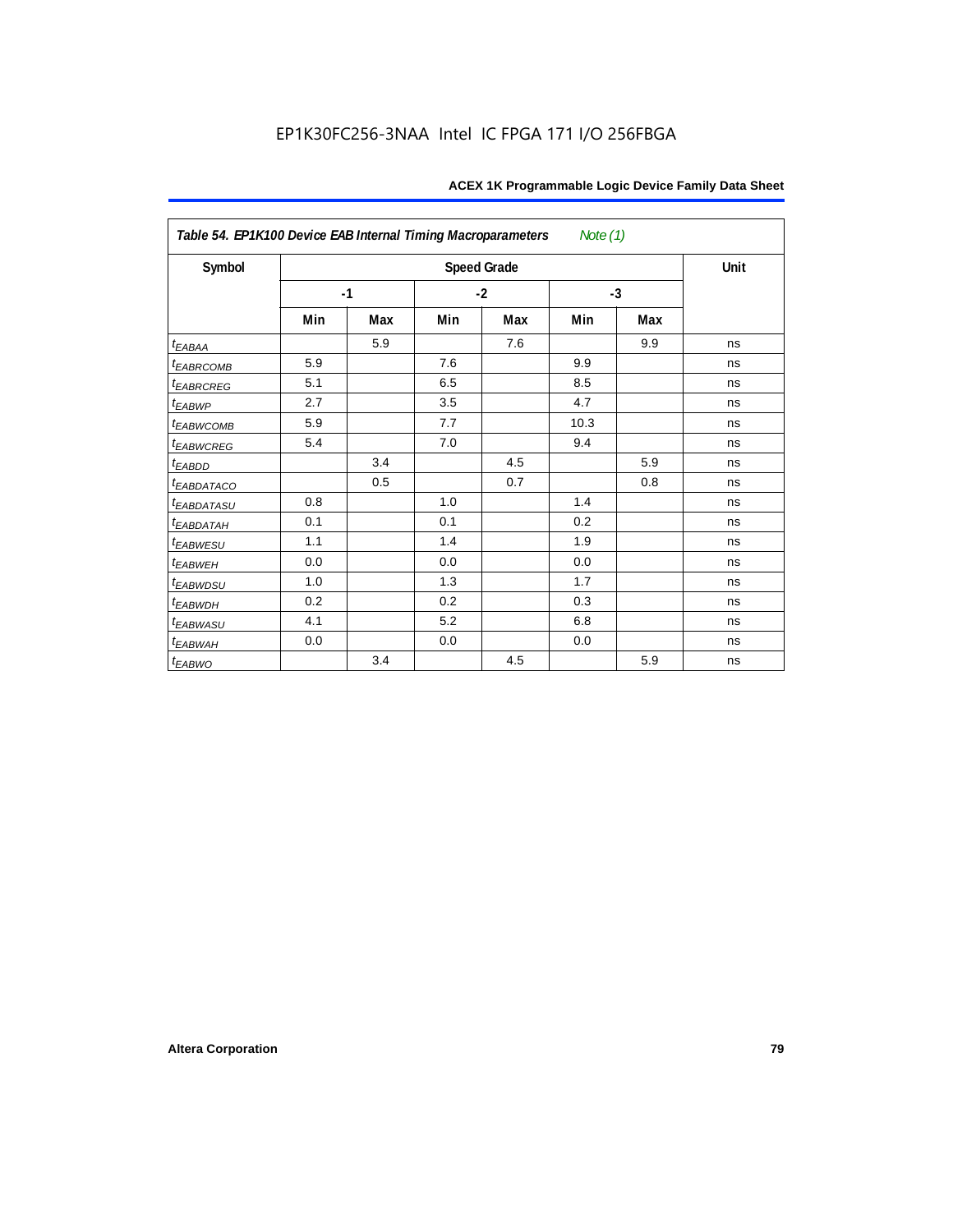### EP1K30FC256-3NAA Intel IC FPGA 171 I/O 256FBGA

| Table 55. EP1K100 Device Interconnect Timing Microparameters<br>Note (1) |      |     |     |                    |      |     |      |  |  |
|--------------------------------------------------------------------------|------|-----|-----|--------------------|------|-----|------|--|--|
| Symbol                                                                   |      |     |     | <b>Speed Grade</b> |      |     | Unit |  |  |
|                                                                          | $-1$ |     |     | $-2$               | $-3$ |     |      |  |  |
|                                                                          | Min  | Max | Min | Max                | Min  | Max |      |  |  |
| $t_{DIN2IOE}$                                                            |      | 3.1 |     | 3.6                |      | 4.4 | ns   |  |  |
| <sup>t</sup> DIN2LE                                                      |      | 0.3 |     | 0.4                |      | 0.5 | ns   |  |  |
| <sup>t</sup> DIN2DATA                                                    |      | 1.6 |     | 1.8                |      | 2.0 | ns   |  |  |
| <sup>t</sup> DCLK2IOE                                                    |      | 0.8 |     | 1.1                |      | 1.4 | ns   |  |  |
| <sup>t</sup> DCLK2LE                                                     |      | 0.3 |     | 0.4                |      | 0.5 | ns   |  |  |
| <sup>t</sup> SAMELAB                                                     |      | 0.1 |     | 0.1                |      | 0.2 | ns   |  |  |
| <sup>t</sup> SAMEROW                                                     |      | 1.5 |     | 2.5                |      | 3.4 | ns   |  |  |
| <sup>t</sup> SAMECOLUMN                                                  |      | 0.4 |     | 1.0                |      | 1.6 | ns   |  |  |
| <i><b>IDIFFROW</b></i>                                                   |      | 1.9 |     | 3.5                |      | 5.0 | ns   |  |  |
| <sup>t</sup> TWOROWS                                                     |      | 3.4 |     | 6.0                |      | 8.4 | ns   |  |  |
| <sup>t</sup> LEPERIPH                                                    |      | 4.3 |     | 5.4                |      | 6.5 | ns   |  |  |
| <sup>t</sup> LABCARRY                                                    |      | 0.5 |     | 0.7                |      | 0.9 | ns   |  |  |
| <sup>t</sup> LABCASC                                                     |      | 0.8 |     | 1.0                |      | 1.4 | ns   |  |  |

| Table 56. EP1K100 External Timing Parameters<br>Notes (1), (2) |      |     |     |                    |      |      |      |  |  |  |
|----------------------------------------------------------------|------|-----|-----|--------------------|------|------|------|--|--|--|
| Symbol                                                         |      |     |     | <b>Speed Grade</b> |      |      | Unit |  |  |  |
|                                                                | $-1$ |     |     | $-2$               | $-3$ |      |      |  |  |  |
|                                                                | Min  | Max | Min | Max                | Min  | Max  |      |  |  |  |
| t <sub>DRR</sub>                                               |      | 9.0 |     | 12.0               |      | 16.0 | ns   |  |  |  |
| $t_{INSU}$ (3)                                                 | 2.0  |     | 2.5 |                    | 3.3  |      | ns   |  |  |  |
| $t_{INH}$ (3)                                                  | 0.0  |     | 0.0 |                    | 0.0  |      | ns   |  |  |  |
| $t_{OUTCO}$ (3)                                                | 2.0  | 5.2 | 2.0 | 6.9                | 2.0  | 9.1  | ns   |  |  |  |
| $t_{INSU}$ (4)                                                 | 2.0  |     | 2.2 |                    |      |      | ns   |  |  |  |
| $t_{INH}$ (4)                                                  | 0.0  |     | 0.0 |                    |      |      | ns   |  |  |  |
| toutco $(4)$                                                   | 0.5  | 3.0 | 0.5 | 4.6                |      |      | ns   |  |  |  |
| t <sub>PCISU</sub>                                             | 3.0  |     | 6.2 |                    |      |      | ns   |  |  |  |
| t <sub>PCIH</sub>                                              | 0.0  |     | 0.0 |                    |      |      | ns   |  |  |  |
| t <sub>PCICO</sub>                                             | 2.0  | 6.0 | 2.0 | 6.9                |      |      | ns   |  |  |  |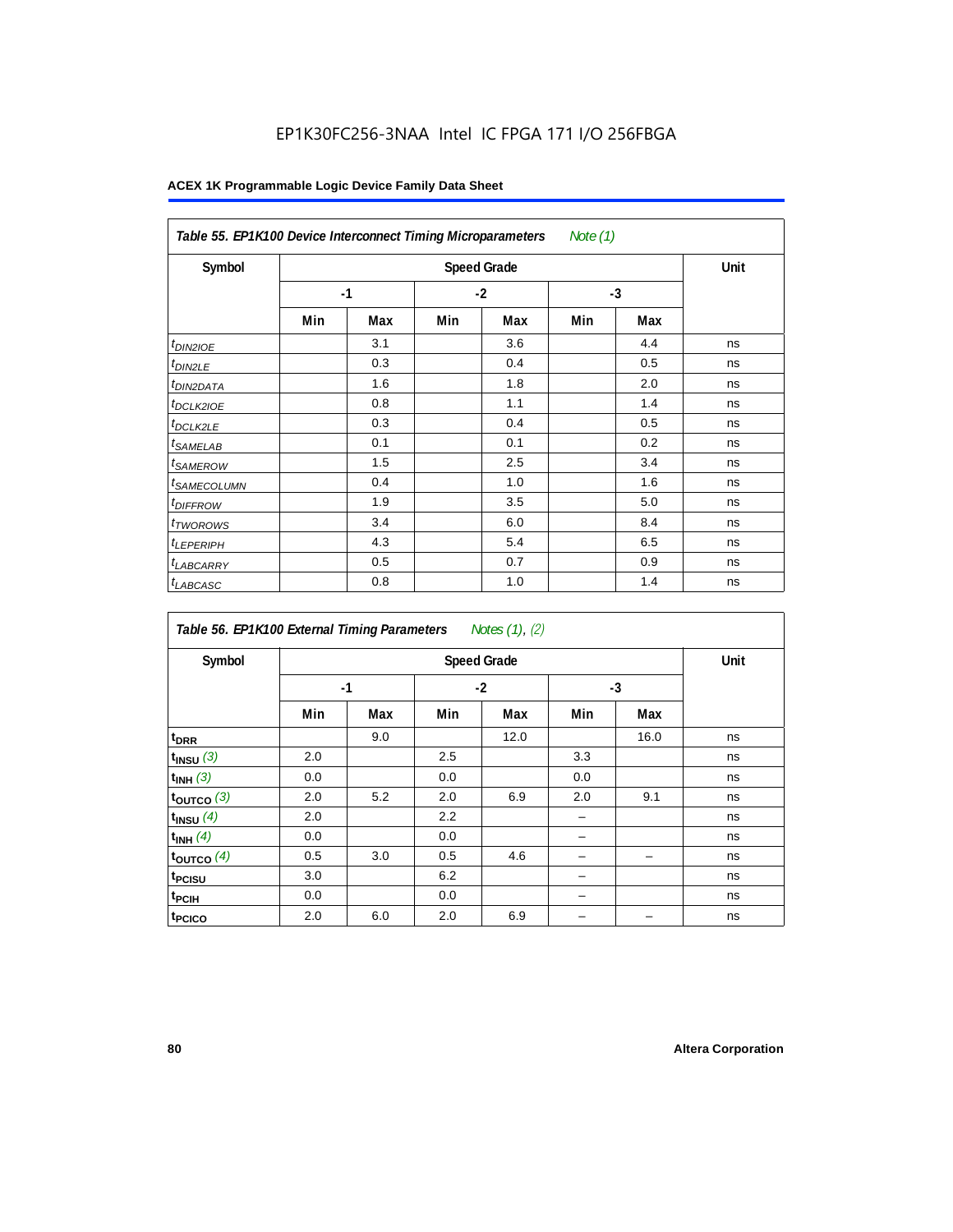| Table 57. EP1K100 External Bidirectional Timing Parameters<br>Notes $(1)$ , $(2)$ |                                   |     |      |     |      |      |    |
|-----------------------------------------------------------------------------------|-----------------------------------|-----|------|-----|------|------|----|
| Symbol                                                                            | <b>Speed Grade</b><br><b>Unit</b> |     |      |     |      |      |    |
|                                                                                   | $-1$                              |     | $-2$ |     | $-3$ |      |    |
|                                                                                   | Min                               | Max | Min  | Max | Min  | Max  |    |
| $t_{INSUBIDIR}$ (3)                                                               | 1.7                               |     | 2.5  |     | 3.3  |      | ns |
| $t_{INHBIDIR}$ (3)                                                                | 0.0                               |     | 0.0  |     | 0.0  |      | ns |
| $t_{INSUBIDIR}(4)$                                                                | 2.0                               |     | 2.8  |     |      |      | ns |
| $t_{INHBIDIR}$ (4)                                                                | 0.0                               |     | 0.0  |     |      |      | ns |
| $t_{\text{OUTCOBIDIR}}$ (3)                                                       | 2.0                               | 5.2 | 2.0  | 6.9 | 2.0  | 9.1  | ns |
| $\mathbf{t}_{\text{XZBIDIR}}$ (3)                                                 |                                   | 5.6 |      | 7.5 |      | 10.1 | ns |
| $t_{ZXBIDIR}$ (3)                                                                 |                                   | 5.6 |      | 7.5 |      | 10.1 | ns |
| $t_{\text{OUTCOBIDIR}}$ (4)                                                       | 0.5                               | 3.0 | 0.5  | 4.6 |      |      | ns |
| $\mathsf{t}_{\mathsf{XZBIDIR}}$ (4)                                               |                                   | 4.6 |      | 6.5 |      |      | ns |
| $t_{ZXBIDIR}$ (4)                                                                 |                                   | 4.6 |      | 6.5 |      |      | ns |

## *Notes to tables:*<br>(1) All timing p

(1) All timing parameters are described in Tables 22 through  $29$  in this data sheet.<br>(2) These parameters are specified by characterization.

(2) These parameters are specified by characterization.<br>(3) This parameter is measured without the use of the C

(3) This parameter is measured without the use of the ClockLock or ClockBoost circuits.<br>(4) This parameter is measured with the use of the ClockLock or ClockBoost circuits.

This parameter is measured with the use of the ClockLock or ClockBoost circuits.

### **Power Consumption**

The supply power (P) for ACEX 1K devices can be calculated with the following equation:

 $P = P_{INT} + P_{IO} = (I_{CCSTANDBY} + I_{CCACTIVE}) \times V_{CC} + P_{IO}$ 

The I<sub>CCACTIVE</sub> value depends on the switching frequency and the application logic. This value is calculated based on the amount of current that each LE typically consumes. The  $P_{IO}$  value, which depends on the device output load characteristics and switching frequency, can be calculated using the guidelines given in *Application Note 74 (Evaluating Power for Altera Devices)*.

**1 Compared to the rest of the device, the embedded array** consumes a negligible amount of power. Therefore, the embedded array can be ignored when calculating supply current.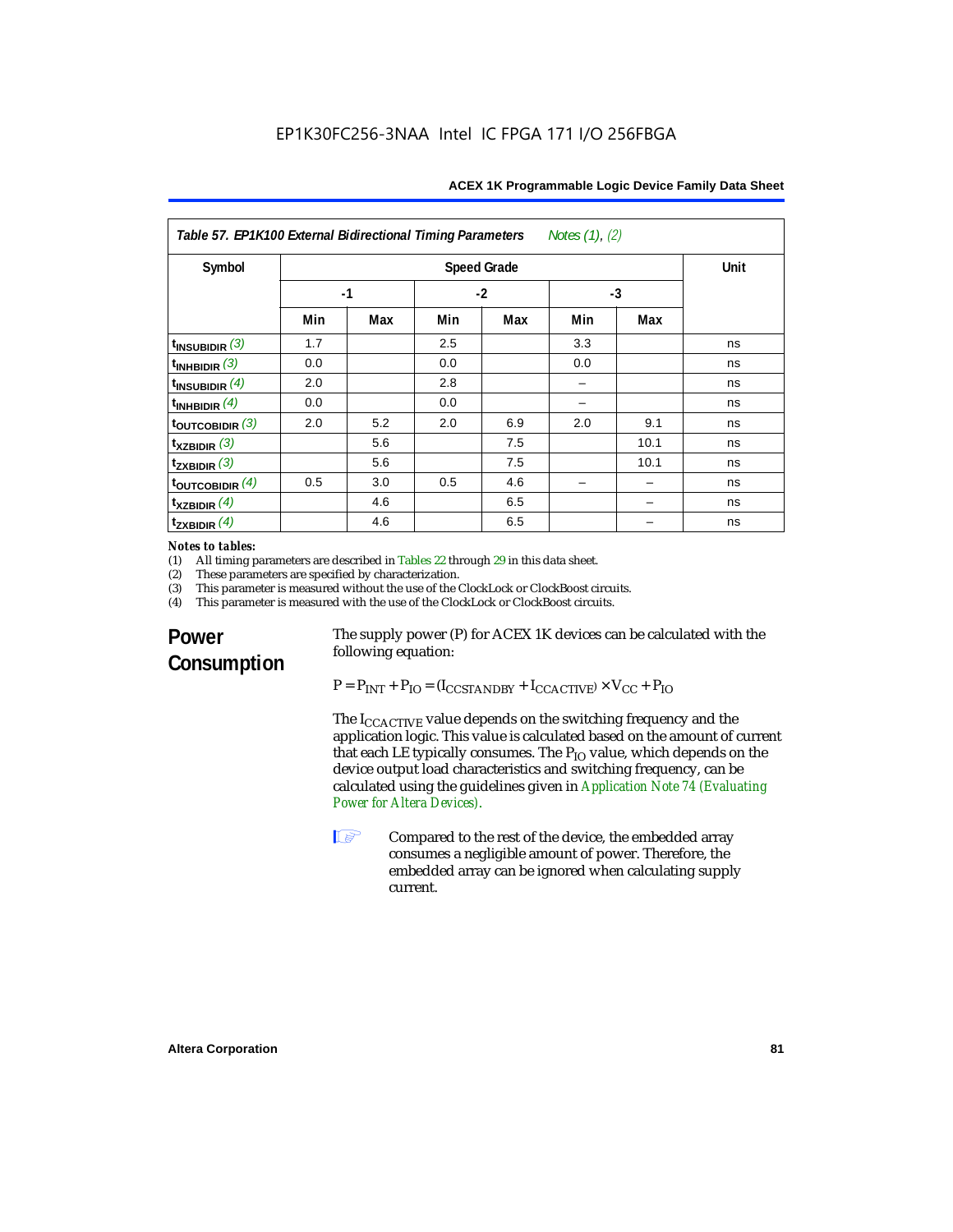The  $I_{CCACTIVE}$  value can be calculated with the following equation:

 $I_{\text{CCACTIVE}} = K \times f_{\text{MAX}} \times N \times \text{tog}_{\text{LC}} (\mu A)$ 

Where:

| $f_{MAX}$  | $=$     | Maximum operating frequency in MHz            |
|------------|---------|-----------------------------------------------|
| N          | $=$ $-$ | Total number of LEs used in the device        |
| $log_{LC}$ | $=$     | Average percent of LEs toggling at each clock |
|            |         | (typically $12.5\%$ )                         |
| K          |         | $=$ Constant                                  |

Table 58 provides the constant (K) values for ACEX 1K devices.

| Table 58. ACEX 1K Constant Values |         |  |
|-----------------------------------|---------|--|
| <b>Device</b>                     | K Value |  |
| EP1K10                            | 4.5     |  |
| EP1K30                            | 4.5     |  |
| <b>EP1K50</b>                     | 4.5     |  |
| EP1K100                           | 4.5     |  |

This supply power calculation provides an  $I_{CC}$  estimate based on typical conditions with no output load. The actual  $I_{CC}$  should be verified during operation because this measurement is sensitive to the actual pattern in the device and the environmental operating conditions.

To better reflect actual designs, the power model (and the constant K in the power calculation equations) for continuous interconnect ACEX 1K devices assumes that LEs drive FastTrack Interconnect channels. In contrast, the power model of segmented FPGAs assumes that all LEs drive only one short interconnect segment. This assumption may lead to inaccurate results when compared to measured power consumption for actual designs in segmented FPGAs.

Figure 31 shows the relationship between the current and operating frequency of ACEX 1K devices. For information on other ACEX 1K devices, contact Altera Applications at (800) 800-EPLD.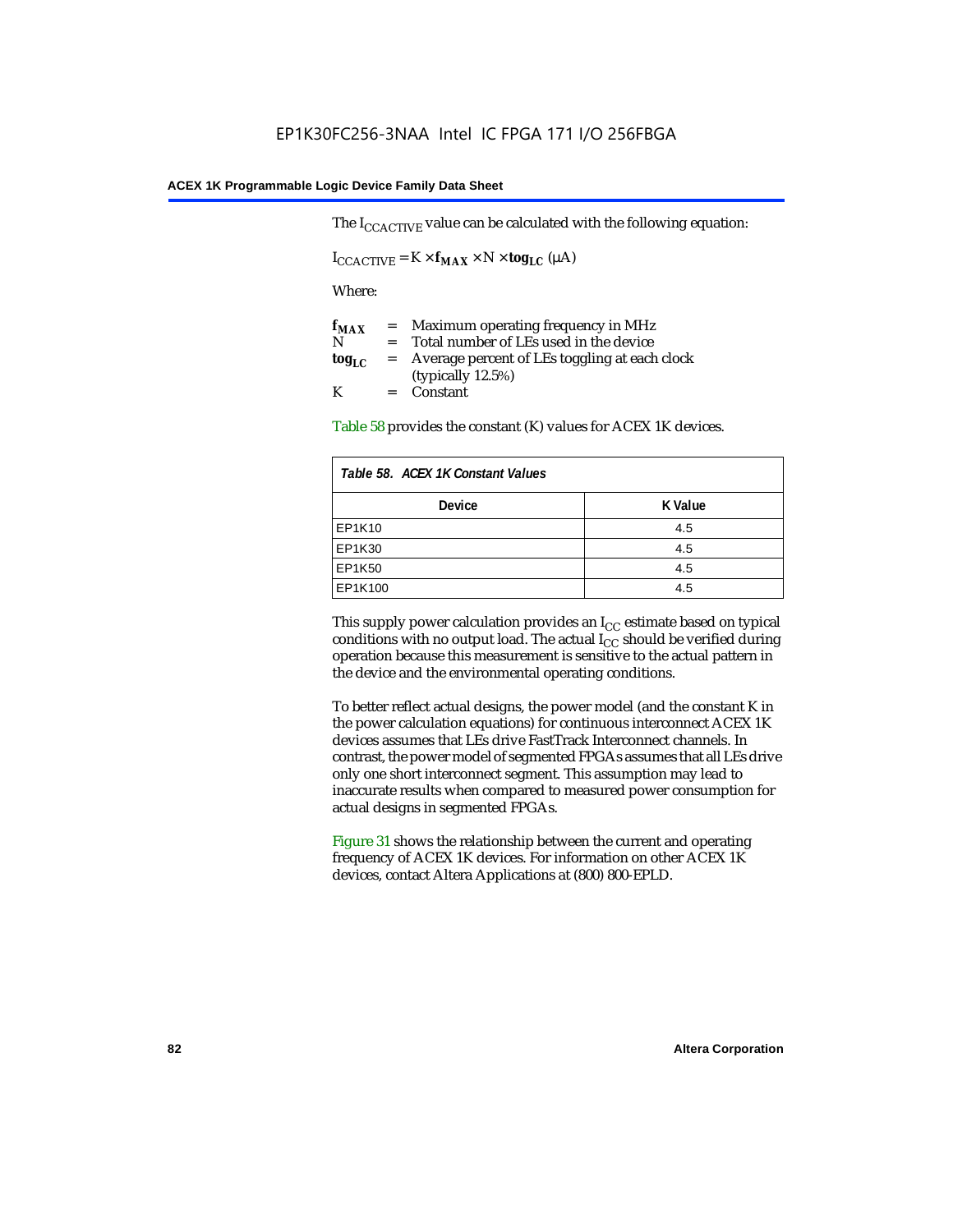

### *Figure 31. ACEX 1K I<sub>CCACTIVE</sub> vs. Operating Frequency*

### **Configuration & Operation**

The ACEX 1K architecture supports several configuration schemes. This section summarizes the device operating modes and available device configuration schemes.

### **Operating Modes**

The ACEX 1K architecture uses SRAM configuration elements that require configuration data to be loaded every time the circuit powers up. The process of physically loading the SRAM data into the device is called *configuration*. Before configuration, as  $V_{CC}$  rises, the device initiates a Power-On Reset (POR). This POR event clears the device and prepares it for configuration. The ACEX 1K POR time does not exceed 50 µs.

**1** When configuring with a configuration device, refer to the relevant configuration device data sheet for POR timing information.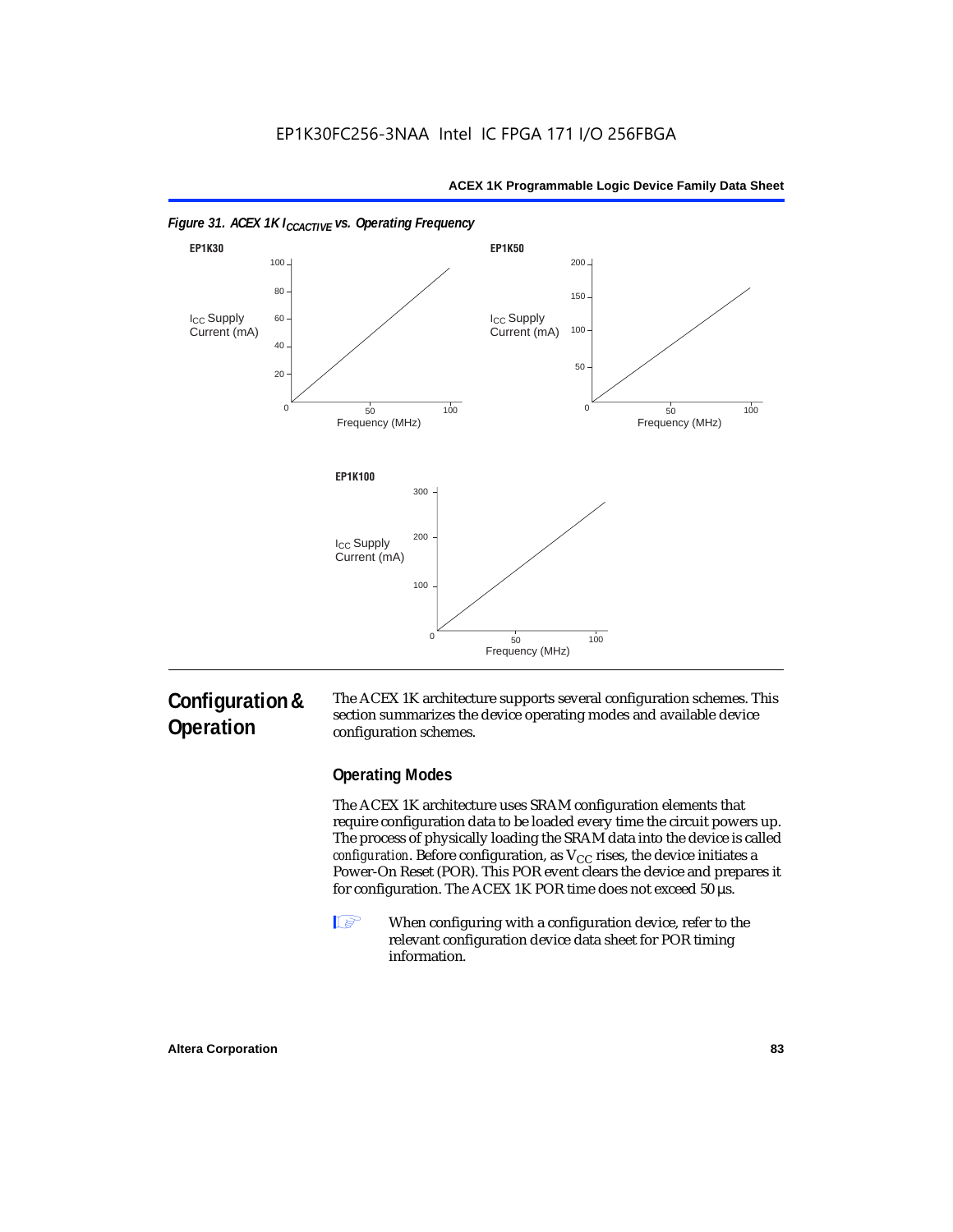During initialization, which occurs immediately after configuration, the device resets registers, enables I/O pins, and begins to operate as a logic device. Before and during configuration, all I/O pins (except dedicated inputs, clock, or configuration pins) are pulled high by a weak pull-up resistor. Together, the configuration and initialization processes are called *command mode*; normal device operation is called *user mode*.

SRAM configuration elements allow ACEX 1K devices to be reconfigured in-circuit by loading new configuration data into the device. Real-time reconfiguration is performed by forcing the device into command mode with a device pin, loading different configuration data, re-initializing the device, and resuming user-mode operation. The entire reconfiguration process requires less than 40 ms and can be used to reconfigure an entire system dynamically. In-field upgrades can be performed by distributing new configuration files.

### **Configuration Schemes**

The configuration data for an ACEX 1K device can be loaded with one of five configuration schemes (see Table 59), chosen on the basis of the target application. An EPC16, EPC2, EPC1, or EPC1441 configuration device, intelligent controller, or the JTAG port can be used to control the configuration of a ACEX 1K device, allowing automatic configuration on system power-up.

Multiple ACEX 1K devices can be configured in any of the five configuration schemes by connecting the configuration enable (nCE) and configuration enable output (nCEO) pins on each device. Additional APEX 20K, APEX 20KE, FLEX 10K, FLEX 10KA, FLEX 10KE, ACEX 1K, and FLEX 6000 devices can be configured in the same serial chain.

| Table 59. Data Sources for ACEX 1K Configuration |                                                                                                     |  |
|--------------------------------------------------|-----------------------------------------------------------------------------------------------------|--|
| <b>Configuration Scheme</b>                      | Data Source                                                                                         |  |
| Configuration device                             | EPC16, EPC2, EPC1, or EPC1441 configuration device                                                  |  |
| Passive serial (PS)                              | BitBlaster or ByteBlasterMV download cables, or serial data<br>source                               |  |
| Passive parallel asynchronous (PPA)              | Parallel data source                                                                                |  |
| Passive parallel synchronous (PPS)               | Parallel data source                                                                                |  |
| <b>JTAG</b>                                      | BitBlaster or ByteBlasterMV download cables, or<br>microprocessor with a Jam STAPL File or JBC File |  |

## **Device Pin-Outs**

See the Altera web site (**http://www.altera.com**) or the *Altera Documentation Library* for pin-out information.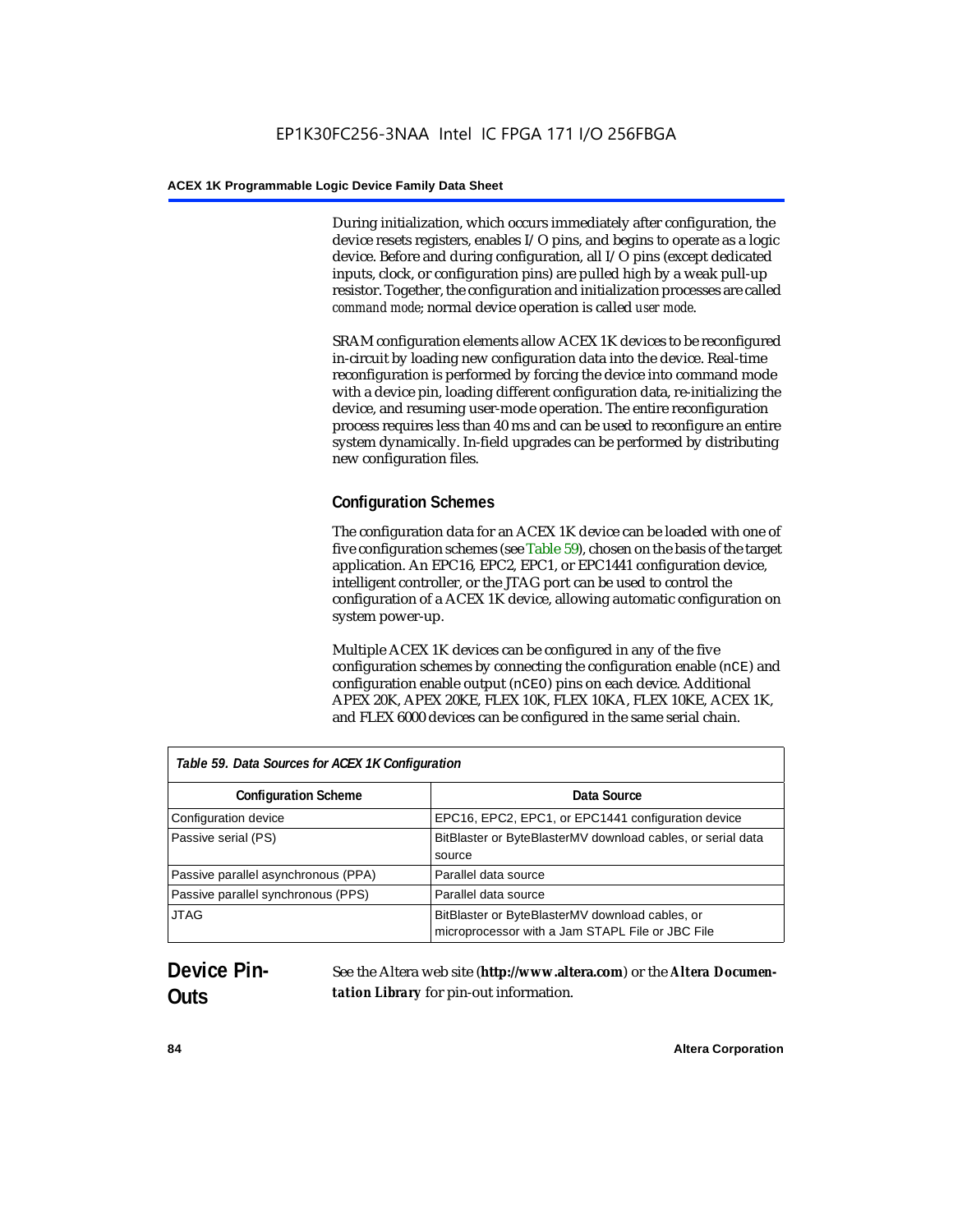| <b>Revision</b><br><b>History</b> | The information contained in the ACEX 1K Programmable Logic Device<br>Family Data Sheet version 3.4 supersedes information published in<br>previous versions. |  |  |
|-----------------------------------|---------------------------------------------------------------------------------------------------------------------------------------------------------------|--|--|
|                                   | The following changes were made to the ACEX 1K Programmable Logic<br>Device Family Data Sheet version 3.4: added extended temperature<br>support.             |  |  |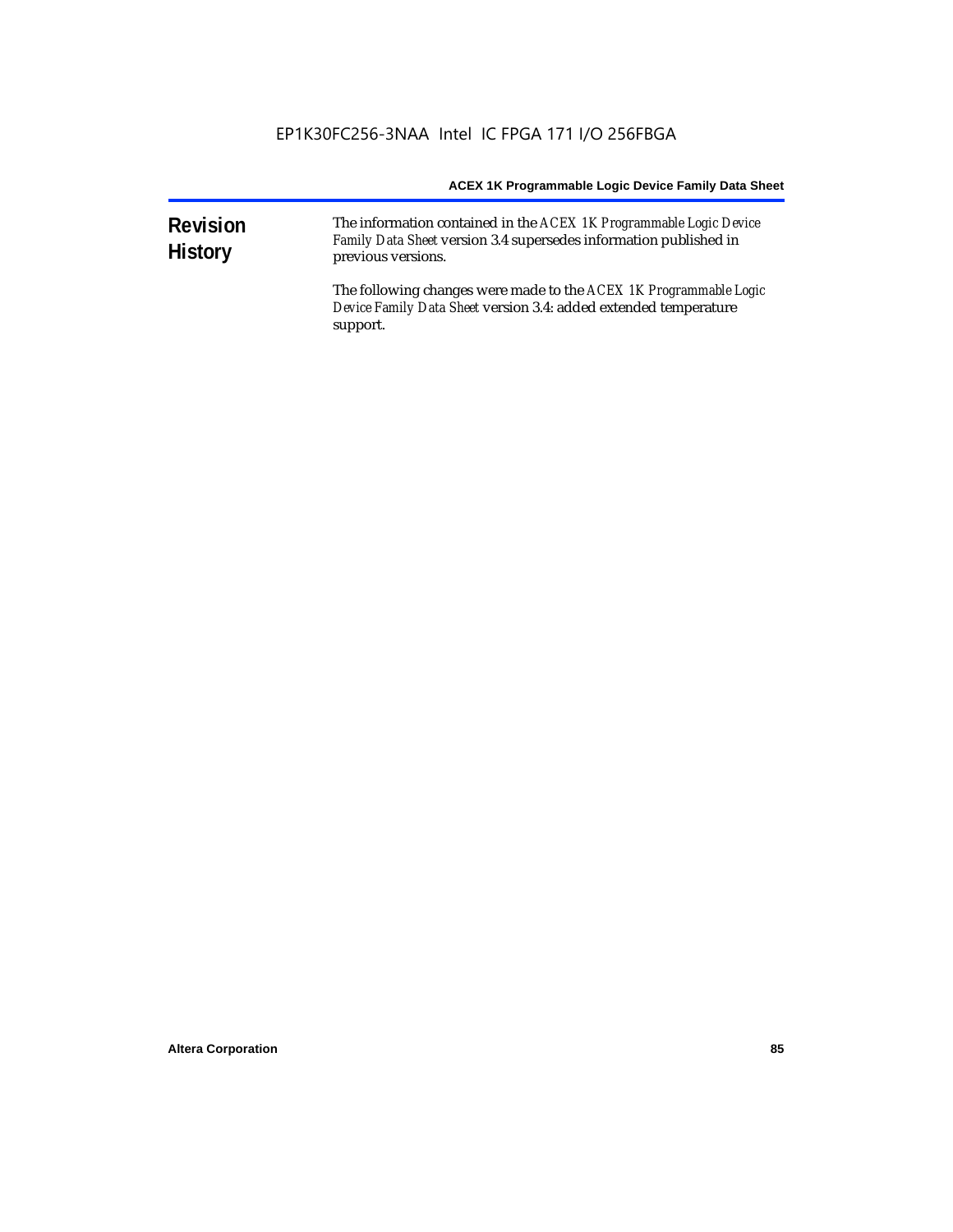

101 Innovation Drive San Jose, CA 95134 (408) 544-7000 www.altera.com Applications Hotline: (800) 800-EPLD Literature Services: lit\_req@altera.com

Copyright © 2003 Altera Corporation. All rights reserved. Altera, The Programmable Solutions Company, the stylized Altera logo, specific device designations, and all other words and logos that are identified as trademarks and/or service marks are, unless noted otherwise, the trademarks and service marks of Altera Corporation in the U.S. and other countries. All other product or service names are the property of their respective holders. Altera products are protected under numerous U.S. and foreign patents and pending applications, maskwork rights, and copyrights. Altera warrants performance of its semiconductor products to current specifications in accordance with Altera's standard warranty, but reserves the right to make changes to any products and services at any time without notice. Altera assumes no responsibility or liability

arising out of the application or use of any information, product, or service described herein except as expressly agreed to in writing by Altera Corporation. Altera customers are advised to obtain the latest version of device specifications before relying on any published information and before placing orders for products or services.



**86 Altera Corporation**